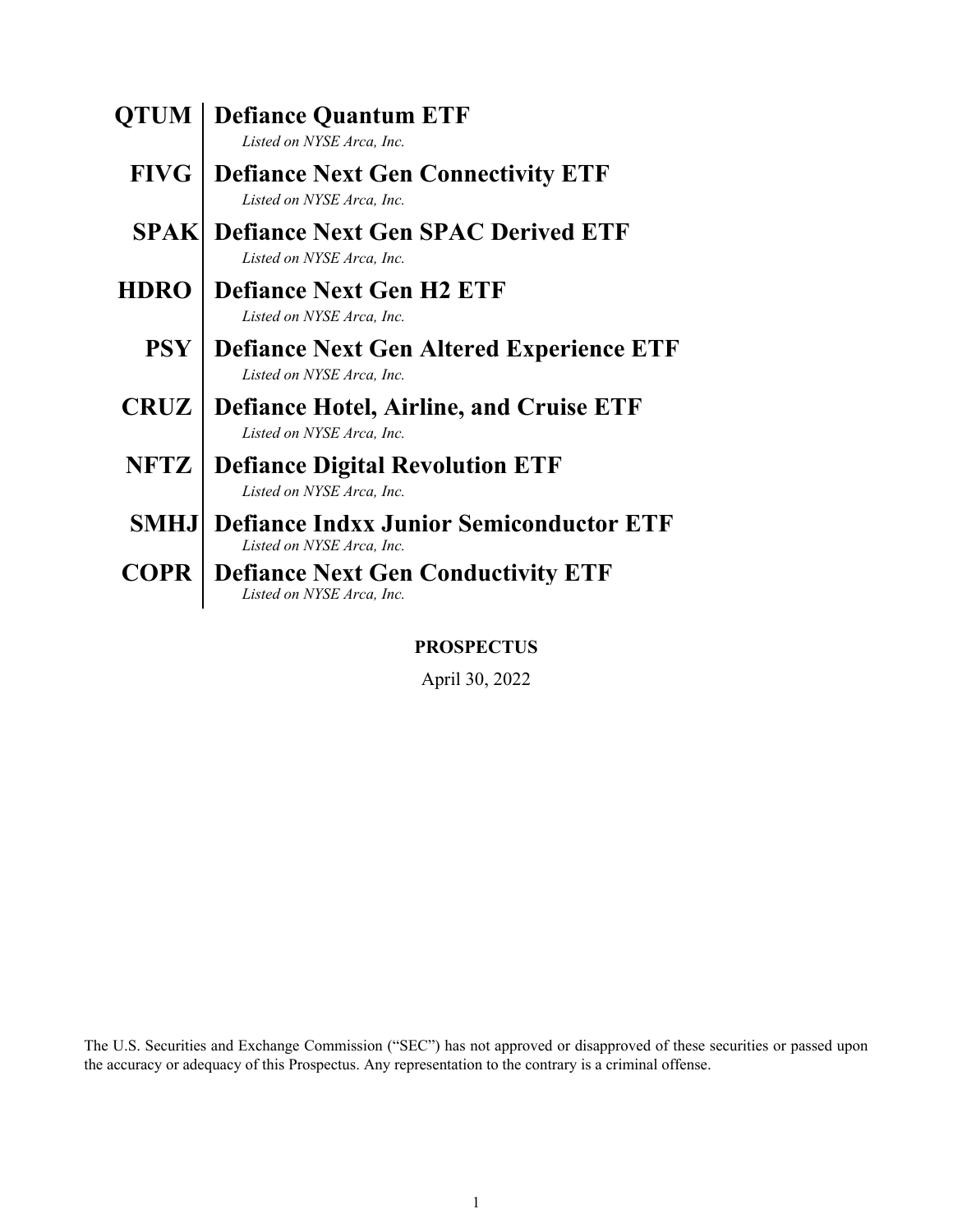# TABLE OF CONTENTS

| 3  |
|----|
| 9  |
| 15 |
| 20 |
| 26 |
| 33 |
| 39 |
| 47 |
| 52 |
| 57 |
| 58 |
| 71 |
| 71 |
| 73 |
| 74 |
| 76 |
| 76 |
| 77 |
| 77 |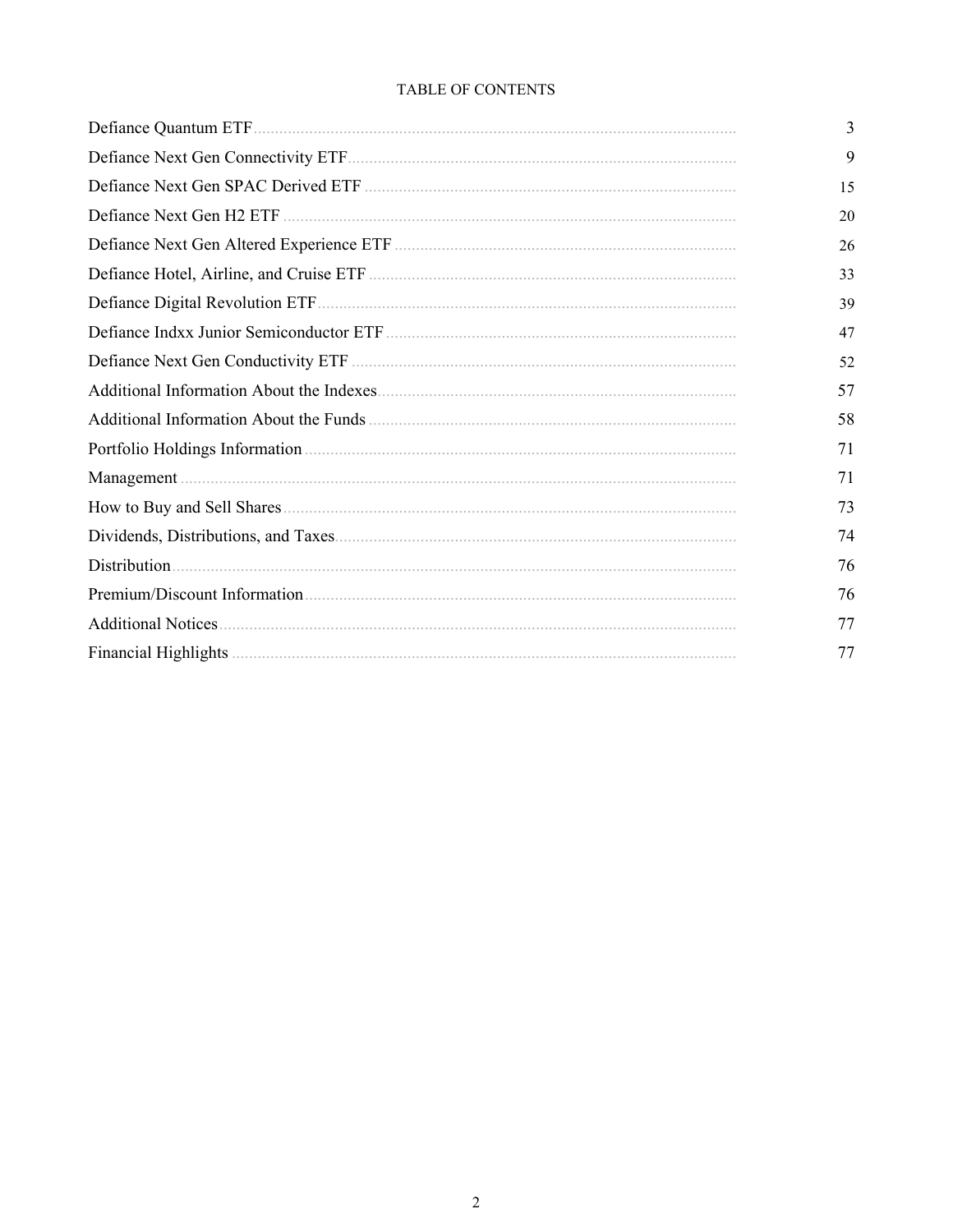## <span id="page-2-0"></span>**DEFIANCE QUANTUM ETF**

#### **Investment Objective**

The Defiance Quantum ETF (the "Fund" or the "Quantum ETF") seeks to track the total return performance, before fees and expenses, of the BlueStar Quantum Computing and Machine Learning Index (the "Index").

#### **Fees and Expenses of the Fund**

The following table describes the fees and expenses you may pay if you buy, hold, and sell shares of the Fund ("Shares"). **You may pay other fees, such as brokerage commissions and other fees to financial intermediaries, which are not reflected in the table and Example below.**

| Annual Fund Operating Expenses (expenses that you pay each year as a percentage of the value of your investment) |          |  |
|------------------------------------------------------------------------------------------------------------------|----------|--|
| Management Fees                                                                                                  | $0.40\%$ |  |
| Distribution and/or Service (12b-1) Fees                                                                         | None     |  |
| Other Expenses                                                                                                   | $0.00\%$ |  |
| <b>Total Annual Fund Operating Expenses</b><br>$0.40\%$                                                          |          |  |

#### **Expense Example**

This Example is intended to help you compare the cost of investing in the Fund with the cost of investing in other funds. The Example assumes that you invest \$10,000 in the Fund for the time periods indicated and then continue to hold or redeem all of your Shares at the end of those periods. The Example also assumes that your investment has a 5% return each year and that the Fund's operating expenses remain the same. The Example does not take into account brokerage commissions that you may pay on your purchases and sales of Shares. Although your actual costs may be higher or lower, based on these assumptions your costs would be:

| 1 Year | 3 Years | <b>5 Years</b> | <b>10 Years</b> |
|--------|---------|----------------|-----------------|
| \$41   | \$128   | \$224          | \$505           |

#### **Portfolio Turnover**

The Fund pays transaction costs, such as commissions, when it buys and sells securities (or "turns over" its portfolio). A higher portfolio turnover rate may indicate higher transaction costs and may result in higher taxes when Shares are held in a taxable account. These costs, which are not reflected in annual fund operating expenses or in the Example, affect the Fund's performance. For the fiscal year ended December 31, 2021, the Fund's portfolio turnover rate was 35% of the average value of its portfolio.

#### **Principal Investment Strategies**

The Fund uses a "passive management" (or indexing) approach to track the total return performance, before fees and expenses, of the **Index** 

#### *BlueStar Quantum Computing and Machine Learning Index*

The Index consists of a modified equal-weighted portfolio of the stock of companies that derive at least 50% of their annual revenue or operating activity from the development of quantum computing and machine learning technology. "Quantum computing" refers to hardware and software designed to take advantage of extremely fast computers that leverage the field of quantum mechanics, a branch of physics dealing with particles and the complexities in which they naturally behave. Such technologies include research and development of quantum computers; use of quantum computing for applied sciences or communications; development of technologyenabled interactions between quantum and traditional computers; development of advanced hardware and/or software used in machine learning; production of specialized machinery used in advanced semiconductor and integrated circuit packaging; or the production and/or processing of raw materials used in quantum computing. The companies included in the Index are screened semi-annually from the universe of globally-listed stocks (including in emerging markets) by BlueStar Global Investors, LLC ("BlueStar" or the "Index Provider") based primarily on descriptions of a company's primary business activities in regulatory filings (e.g., financial statements, annual reports, investor presentations), analyst reports, and industry-specific trade publications. Companies identified by BlueStar's screening process are then screened for investibility, including a minimum market capitalization of US\$150 million and minimum liquidity thresholds.

The Index is rebalanced and reconstituted semi-annually after the close of business on the third Friday of June and December each year based on data as of the Tuesday before the second Friday of June and December each year. However, new initial public offerings ("IPOs") that meet the Index's eligibility requirements may be added on a "fast-entry basis" in between reconstitution dates. In addition to the semi-annual reconstitutions in June and December, new IPOs are reviewed for fast-entry addition in March and September, and may be added after the close of business on the third Friday of March and September. Fast-entry additions are added at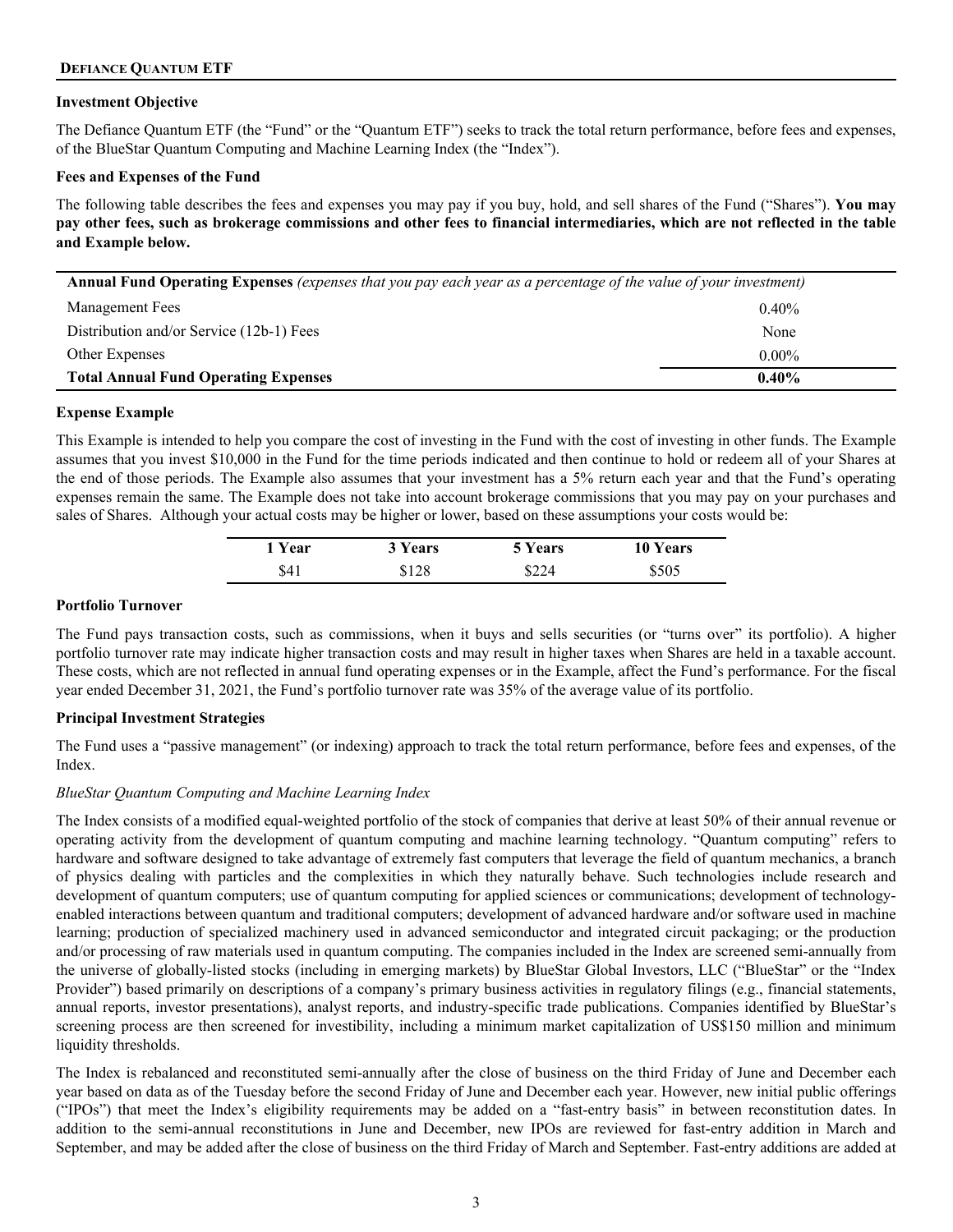an equal weight with the weight reduced from existing components proportionally. Index constituents will be removed from the Index at the time of a reconstitution if they fail to meet the eligibility requirements.

In determining the companies included in the Index at the time of each rebalance and reconstitution of the Index, the largest eligible companies by market capitalization are included until 98.5% of the market capitalization of such eligible companies is included in the Index, plus any companies already included in the Index whose market capitalization is in the top 99.5% of the market capitalization of eligible companies. If such rules result in fewer than 70 Index components, the largest remaining eligible companies are selected until the number of components reaches 70.

As of March 31, 2022, the Index had 69 constituents, 17 of which were listed on a non-U.S. exchange. At the time of each rebalance and reconstitution of the Index, each constituent is equally-weighted, subject to a downward adjustment for securities trading below certain liquidity thresholds. Additionally, the weight of each Index component may rise and/or fall between Index rebalance dates.

The Index was established in 2018 and is owned by the Index Provider.

## *The Fund's Investment Strategy*

The Fund will generally use a "replication" strategy to achieve its investment objective, meaning the Fund will generally invest in all of the component securities of the Index in the same approximate proportions as in the Index. However, the Fund may use a "representative sampling" strategy, meaning it may invest in a sample of the securities in the Index whose risk, return, and other characteristics closely resemble the risk, return, and other characteristics of the Index as a whole, when the Fund's sub-adviser believes it is in the best interests of the Fund (*e.g.*, when replicating the Index involves practical difficulties or substantial costs, an Index constituent becomes temporarily illiquid, unavailable, or less liquid, or as a result of legal restrictions or limitations that apply to the Fund but not to the Index).

The Fund generally may invest in securities or other investments not included in the Index, but which the Fund's sub-adviser believes will help the Fund track the Index. For example, the Fund may invest in securities that are not components of the Index to reflect various corporate actions and other changes to the Index (such as reconstitutions, additions, and deletions).

To the extent the Index concentrates (*i.e.*, holds more than 25% of its total assets) in the securities of a particular industry or group of related industries, the Fund will concentrate its investments to approximately the same extent as the Index. As of March 31, 2022, the Index was concentrated in the semiconductors industry and had significant exposure to other information technology sector industries, including the software industry group.

## **Principal Investment Risks**

The principal risks of investing in the Fund are summarized below. The principal risks are presented in alphabetical order to facilitate finding particular risks and comparing them with other funds. Each risk summarized below is considered a "principal risk" of investing in the Fund, regardless of the order in which it appears. As with any investment, there is a risk that you could lose all or a portion of your investment in the Fund. Some or all of these risks may adversely affect the Fund's net asset value per share ("NAV"), trading price, yield, total return and/or ability to meet its objectives. For more information about the risks of investing in the Fund, see the section in the Fund's Prospectus titled "Additional Information About the Funds."

- **• Capital Controls and Sanctions Risk.** Economic conditions, such as volatile currency exchange rates and interest rates, political events, military action and other conditions may, without prior warning, lead to foreign government intervention (including intervention by the U.S. government with respect to foreign governments, economic sectors, foreign companies and related securities and interests) and the imposition of capital controls and/or sanctions, which may also include retaliatory actions of one government against another government, such as seizure of assets. Capital controls and/or sanctions include the prohibition of, or restrictions on, the ability to transfer currency, securities or other assets. Capital controls and/or sanctions may also impact the ability of the Fund to buy, sell or otherwise transfer securities or currency, negatively impact the value and/or liquidity of such instruments, adversely affect the trading market and price for Shares, and cause the Fund to decline in value.
- **Concentration Risk.** The Fund's investments will be concentrated in an industry or group of industries to the extent that the Index is so concentrated. In such event, the value of the Shares may rise and fall more than the value of shares of a fund that invests in securities of companies in a broader range of industries.
- **Currency Exchange Rate Risk.** The Fund may invest in investments denominated in non-U.S. currencies or in securities that provide exposure to such currencies. Changes in currency exchange rates and the relative value of non-U.S. currencies will affect the value of the Fund's investment and the value of your Shares. Currency exchange rates can be very volatile and can change quickly and unpredictably. As a result, the value of an investment in the Fund may change quickly and without warning and you may lose money.
- **Depositary Receipt Risk**. Depositary receipts involve risks similar to those associated with investments in foreign securities, such as changes in political or economic conditions of other countries and changes in the exchange rates of foreign currencies. Depositary receipts listed on U.S. exchanges are issued by banks or trust companies, and entitle the holder to all dividends and capital gains that are paid out on the underlying foreign shares ("Underlying Shares"). When the Fund invests in depositary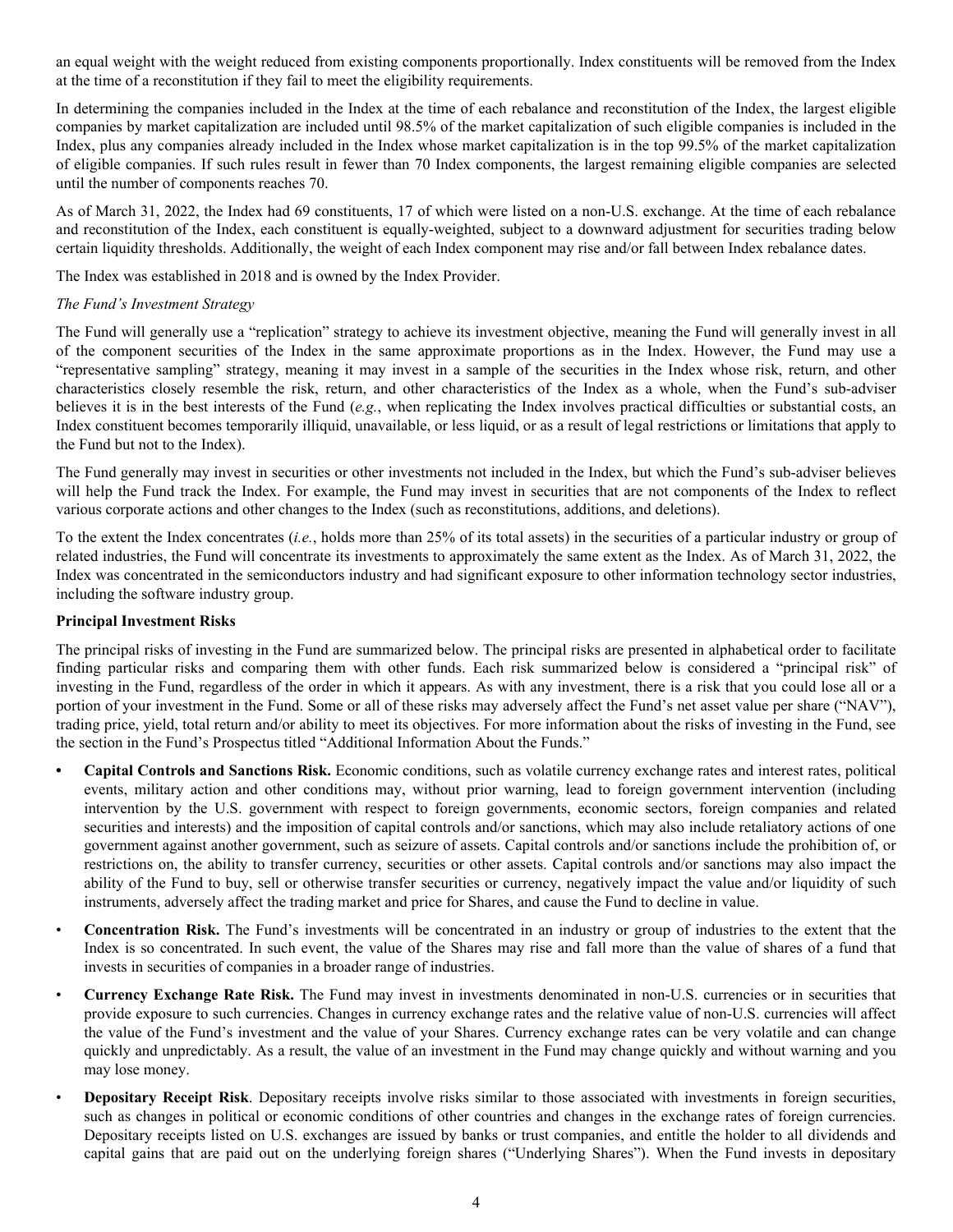receipts as a substitute for an investment directly in the Underlying Shares, the Fund is exposed to the risk that the depositary receipts may not provide a return that corresponds precisely with that of the Underlying Shares.

- **Emerging Markets Risk**. The Fund may invest in companies organized in emerging market nations. Investments in securities and instruments traded in developing or emerging markets, or that provide exposure to such securities or markets, can involve additional risks relating to political, economic, or regulatory conditions not associated with investments in U.S. securities and instruments or investments in more developed international markets. Such conditions may impact the ability of the Fund to buy, sell or otherwise transfer securities, adversely affect the trading market and price for Shares and cause the Fund to decline in value.
	- **Emerging Technologies Investment Risk.** The Fund invests primarily to gain exposure to emerging technologies, such as quantum computing, in accordance with the Index. Companies across a wide variety of industries, primarily in the technology and communications services sectors, are exploring the possible applications of these technologies. The extent of such technologies' versatility has not yet been fully explored. Consequently, the Fund's holdings may include equity securities of operating companies that have exposure to a wide variety of industries, and the economic fortunes of certain companies held by the Fund may be significantly tied to such industries. Currently, there are few public companies for which these emerging technologies represent an attributable and significant revenue or profit stream, and such technologies may not ultimately have a material effect on the economic returns of companies in which the Fund invests.
	- *•* **Equity Market Risk.** The equity securities held in the Fund's portfolio may experience sudden, unpredictable drops in value or long periods of decline in value. This may occur because of factors that affect securities markets generally or factors affecting specific issuers, industries, or sectors in which the Fund invests. Common stocks are generally exposed to greater risk than other types of securities, such as preferred stock and debt obligations, because common stockholders generally have inferior rights to receive payment from issuers. In addition, local, regional or global events such as war, including Russia's invasion of Ukraine, acts of terrorism, spread of infectious diseases or other public health issues, recessions, rising inflation, or other events could have a significant negative impact on the Fund and its investments. For example, the global pandemic caused by COVID-19, a novel coronavirus, and the aggressive responses taken by many governments, including closing borders, restricting international and domestic travel, and the imposition of prolonged quarantines or similar restrictions, has had negative impacts, and in many cases severe impacts, on markets worldwide. The COVID-19 pandemic has caused prolonged disruptions to the normal business operations of companies around the world and the impact of such disruptions is hard to predict. Such events may affect certain geographic regions, countries, sectors and industries more significantly than others. Such events could adversely affect the prices and liquidity of the Fund's portfolio securities or other instruments and could result in disruptions in the trading markets.

• **ETF Risks.** The Fund is an ETF, and, as a result of an ETF's structure, it is exposed to the following risks:

- *Authorized Participants, Market Makers, and Liquidity Providers Concentration Risk.* The Fund has a limited number of financial institutions that may act as Authorized Participants ("APs"). In addition, there may be a limited number of market makers and/or liquidity providers in the marketplace. To the extent either of the following events occur, Shares may trade at a material discount to NAV and possibly face delisting: (i) APs exit the business or otherwise become unable to process creation and/or redemption orders and no other APs step forward to perform these services, or (ii) market makers and/or liquidity providers exit the business or significantly reduce their business activities and no other entities step forward to perform their functions.
- **◦** *Costs of Buying or Selling Shares.* Due to the costs of buying or selling Shares, including brokerage commissions imposed by brokers and bid/ask spreads, frequent trading of Shares may significantly reduce investment results and an investment in Shares may not be advisable for investors who anticipate regularly making small investments.
- *Shares May Trade at Prices Other Than NAV.* As with all ETFs, Shares may be bought and sold in the secondary market at market prices. Although it is expected that the market price of Shares will approximate the Fund's NAV, there may be times when the market price of Shares is more than the NAV intra-day (premium) or less than the NAV intra-day (discount) due to supply and demand of Shares or during periods of market volatility. This risk is heightened in times of market volatility, periods of steep market declines, and periods when there is limited trading activity for Shares in the secondary market, in which case such premiums or discounts may be significant. Because securities held by the Fund may trade on foreign exchanges that are closed when the Fund's primary listing exchange is open, the Fund is likely to experience premiums and discounts greater than those of domestic ETFs.
- *Trading*. Although Shares are listed for trading on the NYSE Arca, Inc. (the "Exchange") and may be traded on U.S. exchanges other than the Exchange, there can be no assurance that Shares will trade with any volume, or at all, on any stock exchange. In stressed market conditions, the liquidity of Shares may begin to mirror the liquidity of the Fund's underlying portfolio holdings, which can be significantly less liquid than Shares.
- **Foreign Securities Risk.** Investments in non-U.S. securities involve certain risks that may not be present with investments in U.S. securities. For example, investments in non-U.S. securities may be subject to risk of loss due to foreign currency fluctuations or to political or economic instability. Investments in non-U.S. securities also may be subject to withholding or other taxes and may be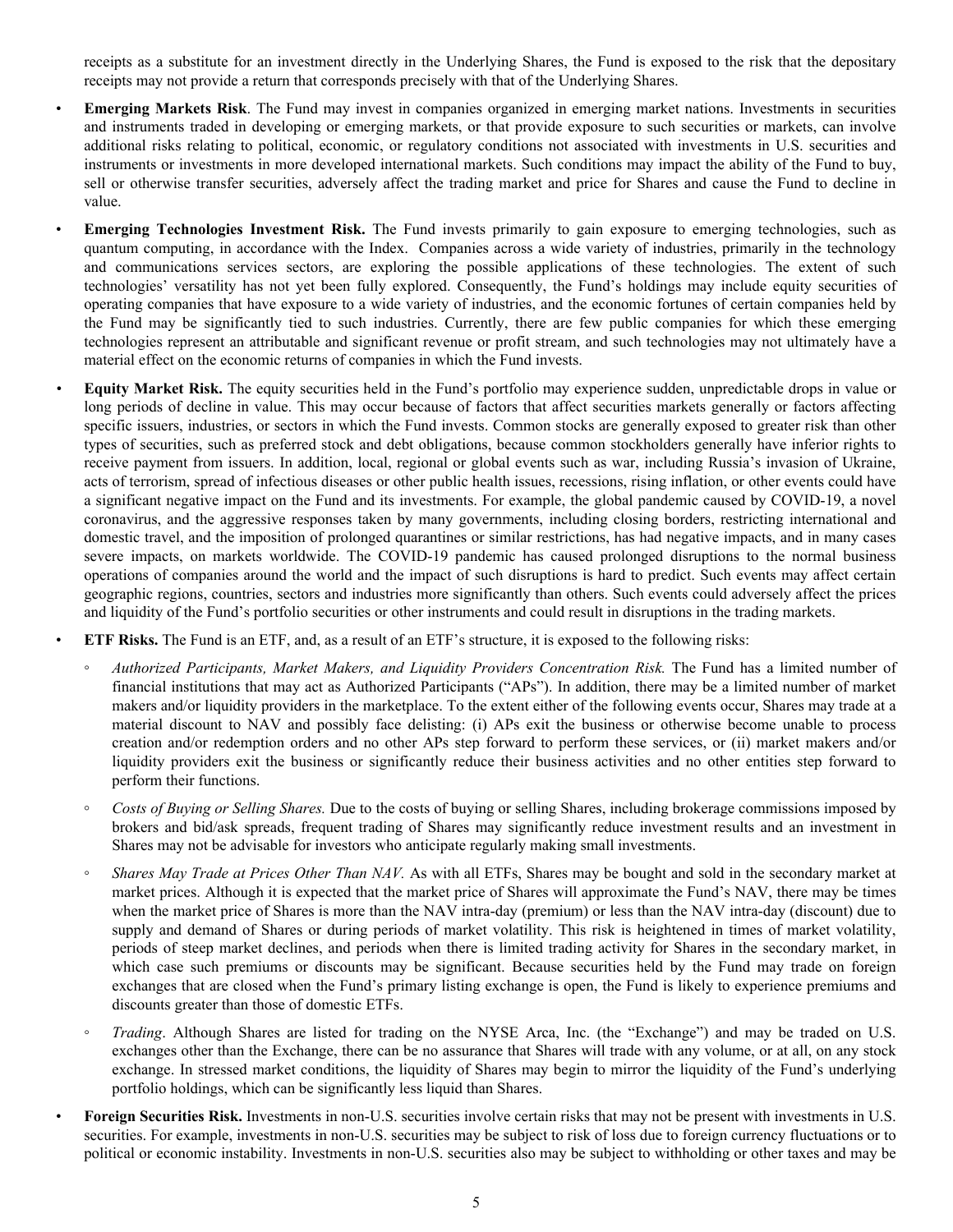subject to additional trading, settlement, custodial, and operational risks. These and other factors can make investments in the Fund more volatile and potentially less liquid than other types of investments.

- **Geographic Investment Risk**. To the extent the Fund invests a significant portion of its assets in the securities of companies of a single country or region, it is more likely to be impacted by events or conditions affecting that country or region.
- **Geopolitical Risk.** Some countries and regions in which the Fund invests have experienced security concerns, war or threats of war and aggression, terrorism, economic uncertainty, natural and environmental disasters and/or systemic market dislocations that have led, and in the future may lead, to increased short-term market volatility and may have adverse long-term effects on the U.S. and world economies and markets generally, each of which may negatively impact the Fund's investments.
- **Index Methodology Risk.** The Index may not include all companies around the globe whose products or services are predominantly tied to the development of quantum computing and machine learning technologies because the Index includes only those companies meeting the Index criteria. For example, companies that would otherwise be included in the Index might be excluded from the Index if they omit discussion of their quantum computing and machine learning technologies from descriptions of their business in regulatory filings or otherwise keep such work hidden from public (and the Index Provider's) view.
- **Index Provider Risk.** There is no assurance that the Index Provider, or any agents that act on its behalf, will compile the Index accurately, or that the Index will be determined, maintained, constructed, reconstituted, rebalanced, composed, calculated or disseminated accurately. The Adviser relies upon the Index Provider and its agents to compile, determine, maintain, construct, reconstitute, rebalance, compose, calculate (or arrange for an agent to calculate), and disseminate the Index accurately. Any losses or costs associated with errors made by the Index Provider or its agents generally will be borne by the Fund and its shareholders.

## • **Market Capitalization Risk**

- Large-Capitalization Investing. The securities of large-capitalization companies may be relatively mature compared to smaller companies and therefore subject to slower growth during times of economic expansion. Large-capitalization companies may also be unable to respond quickly to new competitive challenges, such as changes in technology and consumer tastes.
- **◦** *Mid-Capitalization Investing.* The securities of mid-capitalization companies may be more vulnerable to adverse issuer, market, political, or economic developments than securities of large-capitalization companies. The securities of midcapitalization companies generally trade in lower volumes and are subject to greater and more unpredictable price changes than large capitalization stocks or the stock market as a whole.
- **◦** *Small-Capitalization Investing*. The securities of small-capitalization companies may be more vulnerable to adverse issuer, market, political, or economic developments than securities of large- or mid-capitalization companies. The securities of small-capitalization companies generally trade in lower volumes and are subject to greater and more unpredictable price changes than large- or mid-capitalization stocks or the stock market as a whole. There is typically less publicly available information concerning smaller-capitalization companies than for larger, more established companies.
- **Passive Investment Risk.** The Fund is not actively managed, and its sub-adviser would not sell shares of an equity security due to current or projected underperformance of a security, industry, or sector, unless that security is removed from the Index or the selling of shares of that security is otherwise required upon a reconstitution or rebalancing of the Index in accordance with the Index methodology.
- **Quantum Computing and Machine Learning Investment Risk.** Companies across a wide variety of industries, primarily in the technology sector, are exploring the possible applications of quantum computing and machine learning technologies. The extent of such technologies' versatility has not yet been fully explored. Consequently, the Fund's holdings may include equity securities of operating companies that focus on or have exposure to a wide variety of industries, and the economic fortunes of certain companies held by the Fund may not be significantly tied to such technologies. Currently, there are few public companies for which quantum computing and machine learning technologies represent an attributable and significant revenue or profit stream, and such technologies may not ultimately have a material effect on the economic returns of companies in which the Fund invests.
- **Sector Risk.** To the extent the Fund invests more heavily in particular sectors of the economy, its performance will be especially sensitive to developments that significantly affect those sectors.
	- **◦** *Information Technology Sector Risk.* The Fund is generally expected to invest significantly in companies in the information technology sector, including the semiconductor industry, and therefore the performance of the Fund could be negatively impacted by events affecting this sector. Market or economic factors impacting information technology companies and companies that rely heavily on technological advances could have a significant effect on the value of the Fund's investments. The value of stocks of information technology companies and companies that rely heavily on technology is particularly vulnerable to rapid changes in technology product cycles, rapid product obsolescence, government regulation and competition, both domestically and internationally, including competition from foreign competitors with lower production costs. Stocks of information technology companies and companies that rely heavily on technology, especially those of smaller, less-seasoned companies, tend to be more volatile than the overall market. Information technology companies are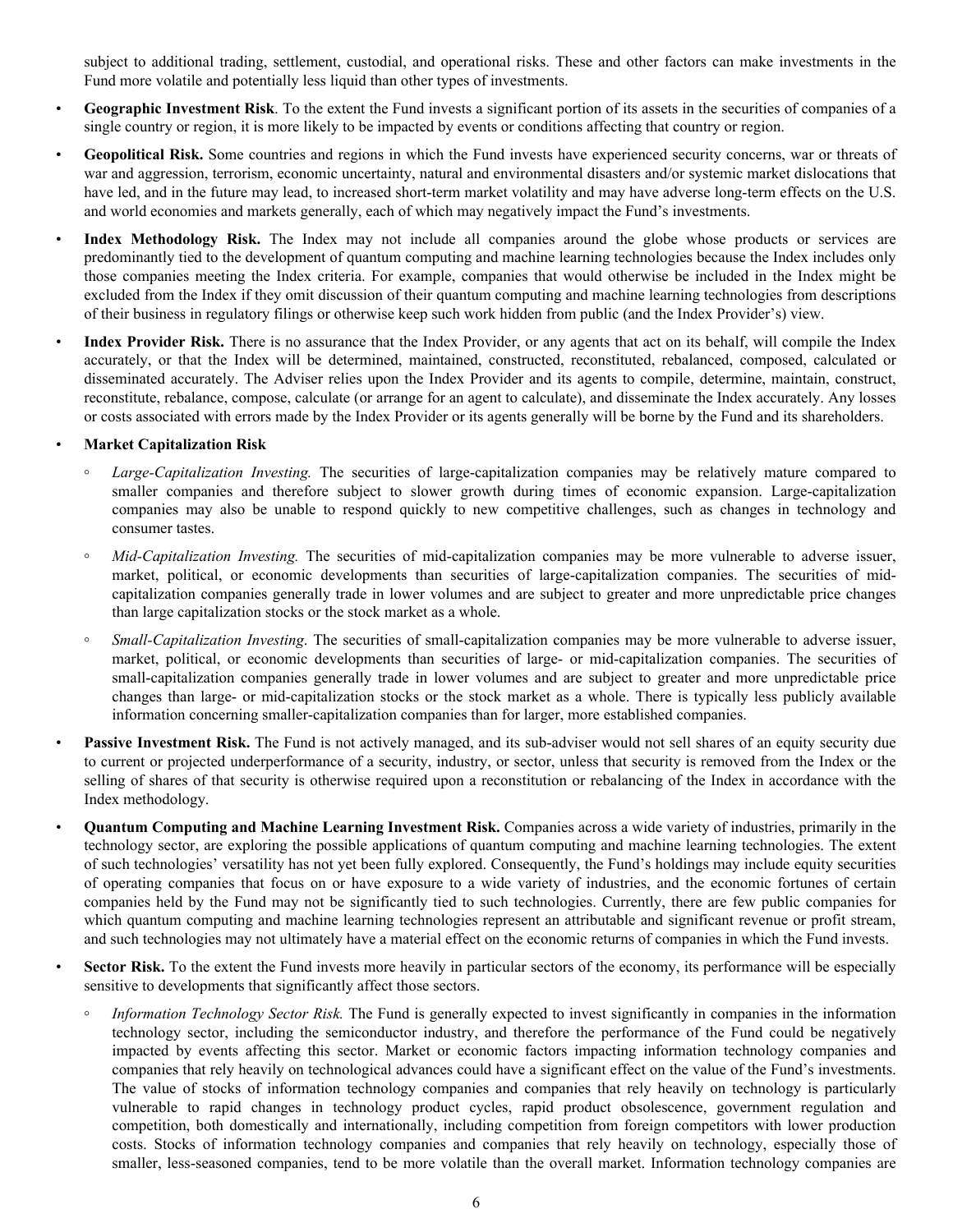heavily dependent on patent and intellectual property rights, the loss or impairment of which may adversely affect profitability. Information technology companies and companies that rely heavily on technology may also be prone to operational and information security risks resulting from cyber-attacks and/or technological malfunctions.

- **Securities Lending Risk.** There are certain risks associated with securities lending, including the risk that the borrower may fail to return the securities on a timely basis or even the loss of rights in the collateral deposited by the borrower, if the borrower should fail financially. The Fund could also lose money in the event of a decline in the value of collateral provided for loaned securities or a decline in the value of any investments made with cash collateral. As a result, the Fund may lose money.
- **Tracking Error Risk.** As with all index funds, the performance of the Fund and its Index may differ from each other for a variety of reasons. For example, the Fund incurs operating expenses and portfolio transaction costs not incurred by the Index. In addition, the Fund may not be fully invested in the securities of the Index at all times or may hold securities not included in the Index.

#### **Performance**

The following performance information indicates some of the risks of investing in the Fund. The bar chart shows the Fund's performance for calendar years ended December 31. The table illustrates how the Fund's average annual returns for the 1-year and since inception periods compare with those of a broad measure of market performance and the Index. The Fund's past performance, before and after taxes, does not necessarily indicate how it will perform in the future. Updated performance information is available on the Fund's website at www.defianceetfs.com.



**Calendar Year Total Returns**

During the period of time shown in the bar chart, the Fund's highest quarterly return was 30.89% for the quarter ended June 30, 2020, and the lowest quarterly return was -19.47% for the quarter ended March 31, 2020.

## **Average Annual Total Returns For the Periods Ended December 31, 2021**

| <b>Defiance Quantum ETF</b>                                                                                           | 1 Year | <b>Since</b><br>Inception<br>(9/4/18) |
|-----------------------------------------------------------------------------------------------------------------------|--------|---------------------------------------|
| <b>Return Before Taxes</b>                                                                                            | 35.27% | 28.10%                                |
| Return After Taxes on Distributions                                                                                   | 35.10% | 27.91%                                |
| Return After Taxes on Distributions and Sale of Fund Shares                                                           | 20.98% | 22.63%                                |
| <b>BlueStar Quantum Computing and Machine Learning Index®</b><br>(reflects no deduction for fees, expenses, or taxes) | 36.29% | 28.81%                                |
| S&P 500 TR Index<br>(reflects no deduction for fees, expenses, or taxes)                                              | 28.71% | 18.25%                                |

After-tax returns are calculated using the historical highest individual federal marginal income tax rates during the period covered by the table above and do not reflect the impact of state and local taxes. Actual after-tax returns depend on an investor's tax situation and may differ from those shown. After-tax returns shown are not relevant to investors who hold their Shares through tax-deferred arrangements such as an individual retirement account ("IRA") or other tax-advantaged accounts.

#### **Portfolio Management**

| <b>Adviser</b>            | Defiance ETFs, LLC                                                                                                                                                                                                                              |
|---------------------------|-------------------------------------------------------------------------------------------------------------------------------------------------------------------------------------------------------------------------------------------------|
| <b>Sub-Adviser</b>        | Penserra Capital Management LLC ("Penserra" or the "Sub-Adviser")                                                                                                                                                                               |
| <b>Portfolio Managers</b> | Dustin Lewellyn, CFA, Managing Director of Penserra; Ernesto Tong, CFA, Managing Director of Penserra;<br>and Anand Desai, Senior Vice President of Penserra have been portfolio managers of the Fund since its<br>inception in September 2018. |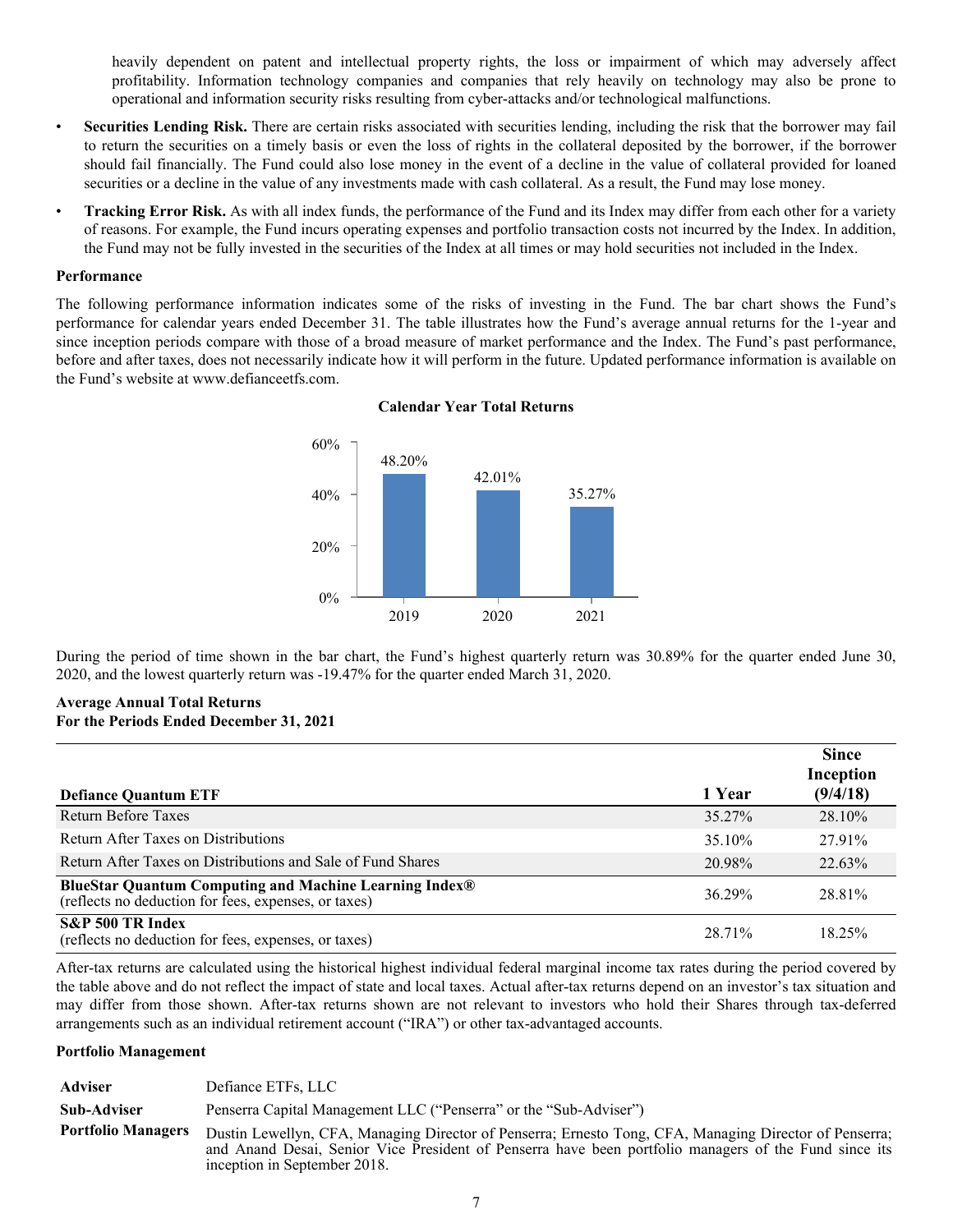### **Purchase and Sale of Shares**

Shares are listed on the Exchange, and individual Shares may only be bought and sold in the secondary market through brokers at market prices, rather than NAV. Because Shares trade at market prices rather than NAV, Shares may trade at a price greater than NAV (premium) or less than NAV (discount).

The Fund issues and redeems Shares at NAV only in large blocks known as "Creation Units," which only APs (typically, brokerdealers) may purchase or redeem. The Fund generally issues and redeems Creation Units in exchange for a portfolio of securities and/ or a designated amount of U.S. cash.

Investors may incur costs attributable to the difference between the highest price a buyer is willing to pay to purchase Shares (bid) and the lowest price a seller is willing to accept for Shares (ask) when buying or selling Shares in the secondary market (the "bid-ask spread"). Recent information about the Fund, including its NAV, market price, premiums and discounts, and bid-ask spreads is available on the Fund's website at www.defianceetfs.com.

## **Tax Information**

Fund distributions are generally taxable as ordinary income, qualified dividend income, or capital gains (or a combination), unless your investment is in an IRA or other tax-advantaged account. Distributions on investments made through tax-deferred arrangements may be taxed later upon withdrawal of assets from those accounts.

#### **Financial Intermediary Compensation**

If you purchase Shares through a broker-dealer or other financial intermediary (such as a bank) (an "Intermediary"), the Adviser or its affiliates may pay Intermediaries for certain activities related to the Fund, including participation in activities that are designed to make Intermediaries more knowledgeable about exchange traded products, including the Fund, or for other activities, such as marketing, educational training or other initiatives related to the sale or promotion of Shares. These payments may create a conflict of interest by influencing the Intermediary and your salesperson to recommend the Fund over another investment. Any such arrangements do not result in increased Fund expenses. Ask your salesperson or visit the Intermediary's website for more information.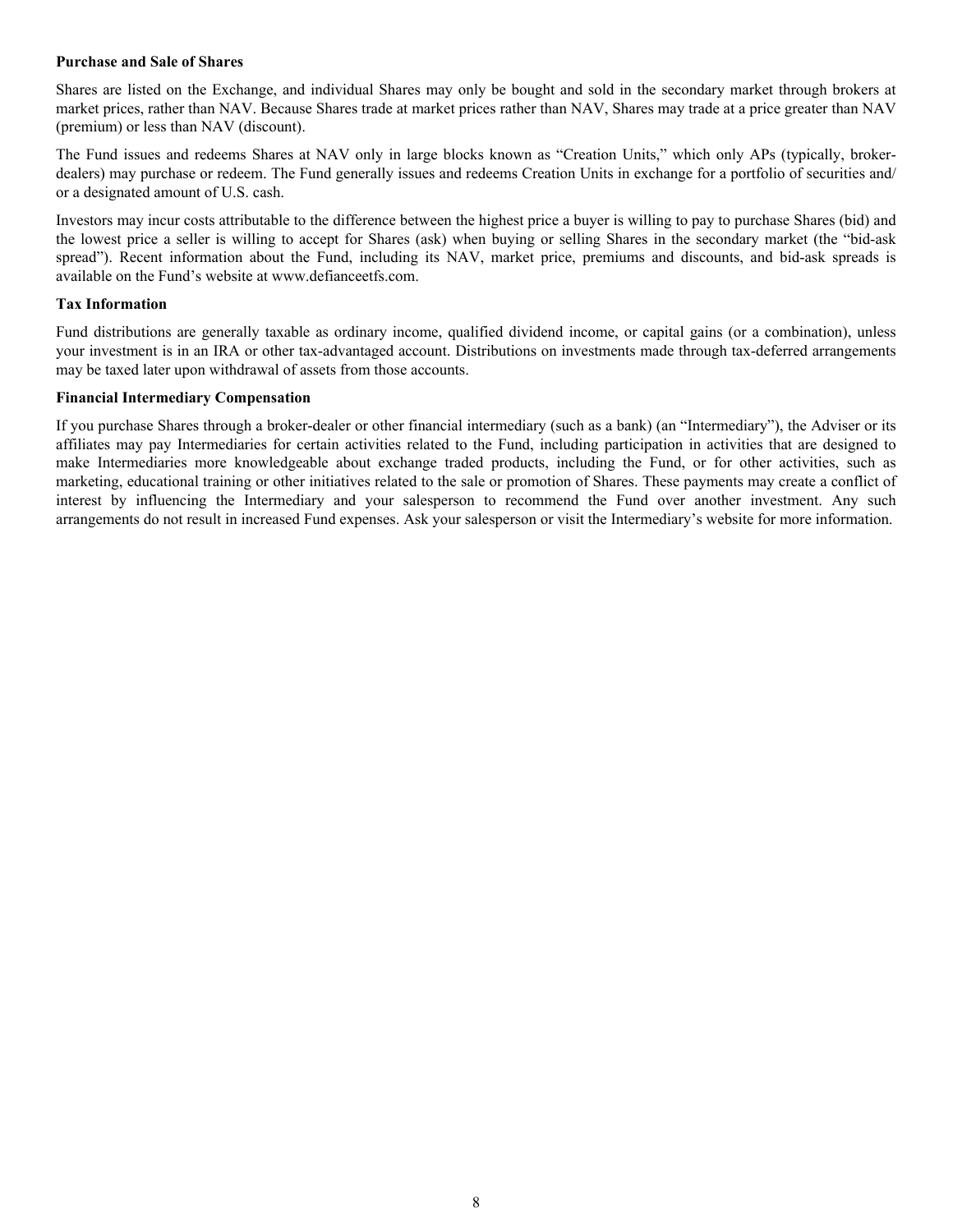## <span id="page-8-0"></span>**DEFIANCE NEXT GEN CONNECTIVITY ETF**

## **Investment Objective**

The Defiance Next Gen Connectivity ETF (the "Fund" or the "Connectivity ETF") seeks to track the total return performance, before fees and expenses, of the BlueStar 5G Communications Index (the "Index").

## **Fees and Expenses of the Fund**

The following table describes the fees and expenses you may pay if you buy, hold, and sell shares of the Fund ("Shares"). **You may pay other fees, such as brokerage commissions and other fees to financial intermediaries, which are not reflected in the table and Example below.**

**Annual Fund Operating Expenses** *(expenses that you pay each year as a percentage of the value of your investment)* Management Fees 0.30% Distribution and/or Service (12b-1) Fees 0.00% Other Expenses 0.00% **Total Annual Fund Operating Expenses 0.30%**

#### **Expense Example**

This Example is intended to help you compare the cost of investing in the Fund with the cost of investing in other funds. The Example assumes that you invest \$10,000 in the Fund for the time periods indicated and then continue to hold or redeem all of your Shares at the end of those periods. The Example also assumes that your investment has a 5% return each year and that the Fund's operating expenses remain the same. The Example does not take into account brokerage commissions that you may pay on your purchases and sales of Shares. Although your actual costs may be higher or lower, based on these assumptions your costs would be:

| 1 Year | 3 Years | <b>5 Years</b> | <b>10 Years</b> |
|--------|---------|----------------|-----------------|
| \$31   | \$97    | \$169          | \$381           |

## **Portfolio Turnover**

The Fund pays transaction costs, such as commissions, when it buys and sells securities (or "turns over" its portfolio). A higher portfolio turnover rate may indicate higher transaction costs and may result in higher taxes when Shares are held in a taxable account. These costs, which are not reflected in annual fund operating expenses or in the Example, affect the Fund's performance. For the fiscal year ended December 31, 2021, the Fund's portfolio turnover rate was 24% of the average value of its portfolio.

## **Principal Investment Strategies**

The Fund uses a "passive management" (or indexing) approach to track the total return performance, before fees and expenses, of the Index.

## *BlueStar 5G Communications Index*

The Index is a rules-based index that consists of a tiered, modified market capitalization-weighted portfolio of the U.S.-listed equity securities, including depositary receipts, of companies whose products or services are predominantly tied to the development of 5G networking and communication technologies (collectively, "5G Companies"). 5G Companies are assigned to one of four segments of the 5G communications industry, as described below. At the time of each rebalance and reconstitution of the Index, each segment is assigned a weight, and companies within each segment are market capitalization-weighted, subject to a minimum weight of 0.50% and the maximum weights described below. Additionally, to qualify for inclusion in the Index, a 5G Company must have a minimum market capitalization of \$150 million, except as otherwise described below, and must meet certain liquidity, free-float (*i.e.*, the percentage of shares available to the public), and trading cost thresholds.

**Segment 1 (40% weight)** consists of 5G Companies whose products or services are predominantly tied to core cellular network equipment (*e.g.*, carrier-grade routers, antennas, or other equipment or semiconductors used in 5G networks). At the time of each rebalance and reconstitution of the Index, this segment will be assigned an aggregate weight of 50% of the Index, with the weight of any individual company limited to 5% and any excess weight reallocated to companies in such segment with a weight below 5%.

**Segment 2 (30% weight)** consists of 5G Companies (i) that are organized as cellphone tower or data center real estate investment trusts ("REITs"), (ii) that predominantly provide services as a mobile network operator ("MNO"), or (iii) whose products or services are predominantly tied to optical fiber cables. REITs and MNOs must have a minimum market capitalization of \$1 billion to be included in the Index. At the time of each rebalance and reconstitution of the Index, this segment will be assigned an aggregate weight of 25% of the Index, with the weight of any individual company limited to 3% and any excess weight reallocated to companies in such segment with a weight below 3%.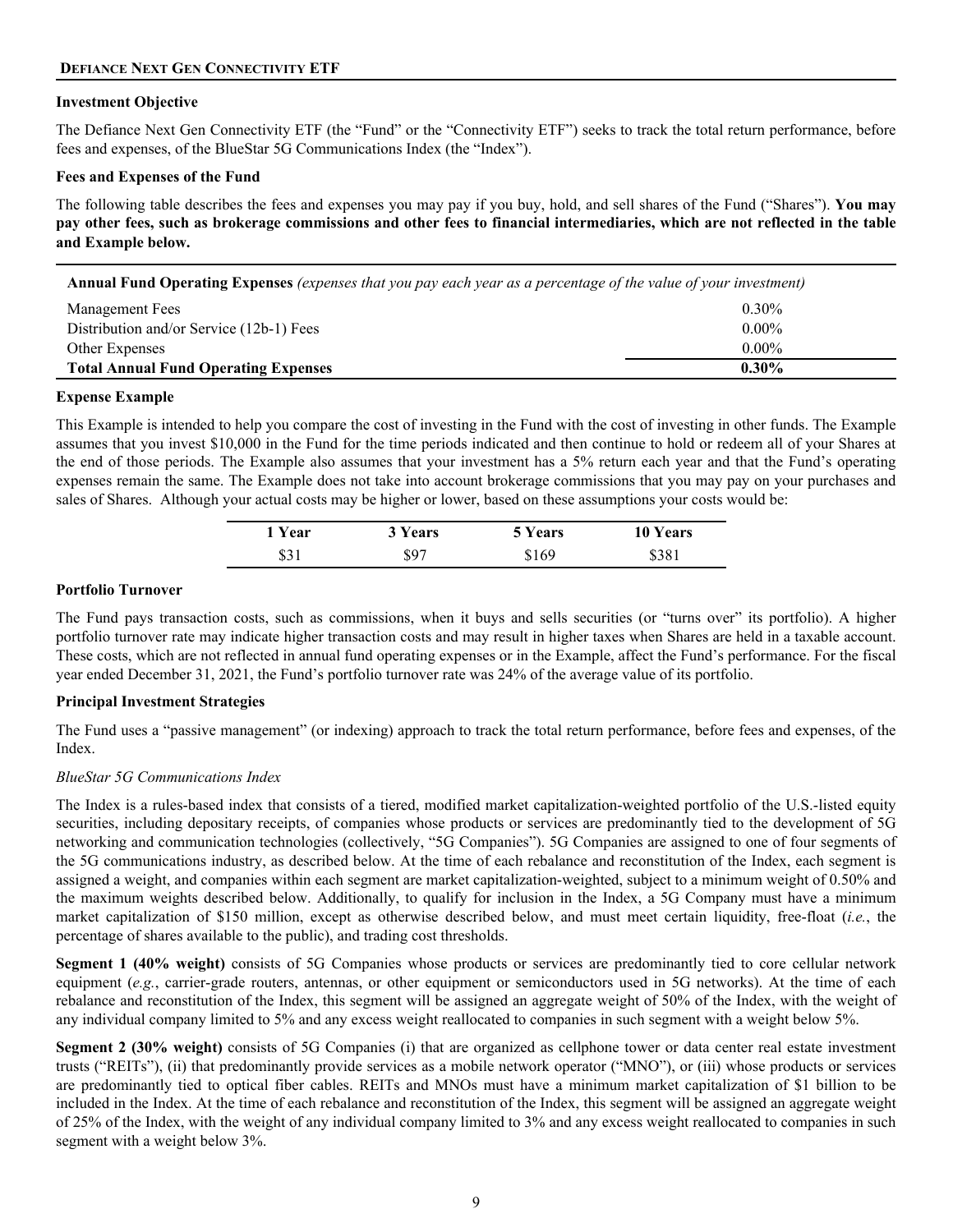**Segment 3 (15% weight)** consists of 5G Companies whose products or services are predominantly tied to (i) hardware and software focused on quality of service assurance for MNOs and media companies or (ii) network testing and bandwidth optimization equipment. At the time of each rebalance and reconstitution of the Index, this segment will be assigned an aggregate weight of 15% of the Index, with the weight of any individual company limited to 3% and any excess weight reallocated to companies in such segment with a weight below 3%.

**Segment 4 (15% weight)** consists of 5G Companies whose products or services are predominantly tied to (i) enhanced mobile broadband (eMBB) modems capable of increased bandwidth for end-user devices or (ii) whose products or services are predominantly tied to the infrastructure or cloud-based services supporting REITs and MNOs. At the time of each rebalance and reconstitution of the Index, this segment will be assigned an aggregate weight of 10% of the Index, with the weight of any individual company limited to 1% and any excess weight reallocated to companies in such segment with a weight below 1%.

The companies included in the Index are screened from the universe of global companies with equity securities or depositary receipts listed on a U.S. exchange by BlueStar Global Investors, LLC ("BlueStar" or the "Index Provider") based primarily on descriptions of a company's primary business activities in regulatory filings (*e.g.*, financial statements, annual reports, investor presentations), analyst reports, and industry-specific trade publications. 5G Companies identified by BlueStar's screening process are added to the Index, subject to meeting the investibility requirements described above. The Index may include small-, mid-, and large-capitalization companies.

The Index is rebalanced and reconstituted semi-annually after the close of business on the third Friday of each June and December based on data as of the first Thursday of each such reconstitution month. As of March 31, 2022, the Index had 84 constituents. At the time of each rebalance and reconstitution of the Index, each constituent is weighted as described above, subject to a downward adjustment for securities trading below certain liquidity thresholds. Additionally, the weight of each Index component may rise and/or fall between Index rebalance dates.

To reduce turnover, existing Index components will not be removed from the Index solely for not meeting the minimum market capitalization or liquidity criteria unless they do not meet such requirements for two consecutive reconstitutions. Additionally, components that were previously removed from the Index must meet such requirements for two consecutive reconstitutions to be eligible for re-entry into the Index.

The Index was established in 2019 and is owned by the Index Provider.

# *The Fund's Investment Strategy*

The Fund will generally use a "replication" strategy to achieve its investment objective, meaning the Fund will generally invest in all of the component securities of the Index in the same approximate proportions as in the Index. However, the Fund may use a "representative sampling" strategy, meaning it may invest in a sample of the securities in the Index whose risk, return, and other characteristics closely resemble the risk, return, and other characteristics of the Index as a whole, when the Fund's sub-adviser believes it is in the best interests of the Fund (*e.g.*, when replicating the Index involves practical difficulties or substantial costs, an Index constituent becomes temporarily illiquid, unavailable, or less liquid, or as a result of legal restrictions or limitations that apply to the Fund but not to the Index).

The Fund generally may invest in securities or other investments not included in the Index, but which the Fund's sub-adviser believes will help the Fund track the Index. For example, the Fund may invest in securities that are not components of the Index to reflect various corporate actions and other changes to the Index (such as reconstitutions, additions, and deletions).

To the extent the Index concentrates (*i.e*., holds more than 25% of its total assets) in the securities of a particular industry or group of related industries, the Fund will concentrate its investments to approximately the same extent as the Index. As of March 31, 2022, the Index was concentrated in the semiconductor industry and had significant exposure to the communications equipment industry.

## **Principal Investment Risks**

The principal risks of investing in the Fund are summarized below. The principal risks are presented in alphabetical order to facilitate finding particular risks and comparing them with other funds. Each risk summarized below is considered a "principal risk" of investing in the Fund, regardless of the order in which it appears. As with any investment, there is a risk that you could lose all or a portion of your investment in the Fund. Some or all of these risks may adversely affect the Fund's net asset value per share ("NAV"), trading price, yield, total return and/or ability to meet its objectives. For more information about the risks of investing in the Fund, see the section in the Fund's Prospectus titled "Additional Information About the Funds."

• **5G Investment Risk.** Companies across a wide variety of industries, primarily in the technology sector, are exploring the possible applications of 5G technologies. The extent of such technologies' versatility has not yet been fully explored. Consequently, the Fund's holdings may include equity securities of operating companies that focus on or have exposure to a wide variety of industries, and the economic fortunes of certain companies held by the Fund may not be significantly tied to such technologies. Currently, there are few public companies for which 5G technologies represent an attributable and significant revenue or profit stream, and such technologies may not ultimately have a material effect on the economic returns of companies in which the Fund invests.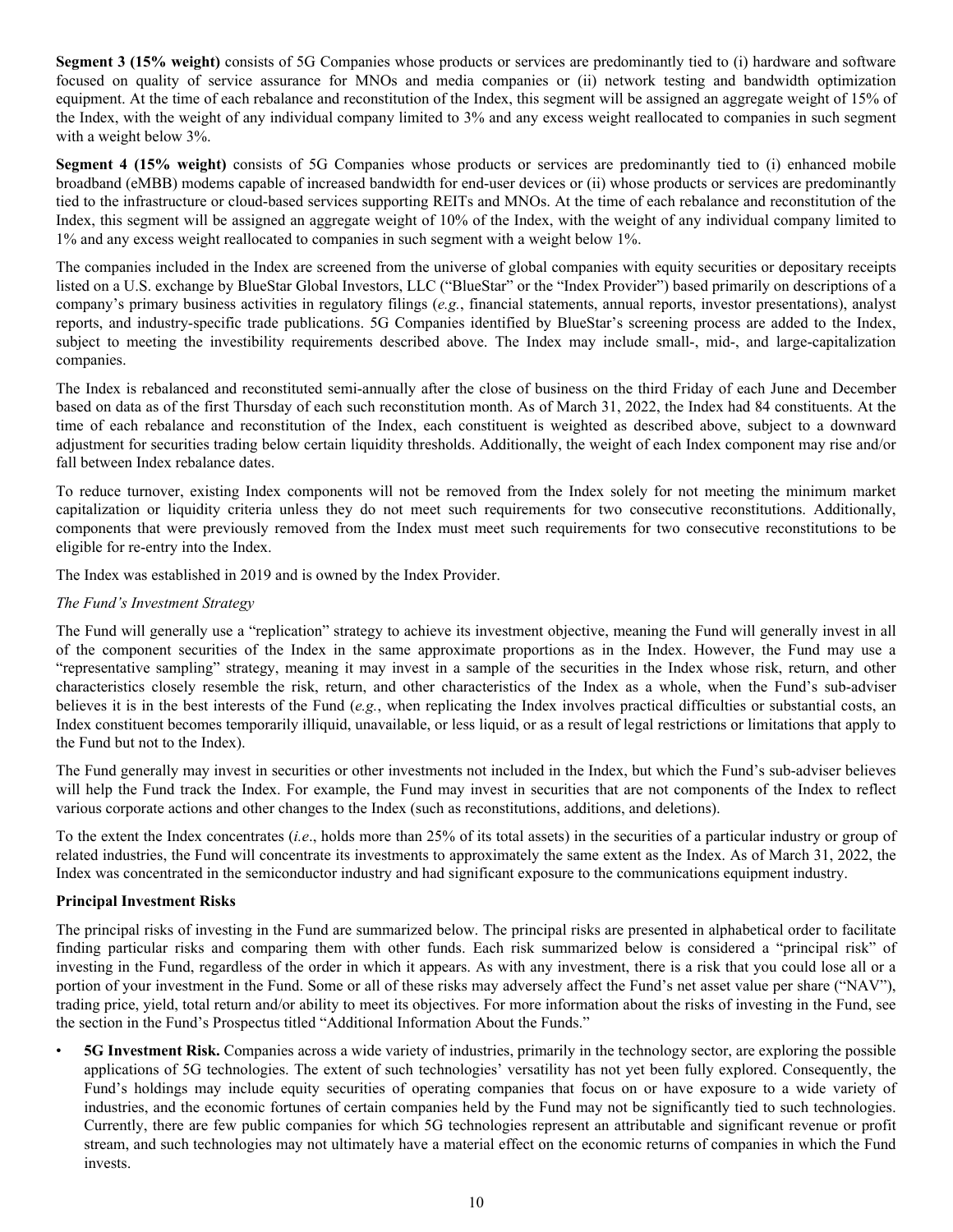- **Capital Controls and Sanctions Risk.** Economic conditions, such as volatile currency exchange rates and interest rates, political events, military action and other conditions may, without prior warning, lead to foreign government intervention (including intervention by the U.S. government with respect to foreign governments, economic sectors, foreign companies and related securities and interests) and the imposition of capital controls and/or sanctions, which may also include retaliatory actions of one government against another government, such as seizure of assets. Capital controls and/or sanctions include the prohibition of, or restrictions on, the ability to transfer currency, securities or other assets. Capital controls and/or sanctions may also impact the ability of the Fund to buy, sell or otherwise transfer securities or currency, negatively impact the value and/or liquidity of such instruments, adversely affect the trading market and price for Shares, and cause the Fund to decline in value.
- **Concentration Risk.** The Fund's investments will be concentrated in an industry or group of industries to the extent that the Index is so concentrated. In such event, the value of the Shares may rise and fall more than the value of shares of a fund that invests in securities of companies in a broader range of industries.
- **Depositary Receipt Risk.** Depositary Receipts involve risks similar to those associated with investments in foreign securities, such as changes in political or economic conditions of other countries and changes in the exchange rates of foreign currencies. Depositary Receipts listed on U.S. exchanges are issued by banks or trust companies and entitle the holder to all dividends and capital gains that are paid out on the underlying foreign shares ("Underlying Shares"). When the Fund invests in Depositary Receipts as a substitute for an investment directly in the Underlying Shares, the Fund is exposed to the risk that the Depositary Receipts may not provide a return that corresponds precisely with that of the Underlying Shares.
- **Emerging Technologies Investment Risk.** The Fund invests primarily to gain exposure to emerging technologies, such as 5G technologies, in accordance with the Index. Companies across a wide variety of industries, primarily in the technology sector, are exploring the possible applications of these technologies. The extent of such technologies' versatility has not yet been fully explored. Consequently, the Fund's holdings may include equity securities of operating companies that have exposure to a wide variety of industries, and the economic fortunes of certain companies held by the Fund may be significantly tied to such industries. Currently, there are few public companies for which these emerging technologies represent an attributable and significant revenue or profit stream, and such technologies may not ultimately have a material effect on the economic returns of companies in which the Fund invests.
- *•* **Equity Market Risk.** The equity securities held in the Fund's portfolio may experience sudden, unpredictable drops in value or long periods of decline in value. This may occur because of factors that affect securities markets generally or factors affecting specific issuers, industries, or sectors in which the Fund invests. Common stocks are generally exposed to greater risk than other types of securities, such as preferred stock and debt obligations, because common stockholders generally have inferior rights to receive payment from issuers. In addition, local, regional or global events such as war, including Russia's invasion of Ukraine, acts of terrorism, spread of infectious diseases or other public health issues, recessions, rising inflation, or other events could have a significant negative impact on the Fund and its investments. For example, the global pandemic caused by COVID-19, a novel coronavirus, and the aggressive responses taken by many governments, including closing borders, restricting international and domestic travel, and the imposition of prolonged quarantines or similar restrictions, has had negative impacts, and in many cases severe impacts, on markets worldwide. The COVID-19 pandemic has caused prolonged disruptions to the normal business operations of companies around the world and the impact of such disruptions is hard to predict. Such events may affect certain geographic regions, countries, sectors and industries more significantly than others. Such events could adversely affect the prices and liquidity of the Fund's portfolio securities or other instruments and could result in disruptions in the trading markets.
- **ETF Risks.** The Fund is an ETF, and, as a result of an ETF's structure, it is exposed to the following risks:
- *Authorized Participants, Market Makers, and Liquidity Providers Concentration Risk.* The Fund has a limited number of financial institutions that may act as Authorized Participants ("APs"). In addition, there may be a limited number of market makers and/or liquidity providers in the marketplace. To the extent either of the following events occur, Shares may trade at a material discount to NAV and possibly face delisting: (i) APs exit the business or otherwise become unable to process creation and/or redemption orders and no other APs step forward to perform these services, or (ii) market makers and/or liquidity providers exit the business or significantly reduce their business activities and no other entities step forward to perform their functions.
- *Costs of Buying or Selling Shares.* Due to the costs of buying or selling Shares, including brokerage commissions imposed by brokers and bid/ask spreads, frequent trading of Shares may significantly reduce investment results and an investment in Shares may not be advisable for investors who anticipate regularly making small investments.
- *Shares May Trade at Prices Other Than NAV.* As with all ETFs, Shares may be bought and sold in the secondary market at market prices. Although it is expected that the market price of Shares will approximate the Fund's NAV, there may be times when the market price of Shares is more than the NAV intra-day (premium) or less than the NAV intra-day (discount) due to supply and demand of Shares or during periods of market volatility. This risk is heightened in times of market volatility, periods of steep market declines, and periods when there is limited trading activity for Shares in the secondary market, in which case such premiums or discounts may be significant.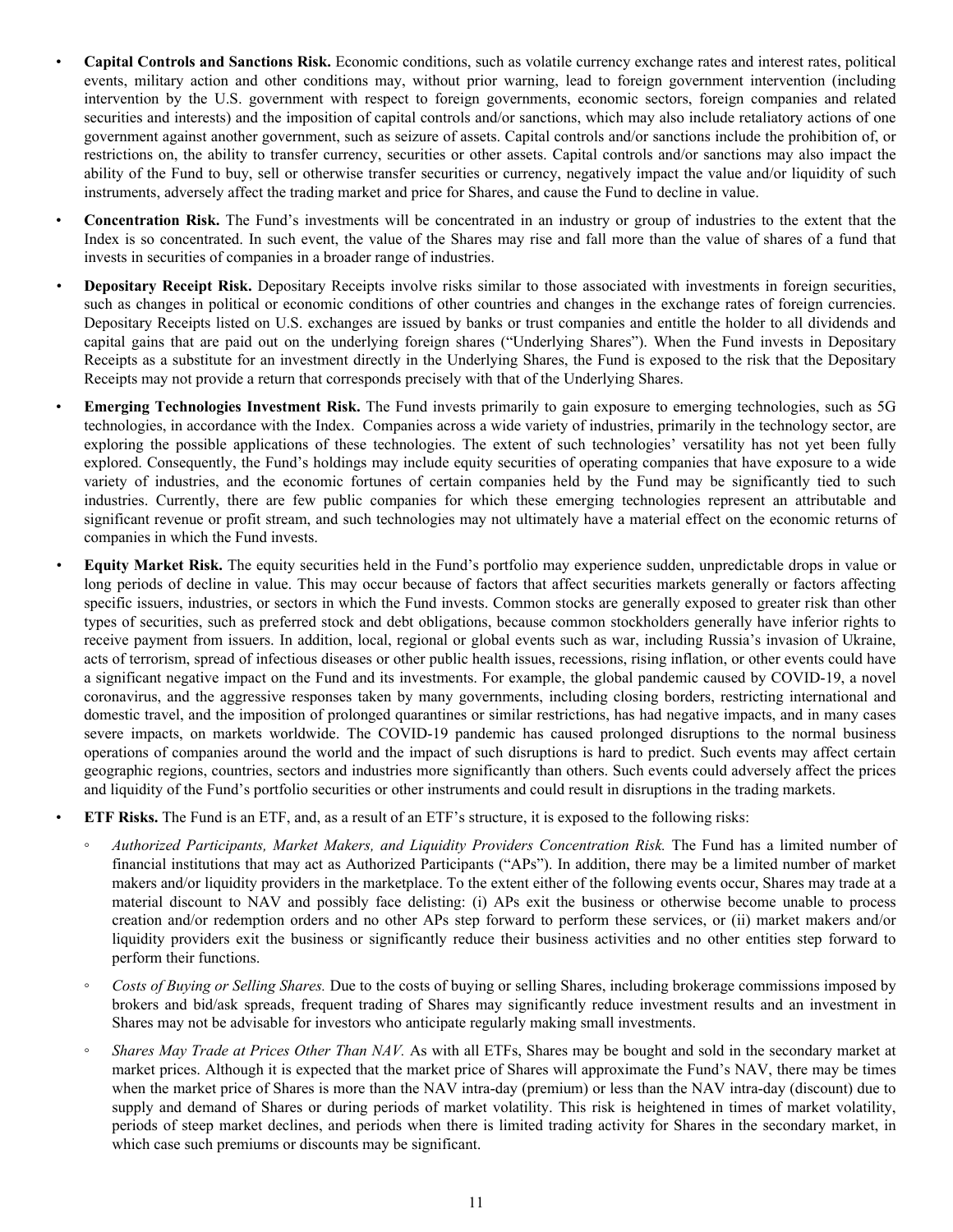- *Trading*. Although Shares are listed for trading on the NYSE Arca, Inc. (the "Exchange") and may be traded on U.S. exchanges other than the Exchange, there can be no assurance that Shares will trade with any volume, or at all, on any stock exchange. In stressed market conditions, the liquidity of Shares may begin to mirror the liquidity of the Fund's underlying portfolio holdings, which can be significantly less liquid than Shares.
- **Foreign Securities Risk.** Investments in non-U.S. securities involve certain risks that may not be present with investments in U.S. securities. For example, investments in non-U.S. securities may be subject to risk of loss due to foreign currency fluctuations or to political or economic instability. Investments in non-U.S. securities also may be subject to withholding or other taxes. These and other factors can make investments in the Fund more volatile and potentially less liquid than other types of investments.
- **Index Methodology Risk.** The Index may not include all 5G Companies around the globe because the Index includes only those companies meeting the Index criteria. For example, companies that would otherwise be included in the Index might be excluded from the Index if they omit discussion of their development of 5G networking and communication technologies from descriptions of their business in regulatory filings or otherwise keep such work hidden from public (and Defiance's) view.
- **Index Provider Risk.** There is no assurance that the Index Provider, or any agents that act on its behalf, will compile the Index accurately, or that the Index will be determined, maintained, constructed, reconstituted, rebalanced, composed, calculated or disseminated accurately. The Adviser relies upon the Index Provider and its agents to compile, determine, maintain, construct, reconstitute, rebalance, compose, calculate (or arrange for an agent to calculate), and disseminate the Index accurately. Any losses or costs associated with errors made by the Index Provider or its agents generally will be borne by the Fund and its shareholders.
- **Market Capitalization Risk**
	- *Large-Capitalization Investing.* The securities of large-capitalization companies may be relatively mature compared to smaller companies and therefore subject to slower growth during times of economic expansion. Large-capitalization companies may also be unable to respond quickly to new competitive challenges, such as changes in technology and consumer tastes.
	- *Mid-Capitalization Investing.* The securities of mid-capitalization companies may be more vulnerable to adverse issuer, market, political, or economic developments than securities of large-capitalization companies. The securities of midcapitalization companies generally trade in lower volumes and are subject to greater and more unpredictable price changes than large capitalization stocks or the stock market as a whole.
	- *Small-Capitalization Investing*. The securities of small-capitalization companies may be more vulnerable to adverse issuer, market, political, or economic developments than securities of large- or mid-capitalization companies. The securities of small-capitalization companies generally trade in lower volumes and are subject to greater and more unpredictable price changes than large- or mid-capitalization stocks or the stock market as a whole. There is typically less publicly available information concerning smaller-capitalization companies than for larger, more established companies.
- **Passive Investment Risk.** The Fund is not actively managed, and its sub-adviser would not sell shares of an equity security due to current or projected underperformance of a security, industry, or sector, unless that security is removed from the Index or the selling of shares of that security is otherwise required upon a reconstitution or rebalancing of the Index in accordance with the Index methodology.
- **REIT Investment Risk.** Investments in REITs involve unique risks. REITs may have limited financial resources, may trade less frequently and in limited volume, and may be more volatile than other securities. REITs may be affected by changes in the value of their underlying properties or mortgages or by defaults by their borrowers or tenants. Furthermore, these entities depend upon specialized management skills, have limited diversification and are, therefore, subject to risks inherent in financing a limited number of projects. In addition, the performance of a REIT may be affected by changes in the tax laws or by its failure to qualify for tax-free pass-through of income.
- **Sector Risk.** To the extent the Fund invests more heavily in particular sectors of the economy, its performance will be especially sensitive to developments that significantly affect those sectors.
	- *Communications Services Sector Risk:* The Fund is generally expected to invest significantly in companies in the communications services sector, including those in the communications equipment industry, and therefore the performance of the Fund could be negatively impacted by events affecting this sector. Communications services companies are subject to extensive government regulation. The costs of complying with governmental regulations, delays or failure to receive required regulatory approvals, or the enactment of new adverse regulatory requirements may adversely affect the business of such companies. Companies in the communications services sector can also be significantly affected by intense competition, including competition with alternative technologies such as wireless communications (including with 5G and other technologies), product compatibility, consumer preferences, rapid product obsolescence, and research and development of new products. Technological innovations may make the products and services of such companies obsolete.
	- *Information Technology Sector Risk.* The Fund is generally expected to invest significantly in companies in the information technology sector, including those in the semiconductor industry, and therefore the performance of the Fund could be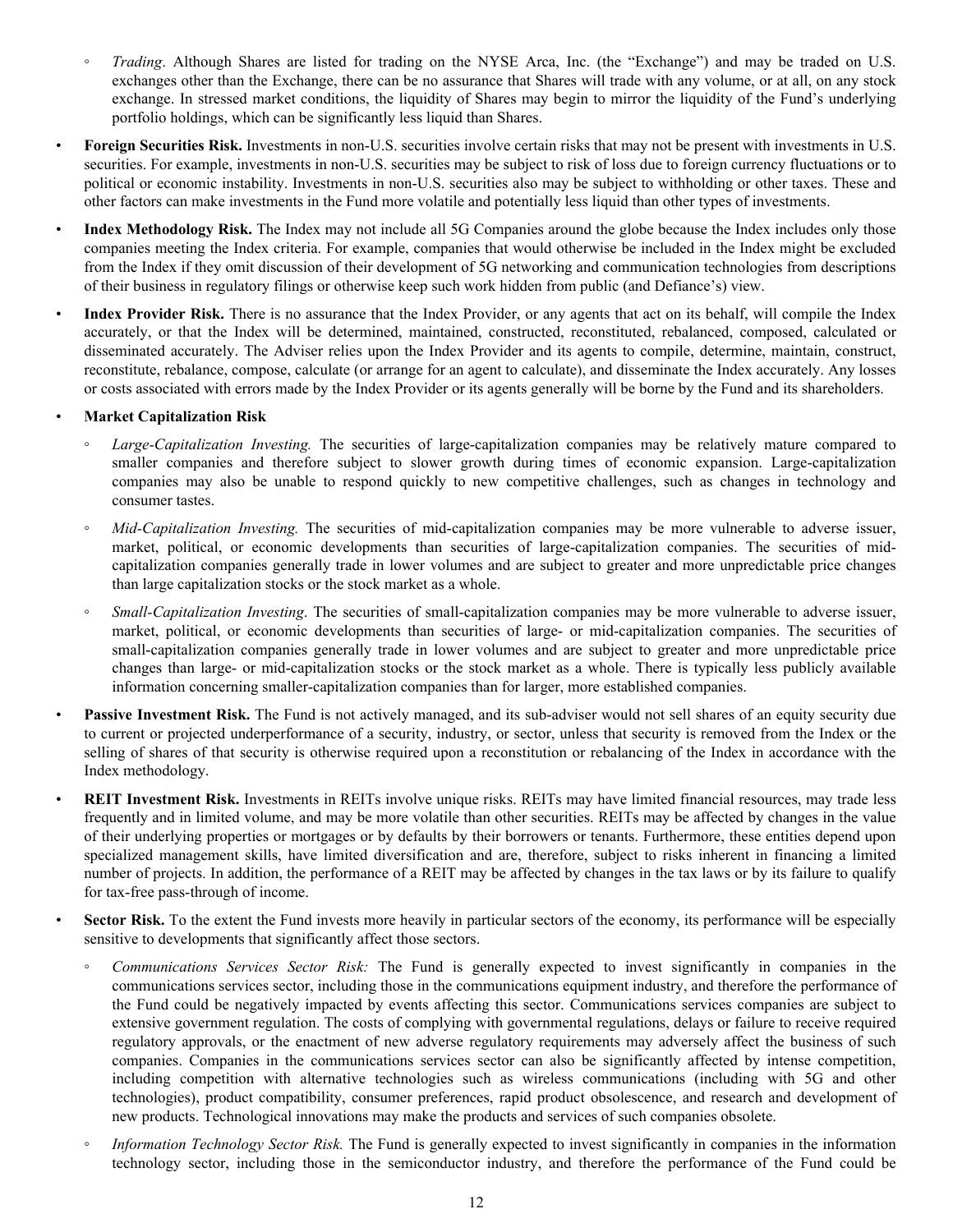negatively impacted by events affecting this sector. Market or economic factors impacting information technology companies and companies that rely heavily on technological advances could have a significant effect on the value of the Fund's investments. The value of stocks of information technology companies and companies that rely heavily on technology is particularly vulnerable to rapid changes in technology product cycles, rapid product obsolescence, government regulation and competition, both domestically and internationally, including competition from foreign competitors with lower production costs. Stocks of information technology companies and companies that rely heavily on technology, especially those of smaller, less-seasoned companies, tend to be more volatile than the overall market. Information technology companies are heavily dependent on patent and intellectual property rights, the loss or impairment of which may adversely affect profitability. Information technology companies and companies that rely heavily on technology may also be prone to operational and information security risks resulting from cyber-attacks and/or technological malfunctions.

- **Securities Lending Risk.** There are certain risks associated with securities lending, including the risk that the borrower may fail to return the securities on a timely basis or even the loss of rights in the collateral deposited by the borrower, if the borrower should fail financially. The Fund could also lose money in the event of a decline in the value of collateral provided for loaned securities or a decline in the value of any investments made with cash collateral. As a result, the Fund may lose money.
- **Tracking Error Risk.** As with all index funds, the performance of the Fund and its Index may differ from each other for a variety of reasons. For example, the Fund incurs operating expenses and portfolio transaction costs not incurred by the Index. In addition, the Fund may not be fully invested in the securities of the Index at all times or may hold securities not included in the Index.

#### **Performance**

The following performance information indicates some of the risks of investing in the Fund. The bar chart shows the Fund's performance for the most recent calendar year ended December 31. The table illustrates how the Fund's average annual returns for the 1-year and since inception periods compare with those of a broad measure of market performance and the Index. The Fund's past performance, before and after taxes, does not necessarily indicate how it will perform in the future. Updated performance information is available on the Fund's website at www.defianceetfs.com.



#### **Calendar Year Total Return**

During the period of time shown in the bar chart, the highest quarterly return was 25.18% for the quarter ended June 30, 2020, and the lowest quarterly return was -16.38% for the quarter ended March 31, 2020.

#### **Average Annual Total Returns (For the Periods ended December 31, 2021)**

| <b>Defiance Next Gen Connectivity ETF</b>                                                          | 1-Year    | <b>Since Inception</b><br>(3/4/2019) |
|----------------------------------------------------------------------------------------------------|-----------|--------------------------------------|
| <b>Return Before Taxes</b>                                                                         | $25.63\%$ | 21.20%                               |
| Return After Taxes on Distributions                                                                | 25 26%    | 20.87%                               |
| Return After Taxes on Distributions and Sale of Shares                                             | $15.40\%$ | $16.70\%$                            |
| <b>BlueStar 5G Communications Index TR</b><br>(reflects no deduction for fees, expenses, or taxes) | $26.04\%$ | $21.62\%$                            |
| S&P 500 TR Index<br>(reflects no deduction for fees, expenses, or taxes)                           | 28 71%    | 22.91%                               |

After-tax returns are calculated using the historical highest individual federal marginal income tax rates during the period covered by the table above and do not reflect the impact of state and local taxes. Actual after-tax returns depend on an investor's tax situation and may differ from those shown. After-tax returns shown are not relevant to investors who hold their Shares through tax-deferred arrangements such as an individual retirement account ("IRA") or other tax-advantaged accounts.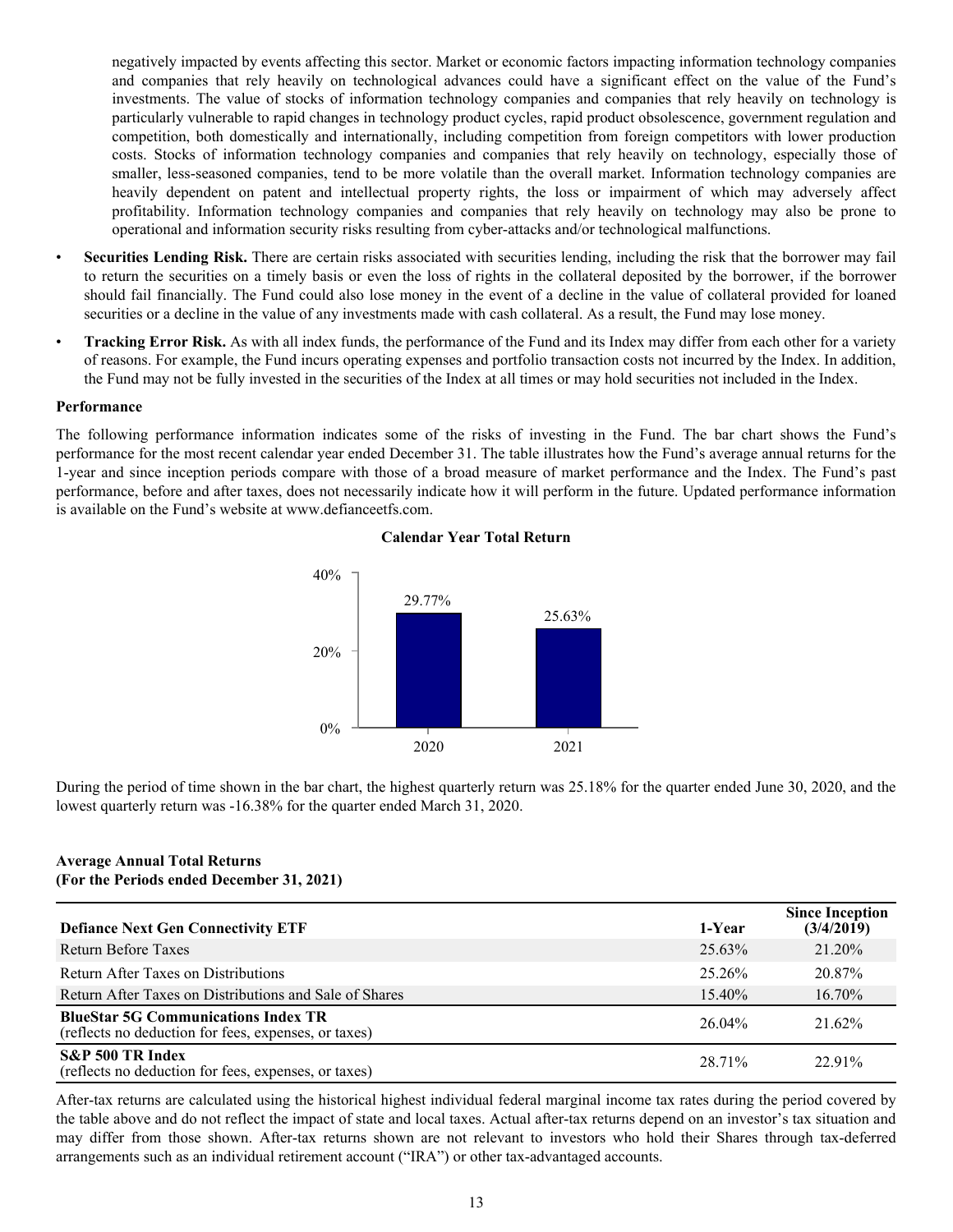### **Portfolio Management**

| Adviser                   | Defiance ETFs, LLC                                                                                                                                                                                                                          |
|---------------------------|---------------------------------------------------------------------------------------------------------------------------------------------------------------------------------------------------------------------------------------------|
| Sub-Adviser               | Penserra Capital Management LLC ("Penserra" or the "Sub-Adviser")                                                                                                                                                                           |
| <b>Portfolio Managers</b> | Dustin Lewellyn, CFA, Managing Director of Penserra; Ernesto Tong, CFA, Managing Director of Penserra;<br>and Anand Desai, Senior Vice President of Penserra have been portfolio managers of the Fund since its<br>inception in March 2019. |

### **Purchase and Sale of Shares**

Shares are listed on the Exchange, and individual Shares may only be bought and sold in the secondary market through brokers at market prices, rather than NAV. Because Shares trade at market prices rather than NAV, Shares may trade at a price greater than NAV (premium) or less than NAV (discount).

The Fund issues and redeems Shares at NAV only in large blocks known as "Creation Units," which only APs (typically, brokerdealers) may purchase or redeem. The Fund generally issues and redeems Creation Units in exchange for a portfolio of securities and/ or a designated amount of U.S. cash.

Investors may incur costs attributable to the difference between the highest price a buyer is willing to pay to purchase Shares (bid) and the lowest price a seller is willing to accept for Shares (ask) when buying or selling Shares in the secondary market (the "bid-ask spread"). Recent information about the Fund, including its NAV, market price, premiums and discounts, and bid-ask spreads is available on the Fund's website at www.defianceetfs.com.

## **Tax Information**

Fund distributions are generally taxable as ordinary income, qualified dividend income, or capital gains (or a combination), unless your investment is in an IRA or other tax-advantaged account. Distributions on investments made through tax-deferred arrangements may be taxed later upon withdrawal of assets from those accounts.

## **Financial Intermediary Compensation**

If you purchase Shares through a broker-dealer or other financial intermediary (such as a bank) (an "Intermediary"), the Adviser or its affiliates may pay Intermediaries for certain activities related to the Fund, including participation in activities that are designed to make Intermediaries more knowledgeable about exchange traded products, including the Fund, or for other activities, such as marketing, educational training or other initiatives related to the sale or promotion of Shares. These payments may create a conflict of interest by influencing the Intermediary and your salesperson to recommend the Fund over another investment. Any such arrangements do not result in increased Fund expenses. Ask your salesperson or visit the Intermediary's website for more information.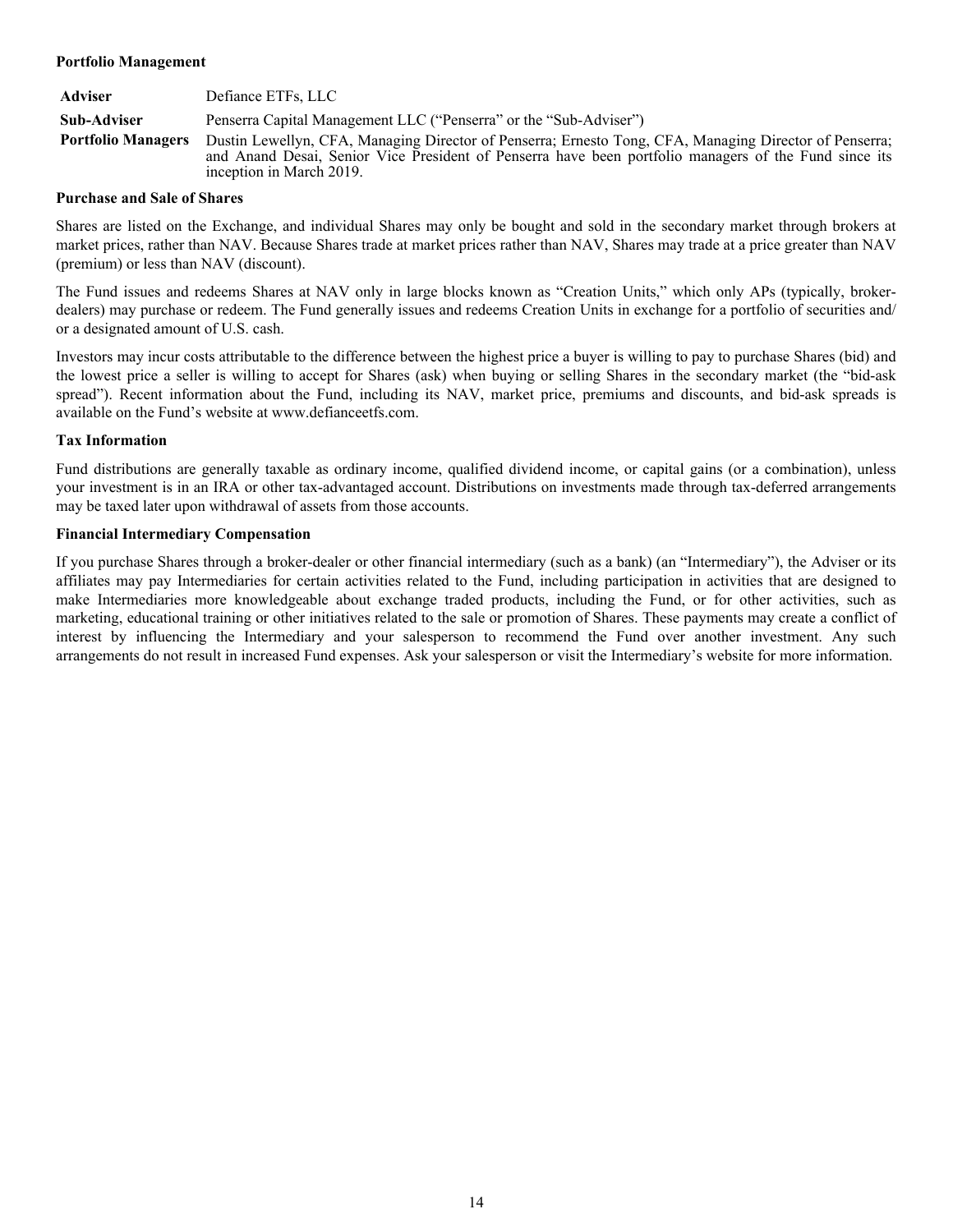## <span id="page-14-0"></span>**DEFIANCE NEXT GEN SPAC DERIVED ETF**

#### **Investment Objective**

The Defiance Next Gen SPAC Derived ETF (the "Fund" or the "SPAC ETF") seeks to track the total return performance, before fees and expenses, of the Indxx SPAC & NextGen IPO Index (the "Index").

#### **Fees and Expenses of the Fund**

The following table describes the fees and expenses you may pay if you buy, hold, and sell shares of the Fund ("Shares"). **You may pay other fees, such as brokerage commissions and other fees to financial intermediaries, which are not reflected in the table and Example below.**

| <b>Annual Fund Operating Expenses</b> (expenses that you pay each year as a percentage of the value of your investment) |          |  |
|-------------------------------------------------------------------------------------------------------------------------|----------|--|
| Management Fees                                                                                                         | 0.45%    |  |
| Distribution and/or Service (12b-1) Fees                                                                                | $0.00\%$ |  |
| $0.00\%$<br>Other Expenses                                                                                              |          |  |
| $0.45\%$<br><b>Total Annual Fund Operating Expenses</b>                                                                 |          |  |

#### **Expense Example**

This Example is intended to help you compare the cost of investing in the Fund with the cost of investing in other funds. The Example assumes that you invest \$10,000 in the Fund for the time periods indicated and then continue to hold or redeem all of your Shares at the end of those periods. The Example also assumes that your investment has a 5% return each year and that the Fund's operating expenses remain the same. The Example does not take into account brokerage commissions that you may pay on your purchases and sales of Shares. Although your actual costs may be higher or lower, based on these assumptions your costs would be:

| 1 Year | 3 Years | <b>5 Years</b> | 10 Years |  |
|--------|---------|----------------|----------|--|
| \$46   | \$144   | \$252          | \$567    |  |

#### **Portfolio Turnover**

The Fund pays transaction costs, such as commissions, when it buys and sells securities (or "turns over" its portfolio). A higher portfolio turnover rate may indicate higher transaction costs and may result in higher taxes when Shares are held in a taxable account. These costs, which are not reflected in annual fund operating expenses or in the Example, affect the Fund's performance. For the fiscal year ended December 31, 2021, the Fund's portfolio turnover rate was 149% of the average value of its portfolio.

#### **Principal Investment Strategies**

The Fund uses a "passive management" (or indexing) approach to track the total return performance, before fees and expenses, of the Index.

## *Indxx SPAC & NextGen IPO Index*

The Index tracks the performance of the U.S.-listed common stock of Special Purpose Acquisitions Corporations ("SPACs") and companies derived from SPACs. SPACs (also known as "blank check companies") are companies with no commercial operations that are established solely to raise capital from investors for the purpose of acquiring one or more operating businesses (*i.e.*, a SPACderived company).

To be eligible to be added to the Index, a security must be U.S.-listed, have a minimum total market capitalization of \$250 million, have a free float *(i.e.*, the proportion of shares that are publicly available) of at least 10%; have a trading price of less than \$10,000; and meet minimum liquidity thresholds. To be eligible to be added to the Index, SPACs must have traded on 90% of the eligible trading days in the last 3 months, except that SPACs with a market capitalization of more than \$750 million are eligible if they have been listed for at least five trading days. Additionally, to be eligible to be added to the Index, SPAC-derived companies must be actively trading and must have traded for less than 2 years since completing a business combination with a SPAC.

As of each reconstitution and rebalance of the Index, 60% of the weight of the Index will be allocated to SPAC-derived companies and 40% will be allocated to SPACs. Within each such category, constituents will be weighted based on their market capitalization, subject to a maximum 12% weight and minimum 0.1% weight for an individual constituent. Additionally, the aggregate weight for securities with a weight greater than 5% is limited to 45% at the time of each reconstitution and rebalance of the Index.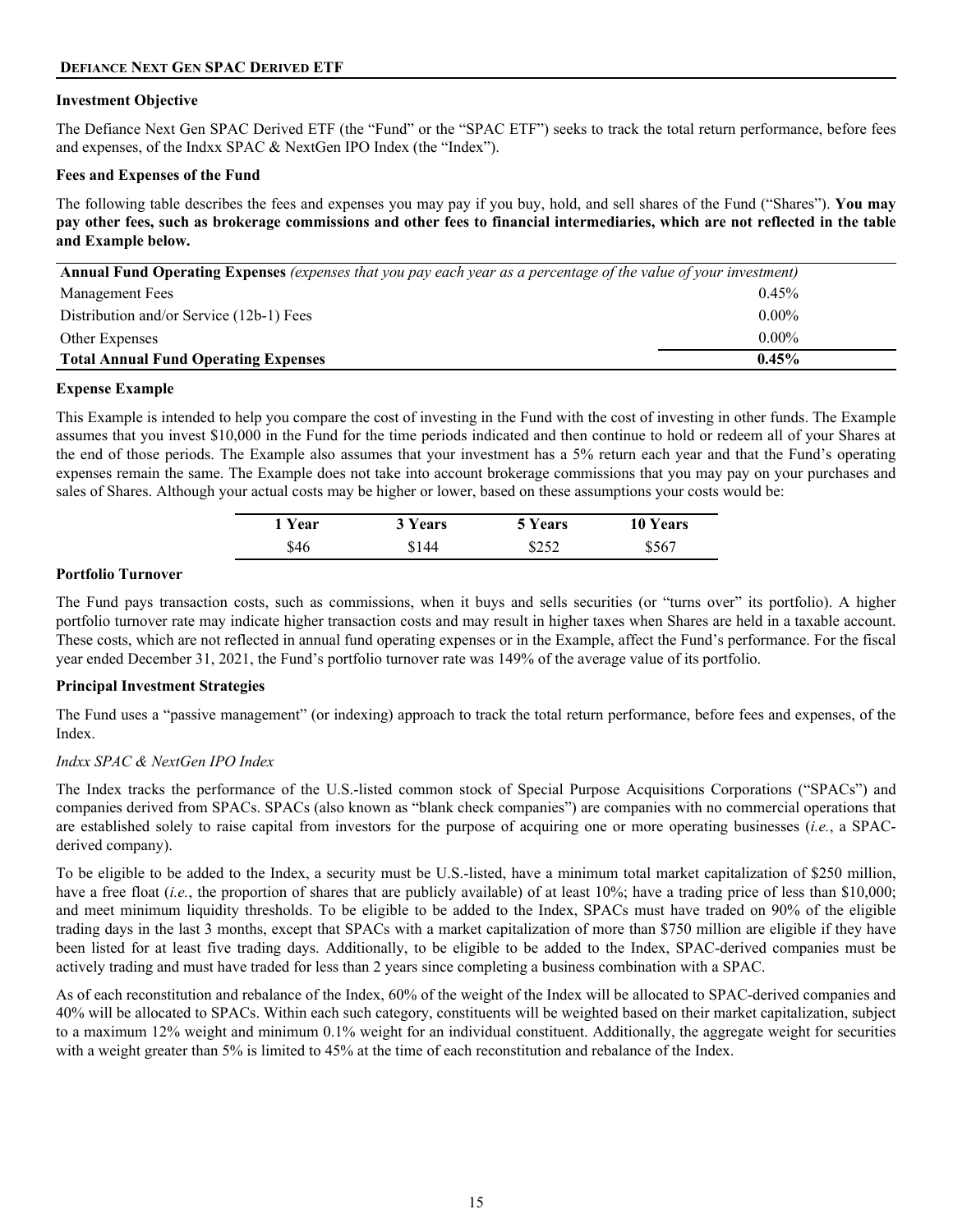The Index is reconstituted annually after the close of business on the last trading day of each July and rebalanced quarterly after the close of business on the last trading day of each January, April, July, and October, although new SPACs and SPAC-derived companies that meet the Index's eligibility requirements may be added on a "fast-entry basis" in between reconstitution dates. In addition to the annual reconstitution in July, new SPACs and SPAC-derived companies may be added to the Index on the last trading day of each month. Index constituents will be removed from the Index at the time of a reconstitution if they fail to meet the eligibility requirements.

As of March 31, 2022, the Index was composed of 403 constituents. The Index was established in 2020 and is owned and maintained by Indxx, LLC (the "Index Provider"). The Index Provider partnered with the Fund's investment adviser to co-develop the methodology used to determine the securities included in the Index.

## *The Fund's Investment Strategy*

Under normal circumstances, the Fund invests at least 80% of its net assets (plus borrowings for investment purposes) in SPACs and SPAC-derived companies. The foregoing policy may be changed without shareholder approval upon 60 days' written notice to shareholders.

The Fund will generally use a "replication" strategy to achieve its investment objective, meaning the Fund will generally invest in all of the component securities of the Index in the same approximate proportions as in the Index. However, the Fund may use a "representative sampling" strategy, meaning it may invest in a sample of the securities in the Index whose risk, return, and other characteristics closely resemble the risk, return, and other characteristics of the Index as a whole, when the Fund's sub-adviser believes it is in the best interests of the Fund (*e.g.*, when replicating the Index involves practical difficulties or substantial costs, an Index constituent becomes temporarily illiquid, unavailable, or less liquid, or as a result of legal restrictions or limitations that apply to the Fund but not to the Index).

The Fund generally may invest in securities or other investments not included in the Index, but which the Fund's sub-adviser believes will help the Fund track the Index. For example, the Fund may invest in securities that are not components of the Index to reflect various corporate actions and other changes to the Index (such as reconstitutions, additions, and deletions).

To the extent the Index concentrates (*i.e.*, holds more than 25% of its total assets) in the securities of a particular industry or group of related industries, the Fund will concentrate its investments to approximately the same extent as the Index.

The Fund is considered to be non-diversified, which means that it may invest more of its assets in the securities of a single issuer or a smaller number of issuers than if it were a diversified fund.

## **Principal Investment Risks**

The principal risks of investing in the Fund are summarized below. The principal risks are presented in alphabetical order to facilitate finding particular risks and comparing them with other funds. Each risk summarized below is considered a "principal risk" of investing in the Fund, regardless of the order in which it appears. As with any investment, there is a risk that you could lose all or a portion of your investment in the Fund. Some or all of these risks may adversely affect the Fund's net asset value per share ("NAV"), trading price, yield, total return and/or ability to meet its objectives. For more information about the risks of investing in the Fund, see the section in the Fund's Prospectus titled "Additional Information About the Funds."

- **Associated Risks of Investments in SPACs**. The Fund invests in equity securities of SPACs, which raise assets to seek potential acquisition opportunities. Unless and until an acquisition is completed, a SPAC generally invests its assets in U.S. government securities, money market securities, and cash. Because SPACs have no operating history or ongoing business other than seeking acquisitions, the value of their securities is particularly dependent on the ability of the entity's management to identify and complete a profitable acquisition. There is no guarantee that the SPACs in which the Fund invests will complete an acquisition or that any acquisitions that are completed will be profitable. Public stockholders of SPACs may not be afforded a meaningful opportunity to vote on a proposed initial business combination because certain stockholders, including stockholders affiliated with the management of the SPAC, may have sufficient voting power, and a financial incentive, to approve such a transaction without support from public stockholders. As a result, a SPAC may complete a business combination even though a majority of its public stockholders do not support such a combination. Some SPACs may pursue acquisitions only within certain industries or regions, which may increase the volatility of their prices. In addition, SPACs have been the subject of recent regulatory scrutiny, and the SEC recently proposed new rules to enhance disclosure and investor protection in initial public offerings by SPACs, and in business combination transactions involving shell companies, such as SPACs, which, if adopted, could have a significant impact on the Fund and its holdings.
- **Associated Risks of SPAC-Derived Companies.** The Fund invests in companies that are derived from a SPAC. These companies may be unseasoned and lack a trading history, a track record of reporting to investors, and widely available research coverage. SPAC-derived companies are thus often subject to extreme price volatility and speculative trading. These stocks may have above-average price appreciation in connection with a potential business combination with a SPAC prior to inclusion in the Index. The price of stocks included in the Index may not continue to appreciate and the performance of these stocks may not replicate the performance exhibited in the past. In addition, SPAC-derived companies may share similar illiquidity risks of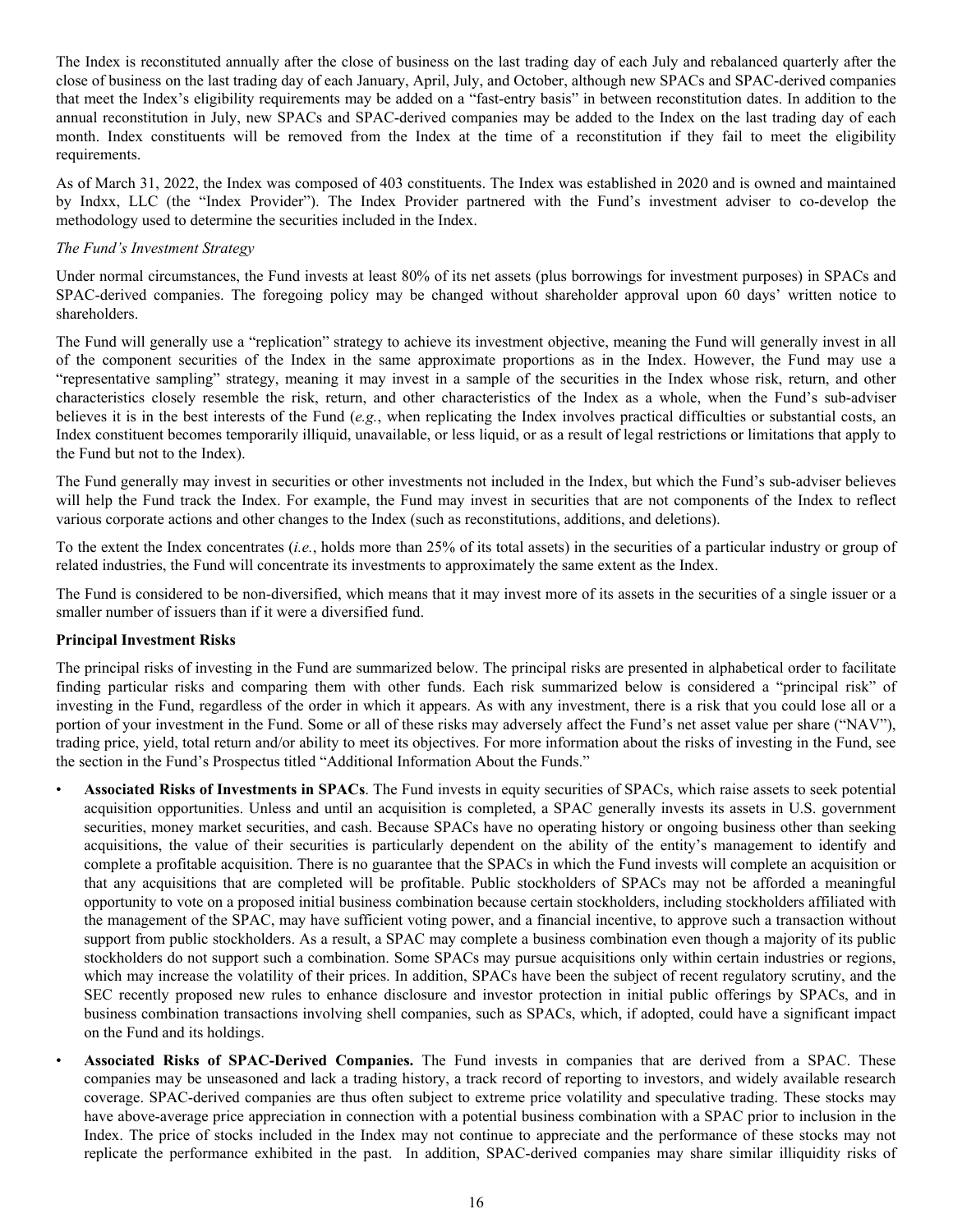private equity and venture capital. The free float shares held by the public in a SPAC-derived company are typically a small percentage of the market capitalization. The ownership of many SPAC-derived companies often includes large holdings by venture capital and private equity investors who seek to sell their shares in the public market in the months following a business combination transaction when shares restricted by lock-up are released, causing greater volatility and possible downward pressure during the time that locked-up shares are released.

- **Concentration Risk.** The Fund's investments will be concentrated in an industry or group of industries to the extent that the Index is so concentrated. In such event, the value of the Shares may rise and fall more than the value of shares of a fund that invests in securities of companies in a broader range of industries.
- *•* **Equity Market Risk.** The equity securities held in the Fund's portfolio may experience sudden, unpredictable drops in value or long periods of decline in value. This may occur because of factors that affect securities markets generally or factors affecting specific issuers, industries, or sectors in which the Fund invests. Common stocks are generally exposed to greater risk than other types of securities, such as preferred stock and debt obligations, because common stockholders generally have inferior rights to receive payment from issuers. In addition, local, regional or global events such as war, including Russia's invasion of Ukraine, acts of terrorism, spread of infectious diseases or other public health issues, recessions, rising inflation, or other events could have a significant negative impact on the Fund and its investments. For example, the global pandemic caused by COVID-19, a novel coronavirus, and the aggressive responses taken by many governments, including closing borders, restricting international and domestic travel, and the imposition of prolonged quarantines or similar restrictions, has had negative impacts, and in many cases severe impacts, on markets worldwide. The COVID-19 pandemic has caused prolonged disruptions to the normal business operations of companies around the world and the impact of such disruptions is hard to predict. Such events may affect certain geographic regions, countries, sectors and industries more significantly than others. Such events could adversely affect the prices and liquidity of the Fund's portfolio securities or other instruments and could result in disruptions in the trading markets.
- **ETF Risks.** The Fund is an ETF, and, as a result of an ETF's structure, it is exposed to the following risks:
- *Authorized Participants, Market Makers, and Liquidity Providers Concentration Risk.* The Fund has a limited number of financial institutions that may act as Authorized Participants ("APs"). In addition, there may be a limited number of market makers and/or liquidity providers in the marketplace. To the extent either of the following events occur, Shares may trade at a material discount to NAV and possibly face delisting: (i) APs exit the business or otherwise become unable to process creation and/or redemption orders and no other APs step forward to perform these services, or (ii) market makers and/or liquidity providers exit the business or significantly reduce their business activities and no other entities step forward to perform their functions.
- *Costs of Buying or Selling Shares.* Due to the costs of buying or selling Shares, including brokerage commissions imposed by brokers and bid-ask spreads, frequent trading of Shares may significantly reduce investment results and an investment in Shares may not be advisable for investors who anticipate regularly making small investments.
- *Shares May Trade at Prices Other Than NAV.* As with all ETFs, Shares may be bought and sold in the secondary market at market prices. Although it is expected that the market price of Shares will approximate the Fund's NAV, there may be times when the market price of Shares is more than the NAV intra-day (premium) or less than the NAV intra-day (discount) due to supply and demand of Shares or during periods of market volatility. This risk is heightened in times of market volatility, periods of steep market declines, and periods when there is limited trading activity for Shares in the secondary market, in which case such premiums or discounts may be significant.
- *Trading*. Although Shares are listed for trading on NYSE Arca, Inc. (the "Exchange") and may be traded on U.S. exchanges other than the Exchange, there can be no assurance that Shares will trade with any volume, or at all, on any stock exchange. In stressed market conditions, the liquidity of Shares may begin to mirror the liquidity of the Fund's underlying portfolio holdings, which can be significantly less liquid than Shares, and this could lead to differences between the market price of the Shares and the underlying value of those Shares.

• **Index Provider Risk.** There is no assurance that the Index Provider, or any agents that act on its behalf, will compile the Index accurately, or that the Index will be determined, maintained, constructed, reconstituted, rebalanced, composed, calculated or disseminated accurately. The Adviser relies upon the Index Provider and its agents to compile, determine, maintain, construct, reconstitute, rebalance, compose, calculate (or arrange for an agent to calculate), and disseminate the Index accurately. Any losses or costs associated with errors made by the Index Provider or its agents generally will be borne by the Fund and its shareholders.

## • **Market Capitalization Risk**

◦ *Large-Capitalization Investing*. The securities of large-capitalization companies may be relatively mature compared to smaller companies and therefore subject to slower growth during times of economic expansion. Large-capitalization companies may also be unable to respond quickly to new competitive challenges, such as changes in technology and consumer tastes.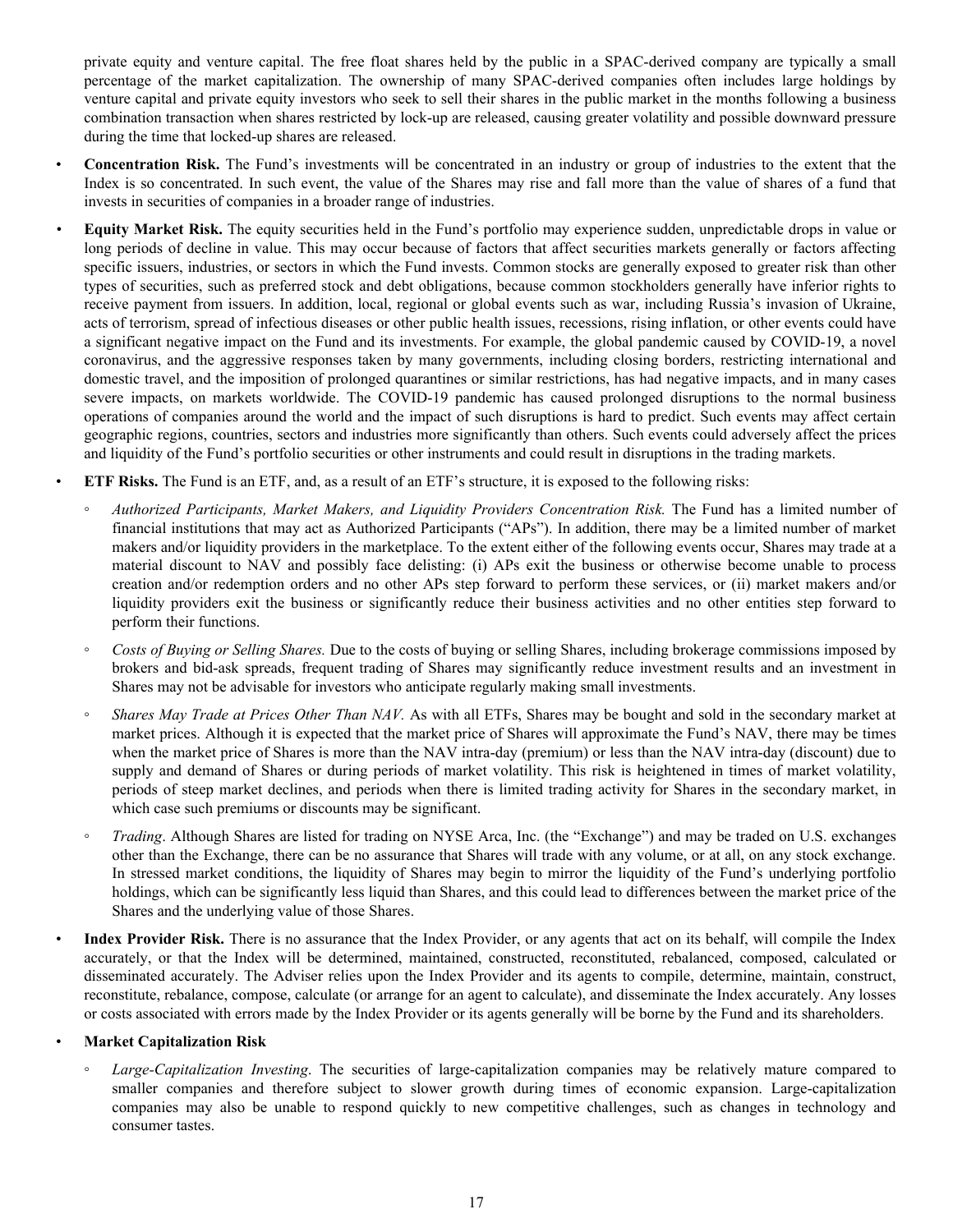- *Mid-Capitalization Investing.* The securities of mid-capitalization companies may be more vulnerable to adverse issuer, market, political, or economic developments than securities of large-capitalization companies, but they may also be subject to slower growth than small-capitalization companies during times of economic expansion. The securities of mid-capitalization companies generally trade in lower volumes and are subject to greater and more unpredictable price changes than large capitalization stocks or the stock market as a whole, but they may also be nimbler and more responsive to new challenges than large-capitalization companies. Some mid-capitalization companies have limited product lines, markets, financial resources, and management personnel and tend to concentrate on fewer geographical markets relative to large-capitalization companies.
- *Small-Capitalization Investing.* The securities of small-capitalization companies may be more vulnerable to adverse issuer, market, political, or economic developments than securities of larger-capitalization companies. The securities of smallcapitalization companies generally trade in lower volumes and are subject to greater and more unpredictable price changes than larger capitalization stocks or the stock market as a whole. Some small capitalization companies have limited product lines, markets, and financial and managerial resources and tend to concentrate on fewer geographical markets relative to larger capitalization companies. There is typically less publicly available information concerning smaller-capitalization companies than for larger, more established companies. Small-capitalization companies also may be particularly sensitive to changes in interest rates, government regulation, borrowing costs and earnings.
- *•* **Non-Diversification Risk.** The Fund is considered to be non-diversified, which means that it may invest more of its assets in the securities of a single issuer or a smaller number of issuers than if it were a diversified fund. As a result, the Fund may be more exposed to the risks associated with and developments affecting an individual issuer or a smaller number of issuers than a fund that invests more widely. This may increase the Fund's volatility and cause the performance of a relatively smaller number of issuers to have a greater impact on the Fund's performance. However, the Fund intends to satisfy the diversification requirements for qualifying as a regulated investment company (a "RIC") under Subchapter M of the Internal Revenue Code of 1986, as amended (the "Code").
- **Passive Investment Risk.** The Fund is not actively managed, and its sub-adviser would not sell shares of an equity security due to current or projected underperformance of a security, industry, or sector, unless that security is removed from the Index or the selling of shares of that security is otherwise required upon a reconstitution or rebalancing of the Index in accordance with the Index methodology.
- **Tax Risk.** The investment of equity securities of SPACs introduces complexities beyond typical equity investments and may introduce tax risks to the Fund. In particular, certain non-U.S. SPACs may be treated as a "passive foreign investment company" ("PFIC") under the Code thereby causing the Fund to be subject to special tax rules. If a SPAC is classified as a PFIC, the Fund may be subject to U.S. federal income tax on a portion of any "excess distribution" or gain from the disposition of shares in the PFIC even if such income is distributed as a taxable dividend by the Fund to its shareholders. Additional charges in the nature of interest may be imposed on the Fund in respect of deferred taxes arising from such distributions or gains unless the Fund makes certain elections.
- **Tracking Error Risk.** As with all index funds, the performance of the Fund and its Index may differ from each other for a variety of reasons. For example, the Fund incurs operating expenses and portfolio transaction costs not incurred by the Index. In addition, the Fund may not be fully invested in the securities of the Index at all times or may hold securities not included in the Index.

#### **Performance**

The following performance information indicates some of the risks of investing in the Fund. The bar chart shows the Fund's performance for the most recent calendar year ended December 31. The table illustrates how the Fund's average annual returns for the 1-year and since inception periods compare with those of a broad measure of market performance and the Index. The Fund's past performance, before and after taxes, does not necessarily indicate how it will perform in the future. Updated performance information is available on the Fund's website at www.defianceetfs.com.



#### **Calendar Year Total Return**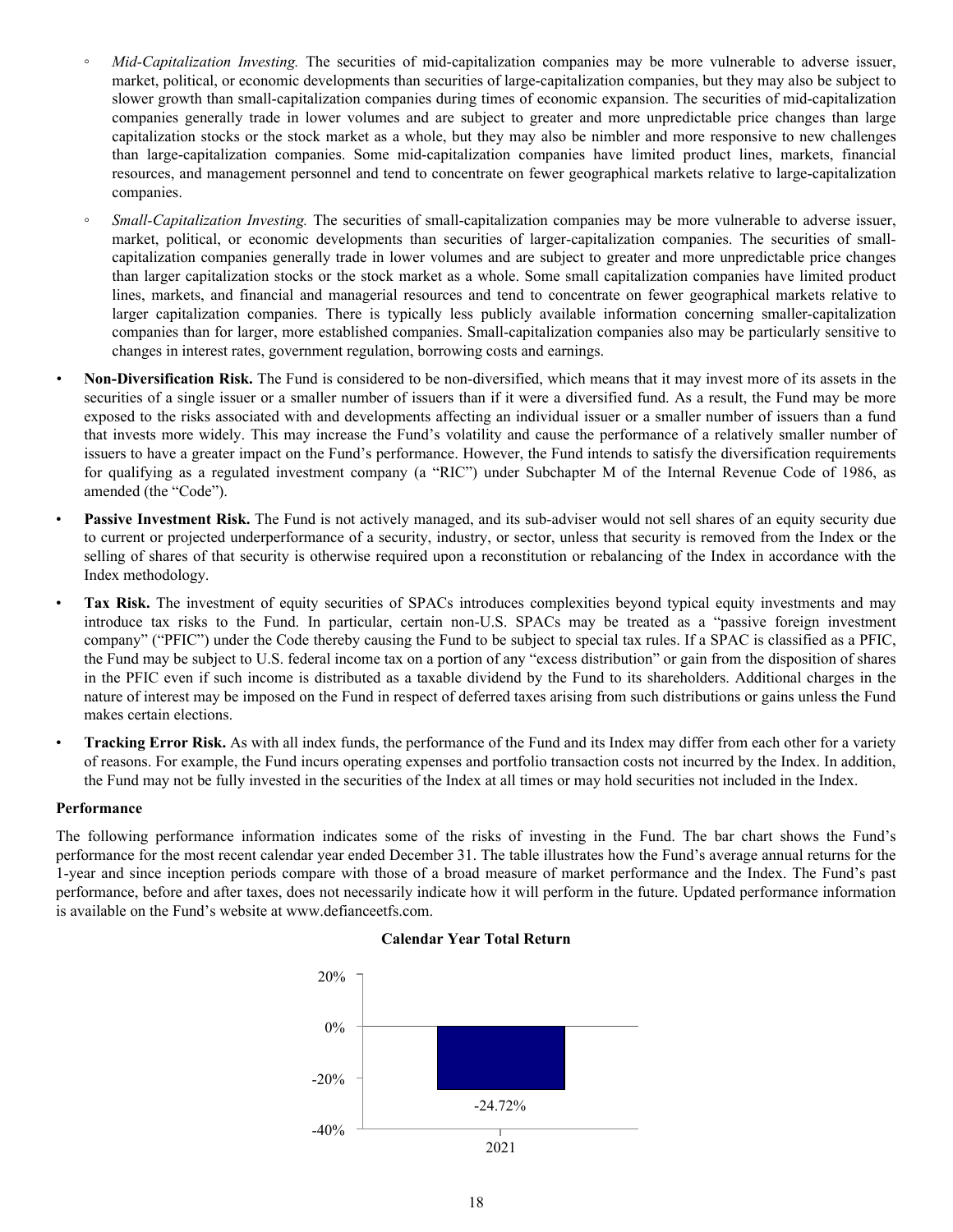During the period of time shown in the bar chart, the highest quarterly return was -0.16% for the quarter ended June 30, 2021, and the lowest quarterly return was -13.08% for the quarter ended September 30, 2021.

## **Average Annual Total Returns (For the Periods ended December 31, 2021)**

| <b>Defiance Next Gen SPAC Derived ETF</b>                                                            | 1-Year      | <b>Since Inception</b><br>(9/30/2020) |
|------------------------------------------------------------------------------------------------------|-------------|---------------------------------------|
| Return Before Taxes                                                                                  | $-24\,72\%$ | $-11.94\%$                            |
| Return After Taxes on Distributions                                                                  | $-25.18\%$  | $-12.37\%$                            |
| Return After Taxes on Distributions and Sale of Shares                                               | $-14.64\%$  | $-9.24\%$                             |
| <b>Indxx SPAC &amp; NextGen IPO TR Index</b><br>(reflects no deduction for fees, expenses, or taxes) | $-24.32\%$  | $-11.35\%$                            |
| S&P 500 TR Index<br>(reflects no deduction for fees, expenses, or taxes)                             | 28 71%      | 34.06%                                |

After-tax returns are calculated using the historical highest individual federal marginal income tax rates during the period covered by the table above and do not reflect the impact of state and local taxes. Actual after-tax returns depend on an investor's tax situation and may differ from those shown. After-tax returns shown are not relevant to investors who hold their Shares through tax-deferred arrangements such as an individual retirement account ("IRA") or other tax-advantaged accounts. In certain cases, the figure representing "Return After Taxes on Distributions and Sale of Shares" may be higher than the other return figures for the same period. A higher after-tax return results when a capital loss occurs upon redemption and provides an assumed tax deduction that benefits the investor.

## **Portfolio Management**

| <b>Adviser</b>            | Defiance ETFs, LLC                                                                                                                                                                                                                              |
|---------------------------|-------------------------------------------------------------------------------------------------------------------------------------------------------------------------------------------------------------------------------------------------|
| Sub-Adviser               | Penserra Capital Management LLC ("Penserra" or the "Sub-Adviser")                                                                                                                                                                               |
| <b>Portfolio Managers</b> | Dustin Lewellyn, CFA, Managing Director of Penserra; Ernesto Tong, CFA, Managing Director of<br>Penserra; and Anand Desai, Senior Vice President of Penserra have been portfolio managers of the Fund<br>since its inception in September 2020. |

### **Purchase and Sale of Shares**

Shares are listed on the Exchange, and individual Shares may only be bought and sold in the secondary market through brokers at market prices, rather than NAV. Because Shares trade at market prices rather than NAV, Shares may trade at a price greater than NAV (premium) or less than NAV (discount).

The Fund issues and redeems Shares at NAV only in large blocks known as "Creation Units," which only APs (typically, brokerdealers) may purchase or redeem. The Fund generally issues and redeems Creation Units in exchange for a portfolio of securities and/ or a designated amount of U.S. cash.

Investors may incur costs attributable to the difference between the highest price a buyer is willing to pay to purchase Shares (bid) and the lowest price a seller is willing to accept for Shares (ask) when buying or selling Shares in the secondary market (the "bid-ask spread"). Recent information about the Fund, including its NAV, market price, premiums and discounts, and bid-ask spreads is available on the Fund's website at www.defianceetfs.com.

## **Tax Information**

Fund distributions are generally taxable as ordinary income, qualified dividend income, or capital gains (or a combination), unless your investment is in an individual retirement account ("IRA") or other tax-advantaged account. Distributions on investments made through tax-deferred arrangements may be taxed later upon withdrawal of assets from those accounts.

## **Financial Intermediary Compensation**

If you purchase Shares through a broker-dealer or other financial intermediary (such as a bank) (an "Intermediary"), the Fund's investment adviser, sub-adviser or their affiliates may pay Intermediaries for certain activities related to the Fund, including participation in activities that are designed to make Intermediaries more knowledgeable about exchange traded products, including the Fund, or for other activities, such as marketing, educational training or other initiatives related to the sale or promotion of Shares. These payments may create a conflict of interest by influencing the Intermediary and your salesperson to recommend the Fund over another investment. Any such arrangements do not result in increased Fund expenses. Ask your salesperson or visit the Intermediary's website for more information.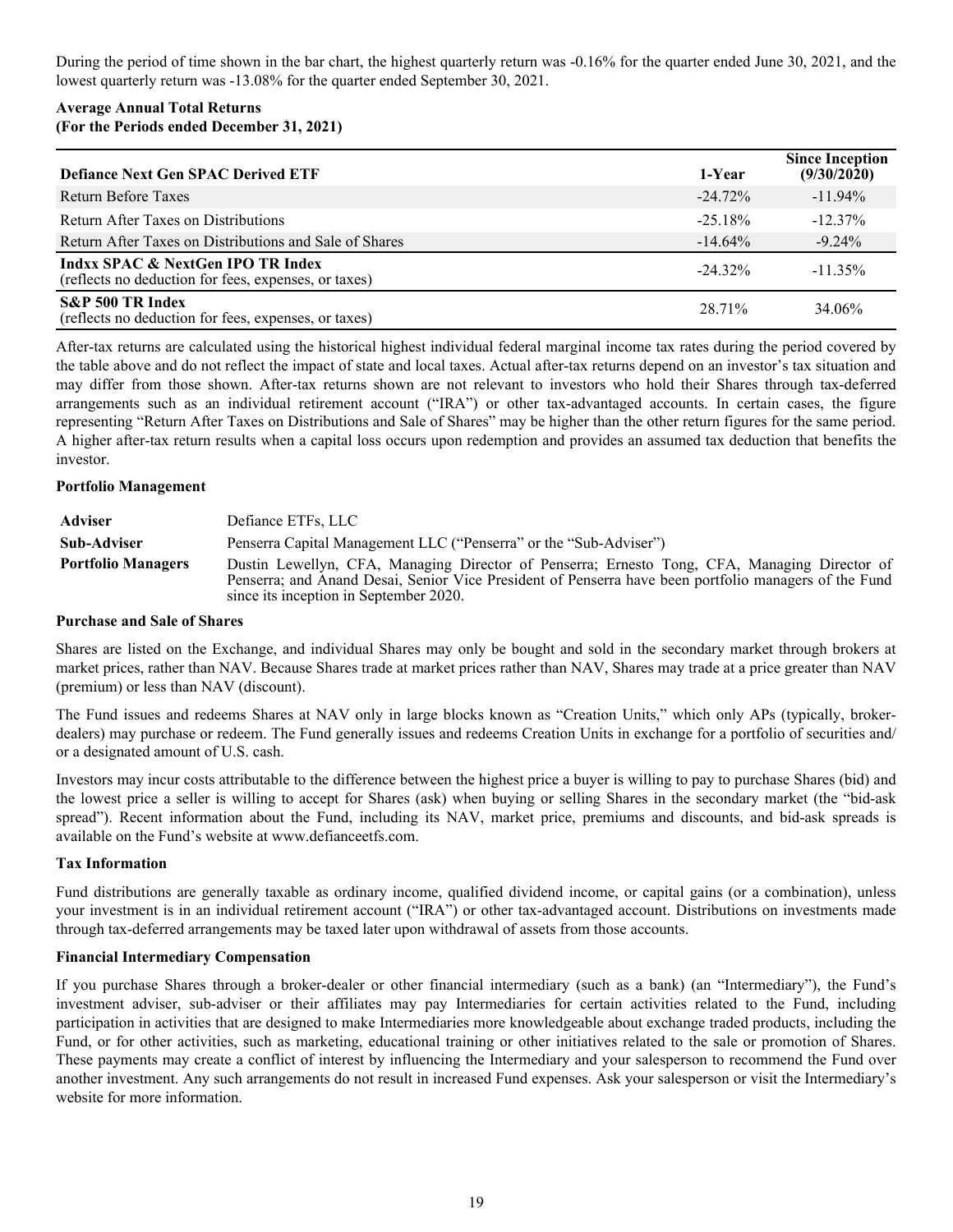## <span id="page-19-0"></span>**Investment Objective**

The Defiance Next Gen H2 ETF (the "Fund" or the "Next Gen H2 ETF") seeks to track the total return performance, before fees and expenses, of the BlueStar Hydrogen & NextGen Fuel Cell Index (the "Index").

### **Fees and Expenses of the Fund**

The following table describes the fees and expenses you may pay if you buy, hold, and sell shares of the Fund ("Shares"). **You may pay other fees, such as brokerage commissions and other fees to financial intermediaries, which are not reflected in the table and Example below.**

| Annual Fund Operating Expenses (expenses that you pay each year as a percentage of the value of your investment) |  |  |  |  |
|------------------------------------------------------------------------------------------------------------------|--|--|--|--|
|------------------------------------------------------------------------------------------------------------------|--|--|--|--|

| <b>Management Fees</b>                      | $0.30\%$ |
|---------------------------------------------|----------|
| Distribution and/or Service (12b-1) Fees    | $0.00\%$ |
| Other Expenses                              | $0.00\%$ |
| <b>Total Annual Fund Operating Expenses</b> | $0.30\%$ |

## **Expense Example**

This Example is intended to help you compare the cost of investing in the Fund with the cost of investing in other funds. The Example assumes that you invest \$10,000 in the Fund for the time periods indicated and then continue to hold or redeem all of your Shares at the end of those periods. The Example also assumes that your investment has a 5% return each year and that the Fund's operating expenses remain the same. The Example does not take into account brokerage commissions that you may pay on your purchases and sales of Shares. Although your actual costs may be higher or lower, based on these assumptions your costs would be:

| 1 Year | 3 Years | 5 Years | <b>10 Years</b> |
|--------|---------|---------|-----------------|
| \$31   | \$97    | \$169   | \$381           |

## **Portfolio Turnover**

The Fund pays transaction costs, such as commissions, when it buys and sells securities (or "turns over" its portfolio). A higher portfolio turnover rate may indicate higher transaction costs and may result in higher taxes when Shares are held in a taxable account. These costs, which are not reflected in annual fund operating expenses or in the Example, affect the Fund's performance. For the fiscal period March 9, 2021 (commencement of operations) through December 31, 2021, the Fund's portfolio turnover rate was 69% of the average value of its portfolio.

## **Principal Investment Strategies**

The Fund uses a "passive management" (or indexing) approach to track the total return performance, before fees and expenses, of the Index.

## *BlueStar Hydrogen & NextGen Fuel Cell Index*

The Index is a rules-based index that tracks the performance of a group of globally listed equity securities of companies involved in the development of hydrogen-based energy sources and fuel cell technologies. The Index is predominantly comprised of "pure-play" companies, *i.e.*, those that generate at least 50% of their revenues from products that facilitate hydrogen-based energy production, including fuel cells capable of using hydrogen as a fuel source (collectively, "H2 Companies"). At the time of each quarterly reconstitution of the Index, pure-play companies will comprise at least 85% of the weight of the Index.

Up to 15% of the Index's weight, at the time of each quarterly reconstitution, may be comprised of "non-pure-play" companies, *i.e.*, those that are engaged in hydrogen or hydrogen-based fuel cell projects, including the production of hydrogen and other industrial gases, and either have the potential to become pure-play companies or that play a significant role in the global hydrogen or fuel cell segment. Vehicle manufacturers are not eligible for inclusion in the Index. The Index may include companies in developed countries, including the United States, as well as emerging market countries.

At the time of each quarterly reconstitution of the Index, MV Index Solutions GmbH (the "Index Provider") identifies the universe of pure-play and non-pure-play companies. To be eligible for being added to the Index, such companies must meet investibility requirements (the "Investibility Requirements"), including:

- a market capitalization of at least US\$150 million that is within the top 85% of the free-float market capitalization of the universe of pure-play companies;
- a 3-month average daily value traded greater than or equal to US\$1 million;
- 250,000 shares traded per month over the prior six months; and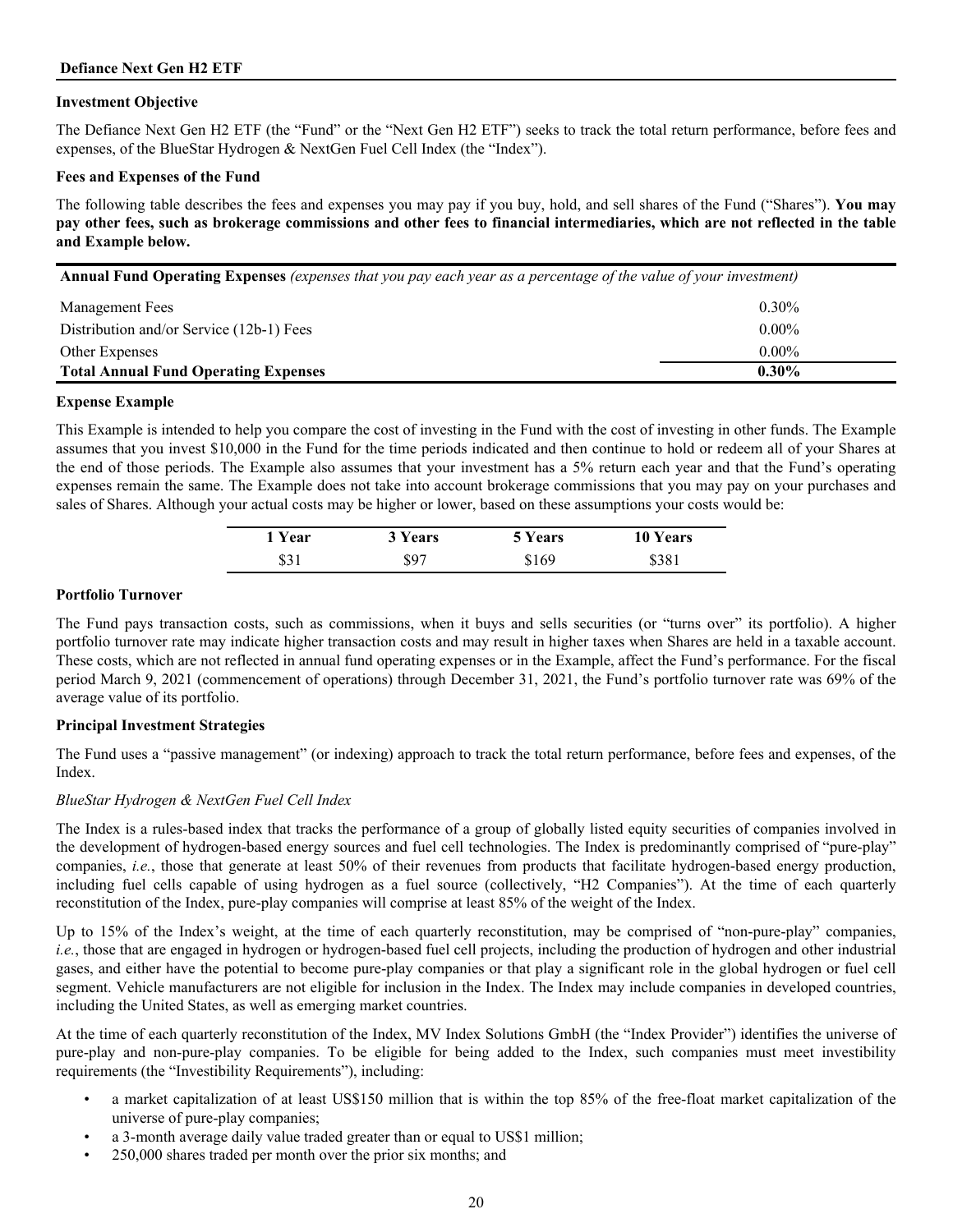• a free float (i.e., the proportion of shares that are publicly available) of at least 10%.

Once included in the Index, companies are eligible to remain in the Index at lower investibility thresholds.

At the time of each quarterly reconstitution of the Index, pure-play companies are added to the Index based on their free-float market capitalization (from largest to smallest) until their aggregate free-float market capitalization is at least 90% of the free-float market capitalization of all pure-play companies meeting the Investibility Requirements. In the event the Index would include fewer than 25 pure-play companies, the Index will include non-pure-play companies (from largest to smallest based on their free-float market capitalization) meeting the Investibility Requirements and, if necessary, add the next largest pure-play or non-pure-play company that does not meet the Investibility Requirements until there are a minimum of 25 companies in the Index.

At the time of each quarterly reconstitution of the Index, Index constituents are weighted using a modified market-capitalization methodology that establishes a minimum aggregate weight of 85% for pure-play companies, limits the weight of any individual security to 10% (4% for industrial gas companies), and adjusts the weight of a constituent downward based on certain liquidity criteria. Excess weight resulting from the above adjustments is redistributed among the remaining constituents. Additionally, at the time of each rebalance of the Index, the aggregate weight of constituents with a weight greater than or equal to 5% is limited to 50%, and the weight of the smallest constituent(s) that would otherwise cause the Index to exceed the 50% threshold and all other constituents with a weight greater than 4.5% but less than 5% will be set to 4.5%.

The Index is reconstituted quarterly, effective after the close of trading on the third Friday of each March, June, September, and December (the "Rebalance Date"). For each rebalance and reconstitution of the Index, Index constituents and their weights are determined based on data prior to the Rebalance Date.

As of March 31, 2022, the Index was composed of 25 constituents. The Index was established in 2021 and is owned and maintained by the Index Provider. The Index Provider partnered with the Fund's investment adviser to co-develop the methodology used to determine the securities included in the Index.

# *The Fund's Investment Strategy*

Under normal circumstances, at least 80% of the Fund's net assets (plus borrowings for investment purposes) will be invested in H2 Companies (as described above).

The Fund will generally use a "replication" strategy to achieve its investment objective, meaning the Fund will generally invest in all of the component securities of the Index in the same approximate proportions as in the Index. However, the Fund may use a "representative sampling" strategy, meaning it may invest in a sample of the securities in the Index whose risk, return, and other characteristics closely resemble the risk, return, and other characteristics of the Index as a whole, when the Fund's sub-adviser believes it is in the best interests of the Fund (*e.g.*, when replicating the Index involves practical difficulties or substantial costs, an Index constituent becomes temporarily illiquid, unavailable, or less liquid, or as a result of legal restrictions or limitations that apply to the Fund but not to the Index).

To the extent the Index concentrates (*i.e.*, holds more than 25% of its total assets) in the securities of a particular industry or group of related industries, the Fund will concentrate its investments to approximately the same extent as the Index. The Index is expected to be concentrated in hydrogen and fuel cell companies.

The Fund is considered to be non-diversified, which means that it may invest more of its assets in the securities of a single issuer or a smaller number of issuers than if it were a diversified fund.

## **Principal Investment Risks**

The principal risks of investing in the Fund are summarized below. The principal risks are presented in alphabetical order to facilitate finding particular risks and comparing them with other funds. Each risk summarized below is considered a "principal risk" of investing in the Fund, regardless of the order in which it appears. As with any investment, there is a risk that you could lose all or a portion of your investment in the Fund. Some or all of these risks may adversely affect the Fund's net asset value per share ("NAV"), trading price, yield, total return and/or ability to meet its objectives. For more information about the risks of investing in the Fund, see the section in the Fund's Prospectus titled "Additional Information About the Funds."

• **Concentration in Hydrogen and Fuel Cell Companies Risk.** The Fund's investments will be concentrated in an industry or group of industries to the extent that the Index is so concentrated. In such event, the value of the Shares may rise and fall more than the value of shares of a fund that invests in securities of companies in a broader range of industries. The Index is expected to be concentrated in hydrogen and fuel cell companies. Such companies may depend largely on the availability of hydrogen gas, certain third-party key suppliers for components in their products, and a small number of customers for a significant portion of their business. Hydrogen and fuel cell companies are also subject to risks related to the obsolescence of existing technology, short product cycles, falling prices and profits, competition from new market entrants, and general economic conditions that significantly affect the hydrogen, fuel cell, and overall clean energy industry. Risks associated with hazardous materials, fluctuations in energy prices and supply and demand of alternative energy fuels, energy conservation, the success of exploration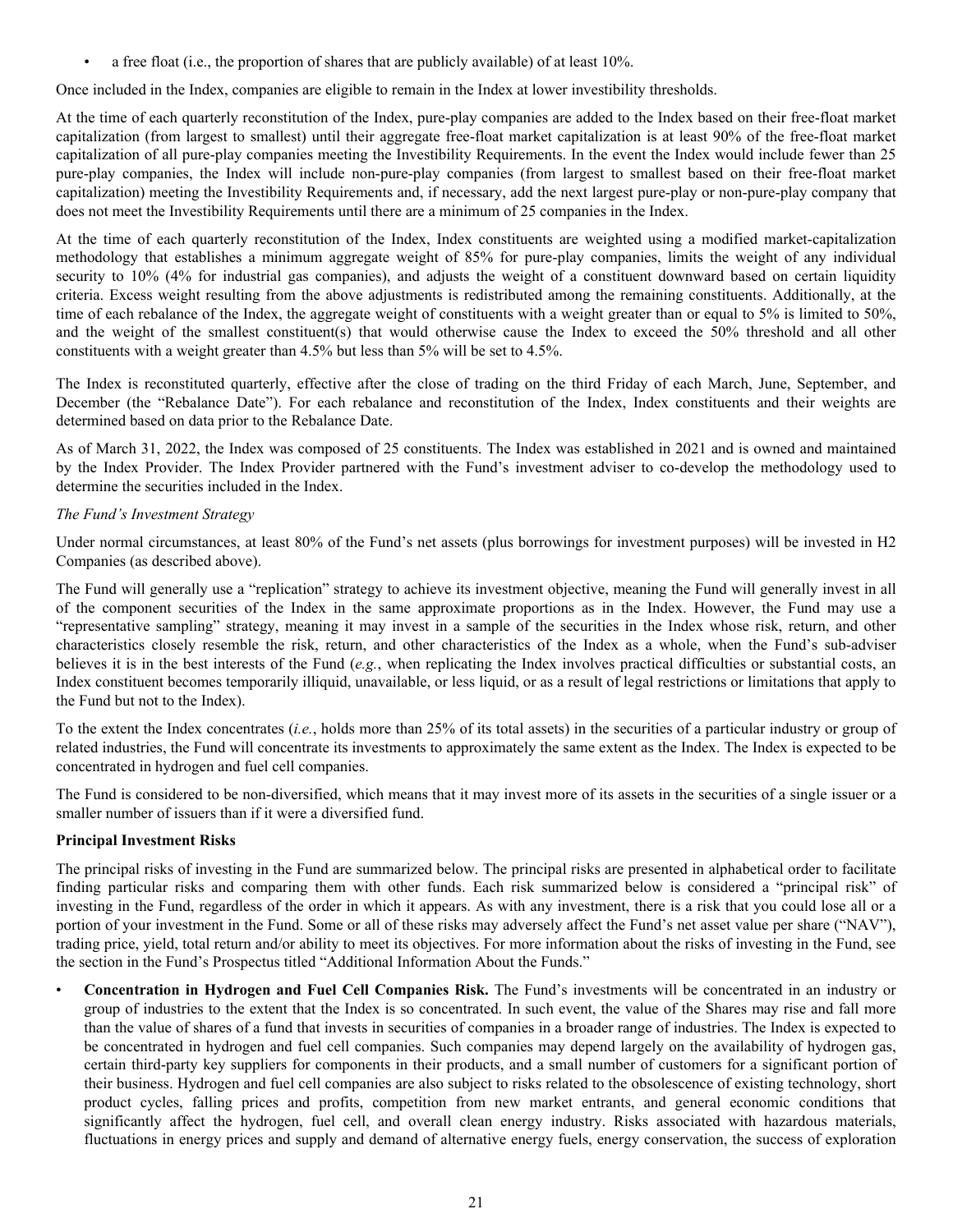projects and tax and other government regulations can also significantly affect this industry. Shares in the companies involved in this industry may be significantly more volatile than shares of companies operating in other, more established industries.

- **Currency Exchange Rate Risk.** The Fund may invest a relatively large percentage of its assets in investments denominated in non-U.S. currencies or in securities that provide exposure to such currencies. Changes in currency exchange rates and the relative value of non-U.S. currencies will affect the value of the Fund's investment and the value of your Shares. Currency exchange rates can be very volatile and can change quickly and unpredictably. As a result, the value of an investment in the Fund may change quickly and without warning and you may lose money.
- *•* **Emerging Markets Risk.** Investments in securities and instruments traded in developing or emerging markets, or that provide exposure to such securities or markets, can involve additional risks relating to political, economic, or regulatory conditions not associated with investments in U.S. securities and instruments. For example, developing and emerging markets may be subject to (i) greater market volatility, (ii) lower trading volume and liquidity, (iii) greater social, political and economic uncertainty, (iv) governmental controls on foreign investments and limitations on repatriation of invested capital, (v) lower disclosure, corporate governance, auditing and financial reporting standards, (vi) fewer protections of property rights, (vii) fewer investor rights and limited legal or practical remedies available to investors against emerging market companies, (viii) restrictions on the transfer of securities or currency, and (ix) settlement and trading practices that differ from those in U.S. markets. Each of these factors may impact the ability of the Fund to buy, sell or otherwise transfer securities, adversely affect the trading market and price for Shares and cause the Fund to decline in value. Additionally, limitations on the availability of financial and business information about companies in emerging markets may affect the Index Provider's ability to accurately determine the companies meeting the Index's criteria.
- *•* **Equity Market Risk.** The equity securities held in the Fund's portfolio may experience sudden, unpredictable drops in value or long periods of decline in value. This may occur because of factors that affect securities markets generally or factors affecting specific issuers, industries, or sectors in which the Fund invests. Common stocks are generally exposed to greater risk than other types of securities, such as preferred stock and debt obligations, because common stockholders generally have inferior rights to receive payment from issuers. In addition, local, regional or global events such as war, including Russia's invasion of Ukraine, acts of terrorism, spread of infectious diseases or other public health issues, recessions, rising inflation, or other events could have a significant negative impact on the Fund and its investments. For example, the global pandemic caused by COVID-19, a novel coronavirus, and the aggressive responses taken by many governments, including closing borders, restricting international and domestic travel, and the imposition of prolonged quarantines or similar restrictions, has had negative impacts, and in many cases severe impacts, on markets worldwide. The COVID-19 pandemic has caused prolonged disruptions to the normal business operations of companies around the world and the impact of such disruptions is hard to predict. Such events may affect certain geographic regions, countries, sectors and industries more significantly than others. Such events could adversely affect the prices and liquidity of the Fund's portfolio securities or other instruments and could result in disruptions in the trading markets.

• **ETF Risks.** The Fund is an ETF, and, as a result of an ETF's structure, it is exposed to the following risks:

- *Authorized Participants, Market Makers, and Liquidity Providers Concentration Risk.* The Fund has a limited number of financial institutions that may act as Authorized Participants ("APs"). In addition, there may be a limited number of market makers and/or liquidity providers in the marketplace. To the extent either of the following events occur, Shares may trade at a material discount to NAV and possibly face delisting: (i) APs exit the business or otherwise become unable to process creation and/or redemption orders and no other APs step forward to perform these services, or (ii) market makers and/or liquidity providers exit the business or significantly reduce their business activities and no other entities step forward to perform their functions.
- *Costs of Buying or Selling Shares.* Due to the costs of buying or selling Shares, including brokerage commissions imposed by brokers and bid-ask spreads, frequent trading of Shares may significantly reduce investment results and an investment in Shares may not be advisable for investors who anticipate regularly making small investments.
- *Shares May Trade at Prices Other Than NAV.* As with all ETFs, Shares may be bought and sold in the secondary market at market prices. Although it is expected that the market price of Shares will approximate the Fund's NAV, there may be times when the market price of Shares is more than the NAV intra-day (premium) or less than the NAV intra-day (discount) due to supply and demand of Shares or during periods of market volatility. This risk is heightened in times of market volatility, periods of steep market declines, and periods when there is limited trading activity for Shares in the secondary market, in which case such premiums or discounts may be significant. Because securities held by the Fund may trade on foreign exchanges that are closed when the Fund's primary listing exchange is open, there are likely to be deviations between the current price of a security and the security's last quoted price from the closed foreign market. This may result in premiums and discounts that are greater than those experienced by domestic ETFs.
- *Trading*. Although Shares are listed for trading on NYSE Arca, Inc. (the "Exchange") and may be traded on U.S. exchanges other than the Exchange, there can be no assurance that Shares will trade with any volume, or at all, on any stock exchange. In stressed market conditions, the liquidity of Shares may begin to mirror the liquidity of the Fund's underlying portfolio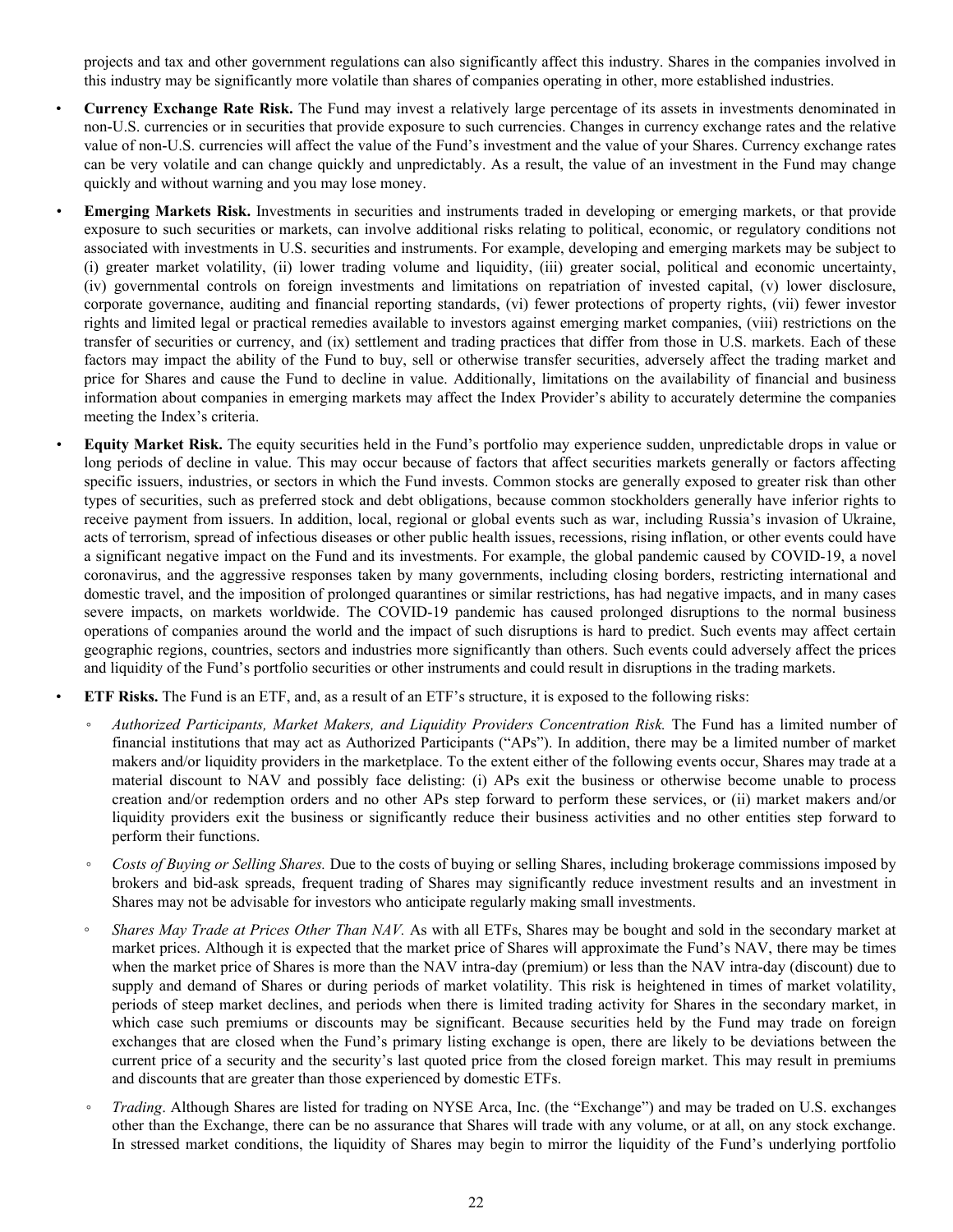holdings, which can be significantly less liquid than Shares, and this could lead to differences between the market price of the Shares and the underlying value of those Shares.

- **Foreign Securities Risk.** Investments in non-U.S. securities involve certain risks that may not be present with investments in U.S. securities. For example, investments in non-U.S. securities may be subject to risk of loss due to foreign currency fluctuations or to political or economic instability. Investments in non-U.S. securities also may be subject to withholding or other taxes and may be subject to additional trading, settlement, custodial, and operational risks. These and other factors can make investments in the Fund more volatile and potentially less liquid than other types of investments.
- **Geographic Investment Risk.** To the extent the Fund invests a significant portion of its assets in the securities of companies of a single country or region, it is more likely to be impacted by events or conditions affecting that country or region.
- **Index Provider Risk.** There is no assurance that the Index Provider, or any agents that act on its behalf, will compile the Index accurately, or that the Index will be determined, maintained, constructed, reconstituted, rebalanced, composed, calculated or disseminated accurately. The Adviser relies upon the Index Provider and its agents to compile, determine, maintain, construct, reconstitute, rebalance, compose, calculate (or arrange for an agent to calculate), and disseminate the Index accurately. Any losses or costs associated with errors made by the Index Provider or its agents generally will be borne by the Fund and its shareholders.

## • **Market Capitalization Risk**

- **◦** *Large-Capitalization Investing*. The securities of large-capitalization companies may be relatively mature compared to smaller companies and therefore subject to slower growth during times of economic expansion. Large-capitalization companies may also be unable to respond quickly to new competitive challenges, such as changes in technology and consumer tastes.
- *Mid-Capitalization Investing.* The securities of mid-capitalization companies may be more vulnerable to adverse issuer, market, political, or economic developments than securities of large-capitalization companies, but they may also be subject to slower growth than small-capitalization companies during times of economic expansion. The securities of mid-capitalization companies generally trade in lower volumes and are subject to greater and more unpredictable price changes than large capitalization stocks or the stock market as a whole, but they may also be nimbler and more responsive to new challenges than large-capitalization companies. Some mid-capitalization companies have limited product lines, markets, financial resources, and management personnel and tend to concentrate on fewer geographical markets relative to large-capitalization companies.
- *Small-Capitalization Investing.* The securities of small-capitalization companies may be more vulnerable to adverse issuer, market, political, or economic developments than securities of larger-capitalization companies. The securities of smallcapitalization companies generally trade in lower volumes and are subject to greater and more unpredictable price changes than larger capitalization stocks or the stock market as a whole. Some small capitalization companies have limited product lines, markets, and financial and managerial resources and tend to concentrate on fewer geographical markets relative to larger capitalization companies. There is typically less publicly available information concerning smaller-capitalization companies than for larger, more established companies. Small-capitalization companies also may be particularly sensitive to changes in interest rates, government regulation, borrowing costs and earnings.
- *•* **Limited Operating History.** The Fund is a recently organized investment company with a limited operating history. As a result, prospective investors have a limited track record or history on which to base their investment decision.
- *•* **Non-Diversification Risk.** The Fund is considered to be non-diversified, which means that it may invest more of its assets in the securities of a single issuer or a smaller number of issuers than if it were a diversified fund. As a result, the Fund may be more exposed to the risks associated with and developments affecting an individual issuer or a smaller number of issuers than a fund that invests more widely. This may increase the Fund's volatility and cause the performance of a relatively smaller number of issuers to have a greater impact on the Fund's performance. However, the Fund intends to satisfy the diversification requirements for qualifying as a regulated investment company (a "RIC") under Subchapter M of the Internal Revenue Code of 1986, as amended (the "Code").
- Passive Investment Risk. The Fund is not actively managed, and its sub-adviser would not sell shares of an equity security due to current or projected underperformance of a security, industry, or sector, unless that security is removed from the Index or the selling of shares of that security is otherwise required upon a reconstitution or rebalancing of the Index in accordance with the Index methodology.
- **Sector Risk.** To the extent the Fund invests more heavily in particular sectors of the economy, its performance will be especially sensitive to developments that significantly affect those sectors.
	- *Industrial Sector Risk.* The industrial sector can be significantly affected by, among other things, worldwide economic growth, supply and demand for specific products and services, rapid technological developments, international political and economic developments, environmental issues, tariffs and trade barriers, and tax and governmental regulatory policies. As the demand for, or prices of, industrials increase, the value of the Fund's investments generally would be expected to also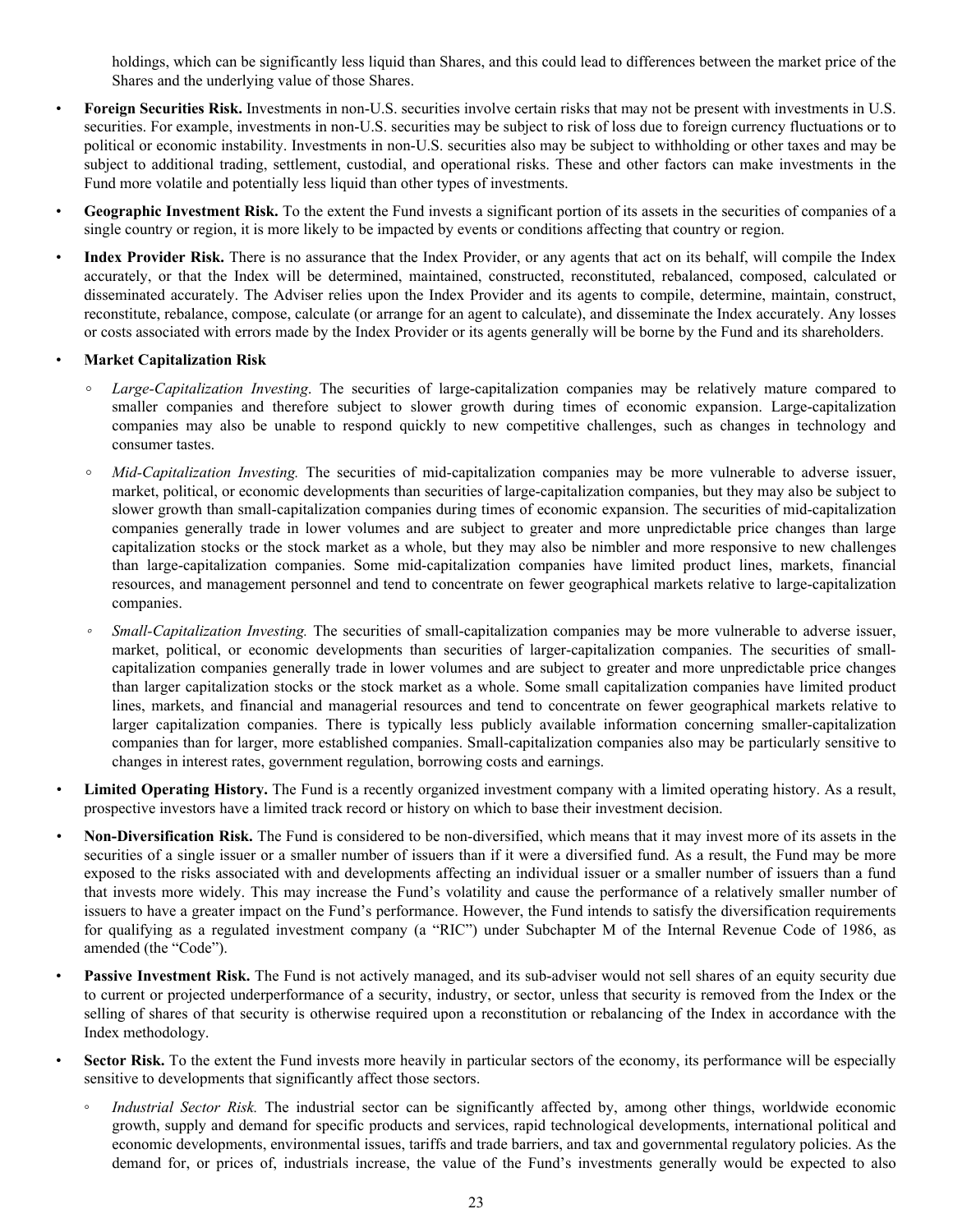increase. Conversely, declines in the demand for, or prices of, industrials generally would be expected to contribute to declines in the value of such securities. Such declines may occur quickly and without warning and may negatively impact the value of the Fund and your investment.

- **Tax Risk**. To qualify for the favorable tax treatment generally available to RICs, the Fund must satisfy certain diversification requirements. In particular, among other requirements, at the end of each quarter of the Fund's taxable year, the Fund's assets must be diversified so that at least 50% of the value of the Fund's total assets is represented by cash and cash items, U.S. government securities, securities of other RICs, and other securities, with such other securities limited, in respect to any one issuer, to an amount not greater in value than 5% of the value of the Fund's total assets and to not more than 10% of the outstanding voting securities of such issuer, including the equity securities of a qualified publicly traded partnership. Given the concentration of the Index in a relatively small number of securities, it may not always be possible for the Fund to fully implement a replication strategy or a representative sampling strategy while satisfying these diversification requirements. The Fund's efforts to satisfy the diversification requirements may affect the Fund's execution of its investment strategy and may cause the Fund's return to deviate from that of the Index, and the Fund's efforts to replicate or represent the Index may cause it inadvertently to fail to satisfy the diversification requirements. If the Fund were to fail to satisfy the diversification requirements, it could incur penalty taxes and be forced to dispose of certain assets, or it could fail to qualify as a RIC. If the Fund were to fail to qualify as a RIC, it would be taxed in the same manner as an ordinary corporation, and distributions to its shareholders would not be deductible by the Fund in computing its taxable income.
- **Tracking Error Risk.** As with all index funds, the performance of the Fund and the Index may differ from each other for a variety of reasons. For example, the Fund incurs operating expenses and portfolio transaction costs not incurred by the Index. In addition, the Fund may not be fully invested in the securities of the Index at all times or may hold securities not included in the Index.

#### **Performance**

Performance information for the Fund is not included because the Fund did not have a full calendar year of performance prior to the date of this Prospectus. In the future, performance information for the Fund will be presented in this section. Updated performance information will be available on the Fund's website at www.defianceetfs.com.

#### **Portfolio Management**

| Adviser                   | Defiance ETFs, LLC                                                                                                                                                                                                              |
|---------------------------|---------------------------------------------------------------------------------------------------------------------------------------------------------------------------------------------------------------------------------|
| <b>Sub-Adviser</b>        | Penserra Capital Management LLC ("Penserra" or the "Sub-Adviser")                                                                                                                                                               |
| <b>Portfolio Managers</b> | Dustin Lewellyn, CFA, Managing Director of Penserra; Ernesto Tong, CFA, Managing Director of<br>Penserra; and Anand Desai, Associate of Penserra have been portfolio managers of the Fund since its<br>inception in March 2021. |

#### **Purchase and Sale of Shares**

Shares are listed on the Exchange, and individual Shares may only be bought and sold in the secondary market through brokers at market prices, rather than NAV. Because Shares trade at market prices rather than NAV, Shares may trade at a price greater than NAV (premium) or less than NAV (discount).

The Fund issues and redeems Shares at NAV only in large blocks known as "Creation Units," which only APs (typically, brokerdealers) may purchase or redeem. The Fund generally issues and redeems Creation Units in exchange for a portfolio of securities and/ or a designated amount of U.S. cash.

Investors may incur costs attributable to the difference between the highest price a buyer is willing to pay to purchase Shares (bid) and the lowest price a seller is willing to accept for Shares (ask) when buying or selling Shares in the secondary market (the "bid-ask spread"). Recent information about the Fund, including its NAV, market price, premiums and discounts, and bid-ask spreads is available on the Fund's website at www.defianceetfs.com.

#### **Tax Information**

Fund distributions are generally taxable as ordinary income, qualified dividend income, or capital gains (or a combination), unless your investment is in an individual retirement account ("IRA") or other tax-advantaged account. Distributions on investments made through tax-deferred arrangements may be taxed later upon withdrawal of assets from those accounts.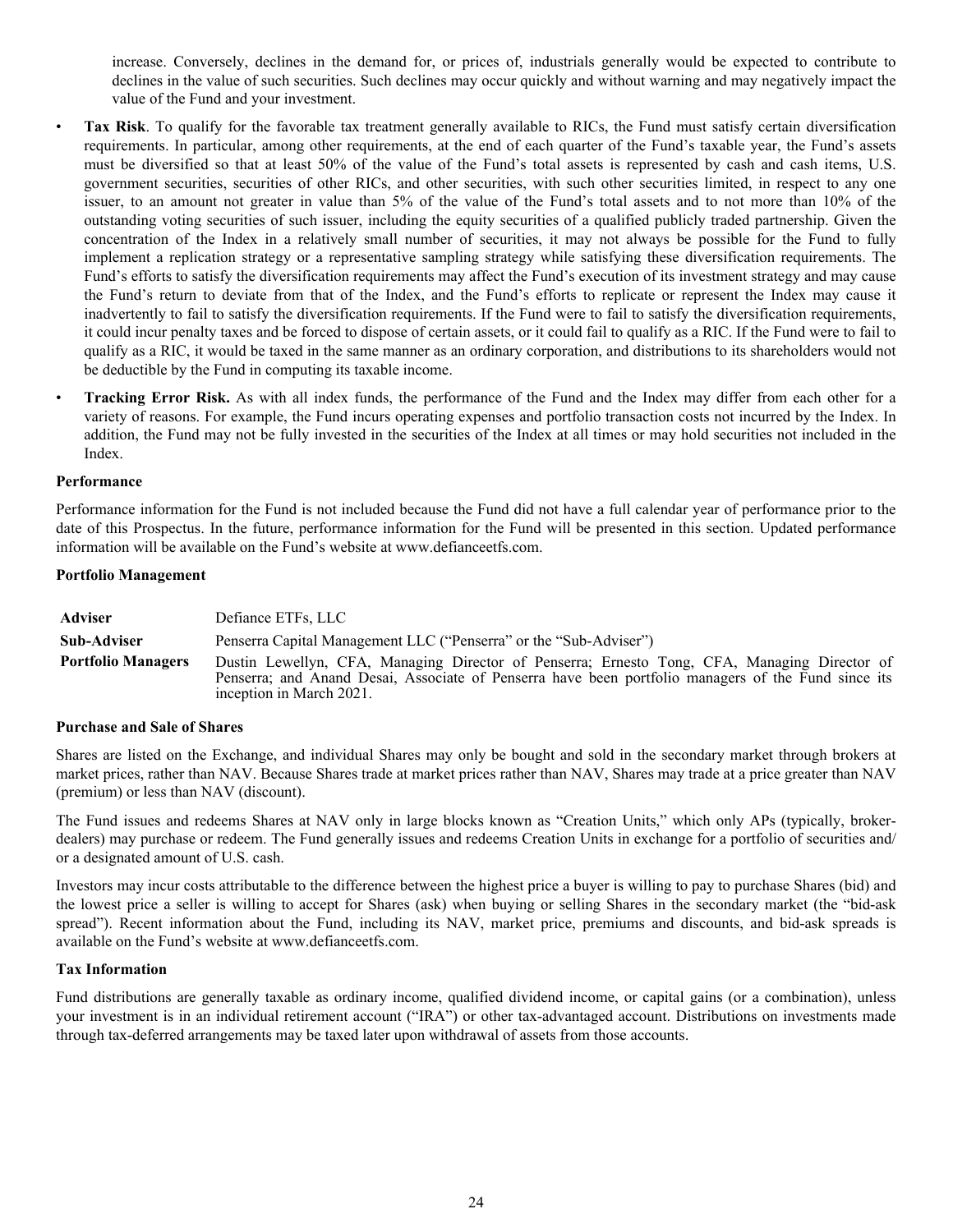## **Financial Intermediary Compensation**

If you purchase Shares through a broker-dealer or other financial intermediary (such as a bank) (an "Intermediary"), the Adviser or its affiliates may pay Intermediaries for certain activities related to the Fund, including participation in activities that are designed to make Intermediaries more knowledgeable about exchange traded products, including the Fund, or for other activities, such as marketing, educational training or other initiatives related to the sale or promotion of Shares. These payments may create a conflict of interest by influencing the Intermediary and your salesperson to recommend the Fund over another investment. Any such arrangements do not result in increased Fund expenses. Ask your salesperson or visit the Intermediary's website for more information.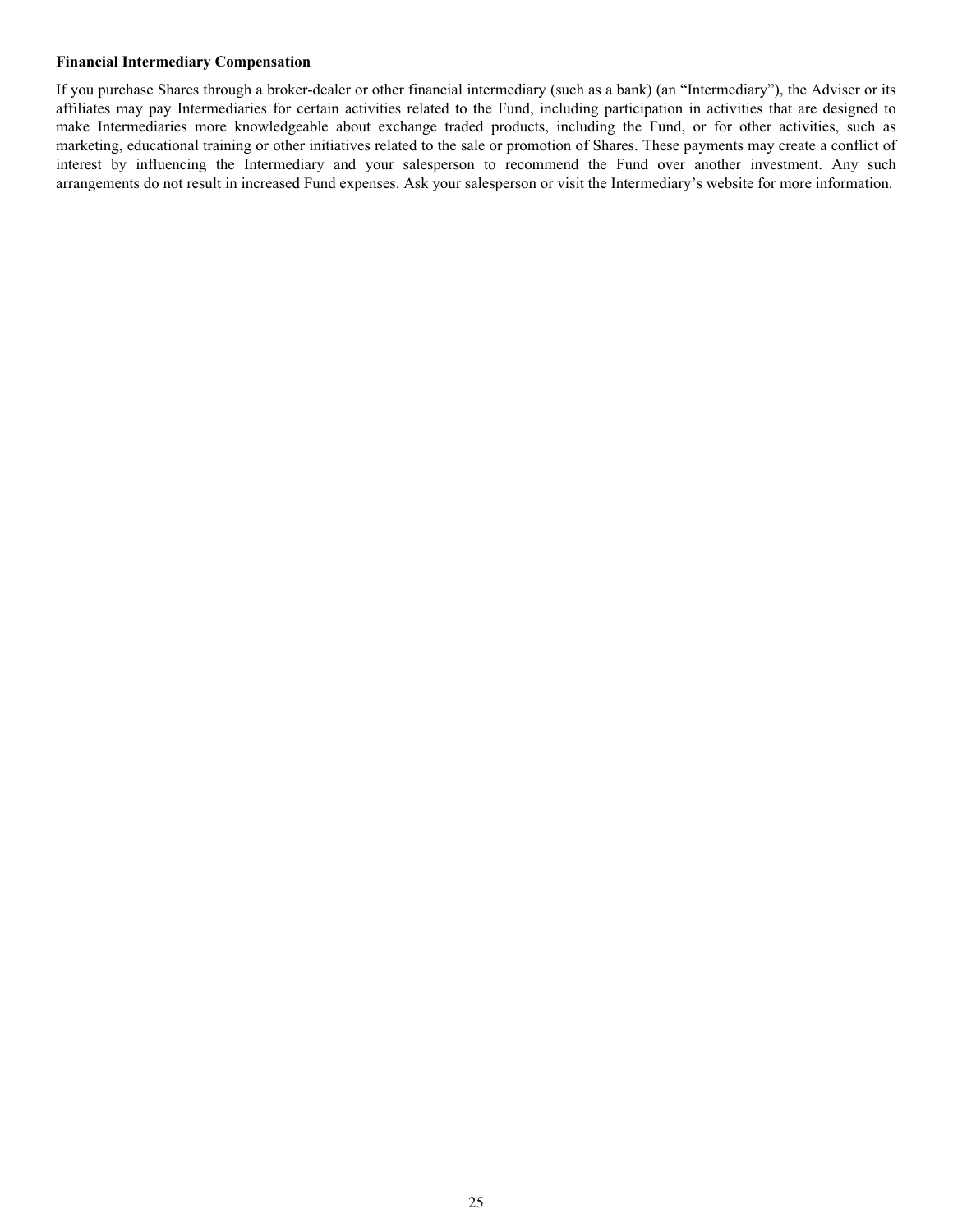## <span id="page-25-0"></span>**Defiance Next Gen Altered Experience ETF**

## **Investment Objective**

The Defiance Next Gen Altered Experience ETF (the "Fund" or the "Altered Experience ETF") seeks to track the total return performance, before fees and expenses, of the BITA Medical Psychedelics, Cannabis, and Ketamine Index (the "Index").

## **Fees and Expenses of the Fund**

The following table describes the fees and expenses you may pay if you buy, hold, and sell shares of the Fund ("Shares"). **You may pay other fees, such as brokerage commissions and other fees to financial intermediaries, which are not reflected in the table and Example below.**

| Annual Fund Operating Expenses (expenses that you pay each year as a percentage of the value of your investment) |  |  |  |
|------------------------------------------------------------------------------------------------------------------|--|--|--|
|------------------------------------------------------------------------------------------------------------------|--|--|--|

| Management Fees                             | 0.75%    |
|---------------------------------------------|----------|
| Distribution and/or Service (12b-1) Fees    | $0.00\%$ |
| Other Expenses                              | $0.00\%$ |
| <b>Total Annual Fund Operating Expenses</b> | $0.75\%$ |

## **Expense Example**

This Example is intended to help you compare the cost of investing in the Fund with the cost of investing in other funds. The Example assumes that you invest \$10,000 in the Fund for the time periods indicated and then continue to hold or redeem all of your Shares at the end of those periods. The Example also assumes that your investment has a 5% return each year and that the Fund's operating expenses remain the same. The Example does not take into account brokerage commissions that you may pay on your purchases and sales of Shares. Although your actual costs may be higher or lower, based on these assumptions your costs would be:

| 1 Year | 3 Years | 5 Years | <b>10 Years</b> |
|--------|---------|---------|-----------------|
| \$77   | \$240   | \$417   | \$930           |

## **Portfolio Turnover**

The Fund pays transaction costs, such as commissions, when it buys and sells securities (or "turns over" its portfolio). A higher portfolio turnover rate may indicate higher transaction costs and may result in higher taxes when Shares are held in a taxable account. These costs, which are not reflected in annual fund operating expenses or in the Example, affect the Fund's performance. For the fiscal period May 27, 2021 (commencement of operations) through December 31, 2021, the Fund's portfolio turnover rate was 58% of the average value of its portfolio.

## **Principal Investment Strategies**

The Fund uses a "passive management" (or indexing) approach to track the total return performance, before fees and expenses, of the Index.

## *BITA Medical Psychedelics, Cannabis, and Ketamine Index*

The Index is a rules-based index that tracks the performance of a portfolio of companies conducting legal activities under the national laws of the applicable country related to medical psychedelics, medical cannabis, cannabis pharmaceuticals and cannabidiol ("CBD") derivatives, and ketamine. The Index is comprised of common stocks or depositary receipts listed on a U.S. or Canadian exchange. Companies are eligible to be included in the Index if they derive at least 50% of their revenue from (i) the production of, distribution of, or services related to medical psychedelics; (ii) the cultivation of, production of, distribution of, or services related to medical cannabis; (iii) cannabis pharmaceuticals and CBD derivatives; or (iv) the production of, distribution of, or services related to ketamine and its derivatives.

**Medical Cannabis, Cannabis Pharmaceuticals, and CBD Derivatives.** Companies included in the Index that engage in activities related to medical cannabis, cannabis pharmaceuticals, or CBD derivatives are referred to as Medical Cannabis Companies. The term "medical cannabis" refers to both medical marijuana and hemp. Cannabis, including hemp, may contain chemical compounds, such as tetrahydrocannabinol ("THC") and CBD, or have properties that researchers are exploring as potential treatments for certain health conditions and wellness uses.

**Medical Psychedelics and Ketamine.** Companies included in the Index that engage in activities related to medical psychedelics or ketamine are referred to as Medical Psychedelics Companies. Such companies include those engaged in the research and development of psychedelic medicines and therapeutics and/or conducting clinical trials of psychedelic medicines, therapeutics, or healthcare treatments. Psychedelic drugs, also known as hallucinogens, are a group of substances, including psilocybin, that are being investigated by Medical Psychedelics Companies for potential use in the treatment of mental illnesses, such as depression, addiction,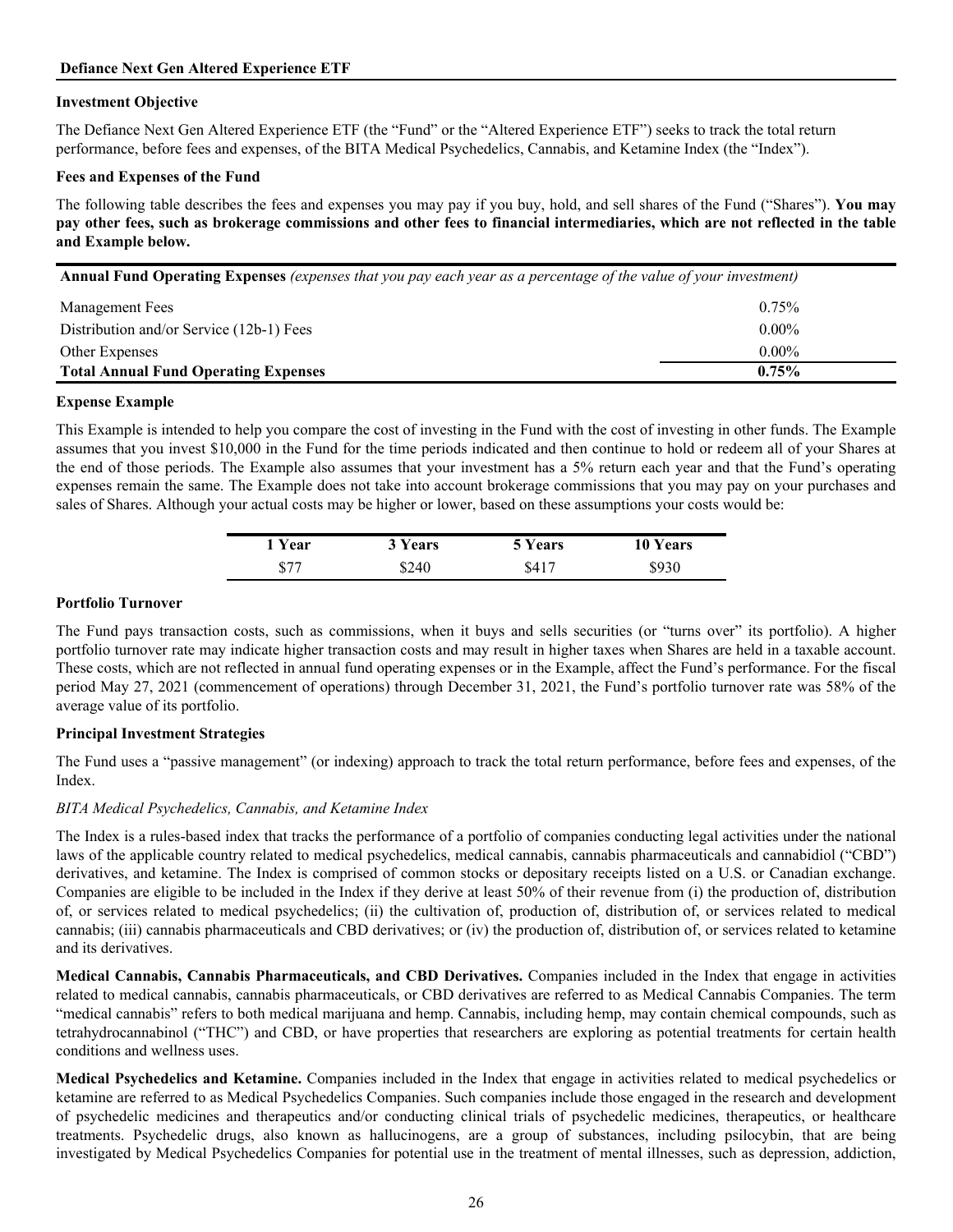anxiety and post-traumatic stress disorder, by altering and/or enhancing a recipient's sensory perceptions, thought processes, and energy levels. To date, no psychedelic drug product has received marketing approval on the basis of safety and efficacy from the U.S. Food and Drug Administration ("FDA") or Health Canada and, accordingly, no psychedelic drug product may be commercially marketed or sold. To qualify for inclusion in the Index, a Medical Psychedelics Company's operations must include the lawful production, distribution, research, or development of psychedelics healthcare treatments and/or medicines, which may include ketamine. Ketamine is a dissociative drug that is sometimes labeled a psychedelic and may produce psychedelic effects. Ketaminebased products have been approved by the FDA for certain therapeutics.

To be eligible for inclusion in the Index, a company must have a minimum market capitalization of US\$75 million and meet a minimum liquidity threshold.

At the time of each semi-annual reconstitution and rebalance of the Index, companies in the Index are weighted based on their market capitalization, subject to a maximum individual weight of 7% and an aggregate weight of 45% for all positions with an individual weight of more than 5%. Excess weight from such constraints will be reallocated in proportion to the weight of the unaffected constituents.

The Index is reconstituted and rebalanced semi-annually after the close of trading on the third Friday of each March and September based on information as of the first Friday of the applicable month, although new initial public offerings ("IPOs") that meet the Index's eligibility requirements may be added on a "fast-entry basis" in between reconstitution dates. In addition to the semi-annual reconstitutions in March and September, new IPOs are reviewed for fast-entry addition on the first calendar day of each month (the "IPO Review Date") and may be added after the close of trading on the tenth day of trading after the IPO Review Date. Index constituents will be removed from the Index at the time of a reconstitution if they fail to meet the eligibility requirements.

As of March 31, 2022, the Index was composed of 19 constituents. The Index was established in 2021 and is owned and maintained by BITA GmbH (the "Index Provider"), which is not affiliated with the Fund or its investment adviser, sub-adviser, or distributor. The Fund's investment adviser worked with the Index Provider to develop the methodology used to determine the securities included in the Index.

## *The Fund's Investment Strategy*

**The Fund will not invest directly in or hold ownership in any companies that engage in cannabis- or psychedelics-related business unless permitted by national and local laws of the relevant jurisdiction, including U.S. federal and state laws. Accordingly, the Fund does not currently invest (directly or indirectly) in companies located in the United States if their cannabis- or psychedelics-related business activities are illegal under U.S. federal law, even if such activities are legal under state law.** If U.S. federal law changes in the future and these cannabis- or psychedelic-related business activities become legal at the federal level, the Fund will begin investing in these U.S.-listed companies in accordance with the Fund's investment objective and principal investment strategy. If, after acquiring the securities of a Medical Cannabis Company or a Medical Psychedelics Company, the Fund's investment adviser identifies or becomes aware that the company no longer meets the Fund's definition of a Medical Cannabis Company or a Medical Psychedelics Company, respectively, the Fund will promptly sell that position.

The Fund will generally use a "replication" strategy to achieve its investment objective, meaning the Fund will generally invest in all of the component securities of the Index in the same approximate proportions as in the Index. However, the Fund may use a "representative sampling" strategy, meaning it may invest in a sample of the securities in the Index whose risk, return, and other characteristics closely resemble the risk, return, and other characteristics of the Index as a whole, when the Fund's sub-adviser believes it is in the best interests of the Fund (*e.g.*, when replicating the Index involves practical difficulties or substantial costs, an Index constituent becomes temporarily illiquid, unavailable, or less liquid, or as a result of legal restrictions or limitations that apply to the Fund but not to the Index).

To the extent the Index concentrates (*i.e.*, holds more than 25% of its total assets) in the securities of a particular industry or group of related industries, the Fund will concentrate its investments to approximately the same extent as the Index. The Index is expected to be concentrated in Medical Psychedelics Companies and Medical Cannabis Companies.

The Fund is considered to be non-diversified, which means that it may invest more of its assets in the securities of a single issuer or a smaller number of issuers than if it were a diversified fund.

The Fund may lend its portfolio securities to brokers, dealers, and other financial organizations. These loans, if and when made, may not exceed 33 1/3% of the total asset value of the Fund (including the loan collateral). By lending its securities, the Fund may increase its income by receiving payments from the borrower.

## **Principal Investment Risks**

The principal risks of investing in the Fund are summarized below. The principal risks are presented in alphabetical order to facilitate finding particular risks and comparing them with other funds. Each risk summarized below is considered a "principal risk" of investing in the Fund, regardless of the order in which it appears. As with any investment, there is a risk that you could lose all or a portion of your investment in the Fund. Some or all of these risks may adversely affect the Fund's net asset value per share ("NAV"),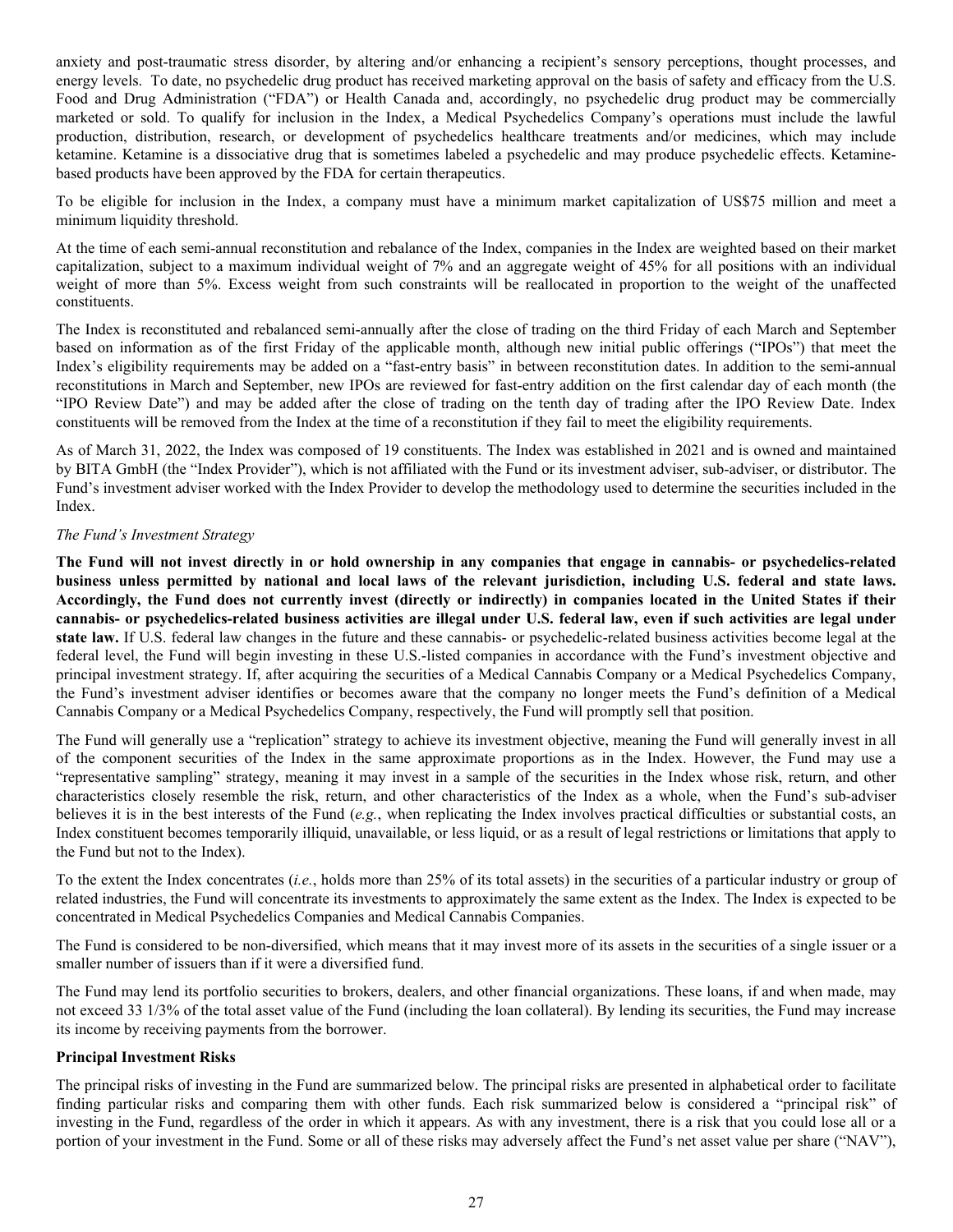trading price, yield, total return and/or ability to meet its objectives. For more information about the risks of investing in the Fund, see the section in the Fund's Prospectus titled "Additional Information About the Funds."

- **Concentration in Medical Cannabis Companies Risk.** The companies in which the Fund invests are subject to various laws, regulations and guidelines relating to the cultivation, production, manufacture, management, transportation, storage and disposal of cannabis, as well as those relating to health and safety, the conduct of operations and the protection of the environment. Even if a company's operations are permitted under current law, they may not be permitted in the future or they may not be permitted under federal law, in which case such company may not be in a position to carry on its operations in its current locations or may be subject to administrative, civil, or criminal enforcement action brought by regulatory, law enforcement, or governmental authorities. Additionally, controlled substance legislation differs between countries, and legislation in certain countries may restrict or limit the ability of certain companies in which the Fund invests to develop, produce, or sell their products. These laws and regulations may significantly affect a cannabis-related company's ability to secure financing, impact the market for sales and services, and set limitations on cannabis use, production, processing, transportation, sale, marketing, and storage. In addition to regulatory action, litigation initiated by private citizens or companies could have a negative impact on the financial and/or operational status of cannabis-related companies. Cannabis-related companies may also be required to secure permits and authorizations from government agencies to cultivate, process, transport, store, market, sell, or research cannabis-based products. In addition, cannabis-related companies are subject to the risks associated with the agricultural, biotechnology, and pharmaceutical industries.
	- **◦ Canadian Regulation of Cannabis.** The Cannabis Act, along with the related provincial and territorial legislation regulating adult use, distribution and sales, came into force on October 17, 2018 and implemented a legal framework in Canada for the production, distribution, sale, and possession of both medical cannabis and adult use marijuana. However, there can be no assurance that Canadian federal, provincial, or territorial laws regulating cannabis will not be repealed or overturned or that governmental authorities will not limit the application of such laws within their respective jurisdictions. If governmental authorities begin to enforce certain laws relating to cannabis in jurisdictions where the sale and use of cannabis is currently legal or regulated, or if existing laws are repealed or curtailed, the Fund's investments may be materially and adversely affected notwithstanding.

The cultivation, distribution, sale, and disposal of cannabis, among other things, remains subject to extensive regulatory oversight under the Cannabis Act and the various provincial and territorial regulatory regimes. Such extensive controls and regulations may significantly affect the financial condition of market participants and prevent the realization of such market participants of any benefits from an expanded market for recreational marijuana products.

**◦ U.S. Regulation of Cannabis.** Marijuana is a Schedule I controlled substance under the Controlled Substances Act ("CSA") (21 U.S.C. § 811), meaning that, under federal law, it has a high potential for abuse, has no currently "accepted medical use" in the United States, lacks accepted safety for use under medical supervision, and may not be prescribed, marketed, used, or sold in the United States. Despite the fact that many states have legalized marijuana to some degree, the CSA makes it a federal crime to manufacture, distribute, dispense and/or possess marijuana.

Actions by federal regulatory agencies, such as increased enforcement of federal marijuana laws and the prosecution of nonviolent federal drug crimes by the U.S. Department of Justice ("DOJ"), could produce a chilling effect on the industry's growth and further discourage banks from expanding their services to cannabis-related companies where such services are currently limited, notwithstanding cannabis banking guidance provided by the Financial Crimes Enforcement Network of the U.S. Department of Treasury ("FINCEN"). This conflict between the regulation of cannabis under federal and state law creates volatility and risk for all cannabis-related companies.

Cannabis has not been approved for any medicinal use by the FDA. The agency has, however, approved one cannabisderived drug product and three synthetic THC drug products. Cannabis-related companies in the U.S. that engage in legal medical or pharmaceutical research or the legal production and distribution of the foregoing FDA-approved drug products must be registered with the U.S. Drug Enforcement Administration ("DEA") to perform such activities and must comply with extensive and strict DEA requirements related to, among other areas, security, control, recordkeeping, reporting and inventory management to prevent drug loss and diversion. Such companies must also comply with FDA requirements, such as, but not limited to those relating to the conduct of pre-clinical and clinical research, drug manufacturing, drug promotion, and drug distribution. Any failure to comply with regulatory requirements may result in enforcement actions that may be costly, time consuming, or prevent companies from operating. States may also have laws regulating cannabis, that are in addition to federal laws. With respect to cannabis-related companies and vendors servicing such companies, the Fund will not make direct investments in the securities of companies that grow, sell, distribute, transport, or handle cannabis unless they are registered with the DEA or otherwise in compliance with U.S. federal law and regulations, thus allowing them to legally handle the product throughout the United States.

**◦ U.S. Regulation of Hemp and Hemp-Derived CBD.** "Hemp", as defined in the Agriculture Improvement Act of 2018 (the "Farm Bill"), refers to cannabis plants with a THC concentration of not more than 0.3% on a dry weight basis. The Farm Bill effectively removes hemp, its extracts, derivatives, including hemp-derived cannabinoids such as CBD from the CSA's list of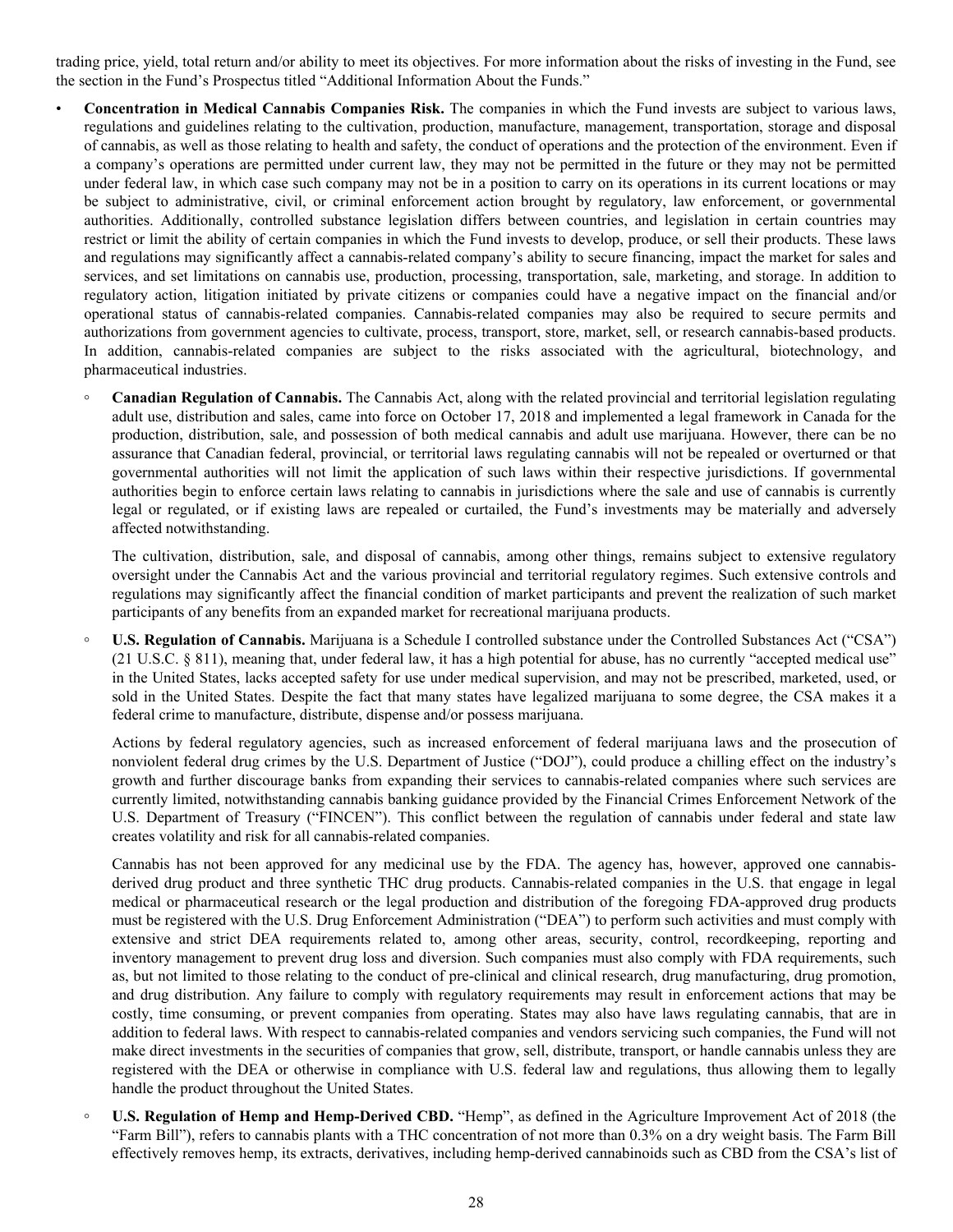controlled substances and allows states to regulate its production, commerce, and research with approval from the United States Department of Agriculture ("USDA"). However, it is unlawful under federal law to market a food or dietary supplement that contains CBD. CBD also may not be included as an active ingredient in any over-the-counter drug product that is not the subject of an FDA-approved marketing application. FDA has the authority to remove from the market any CBD product that does not comply with the agency's requirements. Accordingly, companies selling food or dietary supplements containing CBD may face federal enforcement action and would not be permitted to sell or market their products.

Moreover, while the Farm Bill removes hemp and hemp-derived products from the controlled substances list under the CSA, it does not legalize CBD in every circumstance. CBD, depending on the source from which it was derived, can still be classified as a Schedule I substance under the CSA's definition of marijuana. The exception for CBD from the definition of "marijuana" only applies if the CBD is derived from "hemp". For example, DEA has taken the position that synthetic CBD remains a Schedule I controlled substance. U.S. federal law also requires that: (i) the hemp is produced by a licensed producer; and (ii) in a manner consistent with the applicable federal and state regulations. CBD and other cannabinoids produced from marijuana as defined by the CSA remain an illegal Schedule I substance under federal law. In addition, many state laws include all CBD within definitions of marijuana and some states have policies or laws that otherwise prohibit or restrict CBD sales. States may also have laws regulating hemp, that are in addition to federal laws.

- **Concentration in Medical Psychedelics Companies Risk.** In Canada, certain psychedelic drugs, including psilocybin, are classified as Schedule III drugs under the Controlled Drugs and Substances Act ("CDSA") and as such, medical and recreational use is illegal under Canadian federal law. In the United States, most psychedelic drugs, including psilocybin, are classified as Schedule I drugs under the CSA and as such, medical and recreational use is illegal. There is no guarantee that psychedelic drugs or psychedelic inspired drugs will ever be approved as medicines in either jurisdiction. In the United States, DEA scheduling determinations removing a substance from Schedule I are dependent on FDA approval of a substance or a specific formulation of a substance for a therapeutic or medicinal use. Unless and until psilocybin, psilocin, or other psychedelics-based products receive FDA approval, such products are prohibited from sale, which limits the growth opportunities for certain portfolio companies of the Fund. Even if approved by the FDA, the manufacture, importation, exportation, domestic distribution, storage, sale, and legitimate use of such products will continue to be subject to a significant degree of regulation by the DEA. There can be no guarantees that such approvals or administrative actions will happen or be favorable for psychedelics companies. Such actions may be subject to lengthy delays and may require lengthy and expensive clinical trials. Additionally, therapies containing controlled substances may generate public controversy and carry reputational risk. Political and social pressures and adverse publicity could lead to delays in approval of, and increased expenses for, psychedelics companies and any future therapeutic candidates they may develop. All of these factors and others may prevent psychedelics companies from becoming profitable, which may materially affect the value of certain Fund investments. In addition, psychedelics companies are subject to the risks associated with the biotechnology and pharmaceutical industries, as well as the risks associated with cannabis companies described above.
- **Currency Exchange Rate Risk.** The Fund may invest a relatively large percentage of its assets in investments denominated in non-U.S. currencies or in securities that provide exposure to such currencies. Changes in currency exchange rates and the relative value of non-U.S. currencies will affect the value of the Fund's investment and the value of your Shares. Currency exchange rates can be very volatile and can change quickly and unpredictably. As a result, the value of an investment in the Fund may change quickly and without warning and you may lose money.
- *•* **Equity Market Risk.** The equity securities held in the Fund's portfolio may experience sudden, unpredictable drops in value or long periods of decline in value. This may occur because of factors that affect securities markets generally or factors affecting specific issuers, industries, or sectors in which the Fund invests. Common stocks are generally exposed to greater risk than other types of securities, such as preferred stock and debt obligations, because common stockholders generally have inferior rights to receive payment from issuers. In addition, local, regional or global events such as war, including Russia's invasion of Ukraine, acts of terrorism, spread of infectious diseases or other public health issues, recessions, rising inflation, or other events could have a significant negative impact on the Fund and its investments. For example, the global pandemic caused by COVID-19, a novel coronavirus, and the aggressive responses taken by many governments, including closing borders, restricting international and domestic travel, and the imposition of prolonged quarantines or similar restrictions, has had negative impacts, and in many cases severe impacts, on markets worldwide. The COVID-19 pandemic has caused prolonged disruptions to the normal business operations of companies around the world and the impact of such disruptions is hard to predict. Such events may affect certain geographic regions, countries, sectors and industries more significantly than others. Such events could adversely affect the prices and liquidity of the Fund's portfolio securities or other instruments and could result in disruptions in the trading markets.
	- **ETF Risks.** The Fund is an ETF, and, as a result of an ETF's structure, it is exposed to the following risks:
		- *Authorized Participants, Market Makers, and Liquidity Providers Concentration Risk.* The Fund has a limited number of financial institutions that may act as Authorized Participants ("APs"). In addition, there may be a limited number of market makers and/or liquidity providers in the marketplace. To the extent either of the following events occur, Shares may trade at a material discount to NAV and possibly face delisting: (i) APs exit the business or otherwise become unable to process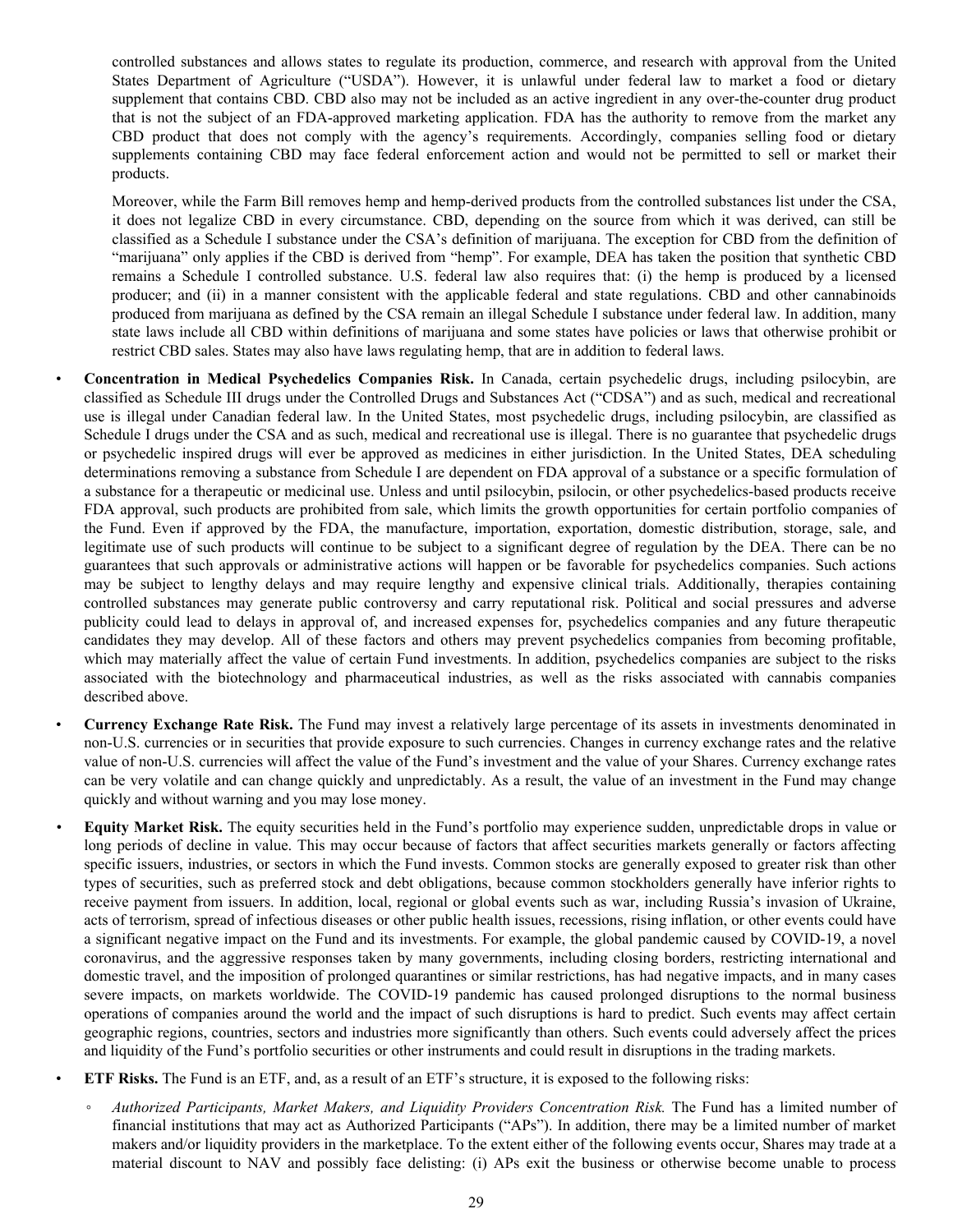creation and/or redemption orders and no other APs step forward to perform these services, or (ii) market makers and/or liquidity providers exit the business or significantly reduce their business activities and no other entities step forward to perform their functions.

- *Costs of Buying or Selling Shares.* Due to the costs of buying or selling Shares, including brokerage commissions imposed by brokers and bid-ask spreads, frequent trading of Shares may significantly reduce investment results and an investment in Shares may not be advisable for investors who anticipate regularly making small investments.
- *Shares May Trade at Prices Other Than NAV.* As with all ETFs, Shares may be bought and sold in the secondary market at market prices. Although it is expected that the market price of Shares will approximate the Fund's NAV, there may be times when the market price of Shares is more than the NAV intra-day (premium) or less than the NAV intra-day (discount) due to supply and demand of Shares or during periods of market volatility. This risk is heightened in times of market volatility, periods of steep market declines, and periods when there is limited trading activity for Shares in the secondary market, in which case such premiums or discounts may be significant.
- *Trading*. Although Shares are listed for trading on NYSE Arca, Inc. (the "Exchange") and may be traded on U.S. exchanges other than the Exchange, there can be no assurance that Shares will trade with any volume, or at all, on any stock exchange. In stressed market conditions, the liquidity of Shares may begin to mirror the liquidity of the Fund's underlying portfolio holdings, which can be significantly less liquid than Shares, and this could lead to differences between the market price of the Shares and the underlying value of those Shares.
- **Foreign Securities Risk.** Investments in non-U.S. securities involve certain risks that may not be present with investments in U.S. securities. For example, investments in non-U.S. securities may be subject to risk of loss due to foreign currency fluctuations or to political or economic instability. Investments in non-U.S. securities also may be subject to withholding or other taxes and may be subject to additional trading, settlement, custodial, and operational risks. These and other factors can make investments in the Fund more volatile and potentially less liquid than other types of investments.
- **Geographic Investment Risk.** To the extent the Fund invests a significant portion of its assets in the securities of companies of a single country or region, it is more likely to be impacted by events or conditions affecting that country or region.
	- *Canada-Specific Risk.* Because the Fund invests a significant portion of its assets in Canadian companies, investment results could be dependent on the financial condition of the Canadian economy. The Canadian economy is reliant on the sale of natural resources and commodities, which can pose risks such as the fluctuation of prices and the variability of demand for exportation of such products. Changes in spending on Canadian products by the economies of other countries or changes in any of these economies may cause a significant impact on the Canadian economy.
- **Index Provider Risk.** There is no assurance that the Index Provider, or any agents that act on its behalf, will compile the Index accurately, or that the Index will be determined, maintained, constructed, reconstituted, rebalanced, composed, calculated or disseminated accurately. The Adviser relies upon the Index Provider and its agents to compile, determine, maintain, construct, reconstitute, rebalance, compose, calculate (or arrange for an agent to calculate), and disseminate the Index accurately. Any losses or costs associated with errors made by the Index Provider or its agents generally will be borne by the Fund and its shareholders.
- *•* **Limited Operating History.** The Fund is a recently organized investment company with a limited operating history. As a result, prospective investors have a limited track record or history on which to base their investment decision.

## *•* **Market Capitalization Risk**

- *Mid-Capitalization Investing.* The securities of mid-capitalization companies may be more vulnerable to adverse issuer, market, political, or economic developments than securities of large-capitalization companies, but they may also be subject to slower growth than small-capitalization companies during times of economic expansion. The securities of mid-capitalization companies generally trade in lower volumes and are subject to greater and more unpredictable price changes than large capitalization stocks or the stock market as a whole, but they may also be nimbler and more responsive to new challenges than large-capitalization companies. Some mid-capitalization companies have limited product lines, markets, financial resources, and management personnel and tend to concentrate on fewer geographical markets relative to large-capitalization companies.
- *Small-Capitalization Investing.* The securities of small-capitalization companies may be more vulnerable to adverse issuer, market, political, or economic developments than securities of larger-capitalization companies. The securities of smallcapitalization companies generally trade in lower volumes and are subject to greater and more unpredictable price changes than larger capitalization stocks or the stock market as a whole. Some small capitalization companies have limited product lines, markets, and financial and managerial resources and tend to concentrate on fewer geographical markets relative to larger capitalization companies. There is typically less publicly available information concerning smaller-capitalization companies than for larger, more established companies. Small-capitalization companies also may be particularly sensitive to changes in interest rates, government regulation, borrowing costs and earnings.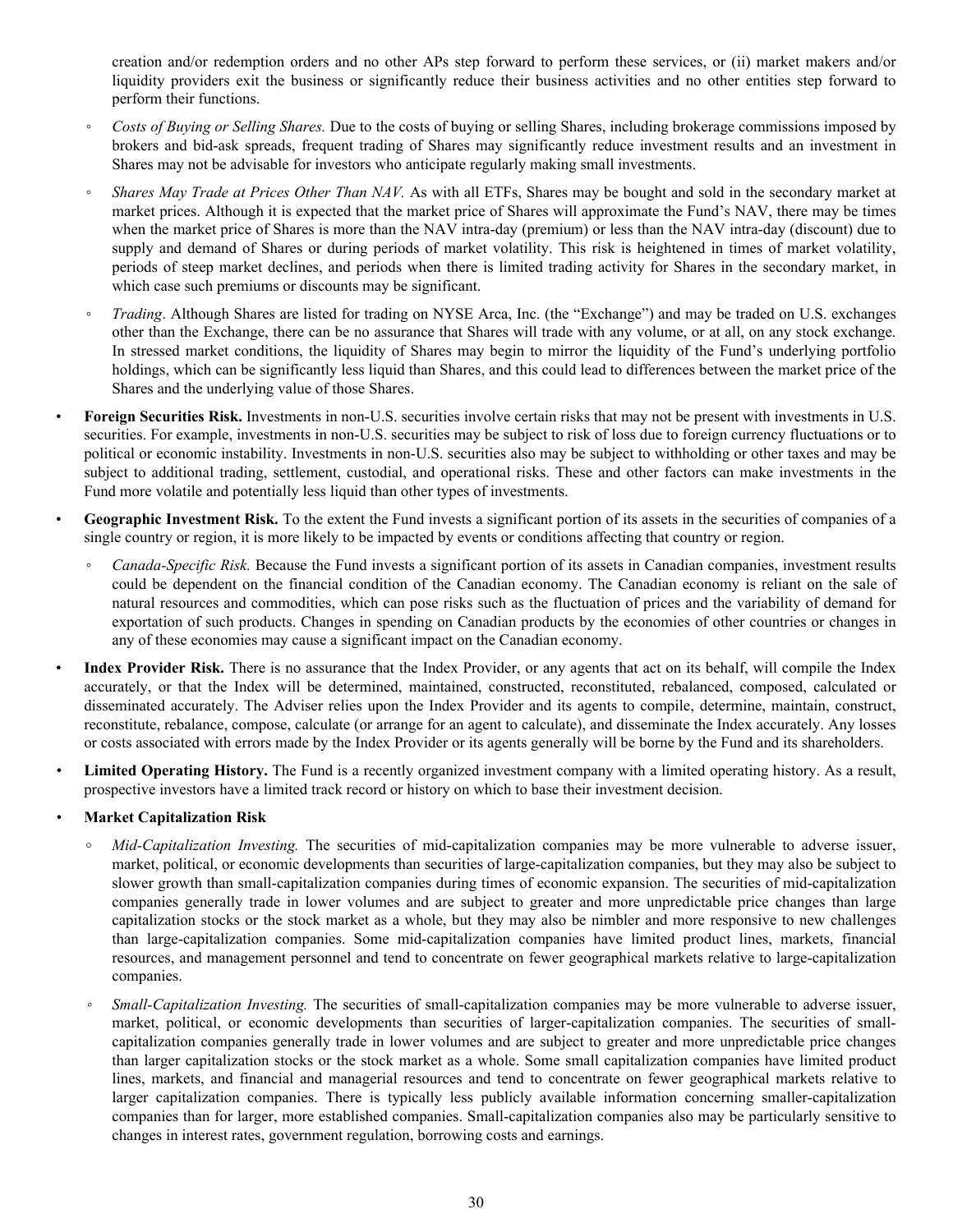- *•* **Non-Diversification Risk.** The Fund is considered to be non-diversified, which means that it may invest more of its assets in the securities of a single issuer or a smaller number of issuers than if it were a diversified fund. As a result, the Fund may be more exposed to the risks associated with and developments affecting an individual issuer or a smaller number of issuers than a fund that invests more widely. This may increase the Fund's volatility and cause the performance of a relatively smaller number of issuers to have a greater impact on the Fund's performance. However, the Fund intends to satisfy the diversification requirements for qualifying as a regulated investment company (a "RIC") under Subchapter M of the Internal Revenue Code of 1986, as amended (the "Code").
- **Passive Investment Risk.** The Fund is not actively managed, and its sub-adviser would not sell shares of an equity security due to current or projected underperformance of a security, industry, or sector, unless that security is removed from the Index or the selling of shares of that security is otherwise required upon a reconstitution or rebalancing of the Index in accordance with the Index methodology.
- **Sector Risk.** To the extent the Fund invests more heavily in particular sectors of the economy, its performance will be especially sensitive to developments that significantly affect those sectors. The Fund may invest a significant portion of its assets in the following sectors and, therefore, the performance of the Fund could be negatively impacted by events affecting each of these sectors.
- **◦** *Health Care Sector Risk.* Companies in the health care sector are subject to extensive government regulation and their profitability can be significantly affected by restrictions on government reimbursement for medical expenses, rising costs of medical products and services, pricing pressure (including price discounting), limited product lines, an increased emphasis on the delivery of healthcare through outpatient services, loss or impairment of intellectual property rights and litigation regarding product or service liability. The costs associated with developing new drugs can be significant, and the results are unpredictable. Newly developed drugs may be susceptible to product obsolescence due to intense competition from new products and less costly generic products. Moreover, the process for obtaining regulatory approval by the FDA or other governmental regulatory authorities is long and costly and there can be no assurance that the necessary approvals will be obtained or maintained. A biotechnology company's valuation can often be based largely on the potential or actual performance of a limited number of products and can accordingly be greatly affected if one of its products proves, among other things, unsafe, ineffective or unprofitable. Biotechnology companies are subject to regulation by, and the restrictions of, the FDA, the U.S. Environmental Protection Agency, state and local governments, and foreign regulatory authorities.
- **Tax Risk**. To qualify for the favorable tax treatment generally available to RICs, the Fund must satisfy certain diversification requirements. In particular, among other requirements, at the end of each quarter of the Fund's taxable year, the Fund's assets must be diversified so that at least 50% of the value of the Fund's total assets is represented by cash and cash items, U.S. government securities, securities of other RICs, and other securities, with such other securities limited, in respect to any one issuer, to an amount not greater in value than 5% of the value of the Fund's total assets and to not more than 10% of the outstanding voting securities of such issuer, including the equity securities of a qualified publicly traded partnership. Given the concentration of the Index in a relatively small number of securities, it may not always be possible for the Fund to fully implement a replication strategy or a representative sampling strategy while satisfying these diversification requirements. The Fund's efforts to satisfy the diversification requirements may affect the Fund's execution of its investment strategy and may cause the Fund's return to deviate from that of the Index, and the Fund's efforts to replicate or represent the Index may cause it inadvertently to fail to satisfy the diversification requirements. If the Fund were to fail to satisfy the diversification requirements, it could incur penalty taxes and be forced to dispose of certain assets, or it could fail to qualify as a RIC. If the Fund were to fail to qualify as a RIC, it would be taxed in the same manner as an ordinary corporation, and distributions to its shareholders would not be deductible by the Fund in computing its taxable income.
- **Tracking Error Risk.** As with all index funds, the performance of the Fund and its Index may differ from each other for a variety of reasons. For example, the Fund incurs operating expenses and portfolio transaction costs not incurred by the Index. In addition, the Fund may not be fully invested in the securities of the Index at all times or may hold securities not included in the Index.

#### **Performance**

Performance information for the Fund is not included because the Fund did not have a full calendar year of performance prior to the date of this Prospectus. In the future, performance information for the Fund will be presented in this section. Updated performance information will be available on the Fund's website at www.defianceetfs.com.

## **Portfolio Management**

| <b>Adviser</b>            | Defiance ETFs, LLC                                                                                                                                                                                                            |
|---------------------------|-------------------------------------------------------------------------------------------------------------------------------------------------------------------------------------------------------------------------------|
| Sub-Adviser               | Penserra Capital Management LLC ("Penserra" or the "Sub-Adviser")                                                                                                                                                             |
| <b>Portfolio Managers</b> | Dustin Lewellyn, CFA, Managing Director of Penserra; Ernesto Tong, CFA, Managing Director of<br>Penserra; and Anand Desai, Associate of Penserra have been portfolio managers of the Fund since its<br>inception in May 2021. |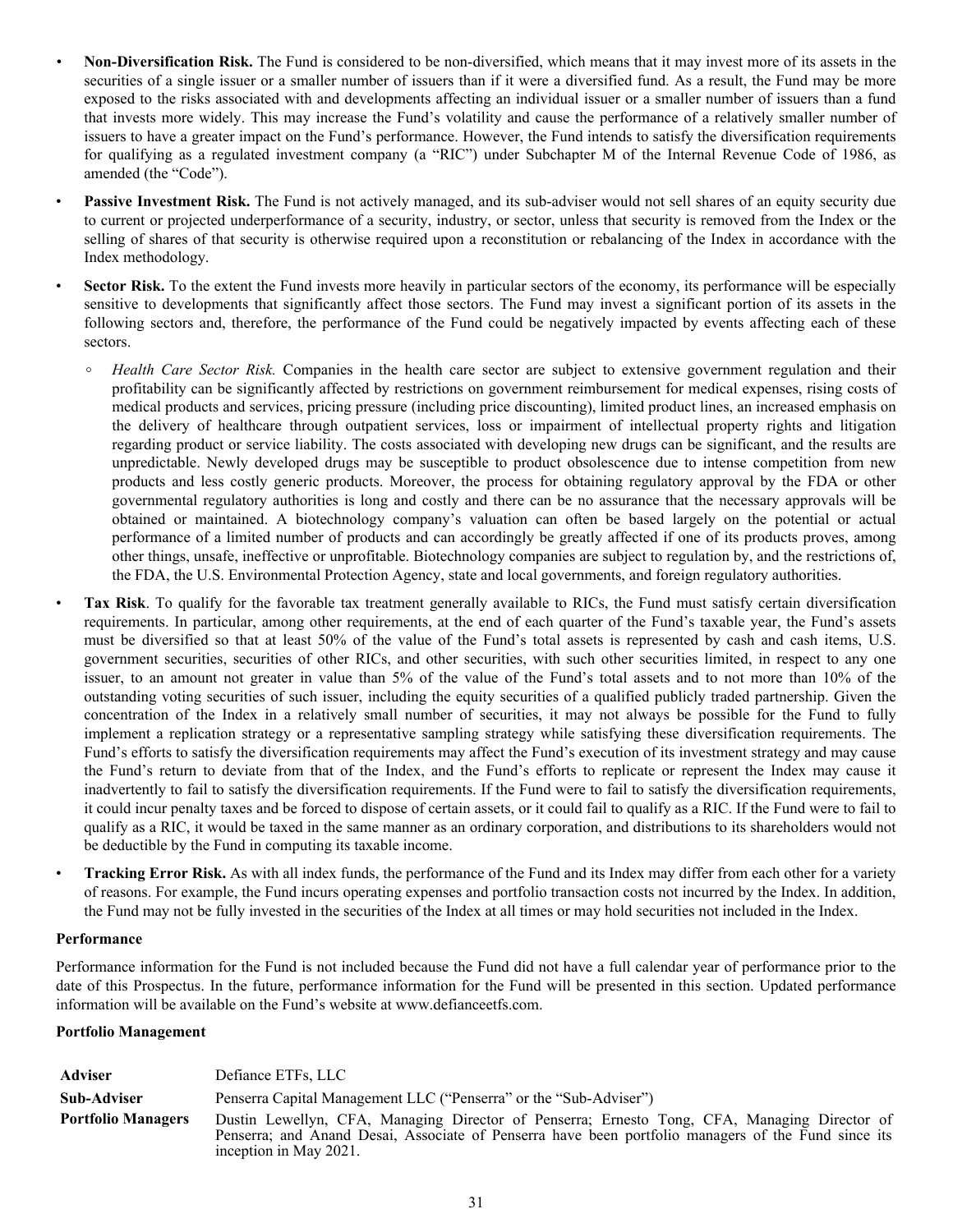### **Purchase and Sale of Shares**

Shares are listed on the Exchange, and individual Shares may only be bought and sold in the secondary market through brokers at market prices, rather than NAV. Because Shares trade at market prices rather than NAV, Shares may trade at a price greater than NAV (premium) or less than NAV (discount).

The Fund issues and redeems Shares at NAV only in large blocks known as "Creation Units," which only APs (typically, brokerdealers) may purchase or redeem. The Fund generally issues and redeems Creation Units in exchange for a portfolio of securities and/ or a designated amount of U.S. cash.

Investors may incur costs attributable to the difference between the highest price a buyer is willing to pay to purchase Shares (bid) and the lowest price a seller is willing to accept for Shares (ask) when buying or selling Shares in the secondary market (the "bid-ask spread"). Recent information about the Fund, including its NAV, market price, premiums and discounts, and bid-ask spreads is available on the Fund's website at www.defianceetfs.com.

## **Tax Information**

Fund distributions are generally taxable as ordinary income, qualified dividend income, or capital gains (or a combination), unless your investment is in an individual retirement account ("IRA") or other tax-advantaged account. Distributions on investments made through tax-deferred arrangements may be taxed later upon withdrawal of assets from those accounts.

## **Financial Intermediary Compensation**

If you purchase Shares through a broker-dealer or other financial intermediary (such as a bank) (an "Intermediary"), the Adviser or its affiliates may pay Intermediaries for certain activities related to the Fund, including participation in activities that are designed to make Intermediaries more knowledgeable about exchange traded products, including the Fund, or for other activities, such as marketing, educational training or other initiatives related to the sale or promotion of Shares. These payments may create a conflict of interest by influencing the Intermediary and your salesperson to recommend the Fund over another investment. Any such arrangements do not result in increased Fund expenses. Ask your salesperson or visit the Intermediary's website for more information.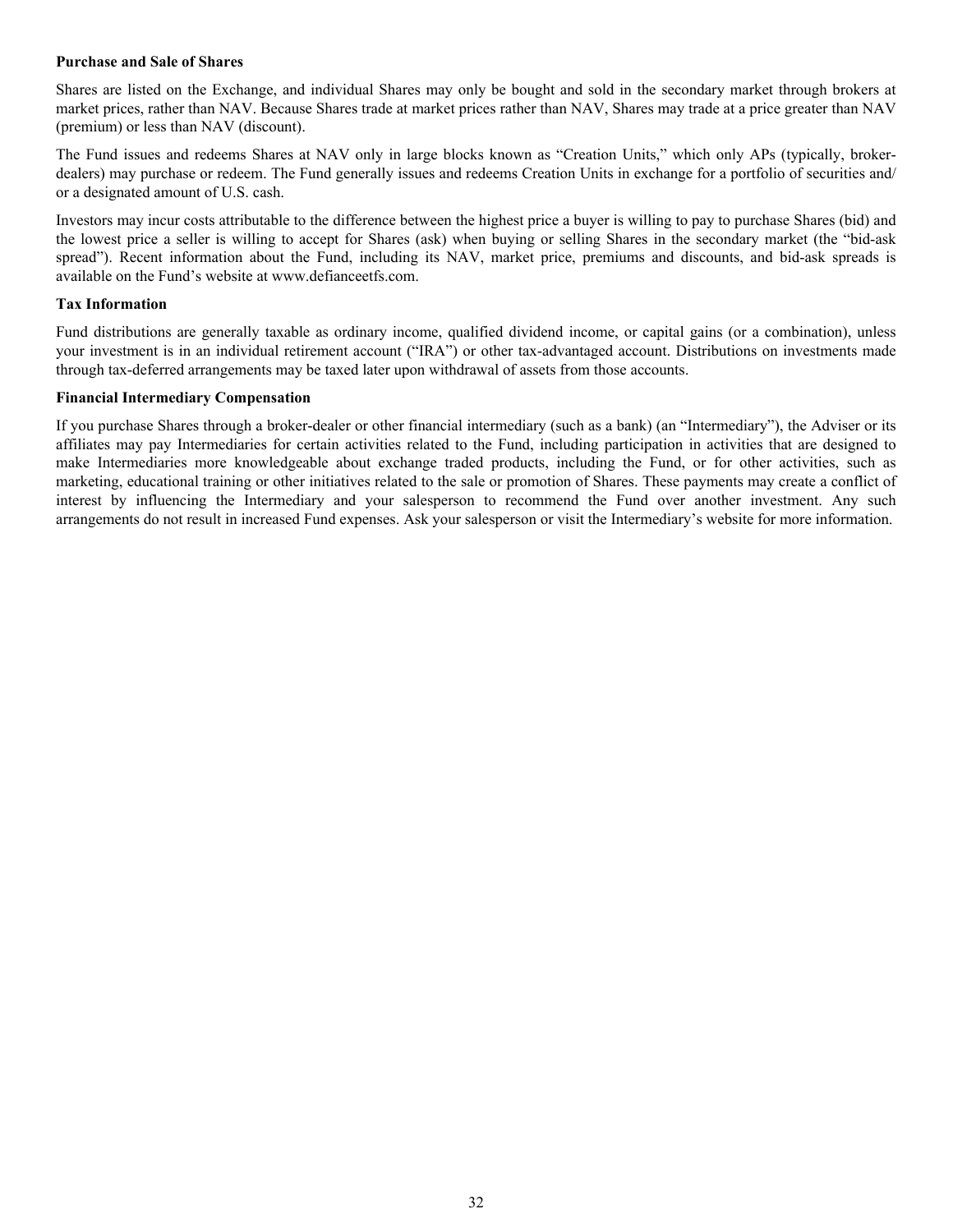## <span id="page-32-0"></span>**Defiance Hotel, Airline, and Cruise ETF**

## **Investment Objective**

The Defiance Hotel, Airline, and Cruise ETF (the "Fund" or the "Travel ETF") seeks to track the total return performance, before fees and expenses, of the BlueStar Global Hotels, Airlines, and Cruises Index (the "Index").

#### **Fees and Expenses of the Fund**

The following table describes the fees and expenses you may pay if you buy, hold, and sell shares of the Fund ("Shares"). **You may pay other fees, such as brokerage commissions and other fees to financial intermediaries, which are not reflected in the table and Example below.**

| Annual Fund Operating Expenses (expenses that you pay each year as a percentage of the value of your investment) |          |  |
|------------------------------------------------------------------------------------------------------------------|----------|--|
| <b>Management Fees</b>                                                                                           | 0.45%    |  |
| Distribution and/or Service (12b-1) Fees                                                                         | $0.00\%$ |  |
| Other Expenses                                                                                                   | $0.00\%$ |  |
| <b>Total Annual Fund Operating Expenses</b>                                                                      | $0.45\%$ |  |

#### **Expense Example**

This Example is intended to help you compare the cost of investing in the Fund with the cost of investing in other funds. The Example assumes that you invest \$10,000 in the Fund for the time periods indicated and then continue to hold or redeem all of your Shares at the end of those periods. The Example also assumes that your investment has a 5% return each year and that the Fund's operating expenses remain the same. The Example does not take into account brokerage commissions that you may pay on your purchases and sales of Shares. Although your actual costs may be higher or lower, based on these assumptions your costs would be:

| 1 Year | 3 Years | 5 Years | <b>10 Years</b> |  |
|--------|---------|---------|-----------------|--|
| \$46   | \$144   | \$252   | \$567           |  |

# **Portfolio Turnover**

The Fund pays transaction costs, such as commissions, when it buys and sells securities (or "turns over" its portfolio). A higher portfolio turnover rate may indicate higher transaction costs and may result in higher taxes when Shares are held in a taxable account. These costs, which are not reflected in annual fund operating expenses or in the Example, affect the Fund's performance. For the fiscal period June 3, 2021 (commencement of operations) through December 31, 2021, the Fund's portfolio turnover rate was 26% of the average value of its portfolio.

# **Principal Investment Strategies**

The Fund uses a "passive management" (or indexing) approach to track the total return performance, before fees and expenses, of the Index.

#### *BlueStar Global Hotels, Airlines, and Cruises Index*

The Index is a rules-based index that consists of globally-listed stocks of companies that derive at least 50% of their revenues from the passenger airline, hotel and resort, or cruise industries ("Travel Companies") as determined by MV Index Solutions (the "Index Provider"). The Index may include companies in developed countries, including the United States, as well as emerging market countries. To be added to the Index, an Index component must meet the Index's investibility and liquidity requirements, including a market capitalization greater than or equal to US\$150 million, and once included in the Index, companies are eligible to remain in the Index at reduced investibility and liquidity thresholds (collectively, the "Investibility Requirements").

At the time of each semi-annual reconstitution of the Index, Travel Companies meeting the Investibility Requirements are added to the Index based on their free-float market capitalization (from largest to smallest) until their aggregate free-float market capitalization is at least 95% of the free-float market capitalization of all Travel Companies meeting the Investibility Requirements with at least 25 Travel Companies. If such rules result in fewer than 25 Index components, the largest remaining eligible companies are selected until the number of components reaches 25.

At the time of each quarterly rebalance of the Index, the Index components are initially weighted by their float-adjusted market capitalization and separated into three tiers: (i) hotels, (ii) airlines, and (iii) cruises. If the aggregate weight of any tier would exceed 50%, then that tier's weight is set to 50% and the excess weight is distributed to the other two tiers on a pro-rata basis. If the weight of any tier would be less than 15%, that tier's weight is set to 15% and the difference is subtracted from the other two tiers on a pro-rata basis. Index components are then weighted based on their float-adjusted market capitalization within each tier, subject to a maximum weight of 8% for any individual security and adjustments downward based on certain liquidity criteria. Excess weight resulting from such adjustments is redistributed among the remaining constituents in the applicable tier.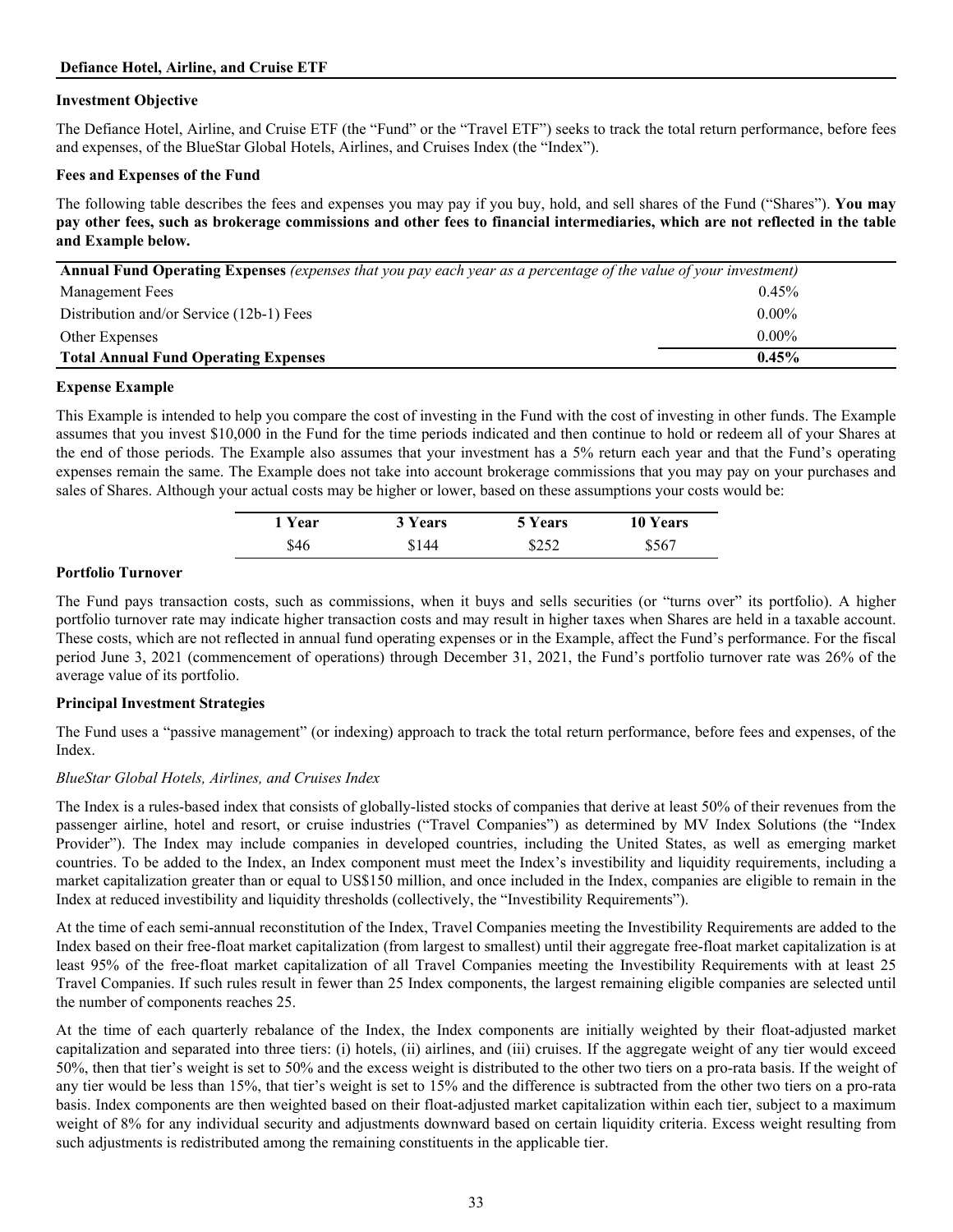The Index is reconstituted semi-annually after the close of business on the third Friday of each March and September and rebalanced quarterly on the third Friday of each March, June, September, and December based on data as of the last business day of the month prior to such reconstitution or rebalance.

As of March 31, 2022, the Index was composed of 54 constituents, 22 of which were listed on a non-U.S. exchange. The Index was established in 2021 and is owned and maintained by the Index Provider. The Index Provider partnered with the Fund's investment adviser to co-develop the methodology used to determine the securities included in the Index. The Index Provider is not affiliated with the Fund or its investment adviser, sub-adviser, or distributor.

## *The Fund's Investment Strategy*

Under normal circumstances, the Fund invests at least 80% of its net assets (plus borrowings for investment purposes) in Travel Companies. The foregoing policy may be changed without shareholder approval upon 60 days' written notice to shareholders.

The Fund will generally use a "replication" strategy to achieve its investment objective, meaning the Fund will generally invest in all of the component securities of the Index in the same approximate proportions as in the Index. However, the Fund may use a "representative sampling" strategy, meaning it may invest in a sample of the securities in the Index whose risk, return, and other characteristics closely resemble the risk, return, and other characteristics of the Index as a whole, when the Fund's sub-adviser believes it is in the best interests of the Fund *(e.g.,* when replicating the Index involves practical difficulties or substantial costs, an Index constituent becomes temporarily illiquid, unavailable, or less liquid, or as a result of legal restrictions or limitations that apply to the Fund but not to the Index).

To the extent the Index concentrates (*i.e.*, holds more than 25% of its total assets) in the securities of a particular industry or group of related industries, the Fund will concentrate its investments to approximately the same extent as the Index. The Index, and consequently the Fund, is expected to be concentrated in Travel Companies.

The Fund is considered to be non-diversified, which means that it may invest more of its assets in the securities of a single issuer or a smaller number of issuers than if it were a diversified fund.

## **Principal Investment Risks**

The principal risks of investing in the Fund are summarized below. The principal risks are presented in alphabetical order to facilitate finding particular risks and comparing them with other funds. Each risk summarized below is considered a "principal risk" of investing in the Fund, regardless of the order in which it appears. As with any investment, there is a risk that you could lose all or a portion of your investment in the Fund. Some or all of these risks may adversely affect the Fund's net asset value per share ("NAV"), trading price, yield, total return and/or ability to meet its objectives. For more information about the risks of investing in the Fund, see the section in the Fund's Prospectus titled "Additional Information About the Funds."

• **Concentration in Travel Companies Risk.** The Fund's investments will be concentrated in an industry or group of industries to the extent that the Index is so concentrated. In such event, the value of the Shares may rise and fall more than the value of shares of a fund that invests in securities of companies in a broader range of industries. Travel Companies may be adversely affected by a downturn in economic conditions that can result in decreased demand for leisure and business travel. Due to the discretionary nature of business and leisure travel spending, Travel Company revenues are heavily influenced by the condition of the U.S. and foreign economies. Travel Companies may also be significantly affected by changes in labor relations and insurance costs. Travel Companies in the airline and cruise industries may also be significantly affected by changes in fuel prices, which may be very volatile and may not be able to be passed on to customers by increasing fares. Airline companies may also be highly dependent on aircraft or related equipment from a small number of suppliers, and consequently, issues affecting the availability, reliability, safety, or longevity of such aircraft or equipment (*e.g.*, the inability of a supplier to meet aircraft demand or the grounding of an aircraft due to safety concerns) may have a significant effect on the operations and profitability of airline companies. Companies in the hotel and lodging industry, as well as the cruise industry, are subject to various risks that may cause significant losses, which includes risks related to uncertainty in travel (due to global, regional or local events), guest safety, security, and privacy, changing consumer demands, shortages of experienced personnel, consumer perception of risk (for example, due to terrorist attacks, pandemics, and political or social violence), and changing or increased regulations.

Beginning in the first quarter of 2020, financial markets in the United States and around the world experienced extreme and in many cases unprecedented volatility and severe losses due to the global pandemic caused by COVID-19, a novel coronavirus. The pandemic has resulted in a wide range of social and economic disruptions, including closed borders and reduced or prohibited domestic or international travel. Some sectors of the economy and individual issuers, including Travel Companies, have experienced particularly large losses. Such disruptions may continue for an extended period of time or reoccur in the future to a similar or greater extent.

In addition, the Russian invasion of Ukraine and the resulting sanctions by Western countries on Russia, as well as retaliatory measures by Russia, may have a significant impact on Travel Companies. Bans on oil and energy imports from Russia by certain Western countries may increase the costs of travel, including jet fuel, gasoline, and fuel used in cruise liners. In addition, certain Western nations have closed their airspace and ports to all Russian aircraft and shipping vessels, respectively, and/or seized leased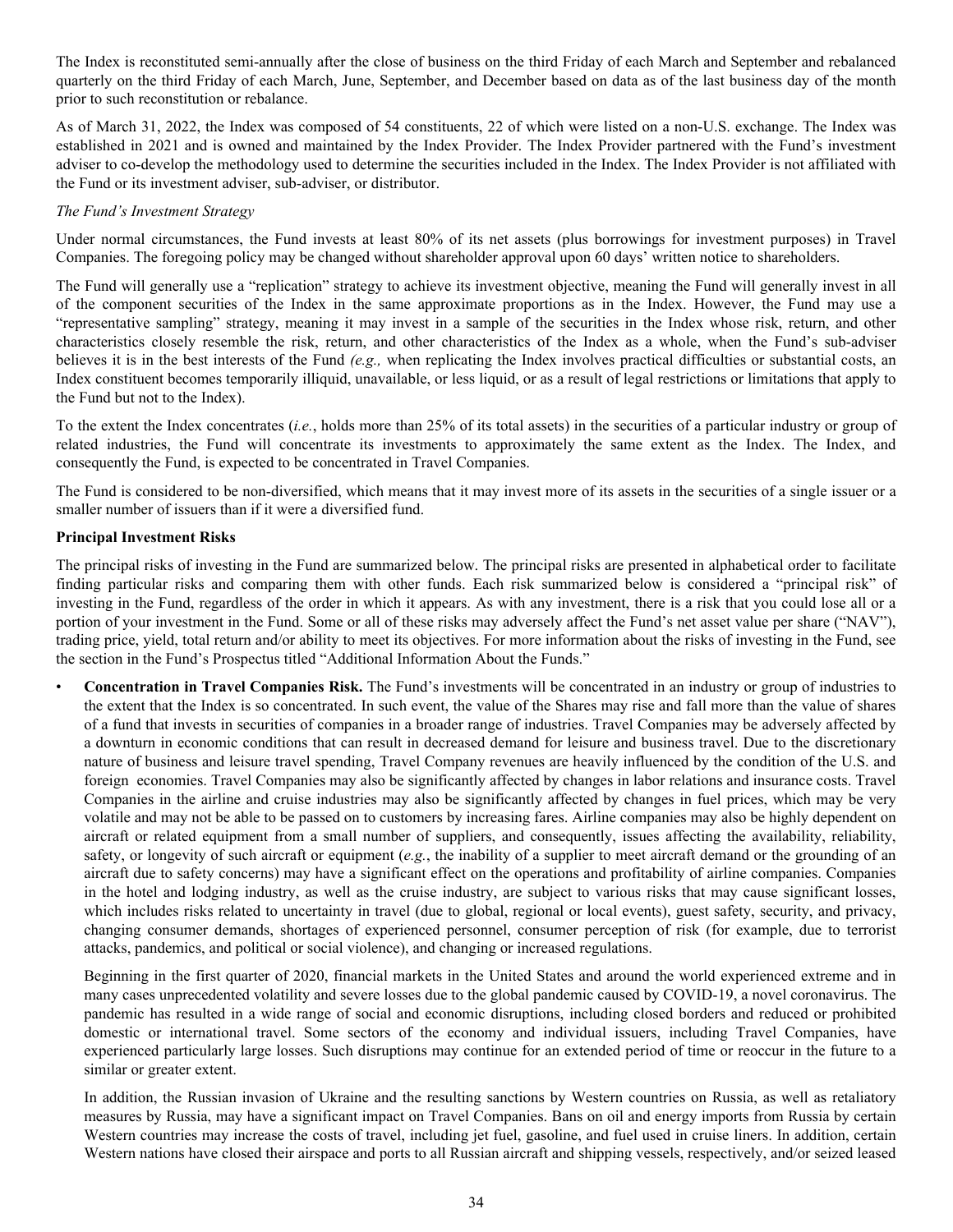aircraft located in Western airports. In response, Russia has closed its airspace and ports to certain Western aircraft and shipping vessels, and Russia has seized certain leased aircraft located in Russia. These actions may lead to higher ticket prices, flight and cruise cancellations, longer routes, fewer diversion airports, a decreased demand for travel, and the permanent loss of property for Western companies. These and any related events could significantly and adversely affect the Fund's performance and the value of an investment in the Fund.

- **Currency Exchange Rate Risk.** The Fund may invest a relatively large percentage of its assets in investments denominated in non-U.S. currencies or in securities that provide exposure to such currencies. Changes in currency exchange rates and the relative value of non-U.S. currencies will affect the value of the Fund's investment and the value of your Shares. Currency exchange rates can be very volatile and can change quickly and unpredictably. As a result, the value of an investment in the Fund may change quickly and without warning and you may lose money.
- **Emerging Markets Risk.** The Fund may invest in companies organized in emerging market nations. Investments in securities and instruments traded in developing or emerging markets, or that provide exposure to such securities or markets, can involve additional risks relating to political, economic, or regulatory conditions not associated with investments in U.S. securities and instruments or investments in more developed international markets. Such conditions may impact the ability of the Fund to buy, sell or otherwise transfer securities, adversely affect the trading market and price for Shares and cause the Fund to decline in value.
	- *Capital Controls and Sanctions Risk.* Economic conditions, such as volatile currency exchange rates and interest rates, political events, military action and other conditions may, without prior warning, lead to government intervention (including intervention by the U.S. government with respect to foreign governments, economic sectors, foreign companies and related securities and interests) and the imposition of capital controls and/or sanctions, which may also include retaliatory actions of one government against another government, such as seizure of assets. Capital controls and/ or sanctions include the prohibition of, or restrictions on, the ability to transfer currency, securities or other assets. Levies may be placed on profits repatriated by foreign entities (such as the Fund). Capital controls and/or sanctions may also impact the ability of the Fund to buy, sell or otherwise transfer securities or currency, negatively impact the value and/or liquidity of such instruments, adversely affect the trading market and price for Shares, and cause the Fund to decline in value.
	- *Geopolitical Risk.* Some countries and regions in which the Fund invests have experienced security concerns, war or threats of war and aggression, terrorism, economic uncertainty, natural and environmental disasters and/or systemic market dislocations that have led, and in the future may lead, to increased short-term market volatility and may have adverse long-term effects on the U.S. and world economies and markets generally. Such geopolitical and other events may also disrupt securities markets and, during such market disruptions, the Fund's exposure to the other risks described herein will likely increase. Each of the foregoing may negatively impact the Fund's investments.
- *•* **Equity Market Risk.** The equity securities held in the Fund's portfolio may experience sudden, unpredictable drops in value or long periods of decline in value. This may occur because of factors that affect securities markets generally or factors affecting specific issuers, industries, or sectors in which the Fund invests. Common stocks are generally exposed to greater risk than other types of securities, such as preferred stock and debt obligations, because common stockholders generally have inferior rights to receive payment from issuers. In addition, local, regional or global events such as war, including Russia's invasion of Ukraine, acts of terrorism, spread of infectious diseases or other public health issues, recessions, rising inflation, or other events could have a significant negative impact on the Fund and its investments. For example, the global pandemic caused by COVID-19, a novel coronavirus, and the aggressive responses taken by many governments, including closing borders, restricting international and domestic travel, and the imposition of prolonged quarantines or similar restrictions, has had negative impacts, and in many cases severe impacts, on markets worldwide. The COVID-19 pandemic has caused prolonged disruptions to the normal business operations of companies around the world and the impact of such disruptions is hard to predict. Such events may affect certain geographic regions, countries, sectors and industries more significantly than others. Such events could adversely affect the prices and liquidity of the Fund's portfolio securities or other instruments and could result in disruptions in the trading markets.
- **ETF Risks.** The Fund is an ETF, and, as a result of an ETF's structure, it is exposed to the following risks:
	- *Authorized Participants, Market Makers, and Liquidity Providers Concentration Risk.* The Fund has a limited number of financial institutions that may act as Authorized Participants ("APs"). In addition, there may be a limited number of market makers and/or liquidity providers in the marketplace. To the extent either of the following events occur, Shares may trade at a material discount to NAV and possibly face delisting: (i) APs exit the business or otherwise become unable to process creation and/or redemption orders and no other APs step forward to perform these services, or (ii) market makers and/or liquidity providers exit the business or significantly reduce their business activities and no other entities step forward to perform their functions.
	- *Costs of Buying or Selling Shares.* Due to the costs of buying or selling Shares, including brokerage commissions imposed by brokers and bid-ask spreads, frequent trading of Shares may significantly reduce investment results and an investment in Shares may not be advisable for investors who anticipate regularly making small investments.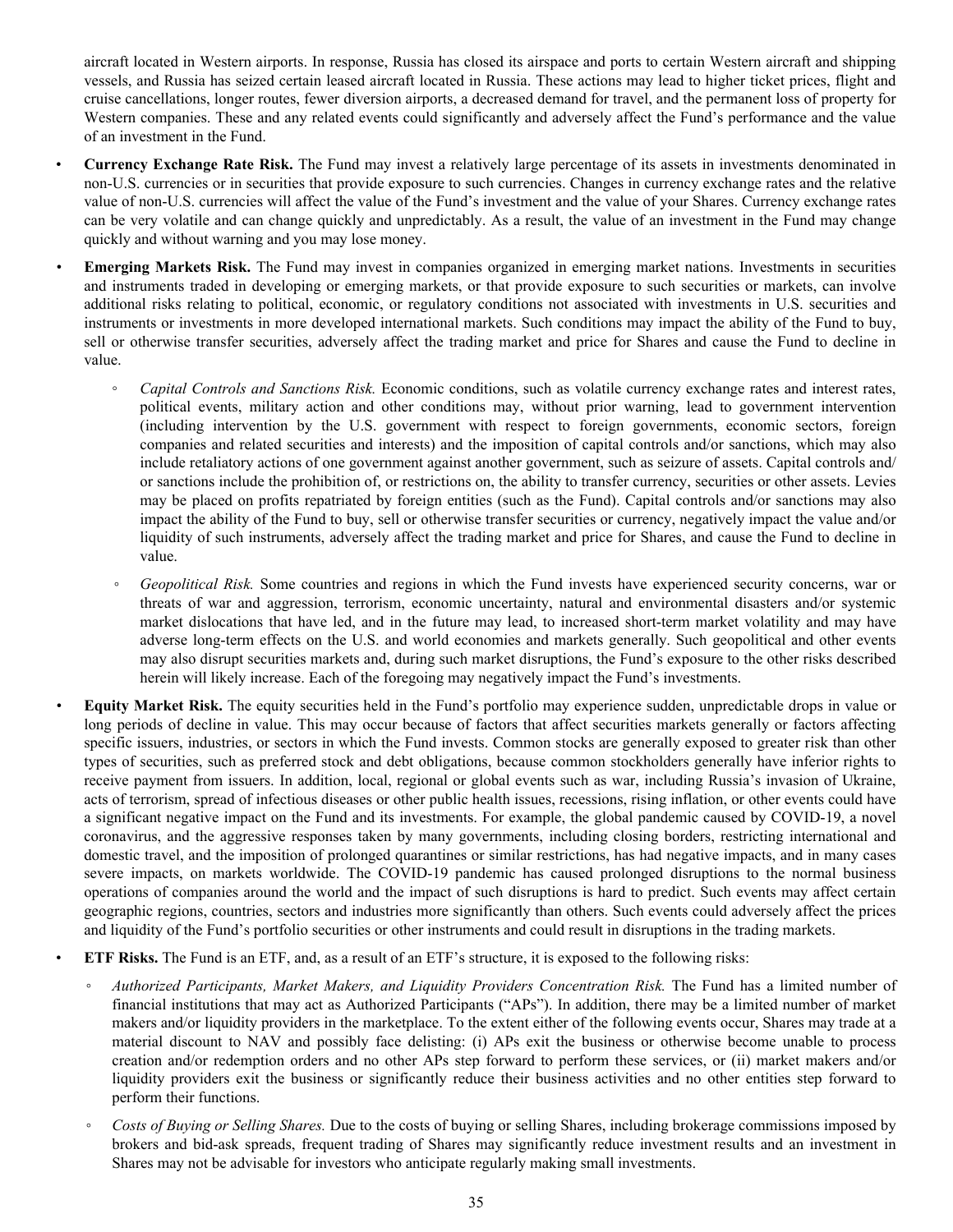- *Shares May Trade at Prices Other Than NAV.* As with all ETFs, Shares may be bought and sold in the secondary market at market prices. Although it is expected that the market price of Shares will approximate the Fund's NAV, there may be times when the market price of Shares is more than the NAV intra-day (premium) or less than the NAV intra-day (discount) due to supply and demand of Shares or during periods of market volatility. This risk is heightened in times of market volatility, periods of steep market declines, and periods when there is limited trading activity for Shares in the secondary market, in which case such premiums or discounts may be significant. Because securities held by the Fund may trade on foreign exchanges that are closed when the Fund's primary listing exchange is open, there are likely to be deviations between the current price of a security and the security's last quoted price from the closed foreign market. This may result in premiums and discounts that are greater than those experienced by domestic ETFs.
- *Trading*. Although Shares are listed for trading on NYSE Arca, Inc. (the "Exchange") and may be traded on U.S. exchanges other than the Exchange, there can be no assurance that Shares will trade with any volume, or at all, on any stock exchange. In stressed market conditions, the liquidity of Shares may begin to mirror the liquidity of the Fund's underlying portfolio holdings, which can be significantly less liquid than Shares, and this could lead to differences between the market price of the Shares and the underlying value of those Shares.
- **Foreign Securities Risk.** Investments in non-U.S. securities involve certain risks that may not be present with investments in U.S. securities. For example, investments in non-U.S. securities may be subject to risk of loss due to foreign currency fluctuations or to political or economic instability. There may be less information publicly available about a non-U.S. issuer than a U.S. issuer. Non-U.S. issuers may be subject to different accounting, auditing, financial reporting and investor protection standards than U.S. issuers. Investments in non-U.S. securities may be subject to withholding or other taxes and may be subject to additional trading, settlement, custodial, and operational risks. With respect to certain countries, there is the possibility of government intervention and expropriation or nationalization of assets. Because legal systems differ, there is also the possibility that it will be difficult to obtain or enforce legal judgments in certain countries. Since foreign exchanges may be open on days when the Fund does not price its Shares, the value of the securities in the Fund's portfolio may change on days when shareholders will not be able to purchase or sell the Shares. Conversely, Shares may trade on days when foreign exchanges are closed. Each of these factors can make investments in the Fund more volatile and potentially less liquid than other types of investments.
- **Geographic Investment Risk.** To the extent that the Fund invests a significant portion of its assets in the securities of companies of a single country or region, it is more likely to be impacted by events or conditions affecting that country or region. For example, political and economic conditions and changes in regulatory, tax, or economic policy in a country could significantly affect the market in that country and in surrounding or related countries and have a negative impact on the Fund's performance. Currency developments or restrictions, political and social instability, and changing economic conditions have resulted in significant market volatility.
- **Index Provider Risk.** There is no assurance that the Index Provider, or any agents that act on its behalf, will compile the Index accurately, or that the Index will be determined, maintained, constructed, reconstituted, rebalanced, composed, calculated or disseminated accurately. The Adviser relies upon the Index Provider and its agents to compile, determine, maintain, construct, reconstitute, rebalance, compose, calculate (or arrange for an agent to calculate), and disseminate the Index accurately. Any losses or costs associated with errors made by the Index Provider or its agents generally will be borne by the Fund and its shareholders.
- *•* **Limited Operating History.** The Fund is a recently organized investment company with a limited operating history. As a result, prospective investors have a limited track record or history on which to base their investment decision.
- **Market Capitalization Risk**
	- *Large-Capitalization Investing*. The securities of large-capitalization companies may be relatively mature compared to smaller companies and therefore subject to slower growth during times of economic expansion. Large-capitalization companies may also be unable to respond quickly to new competitive challenges, such as changes in technology and consumer tastes.
	- **◦** *Mid-Capitalization Investing.* The securities of mid-capitalization companies may be more vulnerable to adverse issuer, market, political, or economic developments than securities of large-capitalization companies, but they may also be subject to slower growth than small-capitalization companies during times of economic expansion. The securities of mid-capitalization companies generally trade in lower volumes and are subject to greater and more unpredictable price changes than large capitalization stocks or the stock market as a whole, but they may also be nimbler and more responsive to new challenges than large-capitalization companies. Some mid-capitalization companies have limited product lines, markets, financial resources, and management personnel and tend to concentrate on fewer geographical markets relative to large-capitalization companies.
	- *◦ Small-Capitalization Investing.* The securities of small-capitalization companies may be more vulnerable to adverse issuer, market, political, or economic developments than securities of larger-capitalization companies. The securities of smallcapitalization companies generally trade in lower volumes and are subject to greater and more unpredictable price changes than larger capitalization stocks or the stock market as a whole. Some small capitalization companies have limited product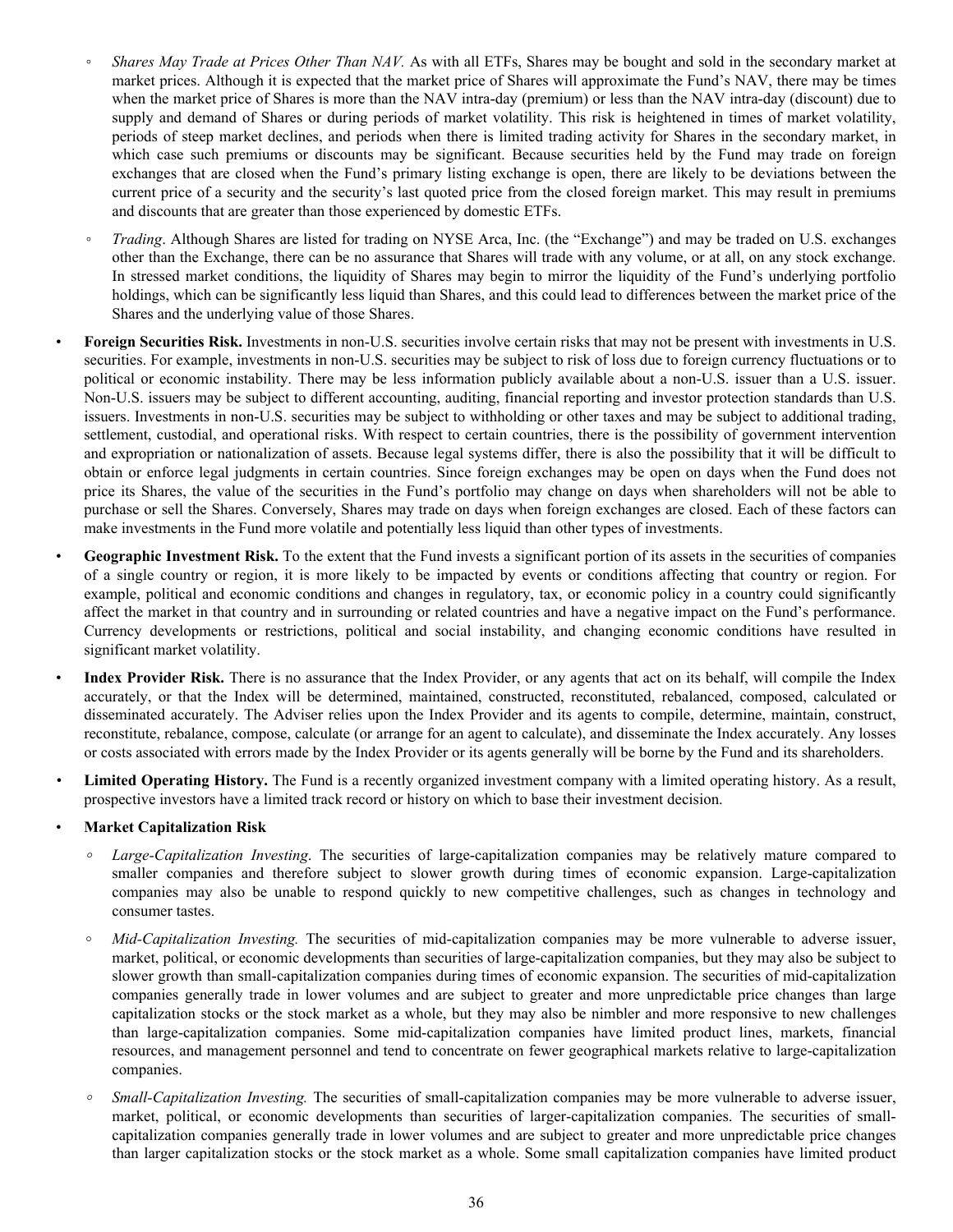lines, markets, and financial and managerial resources and tend to concentrate on fewer geographical markets relative to larger capitalization companies. There is typically less publicly available information concerning smaller-capitalization companies than for larger, more established companies. Small-capitalization companies also may be particularly sensitive to changes in interest rates, government regulation, borrowing costs and earnings.

- *•* **Non-Diversification Risk.** The Fund is considered to be non-diversified, which means that it may invest more of its assets in the securities of a single issuer or a smaller number of issuers than if it were a diversified fund. As a result, the Fund may be more exposed to the risks associated with and developments affecting an individual issuer or a smaller number of issuers than a fund that invests more widely. This may increase the Fund's volatility and cause the performance of a relatively smaller number of issuers to have a greater impact on the Fund's performance. However, the Fund intends to satisfy the diversification requirements for qualifying as a regulated investment company (a "RIC") under Subchapter M of the Internal Revenue Code of 1986, as amended (the "Code").
	- **Passive Investment Risk.** The Fund is not actively managed, and its sub-adviser would not sell a security held by the Fund due to current or projected underperformance of the security, industry, or sector, unless that security is removed from the Index or the selling of that security is otherwise required upon a reconstitution or rebalancing of the Index in accordance with the Index methodology.
	- **Sector Risk.** To the extent the Fund invests more heavily in particular sectors of the economy, its performance will be especially sensitive to developments that significantly affect those sectors.
		- **◦** *Consumer Discretionary Sector Risk.* The success of consumer product manufacturers and retailers is tied closely to the performance of domestic and international economies, interest rates, exchange rates, competition, consumer confidence, changes in demographics and consumer preferences. Companies in the consumer discretionary sector depend heavily on disposable household income and consumer spending, and such companies may be strongly affected by social trends and marketing campaigns. These companies may be subject to severe competition, which may have an adverse impact on their profitability.
		- **◦** *Industrial Sector Risk.* The industrial sector can be significantly affected by, among other things, worldwide economic growth, supply and demand for specific products and services, rapid technological developments, international political and economic developments, environmental issues, tariffs and trade barriers, and tax and governmental regulatory policies. As the demand for, or prices of, industrials increase, the value of the Fund's investments generally would be expected to also increase. Conversely, declines in the demand for, or prices of, industrials generally would be expected to contribute to declines in the value of such securities. Such declines may occur quickly and without warning and may negatively impact the value of the Fund and your investment.
	- **Tax Risk**. To qualify for the favorable tax treatment generally available to RICs, the Fund must satisfy certain diversification requirements. In particular, among other requirements, at the end of each quarter of the Fund's taxable year, the Fund's assets must be diversified so that at least 50% of the value of the Fund's total assets is represented by cash and cash items, U.S. government securities, securities of other RICs, and other securities, with such other securities limited, in respect to any one issuer, to an amount not greater in value than 5% of the value of the Fund's total assets and to not more than 10% of the outstanding voting securities of such issuer, including the equity securities of a qualified publicly traded partnership. Given the concentration of the Index in a relatively small number of securities, it may not always be possible for the Fund to fully implement a replication strategy or a representative sampling strategy while satisfying these diversification requirements. The Fund's efforts to satisfy the diversification requirements may affect the Fund's execution of its investment strategy and may cause the Fund's return to deviate from that of the Index, and the Fund's efforts to replicate or represent the Index may cause it inadvertently to fail to satisfy the diversification requirements. If the Fund were to fail to satisfy the diversification requirements, it could incur penalty taxes and be forced to dispose of certain assets, or it could fail to qualify as a RIC. If the Fund were to fail to qualify as a RIC, it would be taxed in the same manner as an ordinary corporation, and distributions to its shareholders would not be deductible by the Fund in computing its taxable income.
- **Tracking Error Risk.** As with all index funds, the performance of the Fund and its Index may differ from each other for a variety of reasons. For example, the Fund incurs operating expenses and portfolio transaction costs not incurred by the Index. In addition, the Fund may not be fully invested in the securities of the Index at all times or may hold securities not included in the Index.

#### **Performance**

Performance information for the Fund is not included because the Fund did not have a full calendar year of performance prior to the date of this Prospectus. In the future, performance information for the Fund will be presented in this section. Updated performance information will be available on the Fund's website at www.defianceetfs.com.

#### **Portfolio Management**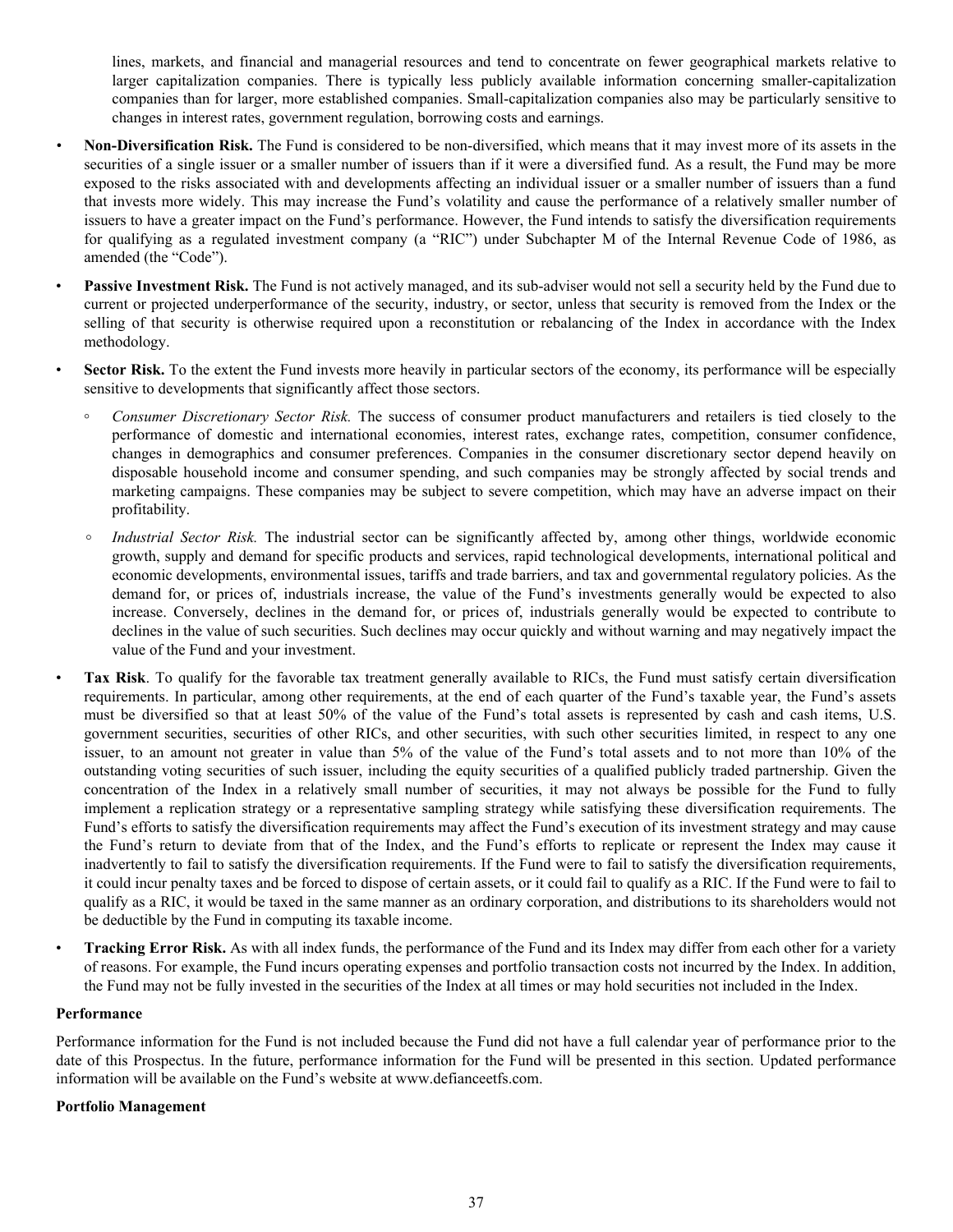| <b>Adviser</b>            | Defiance ETFs, LLC                                                                                                                                                                                                             |  |
|---------------------------|--------------------------------------------------------------------------------------------------------------------------------------------------------------------------------------------------------------------------------|--|
| Sub-Adviser               | Penserra Capital Management LLC ("Penserra" or the "Sub-Adviser")                                                                                                                                                              |  |
| <b>Portfolio Managers</b> | Dustin Lewellyn, CFA, Managing Director of Penserra; Ernesto Tong, CFA, Managing Director of<br>Penserra; and Anand Desai, Associate of Penserra have been portfolio managers of the Fund since its<br>inception in June 2021. |  |

#### **Purchase and Sale of Shares**

Shares are listed on the Exchange, and individual Shares may only be bought and sold in the secondary market through brokers at market prices, rather than NAV. Because Shares trade at market prices rather than NAV, Shares may trade at a price greater than NAV (premium) or less than NAV (discount).

The Fund issues and redeems Shares at NAV only in large blocks known as "Creation Units," which only APs (typically, brokerdealers) may purchase or redeem. The Fund generally issues and redeems Creation Units in exchange for a portfolio of securities and/ or a designated amount of U.S. cash.

Investors may incur costs attributable to the difference between the highest price a buyer is willing to pay to purchase Shares (bid) and the lowest price a seller is willing to accept for Shares (ask) when buying or selling Shares in the secondary market (the "bid-ask spread"). Recent information about the Fund, including its NAV, market price, premiums and discounts, and bid-ask spreads is available on the Fund's website at www.defianceetfs.com.

# **Tax Information**

Fund distributions are generally taxable as ordinary income, qualified dividend income, or capital gains (or a combination), unless your investment is in an individual retirement account ("IRA") or other tax-advantaged account. Distributions on investments made through tax-deferred arrangements may be taxed later upon withdrawal of assets from those accounts.

#### **Financial Intermediary Compensation**

If you purchase Shares through a broker-dealer or other financial intermediary (such as a bank) (an "Intermediary"), the Fund's investment adviser, sub-adviser or their affiliates may pay Intermediaries for certain activities related to the Fund, including participation in activities that are designed to make Intermediaries more knowledgeable about exchange traded products, including the Fund, or for other activities, such as marketing, educational training or other initiatives related to the sale or promotion of Shares. These payments may create a conflict of interest by influencing the Intermediary and your salesperson to recommend the Fund over another investment. Any such arrangements do not result in increased Fund expenses. Ask your salesperson or visit the Intermediary's website for more information.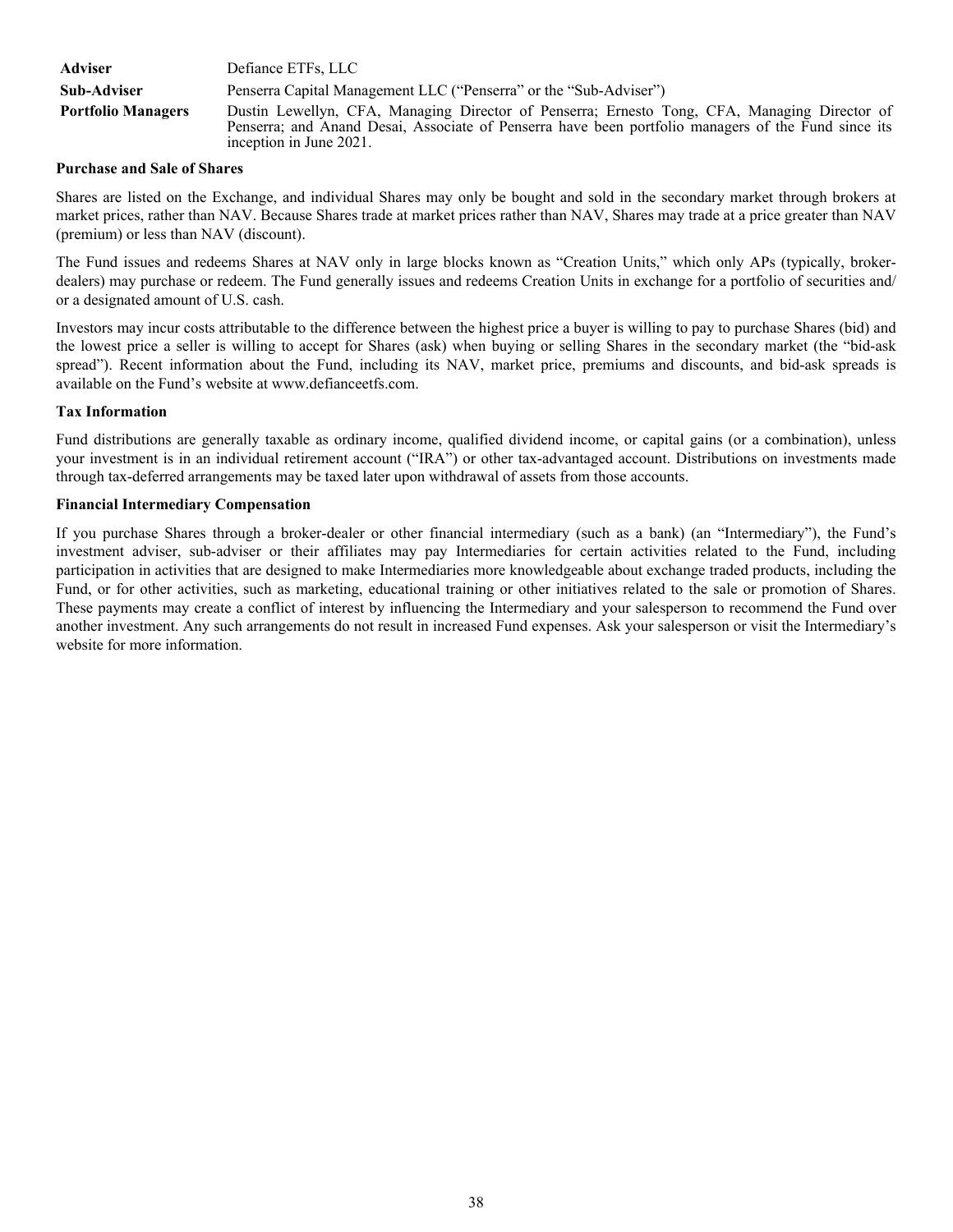# **Defiance Digital Revolution ETF**

## **Investment Objective**

The Defiance Digital Revolution ETF (the "Fund" or the "Digital Revolution ETF") seeks to track the total return performance, before fees and expenses, of the BITA NFT and Blockchain Select Index (the "Index").

### **Fees and Expenses of the Fund**

The following table describes the fees and expenses you may pay if you buy, hold, and sell shares of the Fund ("Shares"). **You may pay other fees, such as brokerage commissions and other fees to financial intermediaries, which are not reflected in the table and Example below.**

| <b>Annual Fund Operating Expenses</b> (expenses that you pay each year as a percentage of the value of your investment) |          |  |
|-------------------------------------------------------------------------------------------------------------------------|----------|--|
| Management Fees                                                                                                         | 0.65%    |  |
| Distribution and/or Service (12b-1) Fees                                                                                | $0.00\%$ |  |
| Other Expenses*                                                                                                         | $0.00\%$ |  |
| <b>Total Annual Fund Operating Expenses</b>                                                                             | $0.65\%$ |  |

\* Estimated for the current fiscal year.

#### **Expense Example**

This Example is intended to help you compare the cost of investing in the Fund with the cost of investing in other funds. The Example assumes that you invest \$10,000 in the Fund for the time periods indicated and then continue to hold or redeem all of your Shares at the end of those periods. The Example also assumes that your investment has a 5% return each year and that the Fund's operating expenses remain the same. The Example does not take into account brokerage commissions that you may pay on your purchases and sales of Shares. Although your actual costs may be higher or lower, based on these assumptions your costs would be:

| 1 Year | 3 Years |
|--------|---------|
| \$66   | \$208   |

#### **Portfolio Turnover**

The Fund pays transaction costs, such as commissions, when it buys and sells securities (or "turns over" its portfolio). A higher portfolio turnover rate may indicate higher transaction costs and may result in higher taxes when Shares are held in a taxable account. These costs, which are not reflected in annual fund operating expenses or in the Example, affect the Fund's performance. For the fiscal period December 1, 2021 (commencement of operations) through December 31, 2021, the Fund's portfolio turnover rate was 17% of the average value of its portfolio.

#### **Principal Investment Strategies**

**The Fund will not invest in cryptocurrencies directly or through the use of derivatives. The Fund also will not invest in initial coin offerings. The Fund may, however, have indirect exposure to cryptocurrencies by virtue of its investments in operating companies that use one or more cryptocurrencies as part of their business activities or that hold cryptocurrencies. Because the Fund will not invest directly in any cryptocurrency, it will not track price movements of any cryptocurrency.**

The Fund uses a "passive management" (or indexing) approach to track the total return performance, before fees and expenses, of the Index.

The Index is a rules-based index that consists of the common stock (or depositary receipts) of companies (i) that earn a majority of their revenue from activities in the blockchain and cryptocurrency ecosystems or (ii) with exposure to the NFT (Non-Fungible Tokens) ecosystem (collectively, "Digital Revolution Companies"). The Index may include companies in both developed and emerging markets.

Companies eligible for inclusion based on their activities in the blockchain and cryptocurrency ecosystems are those that derive a majority of their revenue from any of the following segments:

| <b>Crypto Asset Management &amp; Trading</b><br><b>Companies</b> | The operation of cryptocurrency investment products, asset management<br>products, or trading products (but not the cryptocurrency investment, asset<br>management, or trading products themselves) |
|------------------------------------------------------------------|-----------------------------------------------------------------------------------------------------------------------------------------------------------------------------------------------------|
| <b>Companies</b>                                                 | <b>Crypto Banking, Payments and Services</b> The operation of cryptocurrency banking, payments, or custodial services                                                                               |
| <b>Crypto Mining Companies</b>                                   | Cryptocurrency mining operations                                                                                                                                                                    |
| <b>Crypto Mining Hardware Companies</b>                          | The provision of hardware and equipment necessary for mining cryptocurrency                                                                                                                         |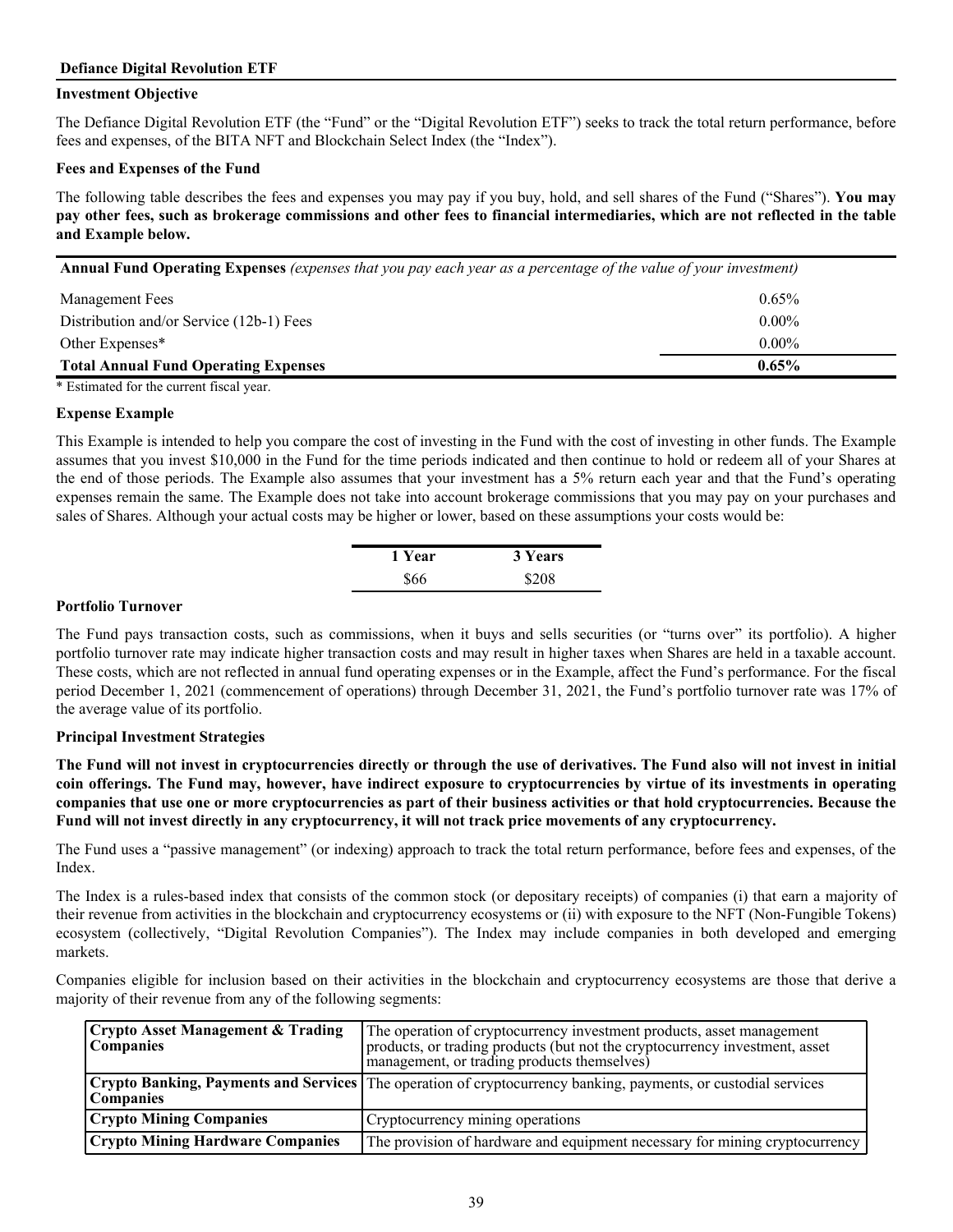| <b>Blockchain Technology Companies</b> | Companies providing software, technology licenses, and consulting services |
|----------------------------------------|----------------------------------------------------------------------------|
|                                        | around blockchain technology and distributed ledger technology             |

Companies eligible for inclusion based on their exposure to the NFT ecosystem are those companies that have publicly disclosed through regulatory filings (*e.g.,* Form 10-K, 10-Q, 20-F, and 8-K filings), quarterly earnings reports, company presentations or official earnings conference call transcripts either that they (i) currently operate services for the issuance, creation, and commercialization of NFTs and/or (ii) invest in or fund, or will invest in or fund, internal or external projects targeting the issuance, creation, and commercialization of NFTs that are of material importance to such company. Examples of the above activities include an e-commerce company announcing that it will begin to support the sale of NFTs, an online video production service announcing that it will enable users to claim ownership of a video by linking it to an NFT, a toy company announcing that it will sell digital art related to a toy brand as an NFT, and a digital sports entertainment company announcing that it will be selling digital sports memorabilia as NFTs.

Companies that have made such public announcements through regulatory filings or other official communications are included in the Index because such announcements are an indication of the significance of such NFT-related activities to the company's current or future activities. However, because NFTs are an emerging technology, the Index is expected to initially consist of companies whose activities in the NFT ecosystem comprise a smaller portion of their revenues, profits, or investments relative to other activities or industries in which they engage. There can be no guarantee that a company's activities in the NFT ecosystem will become significant for the company or that its economic fortunes will be tied to such activities in the future.

Companies with activities in the NFT ecosystem, including those that own or create NFTs but have not made public announcements of such activities are not included in the Index.

**The Index does not include, and the Fund will not invest directly in, NFTs or private or public funds that invest in NFTs; rather, the Index includes the common stock (or depositary receipts) of companies with exposure to the NFT ecosystem, such as by providing services related to NFTs and/or directly owning NFTs. Because the Fund will not invest directly in NFTs or private or public funds that invest in NFTs, the Fund will not track price movements of any individual or collection of NFTs.**

The Index is comprised of Digital Revolution Companies identified by BITA GmbH, the Fund's index provider (the "Index Provider"), based on extensive research that includes reviews of public company filings, press releases, and other industry-specific information sources.

A "blockchain" is a digital series of records stored across a decentralized network that uses cryptography to create a secure and verified history of transactions. The decentralized nature of a blockchain utilizes and relies on multiple "nodes" to continuously update and certify the accuracy of information in the chain, mitigating the risks associated with centralized networks, where a single source can be tampered with to change information across a network. Blockchain technology can be used to record transactions involving tangible, intangible, and digital assets, and a blockchain may be constrained to certain users or companies or open to the public. Certain blockchains track records associated with "non-fungible tokens" or "NFTs", which act like a certificate of authenticity for a digital record. NFTs may be purchased, sold, or held as an original digital collectible for items such as digital art, music, videos, or other electronic content.

Blockchain networks may also be used to track the purchase, sale, or exchange of cryptocurrencies. Cryptocurrencies are a form of digital currency that can be used to purchase goods or services from certain vendors or can be purchased or sold like an investment asset. Cryptocurrencies generally rely on a blockchain to maintain the integrity of their transaction histories, and new amounts of a cryptocurrency are added to the available supply based on the completion of certain complex mathematical problems — a process known as cryptocurrency "mining".

To be included in the Index, an Index component must meet the Index's investibility and liquidity requirements, including a market capitalization greater than or equal to US\$75 million. The Index may include small-, mid-, and large-capitalization companies.

The Index is reconstituted and rebalanced quarterly after the close of business on the third Friday of each March, June, September, and December, based on data as of the first Friday of the applicable month. At the time of each reconstitution and rebalance of the Index, the Index constituents are market capitalization-weighted, subject to a maximum weight of 4% per issuer and a minimum weight of 0.5%. Any excess or shortage of weight due to the maximum or minimum thresholds, respectively, will be reallocated proportionally to/from the unaffected securities. However, new initial public offerings ("IPOs") that meet the Index's eligibility requirements may be added on a "fast-entry basis" in between reconstitution dates. In addition to the quarterly reconstitutions, new IPOs are reviewed on a monthly basis for fast-entry addition on the first calendar day of each month, and may be added after the close of business on the tenth business day of such month. IPOs are eligible for inclusion if they have a market capitalization greater than or equal to US\$5 billion. Fast-entry additions are market-capitalization weighted. Index constituents will be removed from the Index at the time of a reconstitution if they fail to meet the eligibility requirements.

As of March 31, 2022, the Index was composed of 37 constituents. The Index is expected to have significant exposure to non-U.S. currencies and countries outside the United States, including Canada, from time to time. Additionally, the Index is expected to have significant exposure to companies in the financial and information technology sectors, as well as small-capitalization companies. The Index was established in 2021 and is owned and maintained by the Index Provider. The Index Provider partnered with the Fund's investment adviser to co-develop the methodology used to determine the securities included in the Index.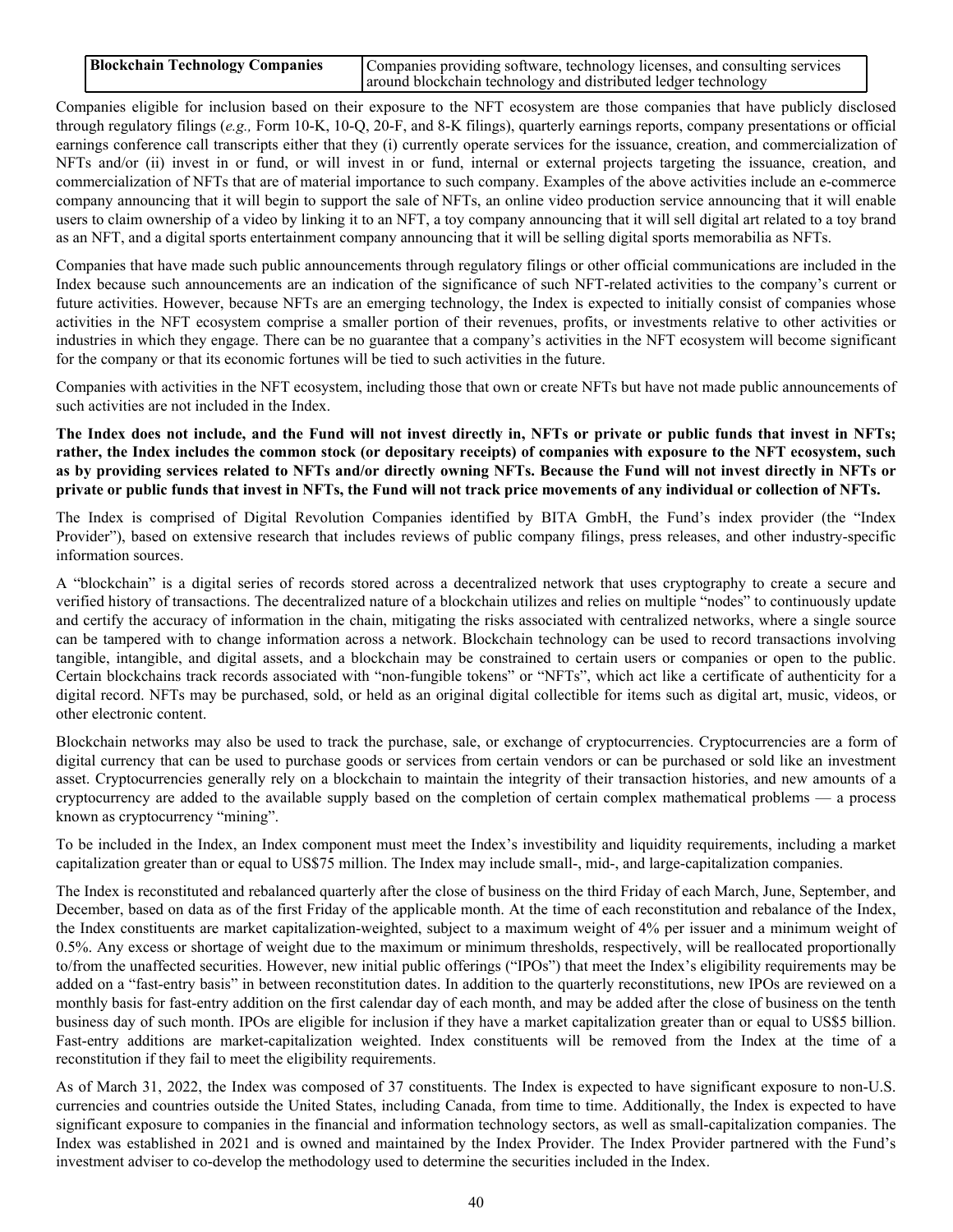The Fund will generally use a "replication" strategy to achieve its investment objective, meaning the Fund will generally invest in all of the component securities of the Index in the same approximate proportions as in the Index. However, the Fund may use a "representative sampling" strategy, meaning it may invest in a sample of the securities in the Index whose risk, return, and other characteristics closely resemble the risk, return, and other characteristics of the Index as a whole, when the Fund's sub-adviser believes it is in the best interests of the Fund *(e.g.*, when replicating the Index involves practical difficulties or substantial costs, an Index constituent becomes temporarily illiquid, unavailable, or less liquid, or as a result of legal restrictions or limitations that apply to the Fund but not to the Index).

To the extent the Index concentrates (*i.e.*, holds more than 25% of its total assets) in the securities of a particular industry or group of related industries, the Fund will concentrate its investments to approximately the same extent as the Index. The Fund is considered to be non-diversified, which means that it may invest more of its assets in the securities of a single issuer or a smaller number of issuers than if it were a diversified fund.

# **Principal Investment Risks**

The principal risks of investing in the Fund are summarized below. The principal risks are presented in alphabetical order to facilitate finding particular risks and comparing them with other funds. Each risk summarized below is considered a "principal risk" of investing in the Fund, regardless of the order in which it appears. As with any investment, there is a risk that you could lose all or a portion of your investment in the Fund. Some or all of these risks may adversely affect the Fund's net asset value per share ("NAV"), trading price, yield, total return and/or ability to meet its objectives. For more information about the risks of investing in the Fund, see the section in the Fund's Prospectus titled "Additional Information About the Funds."

- *•* **Concentration in Digital Revolution Companies Risk.** The Index, and consequently the Fund, is expected to concentrate its investments (i.e., hold more than 25% of its total assets) in the securities of Digital Revolution Companies. As a result, the value of the Fund's shares may rise and fall more than the value of shares of a fund that invests in securities of companies in a broader range of industries. In addition, at times, Digital Revolution Companies may be out of favor and underperform other industries or groups of industries or the market as a whole. In such event, the value of the Shares may rise and fall more than the value of shares of a fund that invests in securities of companies in a broader range of industries. An investment in a Digital Revolution Company may be subject to the following risks:
	- *◦ Blockchain technology is new and many of its uses may be untested*. The mechanics of using blockchain technology to transact in digital or other types of assets, such as securities or derivatives, is relatively new and untested. There is no assurance that widespread adoption will occur. A lack of expansion in the usage of blockchain technology could adversely affect Digital Revolution Companies.
	- *Theft, loss or destruction*. Transacting on a blockchain depends in part specifically on the use of cryptographic keys that are required to access a user's account (or "wallet"). The theft, loss, or destruction of these keys could adversely affect a user's ownership claims over an asset or a company's business or operations if it was dependent on the blockchain.
	- *Competing platforms, technologies, and patents*. The development and acceptance of competing platforms or technologies may cause consumers or investors to use an alternative to blockchains. Further, if one or more other persons, companies or organizations has or obtains a valid patent covering technology critical to the operation of one or more of a Digital Revolution Company's business lines, there can be no guarantee that such an entity would be willing to license such technology at acceptable prices or at all, which could have a material adverse effect on the Digital Revolution Company's business, financial condition and results of operations.
	- *Cyber security incidents*. Cyber security incidents may compromise an issuer, its operations, or its business. Cyber security incidents may also specifically target a user's transaction history, digital assets, or identity, thereby leading to privacy concerns. In addition, certain features of blockchain technology, such as decentralization, open source protocol, and reliance on peer-to-peer connectivity, may increase the risk of fraud or cyber-attack by potentially reducing the likelihood of a coordinated response. Additionally, blockchain functionality relies on the Internet. A significant disruption of Internet connectivity affecting large numbers of users or geographic areas could impede the functionality of blockchain technologies.
	- *◦ Key personnel risk*. Digital Revolution Companies rely on highly skilled financial service professionals and software engineers. Because of competition from other firms, Digital Revolution Companies may face difficulties in recruiting and retaining professionals of a caliber consistent with their business strategy in the future. The inability to successfully identify and retain qualified professionals could materially and adversely affect the growth, operations, or financial condition of the company.
	- Lack of liquid markets, and possible manipulation of blockchain-based assets. Digital assets that are represented and trade on a blockchain may not necessarily benefit from viable trading markets. Stock exchanges have listing requirements and vet issuers, and perhaps users. These conditions may not necessarily be replicated on a blockchain, depending on the platform's controls and other policies. The more lenient a blockchain is about vetting issuers of digital assets or users that transact on the platform, the higher the potential risk for fraud or the manipulation of digital assets. These factors may decrease liquidity or volume, or increase volatility of digital securities or other assets trading on a blockchain.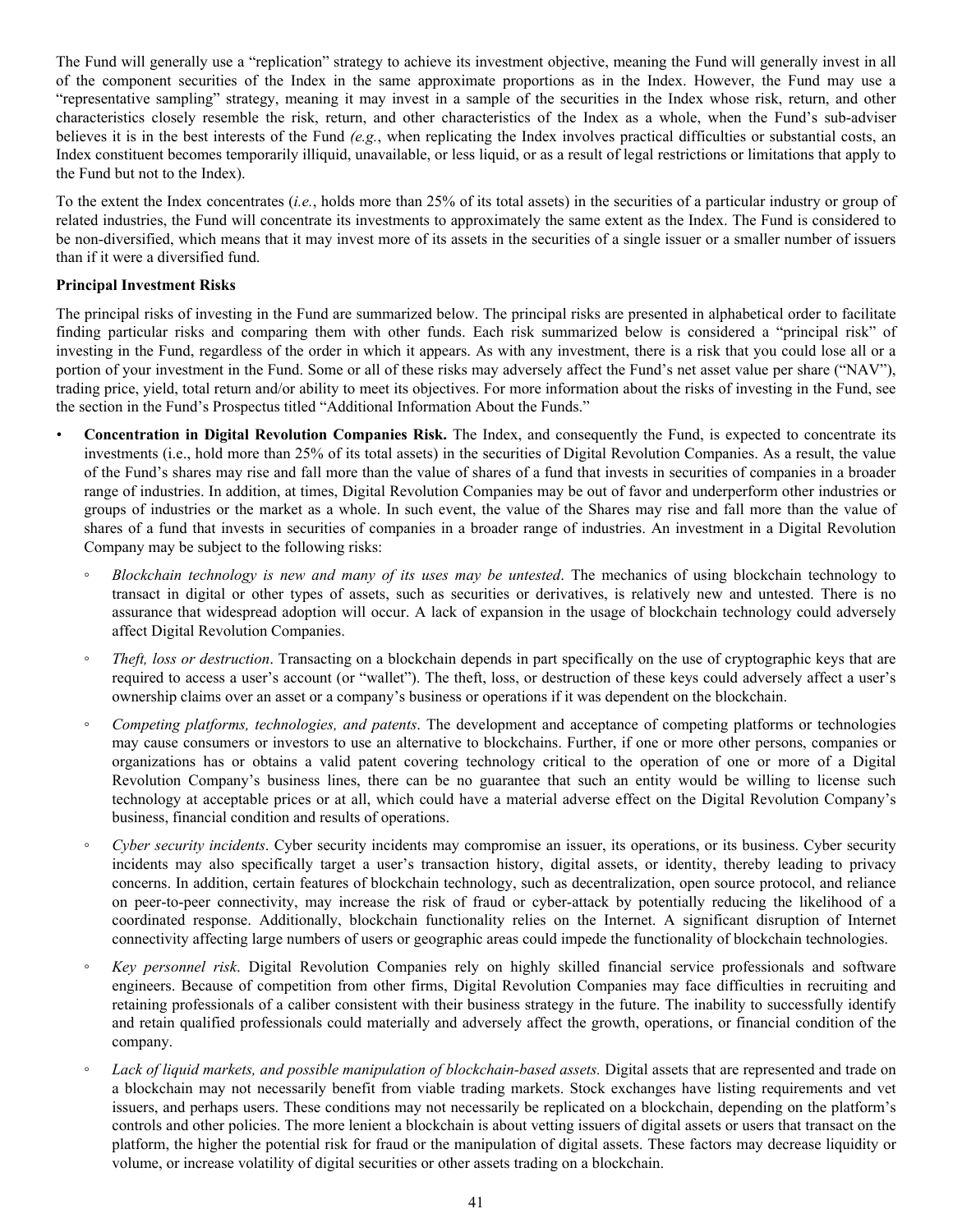- Lack of regulation. Digital commodities and their associated platforms are largely unregulated, and the regulatory environment is rapidly evolving. Because blockchain technology works by having every transaction build on every other transaction, participants can self-police any corruption, which can mitigate the need to depend on the current level of legal or government safeguards to monitor and control the flow of business transactions. As a result, companies engaged in such blockchain activities may be exposed to adverse regulatory action, fraudulent activity, or even failure. There can be no guarantee that future regulation of blockchain technology or cryptocurrencies will not have a negative impact on the value of such technologies and of the companies in the which the Fund invests.
- *Network amendment risk.* Significant contributors to all or any cryptocurrency network could propose amendments to the respective network's protocols and software that, if accepted and authorized by such network, could adversely affect a Digital Revolution Company. For example, with respect to the bitcoin network, a small group of individuals contribute to the bitcoin network's source code. Those individuals can propose refinements or improvements to the bitcoin network's source code through one or more software upgrades that alter the protocols and software that govern the bitcoin network and the properties of bitcoin, including the irreversibility of transactions and limitations on the mining of new bitcoin. To the extent that a significant majority of the users and miners on the bitcoin network install such software upgrade(s), the bitcoin network would be subject to new protocols and software that may adversely affect Digital Revolution Companies.
- *NFT Ecosystem Company Risk*. The value of NFTs may decline for short or long periods of time and may be volatile due to factors such as the desirability of the particular NFT, the availability of other similar NFTs, the accessibility of the blockchain used by the NFT, and general risks applicable to Digital Revolution Companies. Volatility in the value of NFTs may have a material adverse effect on a Digital Revolution Company's business, financial condition, and results of operation.
- *Third party product defects or vulnerabilities*. Where blockchain systems are built using third party products, those products may contain technical defects or vulnerabilities beyond a company's control. Open-source technologies that are used to build a blockchain application, may also introduce defects and vulnerabilities.
- *Reliance on cryptocurrency.* Digital Revolution Companies rely heavily on the success of the digital currency industry, the development and acceptance of which is subject to a variety of factors that are difficult to evaluate. Cryptocurrencies (also referred to as "virtual currencies" and "digital currencies") are digital assets designed to act as a medium of exchange. Cryptocurrency is an emerging asset class. There are thousands of cryptocurrencies, the most well-known of which is bitcoin. Cryptocurrency generally operates without a central authority (such as a bank) and is not backed by any government. Cryptocurrency is not legal tender. Federal, state and/or foreign governments may restrict the use and exchange of cryptocurrency, and regulation in the United States is still developing. The market price of bitcoin has been subject to extreme fluctuations. Similar to fiat currencies *(i.e.*, a currency that is backed by a central bank or a national, supra-national or quasi-national organization), cryptocurrencies are susceptible to theft, loss, and destruction. Cryptocurrency exchanges and other trading venues on which cryptocurrencies trade are relatively new and, in most cases, largely unregulated and may therefore be more exposed to fraud and failure than established, regulated exchanges for securities, derivatives and other currencies. Cryptocurrency exchanges may stop operating or permanently shut down due to fraud, technical glitches, hackers, or malware, which may also affect volatility. Cryptocurrency volatility may have a material adverse effect on a Digital Revolution Company's business, financial condition, and results of operation.
- *Line of business risk*. Some Digital Revolution Companies are engaged in other lines of business unrelated to blockchain and these lines of business could adversely affect their operating results. The operating results of these companies may fluctuate as a result of these additional risks and events in the other lines of business. In addition, a company's ability to engage in new activities may expose it to business risks with which it has less experience than it has with the business risks associated with its traditional businesses. Despite a company's possible success in activities linked to its use of blockchain, there can be no assurance that the other lines of business in which these companies are engaged will not have an adverse effect on a company's business or financial condition.
- **Currency Exchange Rate Risk.** The Fund may invest a relatively large percentage of its assets in investments denominated in non-U.S. currencies or in securities that provide exposure to such currencies. Changes in currency exchange rates and the relative value of non-U.S. currencies will affect the value of the Fund's investment and the value of your Shares. Currency exchange rates can be very volatile and can change quickly and unpredictably. As a result, the value of an investment in the Fund may change quickly and without warning and you may lose money.
- **Depositary Receipt Risk.** Depositary Receipts involve risks similar to those associated with investments in foreign securities, such as changes in political or economic conditions of other countries and changes in the exchange rates of foreign currencies. Depositary Receipts listed on U.S. exchanges are issued by banks or trust companies and entitle the holder to all dividends and capital gains that are paid out on the underlying foreign shares ("Underlying Shares"). When the Fund invests in Depositary Receipts as a substitute for an investment directly in the Underlying Shares, the Fund is exposed to the risk that the Depositary Receipts may not provide a return that corresponds precisely with that of the Underlying Shares.
- *•* **Emerging Markets Risk.** The Fund may invest in companies organized in emerging market nations. Investments in securities and instruments traded in developing or emerging markets, or that provide exposure to such securities or markets, can involve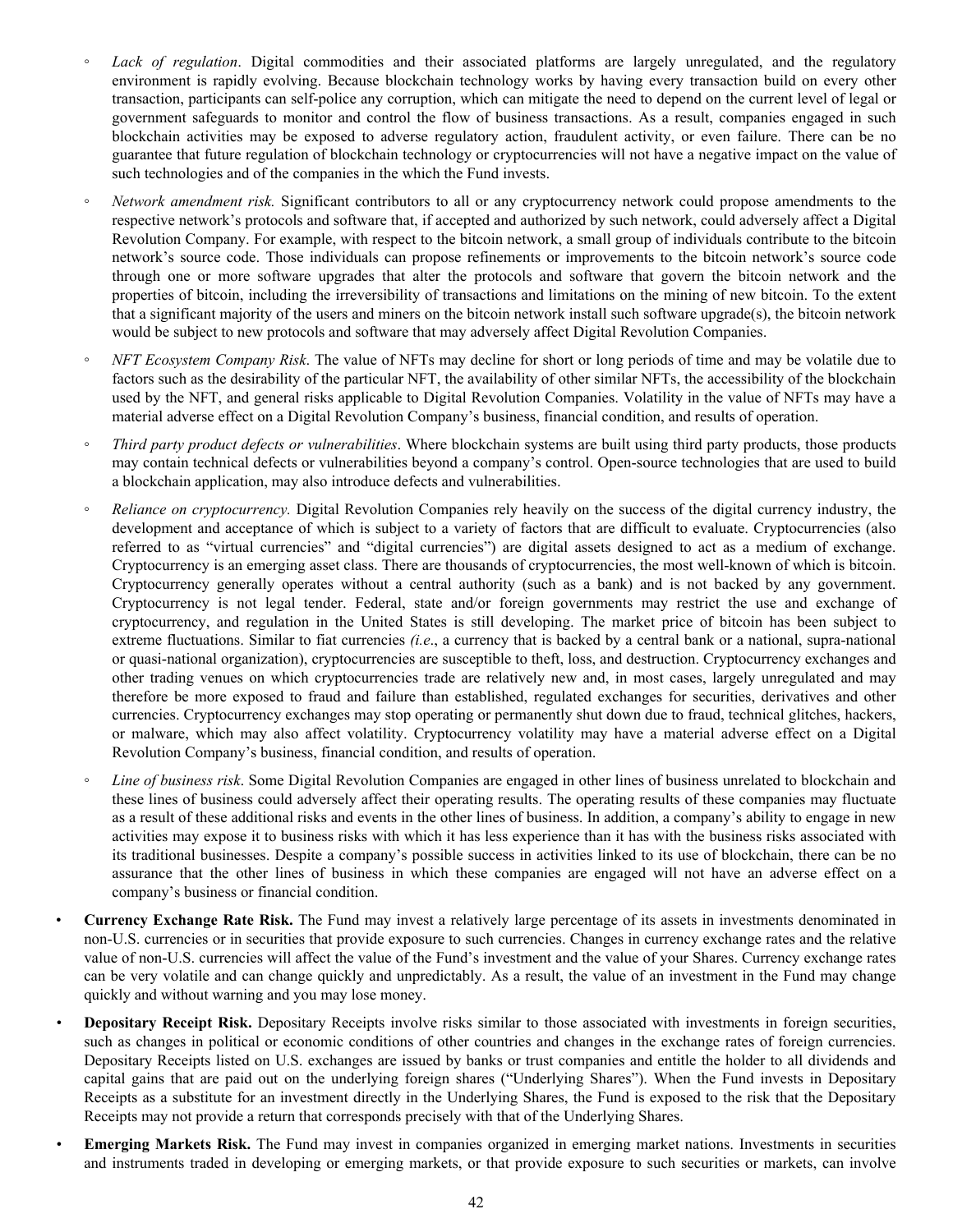additional risks relating to political, economic, or regulatory conditions not associated with investments in U.S. securities and instruments or investments in more developed international markets. Such conditions may impact the ability of the Fund to buy, sell or otherwise transfer securities, adversely affect the trading market and price for Shares and cause the Fund to decline in value.

- **Emerging Technologies Investment Risk.** The Fund invests primarily to gain exposure to the emerging technologies and related activities in the blockchain and cryptocurrency ecosystems and NFT ecosystem, in accordance with the Index. Companies across a wide variety of industries, primarily in the technology, finance, and entertainment sectors, are exploring the possible applications of these technologies. The extent of such technologies' versatility has not yet been fully explored. Consequently, the Fund's holdings may include equity securities of operating companies that have exposure to a wide variety of industries, and the economic fortunes of certain companies held by the Fund may be significantly tied to such industries. Currently, there are few public companies for which these emerging technologies represent an attributable and significant revenue or profit stream, and such technologies may not ultimately have a material effect on the economic returns of companies in which the Fund invests.
- *•* **Equity Market Risk.** The equity securities held in the Fund's portfolio may experience sudden, unpredictable drops in value or long periods of decline in value. This may occur because of factors that affect securities markets generally or factors affecting specific issuers, industries, or sectors in which the Fund invests. Common stocks are generally exposed to greater risk than other types of securities, such as preferred stock and debt obligations, because common stockholders generally have inferior rights to receive payment from issuers. In addition, local, regional or global events such as war, including Russia's invasion of Ukraine, acts of terrorism, spread of infectious diseases or other public health issues, recessions, rising inflation, or other events could have a significant negative impact on the Fund and its investments. For example, the global pandemic caused by COVID-19, a novel coronavirus, and the aggressive responses taken by many governments, including closing borders, restricting international and domestic travel, and the imposition of prolonged quarantines or similar restrictions, has had negative impacts, and in many cases severe impacts, on markets worldwide. The COVID-19 pandemic has caused prolonged disruptions to the normal business operations of companies around the world and the impact of such disruptions is hard to predict. Such events may affect certain geographic regions, countries, sectors and industries more significantly than others. Such events could adversely affect the prices and liquidity of the Fund's portfolio securities or other instruments and could result in disruptions in the trading markets.
- **ETF Risks.** The Fund is an ETF, and, as a result of an ETF's structure, it is exposed to the following risks:
- *Authorized Participants, Market Makers, and Liquidity Providers Concentration Risk.* The Fund has a limited number of financial institutions that may act as Authorized Participants ("APs"). In addition, there may be a limited number of market makers and/or liquidity providers in the marketplace. To the extent either of the following events occur, Shares may trade at a material discount to NAV and possibly face delisting: (i) APs exit the business or otherwise become unable to process creation and/or redemption orders and no other APs step forward to perform these services, or (ii) market makers and/or liquidity providers exit the business or significantly reduce their business activities and no other entities step forward to perform their functions.
- *Costs of Buying or Selling Shares.* Due to the costs of buying or selling Shares, including brokerage commissions imposed by brokers and bid-ask spreads, frequent trading of Shares may significantly reduce investment results and an investment in Shares may not be advisable for investors who anticipate regularly making small investments.
- *Shares May Trade at Prices Other Than NAV.* As with all ETFs, Shares may be bought and sold in the secondary market at market prices. Although it is expected that the market price of Shares will approximate the Fund's NAV, there may be times when the market price of Shares is more than the NAV intra-day (premium) or less than the NAV intra-day (discount) due to supply and demand of Shares or during periods of market volatility. This risk is heightened in times of market volatility, periods of steep market declines, and periods when there is limited trading activity for Shares in the secondary market, in which case such premiums or discounts may be significant. Because securities held by the Fund may trade on foreign exchanges that are closed when the Fund's primary listing exchange is open, there are likely to be deviations between the current price of a security and the security's last quoted price from the closed foreign market. This may result in premiums and discounts that are greater than those experienced by domestic ETFs.
- *Trading*. Although Shares are listed for trading on NYSE Arca, Inc. (the "Exchange") and may be traded on U.S. exchanges other than the Exchange, there can be no assurance that Shares will trade with any volume, or at all, on any stock exchange. In stressed market conditions, the liquidity of Shares may begin to mirror the liquidity of the Fund's underlying portfolio holdings, which can be significantly less liquid than Shares, and this could lead to differences between the market price of the Shares and the underlying value of those Shares.
- **Financial Technology Risk**. Companies that are developing financial technologies that seek to disrupt or displace established financial institutions generally face competition from much larger and more established firms. Such companies may not be able to capitalize on their disruptive technologies if they face political and/or legal attacks from competitors, industry groups or local and national governments. Laws generally vary by country, creating some challenges to achieving scale. A financial technology company may not currently derive any revenue, and there is no assurance that such company will derive any revenue from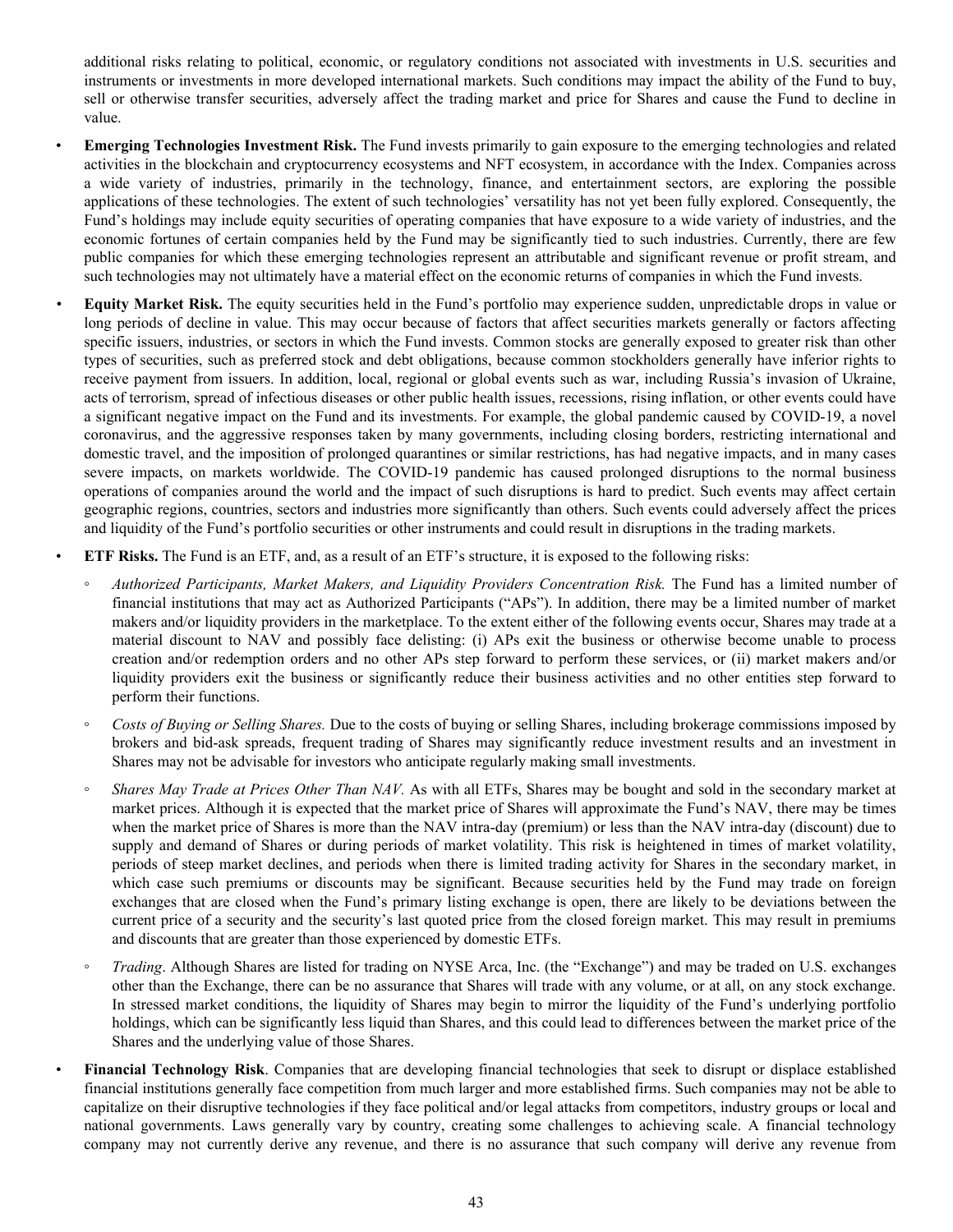innovative technologies in the future. Additionally, financial technology companies may be adversely impacted by potential rapid product obsolescence, cybersecurity attacks, increased regulatory oversight and disruptions in the technology they depend on.

• **Foreign Securities Risk.** Investments in non-U.S. securities involve certain risks that may not be present with investments in U.S. securities. For example, investments in non-U.S. securities may be subject to risk of loss due to foreign currency fluctuations or to political or economic instability. There may be less information publicly available about a non-U.S. issuer than a U.S. issuer. Non-U.S. issuers may be subject to different accounting, auditing, financial reporting and investor protection standards than U.S. issuers. Investments in non-U.S. securities may be subject to withholding or other taxes and may be subject to additional trading, settlement, custodial, and operational risks. With respect to certain countries, there is the possibility of government intervention and expropriation or nationalization of assets. Because legal systems differ, there is also the possibility that it will be difficult to obtain or enforce legal judgments in certain countries. Since foreign exchanges may be open on days when the Fund does not price its Shares, the value of the securities in the Fund's portfolio may change on days when shareholders will not be able to purchase or sell the Shares. Conversely, Shares may trade on days when foreign exchanges are closed. Each of these factors can make investments in the Fund more volatile and potentially less liquid than other types of investments.

**Geographic Investment Risk.** To the extent that the Fund invests a significant portion of its assets in the securities of companies of a single country or region, it is more likely to be impacted by events or conditions affecting that country or region. For example, political and economic conditions and changes in regulatory, tax, or economic policy in a country could significantly affect the market in that country and in surrounding or related countries and have a negative impact on the Fund's performance. Currency developments or restrictions, political and social instability, and changing economic conditions have resulted in significant market volatility.

- *Risks of Investing in Canada*. The Index may have significant exposure to companies in Canada, and, as a result, investment results could be dependent on the financial condition of the Canadian economy. The Canadian economy is reliant on the sale of natural resources and commodities, which can pose risks such as the fluctuation of prices and the variability of demand for exportation of such products. Changes in spending on Canadian products by the economies of other countries or changes in any of these economies may cause a significant impact on the Canadian economy.
- *•* **Index Methodology Risk.** The Index may not include all Digital Revolution Companies around the globe because the Index includes only those companies meeting the Index criteria, including liquidity and market capitalization requirements. In addition, companies that would otherwise be included in the Index might be excluded from the Index if they omit disclosure of their revenues from blockchain technology or cryptocurrency activities in regulatory filings or otherwise keep such work hidden from public (and the Index Provider's) view.
- *•* **Index Provider Risk.** There is no assurance that the Index Provider, or any agents that act on its behalf, will compile the Index accurately, or that the Index will be determined, maintained, constructed, reconstituted, rebalanced, composed, calculated or disseminated accurately. The Adviser relies upon the Index Provider and its agents to compile, determine, maintain, construct, reconstitute, rebalance, compose, calculate (or arrange for an agent to calculate), and disseminate the Index accurately. Any losses or costs associated with errors made by the Index Provider or its agents generally will be borne by the Fund and its shareholders.
- *•* **Limited Operating History.** The Fund is a recently organized investment company with a limited operating history. As a result, prospective investors have a limited track record or history on which to base their investment decision.
- *•* **Market Capitalization Risk**
	- *Large-Capitalization Investing*. The securities of large-capitalization companies may be relatively mature compared to smaller companies and therefore subject to slower growth during times of economic expansion. Large-capitalization companies may also be unable to respond quickly to new competitive challenges, such as changes in technology and consumer tastes.
	- *Mid-Capitalization Investing.* The securities of mid-capitalization companies may be more vulnerable to adverse issuer, market, political, or economic developments than securities of large-capitalization companies, but they may also be subject to slower growth than small-capitalization companies during times of economic expansion. The securities of mid-capitalization companies generally trade in lower volumes and are subject to greater and more unpredictable price changes than large capitalization stocks or the stock market as a whole, but they may also be nimbler and more responsive to new challenges than large-capitalization companies. Some mid-capitalization companies have limited product lines, markets, financial resources, and management personnel and tend to concentrate on fewer geographical markets relative to large-capitalization companies.
	- *Small-Capitalization Investing.* The securities of small-capitalization companies may be more vulnerable to adverse issuer, market, political, or economic developments than securities of larger-capitalization companies. The securities of smallcapitalization companies generally trade in lower volumes and are subject to greater and more unpredictable price changes than larger capitalization stocks or the stock market as a whole. Some small capitalization companies have limited product lines, markets, and financial and managerial resources and tend to concentrate on fewer geographical markets relative to larger capitalization companies. There is typically less publicly available information concerning smaller-capitalization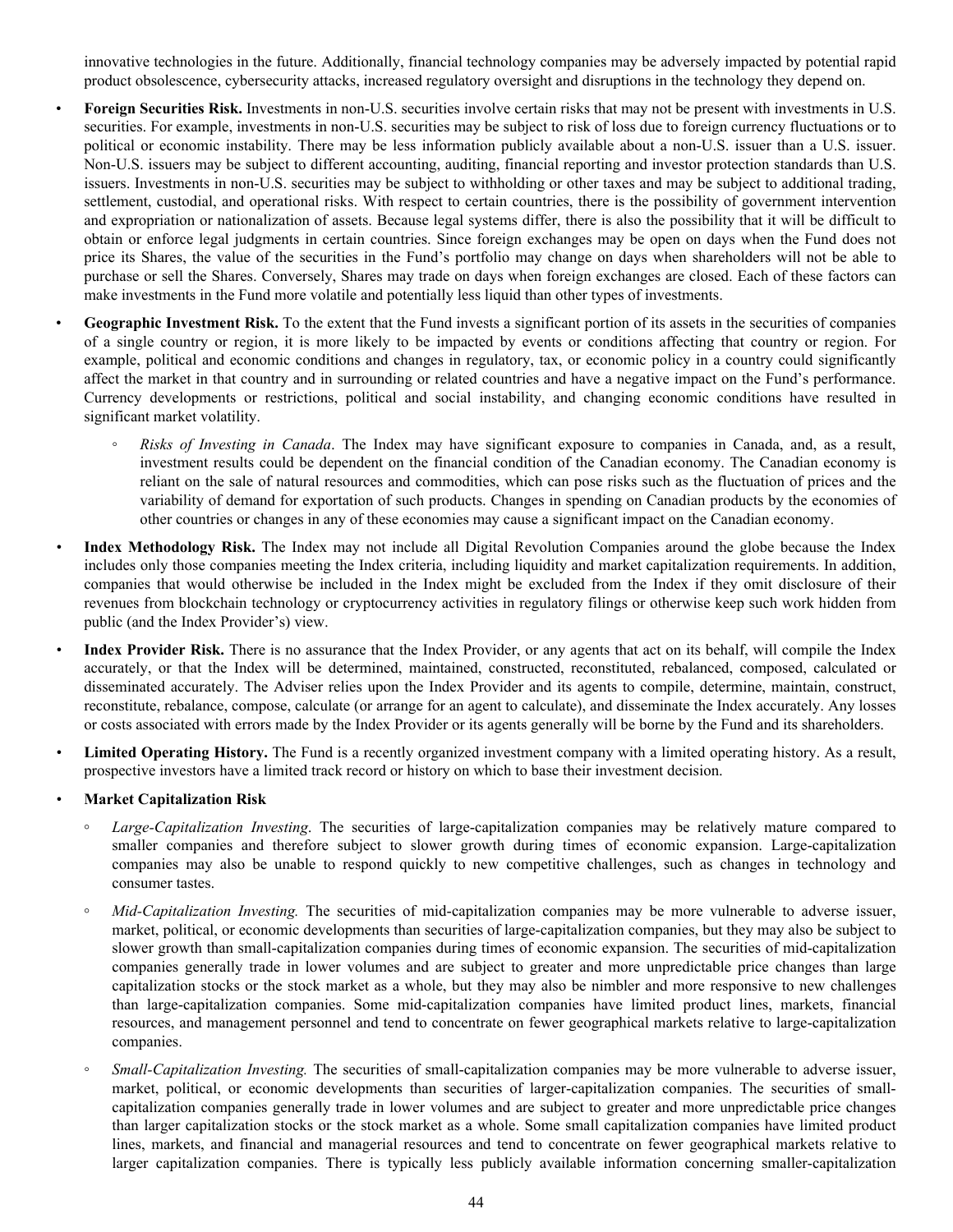companies than for larger, more established companies. Small-capitalization companies also may be particularly sensitive to changes in interest rates, government regulation, borrowing costs and earnings.

- *•* **Non-Diversification Risk.** The Fund is considered to be non-diversified, which means that it may invest more of its assets in the securities of a single issuer or a smaller number of issuers than if it were a diversified fund. As a result, the Fund may be more exposed to the risks associated with and developments affecting an individual issuer or a smaller number of issuers than a fund that invests more widely. This may increase the Fund's volatility and cause the performance of a relatively smaller number of issuers to have a greater impact on the Fund's performance. However, the Fund intends to satisfy the diversification requirements for qualifying as a regulated investment company (a "RIC") under Subchapter M of the Internal Revenue Code of 1986, as amended (the "Code").
- Passive Investment Risk. The Fund is not actively managed, and its sub-adviser would not sell a security held by the Fund due to current or projected underperformance of the security, industry, or sector, unless that security is removed from the Index or the selling of that security is otherwise required upon a reconstitution or rebalancing of the Index in accordance with the Index methodology.
- **Sector Risk.** To the extent the Fund invests more heavily in particular sectors of the economy, its performance will be especially sensitive to developments that significantly affect those sectors. The Fund may invest a significant portion of its assets in the following sectors and, therefore, the performance of the Fund could be negatively impacted by events affecting each of these sectors.
	- *Consumer Discretionary Sector Risk.* The success of consumer product manufacturers and retailers is tied closely to the performance of domestic and international economies, interest rates, exchange rates, competition, consumer confidence, changes in demographics and consumer preferences. Companies in the consumer discretionary sector depend heavily on disposable household income and consumer spending, and such companies may be strongly affected by social trends and marketing campaigns. These companies may be subject to severe competition, which may have an adverse impact on their profitability.
	- *Financial Sector Risk.* This sector can be significantly affected by changes in interest rates, government regulation, the rate of defaults on corporate, consumer and government debt, the availability and cost of capital, and fallout from the housing and sub-prime mortgage crisis. Insurance companies, in particular, may be significantly affected by changes in interest rates, catastrophic events, price and market competition, the imposition of premium rate caps, or other changes in government regulation or tax law and/or rate regulation, which may have an adverse impact on their profitability. This sector has experienced significant losses in the recent past, and the impact of more stringent capital requirements and of recent or future regulation on any individual financial company or on the sector as a whole cannot be predicted. In recent years, cyber attacks and technology malfunctions and failures have become increasingly frequent in this sector and have caused significant losses.
	- **◦** *Information Technology Sector Risk.* Market or economic factors impacting information technology companies and companies that rely heavily on technological advances could have a significant effect on the value of the Fund's investments. The value of stocks of information technology companies and companies that rely heavily on technology is particularly vulnerable to rapid changes in technology product cycles, rapid product obsolescence, government regulation and competition, both domestically and internationally, including competition from foreign competitors with lower production costs. Stocks of information technology companies and companies that rely heavily on technology, especially those of smaller, less-seasoned companies, tend to be more volatile than the overall market. Information technology companies are heavily dependent on patent and intellectual property rights, the loss or impairment of which may adversely affect profitability.
- **Tracking Error Risk.** As with all index funds, the performance of the Fund and its Index may differ from each other for a variety of reasons. For example, the Fund incurs operating expenses and portfolio transaction costs not incurred by the Index. In addition, the Fund may not be fully invested in the securities of the Index at all times or may hold securities not included in the Index.

#### **Performance**

Performance information for the Fund is not included because the Fund did not have a full calendar year of performance prior to the date of this Prospectus. In the future, performance information for the Fund will be presented in this section. Updated performance information will be available on the Fund's website at www.defianceetfs.com.

# **Portfolio Management**

| Adviser                   | Defiance ETFs, LLC                                                                                                                                                                                                                 |  |
|---------------------------|------------------------------------------------------------------------------------------------------------------------------------------------------------------------------------------------------------------------------------|--|
| <b>Sub-Adviser</b>        | Penserra Capital Management LLC ("Penserra" or the "Sub-Adviser")                                                                                                                                                                  |  |
| <b>Portfolio Managers</b> | Dustin Lewellyn, CFA, Managing Director of Penserra; Ernesto Tong, CFA, Managing Director of<br>Penserra; and Anand Desai, Associate of Penserra have been portfolio managers of the Fund since its<br>inception in December 2021. |  |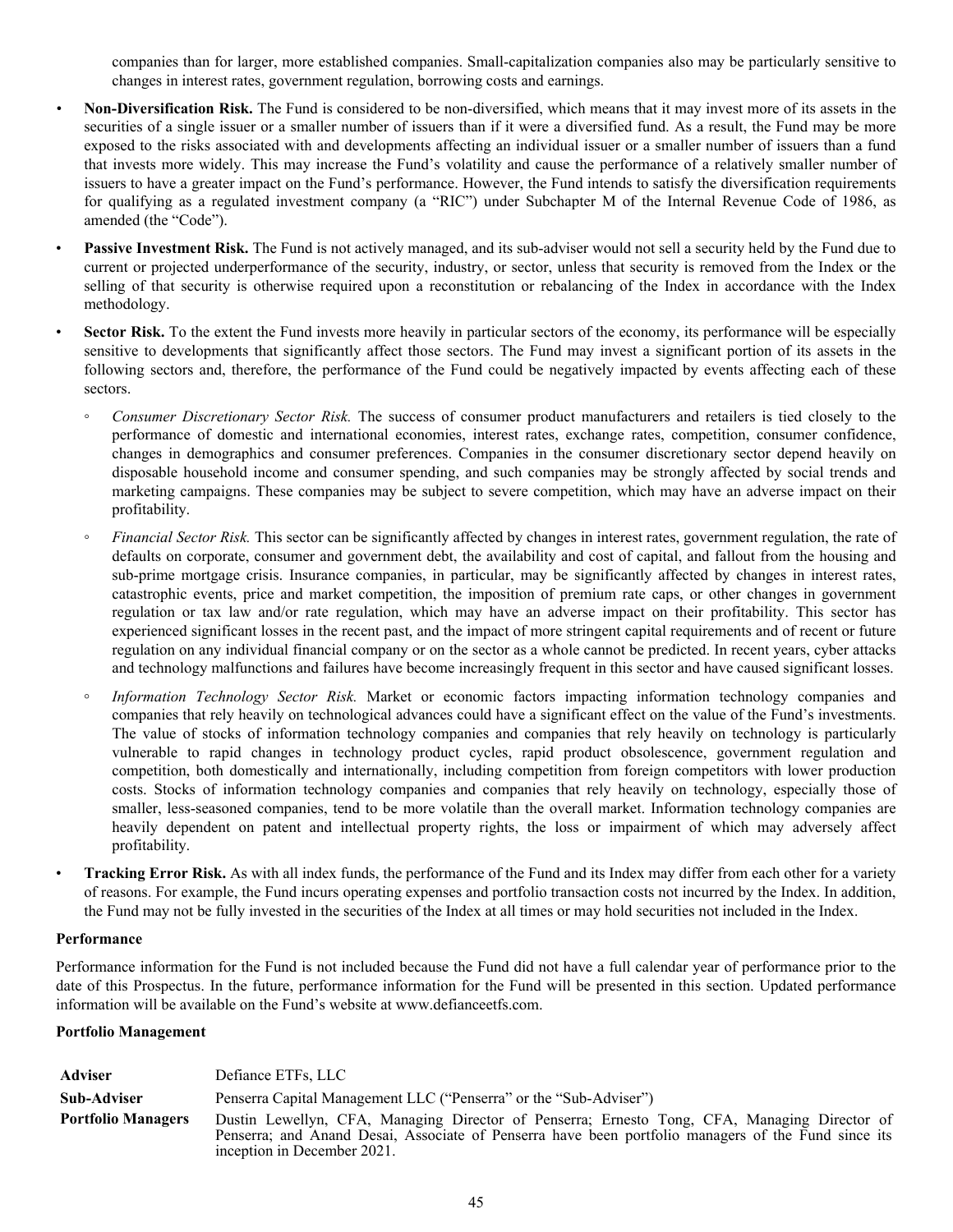#### **Purchase and Sale of Shares**

Shares are listed on the Exchange, and individual Shares may only be bought and sold in the secondary market through brokers at market prices, rather than NAV. Because Shares trade at market prices rather than NAV, Shares may trade at a price greater than NAV (premium) or less than NAV (discount).

The Fund issues and redeems Shares at NAV only in large blocks known as "Creation Units," which only APs (typically, brokerdealers) may purchase or redeem. The Fund generally issues and redeems Creation Units in exchange for a portfolio of securities and/ or a designated amount of U.S. cash.

Investors may incur costs attributable to the difference between the highest price a buyer is willing to pay to purchase Shares (bid) and the lowest price a seller is willing to accept for Shares (ask) when buying or selling Shares in the secondary market (the "bid-ask spread"). Recent information about the Fund, including its NAV, market price, premiums and discounts, and bid-ask spreads is available on the Fund's website at www.defianceetfs.com.

# **Tax Information**

Fund distributions are generally taxable as ordinary income, qualified dividend income, or capital gains (or a combination), unless your investment is in an individual retirement account ("IRA") or other tax-advantaged account. Distributions on investments made through tax-deferred arrangements may be taxed later upon withdrawal of assets from those accounts.

### **Financial Intermediary Compensation**

If you purchase Shares through a broker-dealer or other financial intermediary (such as a bank) (an "Intermediary"), the Adviser or its affiliates may pay Intermediaries for certain activities related to the Fund, including participation in activities that are designed to make Intermediaries more knowledgeable about exchange traded products, including the Fund, or for other activities, such as marketing, educational training or other initiatives related to the sale or promotion of Shares. These payments may create a conflict of interest by influencing the Intermediary and your salesperson to recommend the Fund over another investment. Any such arrangements do not result in increased Fund expenses. Ask your salesperson or visit the Intermediary's website for more information.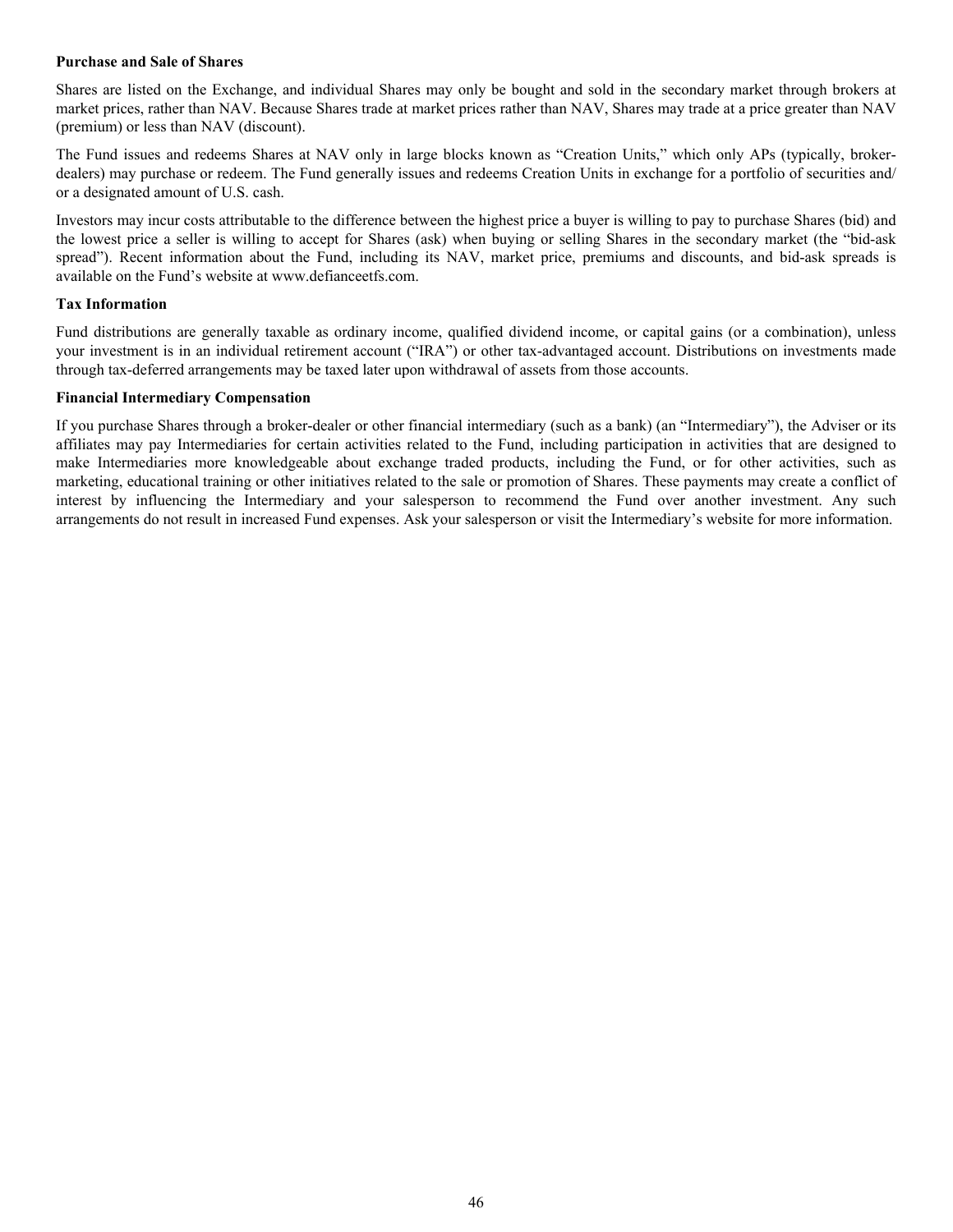# **DEFIANCE INDXX JUNIOR SEMICONDUCTOR ETF**

### **Investment Objective**

The Defiance Indxx Junior Semiconductor ETF (the "Fund" or the "Semiconductor ETF") seeks to track the total return performance, before fees and expenses, of the Indxx US Junior Semiconductor Index (the "Index").

### **Fees and Expenses of the Fund**

The following table describes the fees and expenses you may pay if you buy, hold, and sell shares of the Fund ("Shares"). **You may pay other fees, such as brokerage commissions and other fees to financial intermediaries, which are not reflected in the table and Example below.**

**Annual Fund Operating Expenses** *(expenses that you pay each year as a percentage of the value of your investment)*

| <b>Management Fees</b>                      | $0.45\%$ |
|---------------------------------------------|----------|
| Distribution and/or Service (12b-1) Fees    | $0.00\%$ |
| Other Expenses*                             | $0.00\%$ |
| <b>Total Annual Fund Operating Expenses</b> | $0.45\%$ |

\* Estimated for the current fiscal year.

### **Expense Example**

This Example is intended to help you compare the cost of investing in the Fund with the cost of investing in other funds. The Example assumes that you invest \$10,000 in the Fund for the time periods indicated and then continue to hold or redeem all of your Shares at the end of those periods. The Example also assumes that your investment has a 5% return each year and that the Fund's operating expenses remain the same. The Example does not take into account brokerage commissions that you may pay on your purchases and sales of Shares. Although your actual costs may be higher or lower, based on these assumptions your costs would be:

| 1 Year | 3 Years |
|--------|---------|
| \$46   | \$144   |

# **Portfolio Turnover**

The Fund pays transaction costs, such as commissions, when it buys and sells securities (or "turns over" its portfolio). A higher portfolio turnover rate may indicate higher transaction costs and may result in higher taxes when Shares are held in a taxable account. These costs, which are not reflected in annual fund operating expenses or in the Example, affect the Fund's performance. Because the Fund had not commenced operations as of December 31, 2021, portfolio turnover information is not yet available.

# **Principal Investment Strategies**

The Fund uses a "passive management" (or indexing) approach to track the total return performance, before fees and expenses, of the Index.

#### *Indxx US Junior Semiconductor Index*

The Index is a rules-based index that consists of a portfolio of the U.S.-listed common stock of small capitalization ("junior") companies belonging to the Electronic Production Equipment or Semiconductors industries as defined by the FactSet Revere Business Industry Classification Systems ("RBICS") and that derive a significant portion of their revenue from one or more of the following activities (collectively, "Semiconductor Companies"):

| <b>Integrated Circuits</b>                | Includes activities of companies engaged in the development of a circuit of transistors, resistors<br>and condensers installed on a single semiconductor wafer or chip. The components of a circuit are<br>interconnected to perform a specified purpose.                                            |
|-------------------------------------------|------------------------------------------------------------------------------------------------------------------------------------------------------------------------------------------------------------------------------------------------------------------------------------------------------|
| <b>Semiconductors</b>                     | Includes activities of companies engaged in the production and assembly of semiconductors and<br>related equipment.                                                                                                                                                                                  |
| <b>Semiconductor</b><br><b>Technology</b> | Includes activities of companies engaged in providing a range of semiconductor solutions<br>including, but not limited to, architecture, high-speed physical and digital controller interface<br>intellectual property ("IP") cores, security IP cores and IP protocols, and memory interface chips. |
| Semiconductor<br><b>Testing</b>           | Includes activities of companies engaged in providing various semiconductor testing and<br>measurement solutions to semiconductor companies.                                                                                                                                                         |
| <b>Semiconductor</b><br>Material Supplier | Includes activities of companies engaged in providing consumable materials to semiconductor<br>manufacturers.                                                                                                                                                                                        |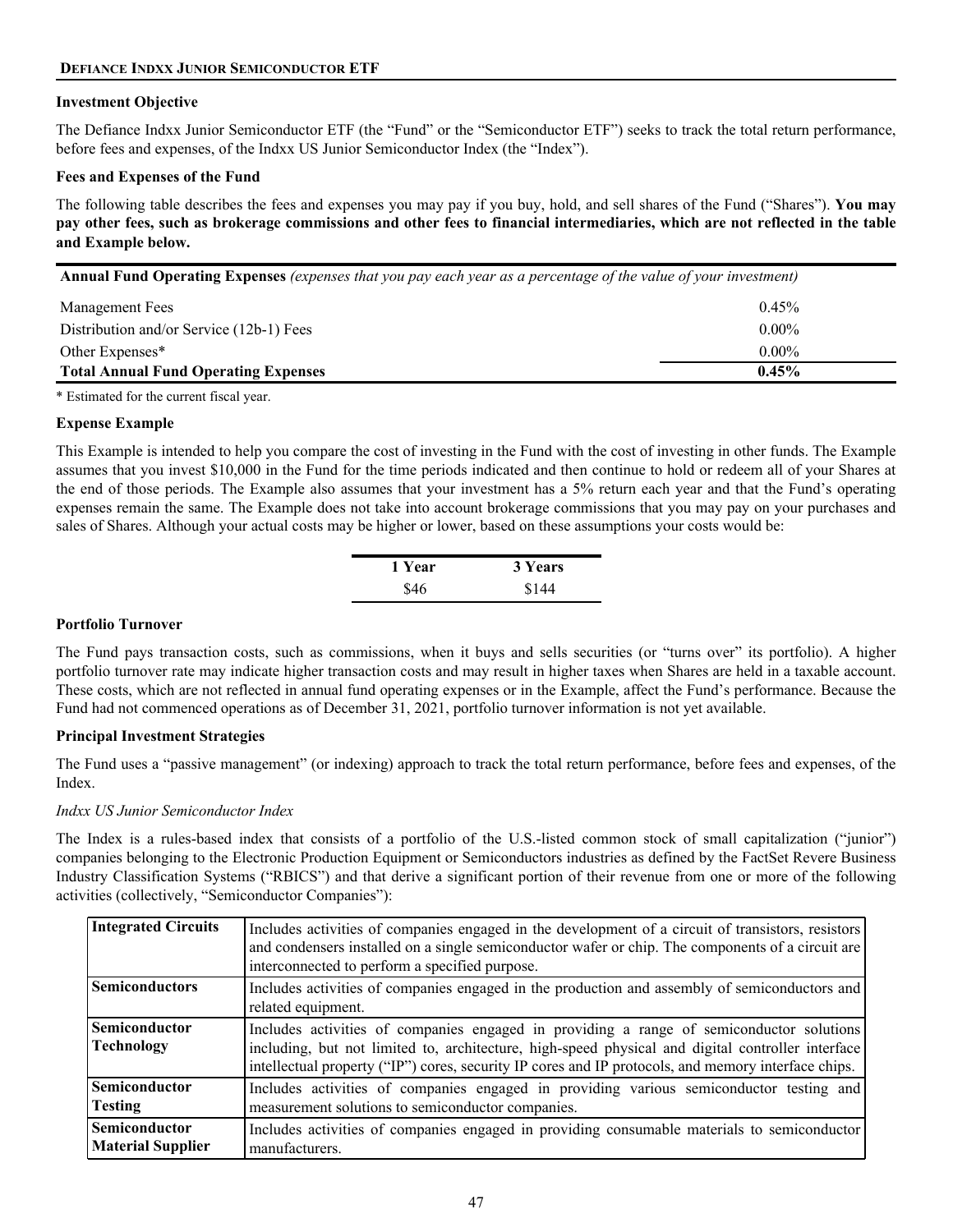At the time of each semi-annual rebalance and reconstitution of the Index, Index constituents must meet investibility requirements, including:

- a market capitalization of at least \$200 million (\$160 million for current Index constituents) but less than \$5 billion;
- a 6-month average daily value traded greater than or equal to \$2 million (\$1.4 million for current Index constituents);
- having been traded on 90% of the eligible trading days in the last 6 months (3 months for recent initial public offerings without a 6-month history);
- a free float (*i.e.*, the proportion of shares that are publicly available) of at least 10%; and
- a trading price of not greater than \$10,000.

The Index is rebalanced and reconstituted semi-annually, effective after the close of trading on the last trading day of each June and December (the "Rebalance Date"). For each rebalance and reconstitution of the Index, Index constituents are determined based on data as of the nearest Friday falling at least one month before such Rebalance Date (the "Selection Date"), and weights are calculated based on market capitalizations as of the sixth trading day prior to such Rebalance Date. As of each Rebalance Date, each constituent is market capitalization-weighted, subject to a maximum 8% and minimum 0.3% weight for each constituent.

As of March 31, 2022, the Index was composed of 28 constituents. The Index was established in 2020 and is owned and maintained by Indxx, LLC (the "Index Provider"). The Index Provider partnered with the Fund's investment adviser to co-develop the methodology used to determine the securities included in the Index.

# *The Fund's Investment Strategy*

Under normal circumstances, the Fund invests at least 80% of its net assets (plus borrowings for investment purposes) in junior Semiconductor Companies. For purposes of the foregoing policy, the Fund defines "junior" companies to mean companies with a market capitalization of less than \$5 billion as of the most recent rebalance or reconstitution of the Fund's Index. Additionally, the Fund defines "Semiconductor Companies" to be companies that were Semiconductor Companies as of the Selection Date prior to the most recent rebalance or reconstitution of the Index. The foregoing policy may be changed without shareholder approval upon 60 days' written notice to shareholders.

The Fund will generally use a "replication" strategy to achieve its investment objective, meaning the Fund will generally invest in all of the component securities of the Index in the same approximate proportions as in the Index. However, the Fund may use a "representative sampling" strategy, meaning it may invest in a sample of the securities in the Index whose risk, return, and other characteristics closely resemble the risk, return, and other characteristics of the Index as a whole, when the Fund's sub-adviser believes it is in the best interests of the Fund (*e.g.*, when replicating the Index involves practical difficulties or substantial costs, an Index constituent becomes temporarily illiquid, unavailable, or less liquid, or as a result of legal restrictions or limitations that apply to the Fund but not to the Index).

The Fund generally may invest in securities or other investments not included in the Index, but which the Fund's sub-adviser believes will help the Fund track the Index. For example, the Fund may invest in securities that are not components of the Index to reflect various corporate actions and other changes to the Index (such as reconstitutions, additions, and deletions).

To the extent the Index concentrates (*i.e.*, holds more than 25% of its total assets) in the securities of a particular industry or group of related industries, the Fund will concentrate its investments to approximately the same extent as the Index. The Index is expected to be concentrated in companies in the group of Electronic Production Equipment and Semiconductors industries.

The Fund is considered to be non-diversified, which means that it may invest more of its assets in the securities of a single issuer or a smaller number of issuers than if it were a diversified fund.

# **Principal Investment Risks**

The principal risks of investing in the Fund are summarized below. The principal risks are presented in alphabetical order to facilitate finding particular risks and comparing them with other funds. Each risk summarized below is considered a "principal risk" of investing in the Fund, regardless of the order in which it appears. As with any investment, there is a risk that you could lose all or a portion of your investment in the Fund. Some or all of these risks may adversely affect the Fund's net asset value per share ("NAV"), trading price, yield, total return and/or ability to meet its objectives. For more information about the risks of investing in the Fund, see the section in the Fund's Prospectus titled "Additional Information About the Funds."

• **Concentration in Semiconductor Companies Risk.** The Fund's investments will be concentrated in an industry or group of industries to the extent that the Index is so concentrated. In such event, the value of the Shares may rise and fall more than the value of shares of a fund that invests in securities of companies in a broader range of industries. The Index is expected to be concentrated in Semiconductor Companies. Semiconductor Companies are subject to the cyclical nature of the semiconductor and semiconductor equipment industry, so securities may fluctuate significantly and rapidly in price. In addition, the companies in the semiconductor and semiconductor equipment industry are involved in activities that have effects on the revenues and operating results of the companies. These activities include the risks of rapid obsolescence of products; substantial capital equipment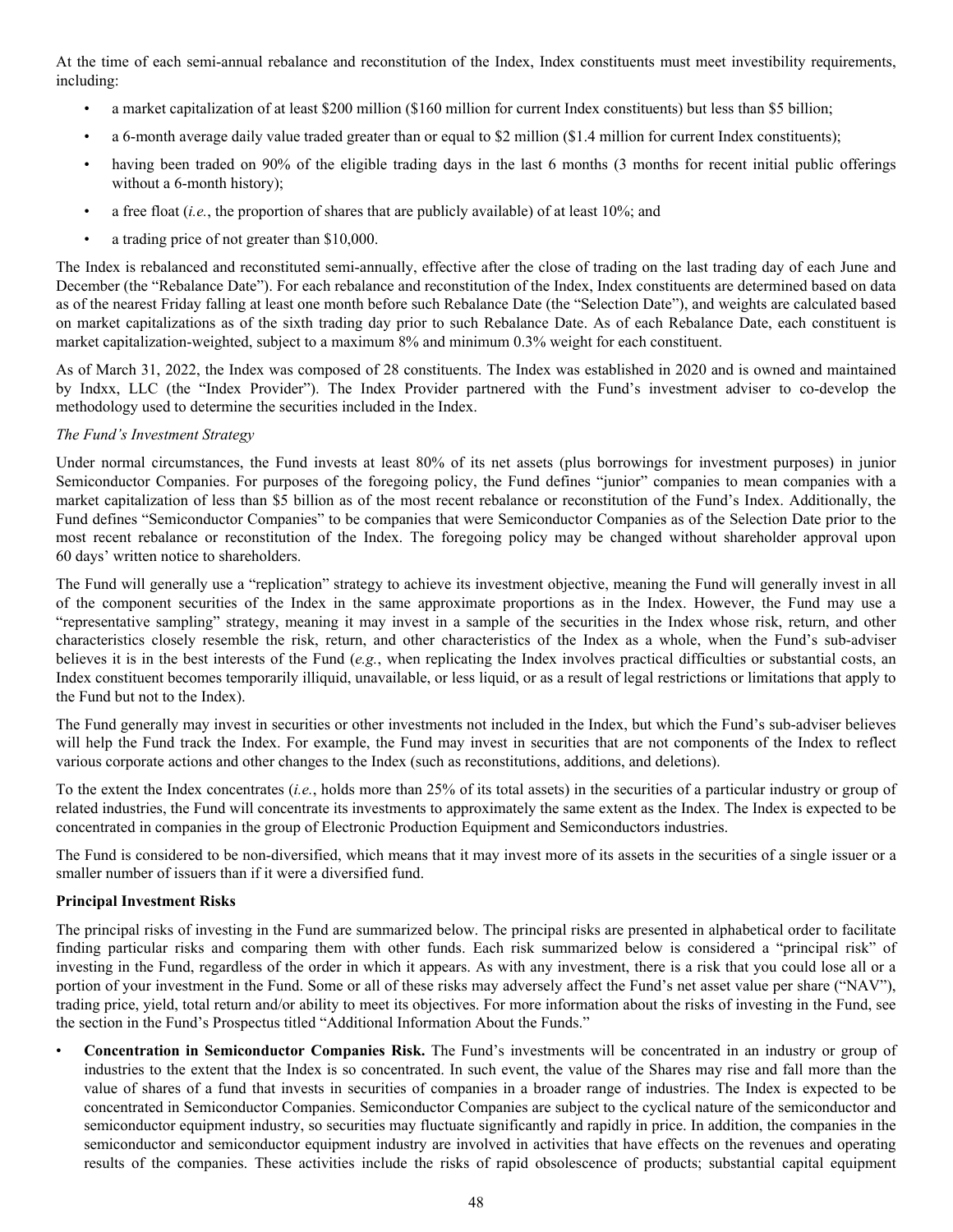expenditures; improper functioning of internal processes and information technology systems; changes in industry standards or regulations; inability to meet customer demand; unreliability of manufacturers and subcontractors to manufacture, assemble, and test companies' products; and disruptions in companies' activities such as acquisitions, divestures, strategic investments and partnerships. The research and development efforts of these companies are focused on a limited number of new technologies and products. Any delay in the development or discontinuation of these technologies or products by companies in the industry, or their failure to achieve market acceptance, may compromise the competitive position of companies. These companies depend on intellectual property rights and may be adversely affected by loss or impairment of these rights.

- *•* **Equity Market Risk.** The equity securities held in the Fund's portfolio may experience sudden, unpredictable drops in value or long periods of decline in value. This may occur because of factors that affect securities markets generally or factors affecting specific issuers, industries, or sectors in which the Fund invests. Common stocks are generally exposed to greater risk than other types of securities, such as preferred stock and debt obligations, because common stockholders generally have inferior rights to receive payment from issuers. In addition, local, regional or global events such as war, including Russia's invasion of Ukraine, acts of terrorism, spread of infectious diseases or other public health issues, recessions, rising inflation, or other events could have a significant negative impact on the Fund and its investments. For example, the global pandemic caused by COVID-19, a novel coronavirus, and the aggressive responses taken by many governments, including closing borders, restricting international and domestic travel, and the imposition of prolonged quarantines or similar restrictions, has had negative impacts, and in many cases severe impacts, on markets worldwide. The COVID-19 pandemic has caused prolonged disruptions to the normal business operations of companies around the world and the impact of such disruptions is hard to predict. Such events may affect certain geographic regions, countries, sectors and industries more significantly than others. Such events could adversely affect the prices and liquidity of the Fund's portfolio securities or other instruments and could result in disruptions in the trading markets.
- **ETF Risks.** The Fund is an ETF, and, as a result of an ETF's structure, it is exposed to the following risks:
	- *Authorized Participants, Market Makers, and Liquidity Providers Concentration Risk.* The Fund has a limited number of financial institutions that may act as Authorized Participants ("APs"). In addition, there may be a limited number of market makers and/or liquidity providers in the marketplace. To the extent either of the following events occur, Shares may trade at a material discount to NAV and possibly face delisting: (i) APs exit the business or otherwise become unable to process creation and/or redemption orders and no other APs step forward to perform these services, or (ii) market makers and/or liquidity providers exit the business or significantly reduce their business activities and no other entities step forward to perform their functions.
	- *Costs of Buying or Selling Shares.* Due to the costs of buying or selling Shares, including brokerage commissions imposed by brokers and bid-ask spreads, frequent trading of Shares may significantly reduce investment results and an investment in Shares may not be advisable for investors who anticipate regularly making small investments.
	- *Shares May Trade at Prices Other Than NAV.* As with all ETFs, Shares may be bought and sold in the secondary market at market prices. Although it is expected that the market price of Shares will approximate the Fund's NAV, there may be times when the market price of Shares is more than the NAV intra-day (premium) or less than the NAV intra-day (discount) due to supply and demand of Shares or during periods of market volatility. This risk is heightened in times of market volatility, periods of steep market declines, and periods when there is limited trading activity for Shares in the secondary market, in which case such premiums or discounts may be significant.
	- *Trading*. Although Shares are listed for trading on NYSE Arca, Inc. (the "Exchange") and may be traded on U.S. exchanges other than the Exchange, there can be no assurance that Shares will trade with any volume, or at all, on any stock exchange. In stressed market conditions, the liquidity of Shares may begin to mirror the liquidity of the Fund's underlying portfolio holdings, which can be significantly less liquid than Shares, and this could lead to differences between the market price of the Shares and the underlying value of those Shares.

Index Provider Risk. There is no assurance that the Index Provider, or any agents that act on its behalf, will compile the Index accurately, or that the Index will be determined, maintained, constructed, reconstituted, rebalanced, composed, calculated or disseminated accurately. The Adviser relies upon the Index Provider and its agents to compile, determine, maintain, construct, reconstitute, rebalance, compose, calculate (or arrange for an agent to calculate), and disseminate the Index accurately. Any losses or costs associated with errors made by the Index Provider or its agents generally will be borne by the Fund and its shareholders.

# • **Market Capitalization Risk**

◦ *Mid-Capitalization Investing.* The securities of mid-capitalization companies may be more vulnerable to adverse issuer, market, political, or economic developments than securities of large-capitalization companies, but they may also be subject to slower growth than small-capitalization companies during times of economic expansion. The securities of mid-capitalization companies generally trade in lower volumes and are subject to greater and more unpredictable price changes than large capitalization stocks or the stock market as a whole, but they may also be nimbler and more responsive to new challenges than large-capitalization companies. Some mid-capitalization companies have limited product lines, markets, financial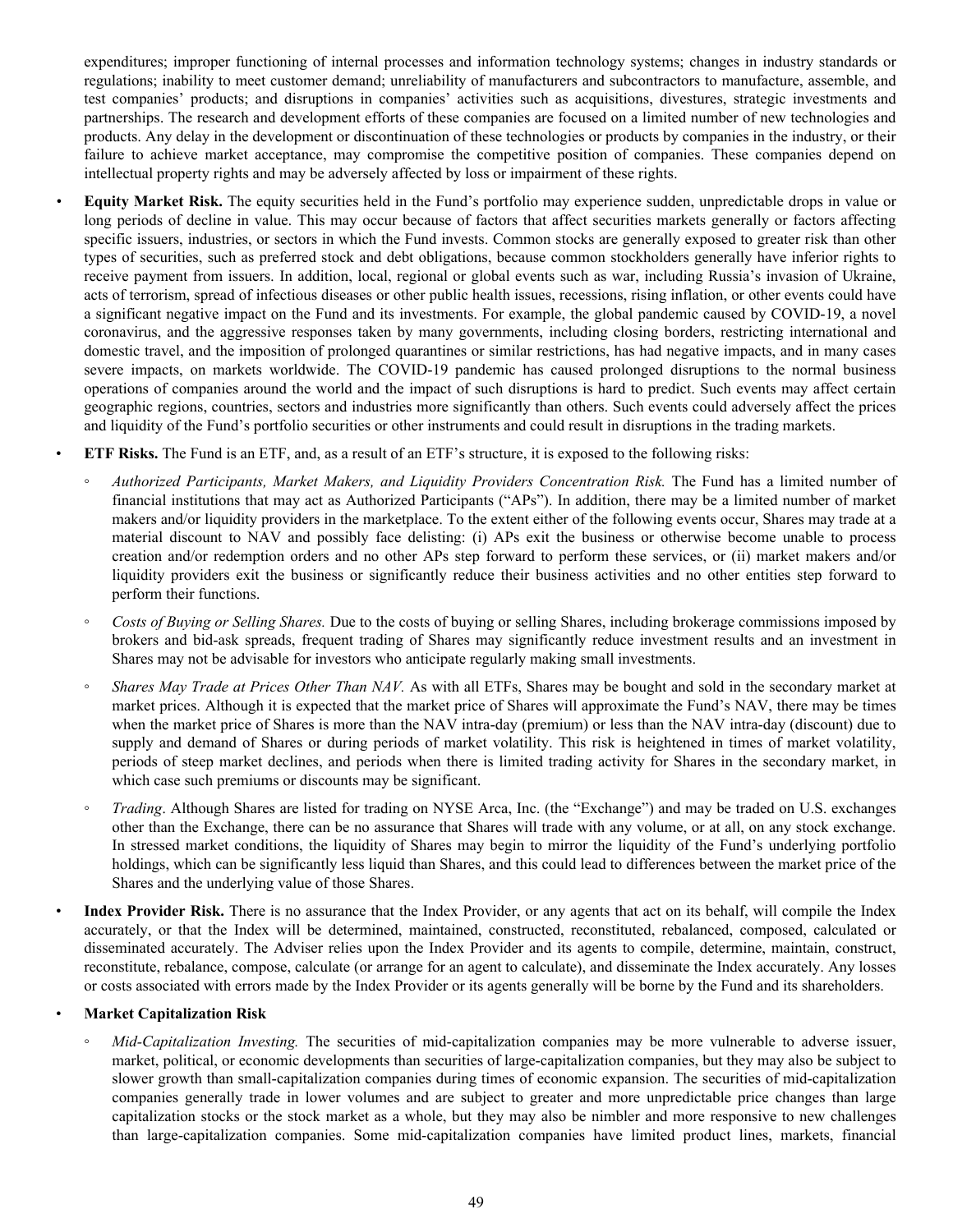resources, and management personnel and tend to concentrate on fewer geographical markets relative to large-capitalization companies.

- *Small-Capitalization Investing.* The securities of small-capitalization companies may be more vulnerable to adverse issuer, market, political, or economic developments than securities of larger-capitalization companies. The securities of smallcapitalization companies generally trade in lower volumes and are subject to greater and more unpredictable price changes than larger capitalization stocks or the stock market as a whole. Some small capitalization companies have limited product lines, markets, and financial and managerial resources and tend to concentrate on fewer geographical markets relative to larger capitalization companies. There is typically less publicly available information concerning smaller-capitalization companies than for larger, more established companies. Small-capitalization companies also may be particularly sensitive to changes in interest rates, government regulation, borrowing costs and earnings.
- **New Fund Risk.** The Fund is a recently organized investment company with no operating history. As a result, prospective investors have no track record or history on which to base their investment decision.
- *•* **Non-Diversification Risk.** The Fund is considered to be non-diversified, which means that it may invest more of its assets in the securities of a single issuer or a smaller number of issuers than if it were a diversified fund. As a result, the Fund may be more exposed to the risks associated with and developments affecting an individual issuer or a smaller number of issuers than a fund that invests more widely. This may increase the Fund's volatility and cause the performance of a relatively smaller number of issuers to have a greater impact on the Fund's performance. However, the Fund intends to satisfy the diversification requirements for qualifying as a regulated investment company (a "RIC") under Subchapter M of the Internal Revenue Code of 1986, as amended (the "Code").
- Passive Investment Risk. The Fund is not actively managed, and its sub-adviser would not sell a security held by the Fund due to current or projected underperformance of the security, industry, or sector, unless that security is removed from the Index or the selling of that security is otherwise required upon a reconstitution or rebalancing of the Index in accordance with the Index methodology.
- **Tracking Error Risk.** As with all index funds, the performance of the Fund and its Index may differ from each other for a variety of reasons. For example, the Fund incurs operating expenses and portfolio transaction costs not incurred by the Index. In addition, the Fund may not be fully invested in the securities of the Index at all times or may hold securities not included in the Index.

#### **Performance**

Performance information for the Fund is not included because the Fund did not have a full calendar year of performance prior to the date of this Prospectus. In the future, performance information for the Fund will be presented in this section. Updated performance information will be available on the Fund's website at www.defianceetfs.com.

#### **Portfolio Management**

| <b>Adviser</b>            | Defiance ETFs, LLC                                                                                                                                                                                                            |  |
|---------------------------|-------------------------------------------------------------------------------------------------------------------------------------------------------------------------------------------------------------------------------|--|
| <b>Sub-Adviser</b>        | Penserra Capital Management LLC ("Penserra" or the "Sub-Adviser")                                                                                                                                                             |  |
| <b>Portfolio Managers</b> | Dustin Lewellyn, CFA, Managing Director of Penserra; Ernesto Tong, CFA, Managing Director of<br>Penserra; and Anand Desai, Senior Vice President of Penserra have been portfolio managers of the Fund<br>since its inception. |  |

#### **Purchase and Sale of Shares**

Shares are listed on the Exchange, and individual Shares may only be bought and sold in the secondary market through brokers at market prices, rather than NAV. Because Shares trade at market prices rather than NAV, Shares may trade at a price greater than NAV (premium) or less than NAV (discount).

The Fund issues and redeems Shares at NAV only in large blocks known as "Creation Units," which only APs (typically, brokerdealers) may purchase or redeem. The Fund generally issues and redeems Creation Units in exchange for a portfolio of securities and/ or a designated amount of U.S. cash.

Investors may incur costs attributable to the difference between the highest price a buyer is willing to pay to purchase Shares (bid) and the lowest price a seller is willing to accept for Shares (ask) when buying or selling Shares in the secondary market (the "bid-ask spread"). Recent information about the Fund, including its NAV, market price, premiums and discounts, and bid-ask spreads is available on the Fund's website at www.defianceetfs.com.

#### **Tax Information**

Fund distributions are generally taxable as ordinary income, qualified dividend income, or capital gains (or a combination), unless your investment is in an individual retirement account ("IRA") or other tax-advantaged account. Distributions on investments made through tax-deferred arrangements may be taxed later upon withdrawal of assets from those accounts.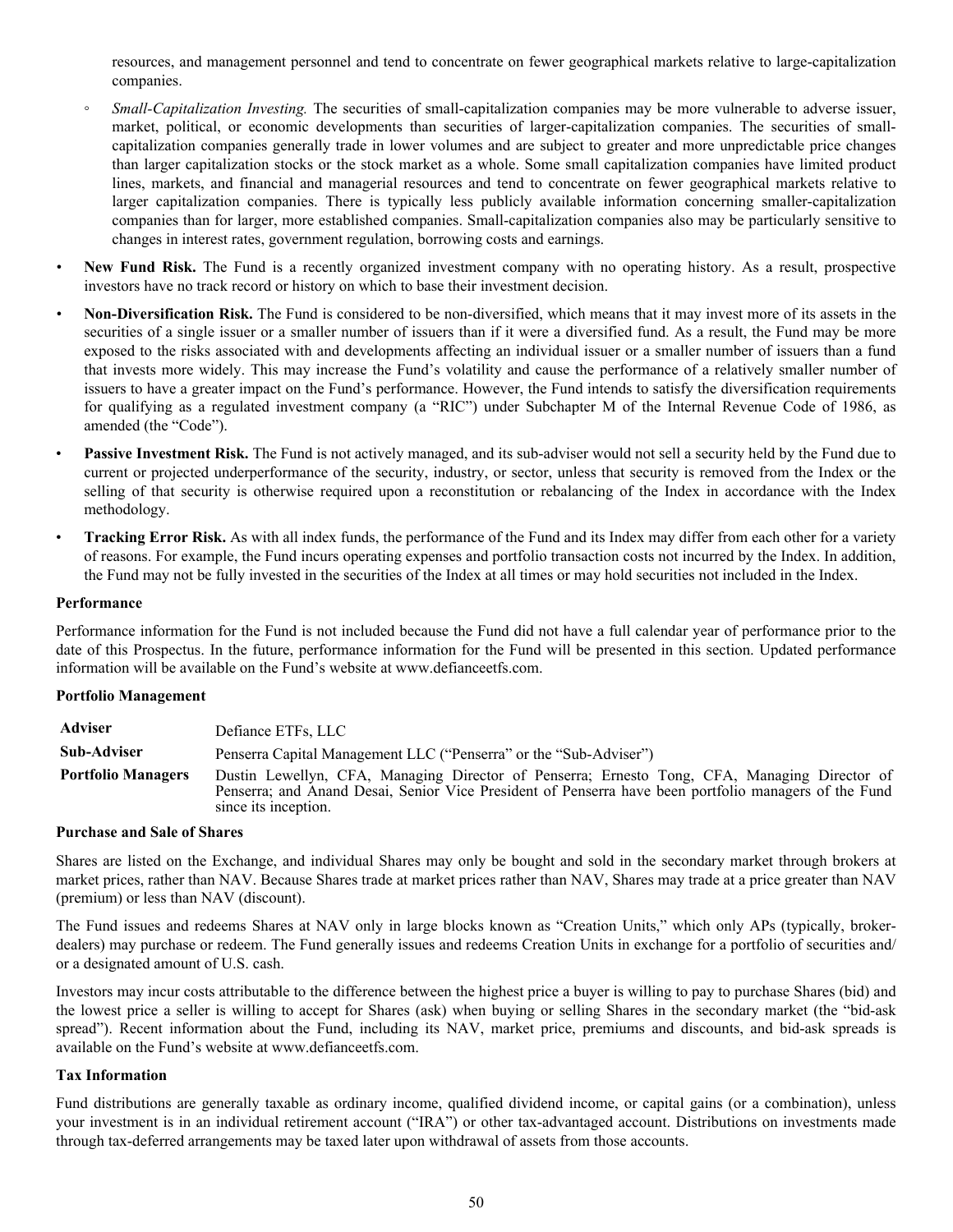### **Financial Intermediary Compensation**

If you purchase Shares through a broker-dealer or other financial intermediary (such as a bank) (an "Intermediary"), the Adviser or its affiliates may pay Intermediaries for certain activities related to the Fund, including participation in activities that are designed to make Intermediaries more knowledgeable about exchange traded products, including the Fund, or for other activities, such as marketing, educational training or other initiatives related to the sale or promotion of Shares. These payments may create a conflict of interest by influencing the Intermediary and your salesperson to recommend the Fund over another investment. Any such arrangements do not result in increased Fund expenses. Ask your salesperson or visit the Intermediary's website for more information.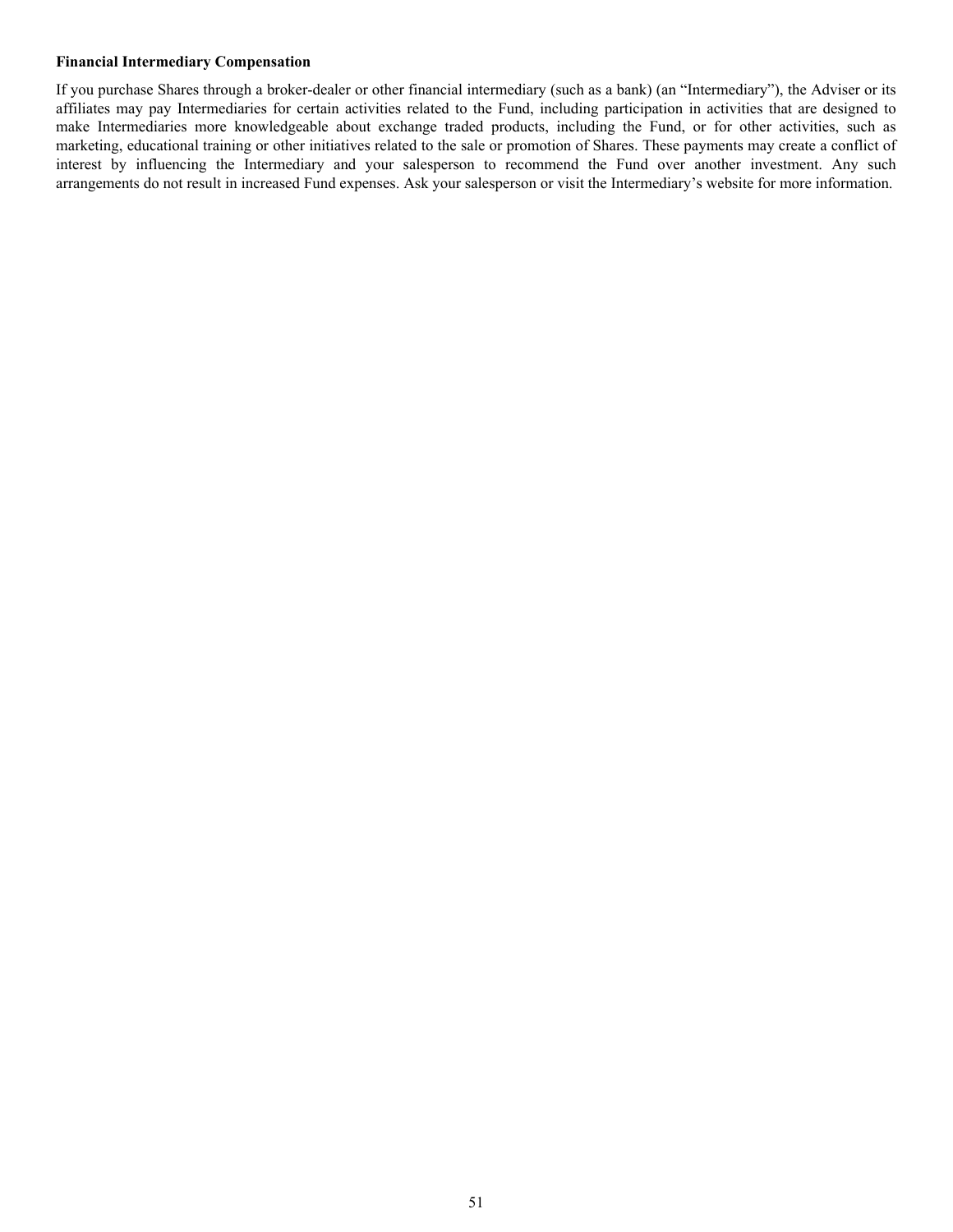# **Defiance Next Gen Conductivity ETF**

# **Investment Objective**

The Defiance Next Gen Conductivity ETF (the "Fund" or the "Conductivity ETF") seeks to track the total return performance, before fees and expenses, of the BITA Global Copper Miners Index (the "Index").

# **Fees and Expenses of the Fund**

The following table describes the fees and expenses you may pay if you buy, hold, and sell shares of the Fund ("Shares"). **You may pay other fees, such as brokerage commissions and other fees to financial intermediaries, which are not reflected in the table and Example below.**

| Annual Fund Operating Expenses (expenses that you pay each year as a percentage of the value of your investment) |          |
|------------------------------------------------------------------------------------------------------------------|----------|
| 0.45%<br>Management Fees                                                                                         |          |
| Distribution and/or Service (12b-1) Fees                                                                         | $0.00\%$ |
| Other Expenses <sup>*</sup>                                                                                      | $0.00\%$ |
| <b>Total Annual Fund Operating Expenses</b>                                                                      | $0.45\%$ |

\* Estimated for the current fiscal year.

### **Expense Example**

This Example is intended to help you compare the cost of investing in the Fund with the cost of investing in other funds. The Example assumes that you invest \$10,000 in the Fund for the time periods indicated and then continue to hold or redeem all of your Shares at the end of those periods. The Example also assumes that your investment has a 5% return each year and that the Fund's operating expenses remain the same. The Example does not take into account brokerage commissions that you may pay on your purchases and sales of Shares. Although your actual costs may be higher or lower, based on these assumptions your costs would be:

| 1 Year | 3 Years |
|--------|---------|
| \$46   | \$144   |

#### **Portfolio Turnover**

The Fund pays transaction costs, such as commissions, when it buys and sells securities (or "turns over" its portfolio). A higher portfolio turnover rate may indicate higher transaction costs and may result in higher taxes when Shares are held in a taxable account. These costs, which are not reflected in annual fund operating expenses or in the Example, affect the Fund's performance. Because the Fund had not commenced operations as of December 31, 2021, portfolio turnover information is not yet available.

# **Principal Investment Strategies**

The Fund uses a "passive management" (or indexing) approach to track the total return performance, before fees and expenses, of the Index.

The Index is a rules-based index that consists of common stocks or depositary receipts of companies that derive at least 30% of their revenues or earnings from copper exploration, mining, refining, and/or closely related activities (*e.g*., royalties) (collectively, "Copper Companies"). Demand for copper comes from a variety of industries, including manufacturing and construction, and it is expected to play a significant role in the development of new or "next generation" technologies such as electric vehicles and battery storage technologies given copper's high degree of conductivity (*i.e.*, ability to conduct electricity). Copper Companies may also derive a significant portion of their revenues or earnings from activities related to metals other than copper. The Index may include companies in both developed and emerging markets, and securities in the Index must be listed on a regulated stock exchange in the form of shares tradable for foreign investors without restrictions. To be included in the Index, an Index component must meet the Index's investibility and liquidity requirements, including a market capitalization greater than or equal to US\$150 million. The Index may include small-, mid-, and large-capitalization companies.

The Index is reconstituted and rebalanced semi-annually after the close of business on the third Friday of each March and September, based on data as of the first Friday of the applicable month. At the time of each reconstitution and rebalance of the Index, the Index constituents are market capitalization-weighted, subject to a maximum weight of 10% per issuer and a minimum weight of 0.5%. Additionally, the aggregate weight of securities with a weight greater than 5% is limited to 40%, and when such limit is reached, the remaining securities will be subject to a maximum weight of 4.9%. Any excess or shortage of weight due to the maximum or minimum thresholds, respectively, will be reallocated proportionally to/from the unaffected securities.

As of March 31, 2022, the Index was composed of 29 constituents. The Index is expected to have significant exposure to non-U.S. currencies and countries outside the United States, including Canada. The Index was established in 2021 and is owned and maintained by BITA GmbH (the "Index Provider"). The Index Provider partnered with the Fund's investment adviser to co-develop the methodology used to determine the securities included in the Index.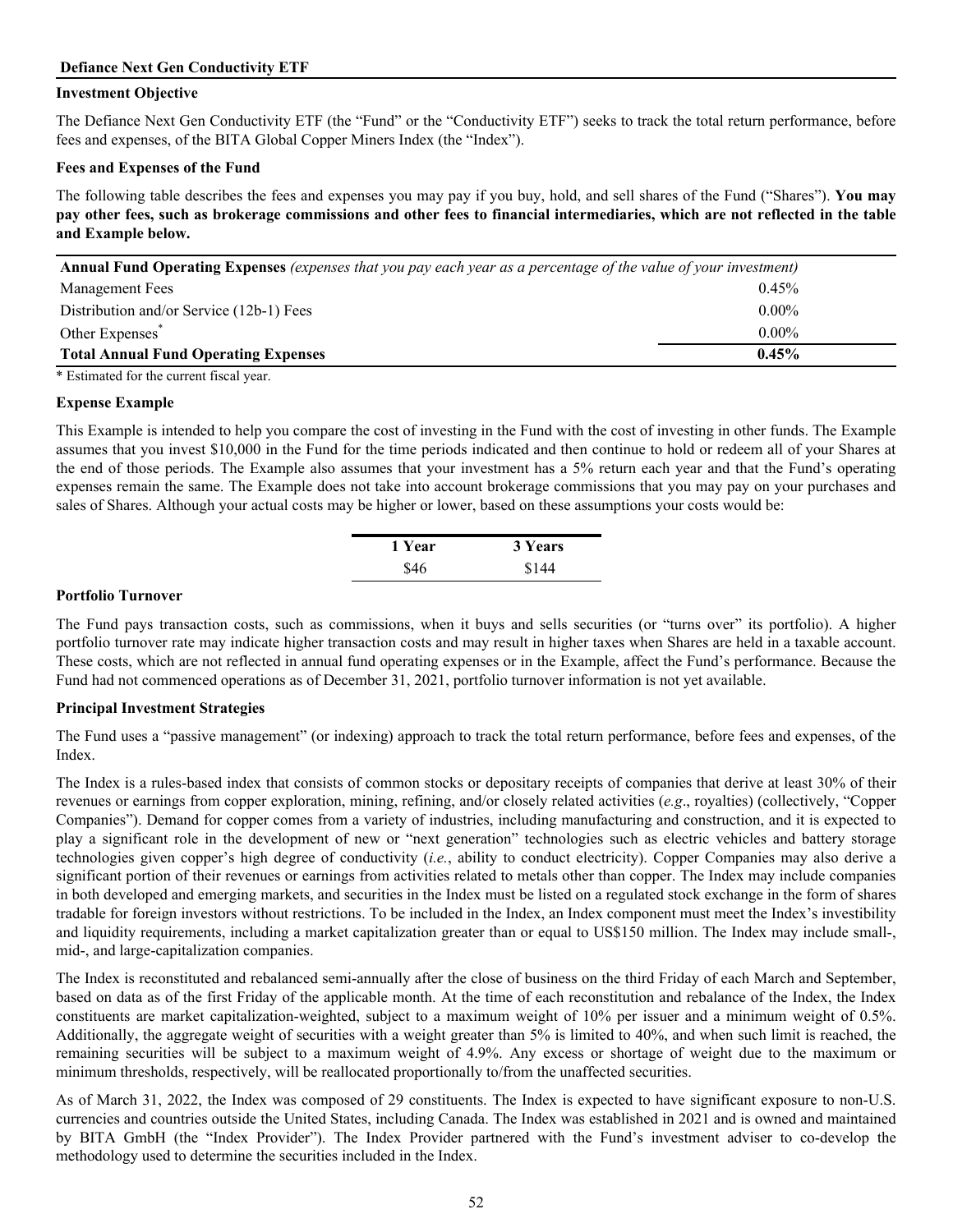The Fund will generally use a "replication" strategy to achieve its investment objective, meaning the Fund will generally invest in all of the component securities of the Index in the same approximate proportions as in the Index. However, the Fund may use a "representative sampling" strategy, meaning it may invest in a sample of the securities in the Index whose risk, return, and other characteristics closely resemble the risk, return, and other characteristics of the Index as a whole, when the Fund's sub-adviser believes it is in the best interests of the Fund *(e.g.,* when replicating the Index involves practical difficulties or substantial costs, an Index constituent becomes temporarily illiquid, unavailable, or less liquid, or as a result of legal restrictions or limitations that apply to the Fund but not to the Index).

To the extent the Index concentrates (*i.e.*, holds more than 25% of its total assets) in the securities of a particular industry or group of related industries, the Fund will concentrate its investments to approximately the same extent as the Index. The Index, and consequently the Fund, is expected to be concentrated in the metals and mining industry. Additionally, as of March 31, 2022, the Index, and consequently the Fund, had significant exposure to companies in Canada, although such companies may generate revenue from operations located outside of such countries.

The Fund is considered to be non-diversified, which means that it may invest more of its assets in the securities of a single issuer or a smaller number of issuers than if it were a diversified fund.

# **Principal Investment Risks**

The principal risks of investing in the Fund are summarized below. The principal risks are presented in alphabetical order to facilitate finding particular risks and comparing them with other funds. Each risk summarized below is considered a "principal risk" of investing in the Fund, regardless of the order in which it appears. As with any investment, there is a risk that you could lose all or a portion of your investment in the Fund. Some or all of these risks may adversely affect the Fund's net asset value per share ("NAV"), trading price, yield, total return and/or ability to meet its objectives. For more information about the risks of investing in the Fund, see the section in the Fund's Prospectus titled "Additional Information About the Funds."

• **Concentration in Copper Companies Risk.** The Index, and consequently the Fund, is expected to concentrate its investments (*i.e*., hold more than 25% of its total assets) in the securities of the metals and mining industry. As a result, the value of the Fund's shares may rise and fall more than the value of shares of a fund that invests in securities of companies in a broader range of industries. In addition, at times, the metals and mining industry may be out of favor and underperform other industries or groups of industries or the market as a whole. In such event, the value of the Shares may rise and fall more than the value of shares of a fund that invests in securities of companies in a broader range of industries.

The Fund will be sensitive to changes in, and its performance will depend to a greater extent on, the overall condition of the metals and mining industry. Competitive pressures may have a significant effect on the financial condition of companies in such industry. Also, such companies are highly dependent on the price of certain precious metals (e.g., gold, silver, and platinum), as well as copper. These prices may fluctuate substantially over short periods of time, so the Fund's Share price may be more volatile than other types of investments. The prices of copper and precious metals rise and fall in response to many factors, including: economic cycles; changes in inflation or expectations about inflation in various countries; interest rates; currency fluctuations; metal sales by governments, central banks, or international agencies; investment speculation; resource availability; fluctuations in industrial and commercial supply and demand; government regulation of the metals and materials industries; and government prohibitions or restrictions on the private ownership of certain precious and rare metals. The Index measures the performance of equity securities of Copper Companies and does not measure the performance of direct investment in copper metal. Consequently, the Fund's Share price may not move in the same direction and to the same extent as the spot prices of copper metal. In addition, the Russian invasion of Ukraine and the resulting sanctions by Western countries on Russia, as well as retaliatory measures by Russia, may have a significant impact on Copper Companies. Bans on copper imports from Russia by certain Western countries may increase copper prices, disrupt supply chains, and impact the overall demand for the metal.

- **Currency Exchange Rate Risk.** The Fund may invest a relatively large percentage of its assets in investments denominated in non-U.S. currencies or in securities that provide exposure to such currencies. Changes in currency exchange rates and the relative value of non-U.S. currencies will affect the value of the Fund's investment and the value of your Shares. Currency exchange rates can be very volatile and can change quickly and unpredictably. As a result, the value of an investment in the Fund may change quickly and without warning and you may lose money.
- **Depositary Receipt Risk.** Depositary receipts involve risks similar to those associated with investments in foreign securities, such as changes in political or economic conditions of other countries and changes in the exchange rates of foreign currencies. Depositary receipts listed on U.S. exchanges are issued by banks or trust companies and entitle the holder to all dividends and capital gains that are paid out on the underlying foreign shares ("Underlying Shares"). When the Fund invests in depositary receipts as a substitute for an investment directly in the Underlying Shares, the Fund is exposed to the risk that the depositary receipts may not provide a return that corresponds precisely with that of the Underlying Shares.
- *•* **Emerging Markets Risk.** The Fund may invest in companies organized in emerging market nations. Investments in securities and instruments traded in developing or emerging markets, or that provide exposure to such securities or markets, can involve additional risks relating to political, economic, or regulatory conditions not associated with investments in U.S. securities and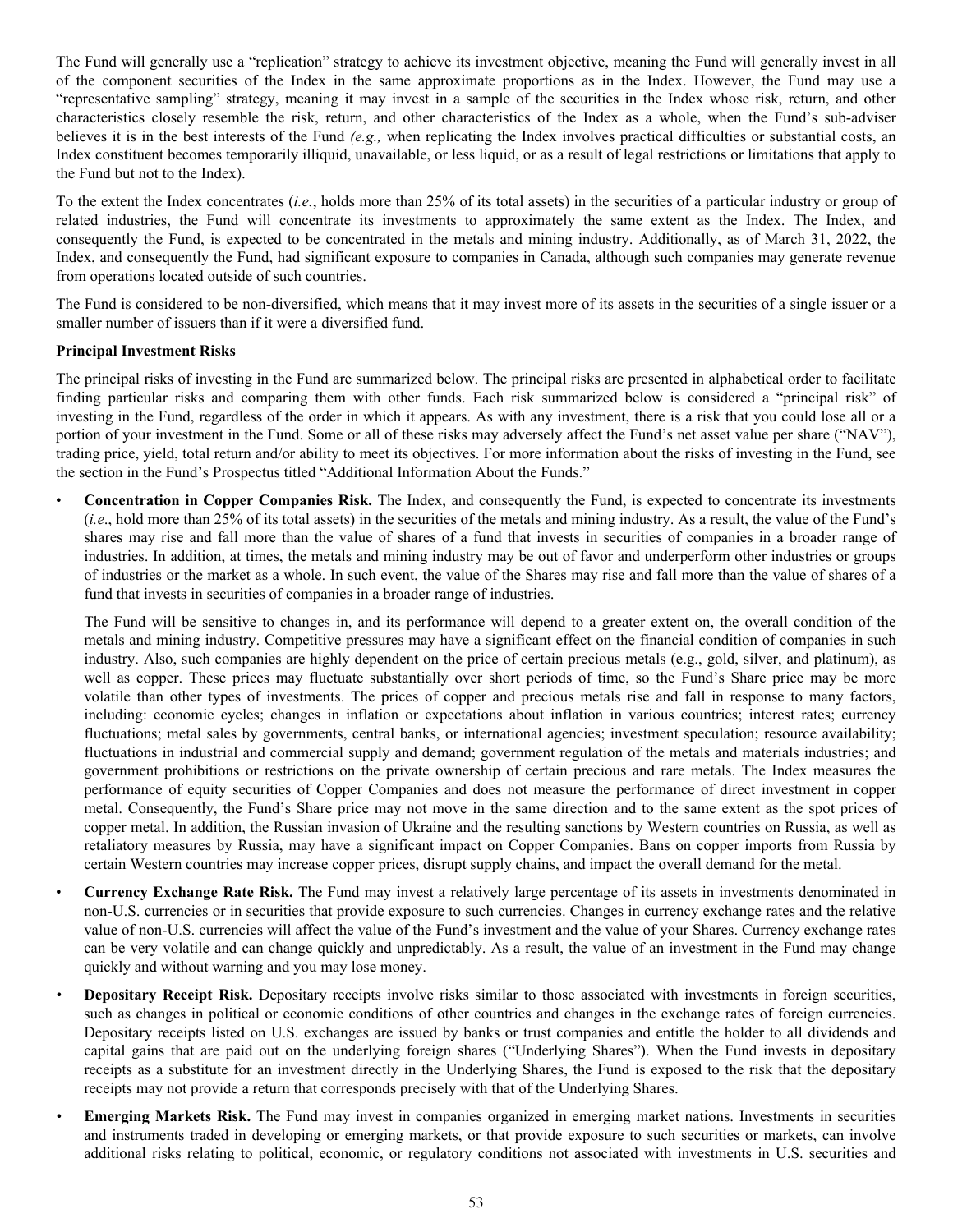instruments or investments in more developed international markets. Such conditions may impact the ability of the Fund to buy, sell or otherwise transfer securities, adversely affect the trading market and price for Shares and cause the Fund to decline in value.

- *•* **Equity Market Risk.** The equity securities held in the Fund's portfolio may experience sudden, unpredictable drops in value or long periods of decline in value. This may occur because of factors that affect securities markets generally or factors affecting specific issuers, industries, or sectors in which the Fund invests. Common stocks are generally exposed to greater risk than other types of securities, such as preferred stock and debt obligations, because common stockholders generally have inferior rights to receive payment from issuers. In addition, local, regional or global events such as war, including Russia's invasion of Ukraine, acts of terrorism, spread of infectious diseases or other public health issues, recessions, rising inflation, or other events could have a significant negative impact on the Fund and its investments. For example, the global pandemic caused by COVID-19, a novel coronavirus, and the aggressive responses taken by many governments, including closing borders, restricting international and domestic travel, and the imposition of prolonged quarantines or similar restrictions, has had negative impacts, and in many cases severe impacts, on markets worldwide. The COVID-19 pandemic has caused prolonged disruptions to the normal business operations of companies around the world and the impact of such disruptions is hard to predict. Such events may affect certain geographic regions, countries, sectors and industries more significantly than others. Such events could adversely affect the prices and liquidity of the Fund's portfolio securities or other instruments and could result in disruptions in the trading markets.
- **ETF Risks.** The Fund is an ETF, and, as a result of an ETF's structure, it is exposed to the following risks:
- *Authorized Participants, Market Makers, and Liquidity Providers Concentration Risk.* The Fund has a limited number of financial institutions that may act as Authorized Participants ("APs"). In addition, there may be a limited number of market makers and/or liquidity providers in the marketplace. To the extent either of the following events occur, Shares may trade at a material discount to NAV and possibly face delisting: (i) APs exit the business or otherwise become unable to process creation and/or redemption orders and no other APs step forward to perform these services, or (ii) market makers and/or liquidity providers exit the business or significantly reduce their business activities and no other entities step forward to perform their functions.
- *Costs of Buying or Selling Shares.* Due to the costs of buying or selling Shares, including brokerage commissions imposed by brokers and bid-ask spreads, frequent trading of Shares may significantly reduce investment results and an investment in Shares may not be advisable for investors who anticipate regularly making small investments.
- *Shares May Trade at Prices Other Than NAV.* As with all ETFs, Shares may be bought and sold in the secondary market at market prices. Although it is expected that the market price of Shares will approximate the Fund's NAV, there may be times when the market price of Shares is more than the NAV intra-day (premium) or less than the NAV intra-day (discount) due to supply and demand of Shares or during periods of market volatility. This risk is heightened in times of market volatility, periods of steep market declines, and periods when there is limited trading activity for Shares in the secondary market, in which case such premiums or discounts may be significant. Because securities held by the Fund may trade on foreign exchanges that are closed when the Fund's primary listing exchange is open, there are likely to be deviations between the current price of a security and the security's last quoted price from the closed foreign market. This may result in premiums and discounts that are greater than those experienced by domestic ETFs.
- *Trading*. Although Shares are listed for trading on NYSE Arca, Inc. (the "Exchange") and may be traded on U.S. exchanges other than the Exchange, there can be no assurance that Shares will trade with any volume, or at all, on any stock exchange. In stressed market conditions, the liquidity of Shares may begin to mirror the liquidity of the Fund's underlying portfolio holdings, which can be significantly less liquid than Shares, and this could lead to differences between the market price of the Shares and the underlying value of those Shares.
- *•* **Foreign Securities Risk.** Investments in non-U.S. securities involve certain risks that may not be present with investments in U.S. securities. For example, investments in non-U.S. securities may be subject to risk of loss due to foreign currency fluctuations or to political or economic instability. There may be less information publicly available about a non-U.S. issuer than a U.S. issuer. Non-U.S. issuers may be subject to different accounting, auditing, financial reporting and investor protection standards than U.S. issuers. Investments in non-U.S. securities may be subject to withholding or other taxes and may be subject to additional trading, settlement, custodial, and operational risks. With respect to certain countries, there is the possibility of government intervention and expropriation or nationalization of assets. Because legal systems differ, there is also the possibility that it will be difficult to obtain or enforce legal judgments in certain countries. Since foreign exchanges may be open on days when the Fund does not price its Shares, the value of the securities in the Fund's portfolio may change on days when shareholders will not be able to purchase or sell the Shares. Conversely, Shares may trade on days when foreign exchanges are closed. Each of these factors can make investments in the Fund more volatile and potentially less liquid than other types of investments.
	- **Geographic Investment Risk.** To the extent that the Fund invests a significant portion of its assets in the securities of companies of a single country or region, it is more likely to be impacted by events or conditions affecting that country or region. For example, political and economic conditions and changes in regulatory, tax, or economic policy in a country could significantly affect the market in that country and in surrounding or related countries and have a negative impact on the Fund's performance.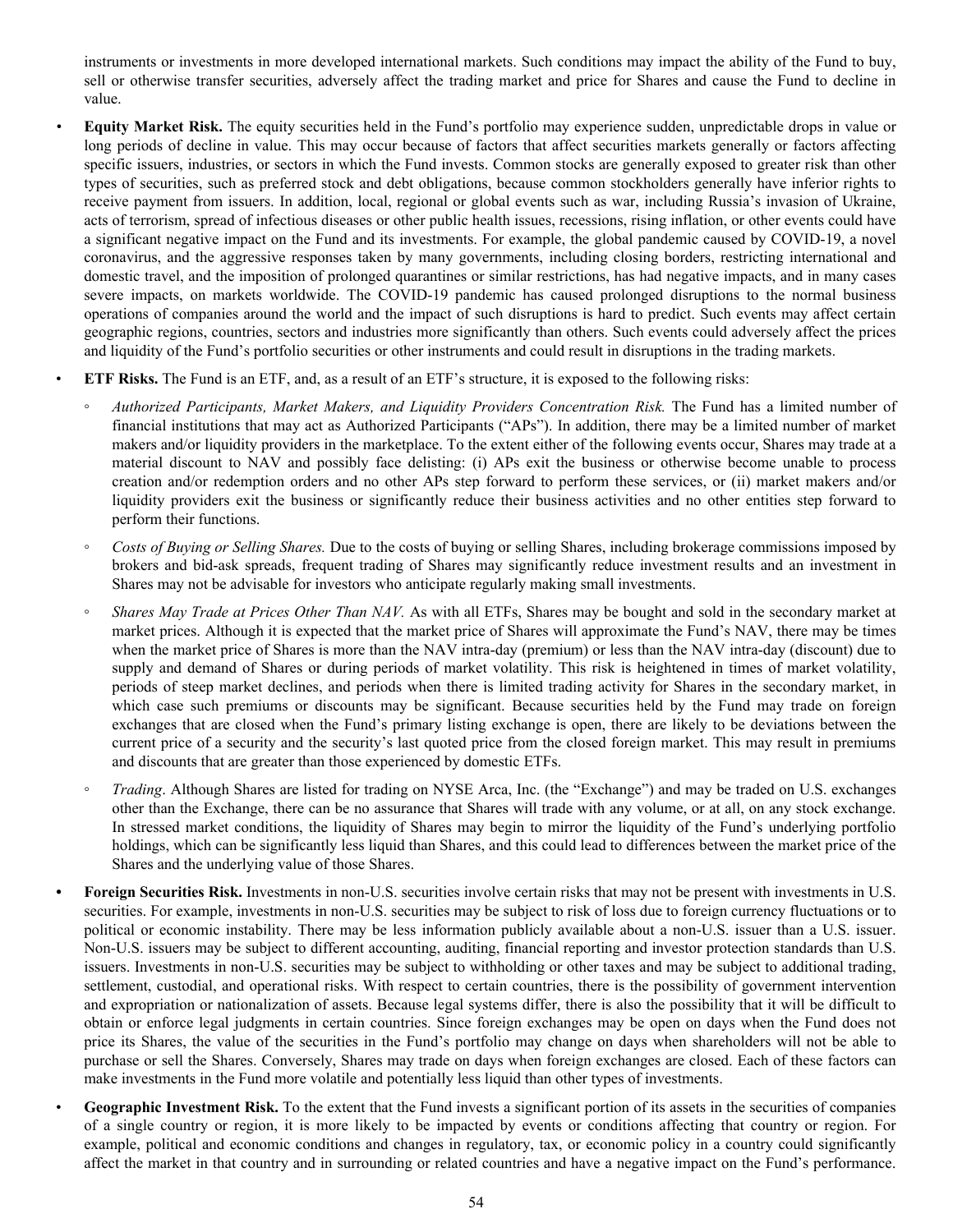Currency developments or restrictions, political and social instability, and changing economic conditions have resulted in significant market volatility.

- *Risks of Investing in Canada*. Because investments in the metals and mining industry may be geographically concentrated in Canadian companies or companies that have a significant presence in Canada, investment results could be dependent on the financial condition of the Canadian economy. The Canadian economy is reliant on the sale of natural resources and commodities, which can pose risks such as the fluctuation of prices and the variability of demand for exportation of such products. Changes in spending on Canadian products by the economies of other countries or changes in any of these economies may cause a significant impact on the Canadian economy.
- **Index Methodology Risk.** The Index may not include all Copper Companies around the globe because the Index includes only those Copper Companies meeting the Index criteria, including liquidity and market capitalization requirements. In addition, companies that would otherwise be included in the Index might be excluded from the Index if they omit disclosure of their revenues from copper-related activities in regulatory filings or otherwise keep such work hidden from public (and the Index Provider's) view.
- *•* **Index Provider Risk.** There is no assurance that the Index Provider, or any agents that act on its behalf, will compile the Index accurately, or that the Index will be determined, maintained, constructed, reconstituted, rebalanced, composed, calculated or disseminated accurately. The Adviser relies upon the Index Provider and its agents to compile, determine, maintain, construct, reconstitute, rebalance, compose, calculate (or arrange for an agent to calculate), and disseminate the Index accurately. Any losses or costs associated with errors made by the Index Provider or its agents generally will be borne by the Fund and its shareholders.

### • **Market Capitalization Risk.**

- *◦ Large-Capitalization Investing*. The securities of large-capitalization companies may be relatively mature compared to smaller companies and therefore subject to slower growth during times of economic expansion. Large-capitalization companies may also be unable to respond quickly to new competitive challenges, such as changes in technology and consumer tastes.
- *Mid-Capitalization Investing.* The securities of mid-capitalization companies may be more vulnerable to adverse issuer, market, political, or economic developments than securities of large-capitalization companies, but they may also be subject to slower growth than small-capitalization companies during times of economic expansion. The securities of mid-capitalization companies generally trade in lower volumes and are subject to greater and more unpredictable price changes than large capitalization stocks or the stock market as a whole, but they may also be nimbler and more responsive to new challenges than large-capitalization companies. Some mid-capitalization companies have limited product lines, markets, financial resources, and management personnel and tend to concentrate on fewer geographical markets relative to large-capitalization companies.
- *◦ Small-Capitalization Investing.* The securities of small-capitalization companies may be more vulnerable to adverse issuer, market, political, or economic developments than securities of larger-capitalization companies. The securities of smallcapitalization companies generally trade in lower volumes and are subject to greater and more unpredictable price changes than larger capitalization stocks or the stock market as a whole. Some small capitalization companies have limited product lines, markets, and financial and managerial resources and tend to concentrate on fewer geographical markets relative to larger capitalization companies. There is typically less publicly available information concerning smaller-capitalization companies than for larger, more established companies. Small-capitalization companies also may be particularly sensitive to changes in interest rates, government regulation, borrowing costs and earnings.
- **New Fund Risk.** The Fund is a recently organized investment company with no operating history. As a result, prospective investors have no track record or history on which to base their investment decision.
- *•* **Non-Diversification Risk.** The Fund is considered to be non-diversified, which means that it may invest more of its assets in the securities of a single issuer or a smaller number of issuers than if it were a diversified fund. As a result, the Fund may be more exposed to the risks associated with and developments affecting an individual issuer or a smaller number of issuers than a fund that invests more widely. This may increase the Fund's volatility and cause the performance of a relatively smaller number of issuers to have a greater impact on the Fund's performance. However, the Fund intends to satisfy the diversification requirements for qualifying as a regulated investment company (a "RIC") under Subchapter M of the Internal Revenue Code of 1986, as amended (the "Code").
- **Passive Investment Risk.** The Fund is not actively managed, and its sub-adviser would not sell a security held by the Fund due to current or projected underperformance of the security, industry, or sector, unless that security is removed from the Index or the selling of that security is otherwise required upon a reconstitution or rebalancing of the Index in accordance with the Index methodology.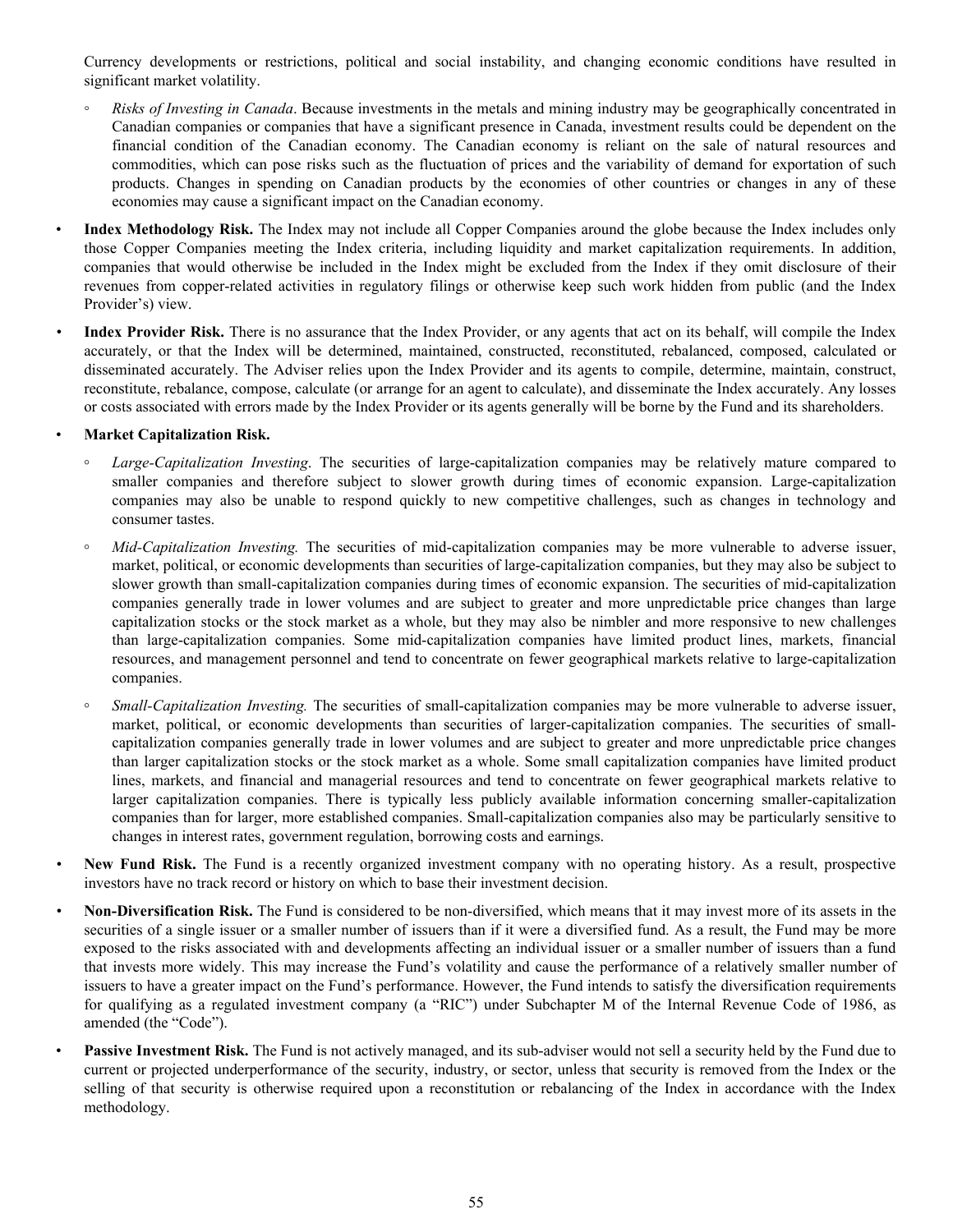**Tracking Error Risk.** As with all index funds, the performance of the Fund and its Index may differ from each other for a variety of reasons. For example, the Fund incurs operating expenses and portfolio transaction costs not incurred by the Index. In addition, the Fund may not be fully invested in the securities of the Index at all times or may hold securities not included in the Index.

# **Performance**

Performance information for the Fund is not included because the Fund had not yet commenced operations as of the date of this Prospectus. In the future, performance information for the Fund will be presented in this section. Updated performance information will be available on the Fund's website at www.defianceetfs.com.

#### **Portfolio Management**

| <b>Adviser</b>            | Defiance ETFs, LLC                                                                                                                                                                                                |
|---------------------------|-------------------------------------------------------------------------------------------------------------------------------------------------------------------------------------------------------------------|
| Sub-Adviser               | Penserra Capital Management LLC ("Penserra" or the "Sub-Adviser")                                                                                                                                                 |
| <b>Portfolio Managers</b> | Dustin Lewellyn, CFA, Managing Director of Penserra; Ernesto Tong, CFA, Managing Director of<br>Penserra; and Anand Desai, Associate of Penserra have been portfolio managers of the Fund since its<br>inception. |

### **Purchase and Sale of Shares**

Shares are listed on the Exchange, and individual Shares may only be bought and sold in the secondary market through brokers at market prices, rather than NAV. Because Shares trade at market prices rather than NAV, Shares may trade at a price greater than NAV (premium) or less than NAV (discount).

The Fund issues and redeems Shares at NAV only in large blocks known as "Creation Units," which only APs (typically, brokerdealers) may purchase or redeem. The Fund generally issues and redeems Creation Units in exchange for a portfolio of securities and/ or a designated amount of U.S. cash.

Investors may incur costs attributable to the difference between the highest price a buyer is willing to pay to purchase Shares (bid) and the lowest price a seller is willing to accept for Shares (ask) when buying or selling Shares in the secondary market (the "bid-ask spread"). Recent information about the Fund, including its NAV, market price, premiums and discounts, and bid-ask spreads is available on the Fund's website at www.defianceetfs.com.

### **Tax Information**

Fund distributions are generally taxable as ordinary income, qualified dividend income, or capital gains (or a combination), unless your investment is in an individual retirement account ("IRA") or other tax-advantaged account. Distributions on investments made through tax-deferred arrangements may be taxed later upon withdrawal of assets from those accounts.

# **Financial Intermediary Compensation**

If you purchase Shares through a broker-dealer or other financial intermediary (such as a bank) (an "Intermediary"), the Fund's investment adviser, sub-adviser or their affiliates may pay Intermediaries for certain activities related to the Fund, including participation in activities that are designed to make Intermediaries more knowledgeable about exchange traded products, including the Fund, or for other activities, such as marketing, educational training or other initiatives related to the sale or promotion of Shares. These payments may create a conflict of interest by influencing the Intermediary and your salesperson to recommend the Fund over another investment. Any such arrangements do not result in increased Fund expenses. Ask your salesperson or visit the Intermediary's website for more information.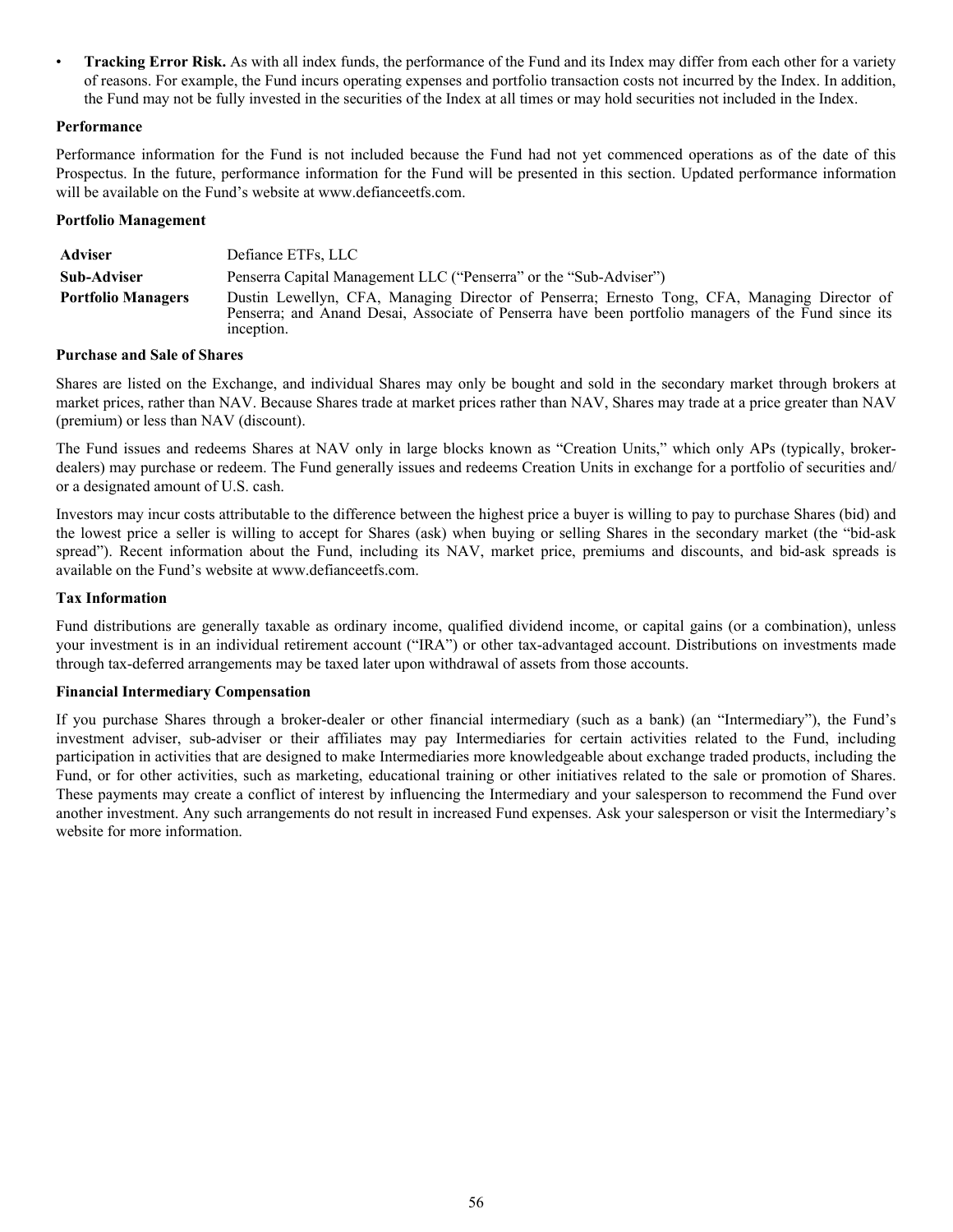#### **ADDITIONAL INFORMATION ABOUT THE INDEXES**

Each Index is calculated by an independent third-party calculation agent that is not affiliated with the applicable Fund or its Adviser, Sub-Adviser, distributor, Index Provider, or any of their affiliates. Each Fund's Index Provider is not affiliated with the Funds' Adviser, Sub-Adviser, administrator, or distributor. Each Index was created for the purpose of being licensed for use by the applicable Fund.

# *BlueStar Quantum Computing and Machine Learning Index*

The BlueStar Quantum Computing and Machine Learning Index consists of a modified equal-weighted portfolio of the stock of companies that derive at least 50% of their annual revenue or operating activity from the development of quantum computing and machine learning technology. "Quantum computing" refers to hardware and software designed to take advantage of extremely fast computers that leverage the field of quantum mechanics, a branch of physics dealing with particles and the complexities in which they naturally behave. Quantum computers are capable of processing multiple pieces of information at the smallest particle level, as opposed to traditional computers, whose smallest unit of data (a "bit") can only be a zero or a one. "Machine learning" refers to technologies that enable a computer to "learn" from data it has processed to incorporate different assumptions or past experience into future computations or analyses.

In determining the companies included in the Index at the time of each rebalance and reconstitution of the Index, the largest eligible companies by market capitalization are included until 98.5% of the market capitalization of such eligible companies is included in the Index, plus any companies already included in the Index whose market capitalization is in the top 99.5% of the market capitalization of eligible companies. In addition, all companies that meet the Index's eligibility requirements and have at least 50% of their annual revenue or operating activity from quantum computing-related products or activities will be selected. If such rules result in fewer than 70 Index components, the largest remaining eligible companies are selected until the number of components reaches 70.

# *Indxx SPAC & NextGen IPO Index*

The Index is reconstituted annually after the close of business on the last trading day of each July and rebalanced quarterly after the close of business on the last trading day of each January, April, July, and October. The determination of the securities that will comprise the Index as of each reconstitution are determined based on data as of the close of business on the nearest Friday falling at least one month before such reconstitution. The weight of each Index constituent at the time of each reconstitution or rebalance of the Index is calculated at the close of the fourth trading day (three trading days prior) to the date of such reconstitution or rebalance of the Index.

The Index provider conducts a monthly corporate governance review of Index constituents based on their public filings and press releases. Based on such reviews, a constituent may be removed from the Index in the Index Provider's sole discretion if regulatory investigations or cases related to the constituent's business operations or financial transactions have been decided against the company or the constituent has admitted to its violation of applicable local/national corporate laws. Such constituents will continue to remain in the Index if they have announced that they have rectified the violation(s) (*e.g.*, paid a fine, entered into a settlement agreement, or shut down applicable operations). A security removed from the Index in consideration of corporate governance issues may be added back to the Index following subsequent corporate governance reviews if the constituent has announced that it has rectified the violation(s). The removal of a constituent from the Index based on a corporate governance review will become effective on the close of business on the last trading day of the applicable month, and the Index weight of a company removed will be allocated among remaining Index constituents in the proportion of their weights prior to such removal.

# *BlueStar Global Hotels, Airlines, and Cruises Index*

Companies listed on the following exchanges are not eligible for inclusion in the Index: Bahrain, China (domestic market), India, Kuwait, Oman, Qatar, Saudi Arabia, United Arab Emirates, Russia, Turkey, Vietnam, or South American or Central American exchanges.

At the time of each semi-annual reconstitution of the Index, Travel Companies meeting the Investibility Requirements are added to the Index based on their free-float market capitalization (from largest to smallest) until their aggregate free-float market capitalization is at least 95% of the free-float market capitalization of all Travel Companies meeting the Investibility Requirements with at least 25 Travel Companies. If such rules result in fewer than 25 Index components, the largest remaining eligible companies are selected until the number of components reaches 25.

# *BITA NFT and Blockchain Select Index*

To be eligible for inclusion in the BITA NFT and Blockchain Select Index, securities must be publicly listed in regulated and recognized global exchanges in the form of shares tradable for foreign investors without restrictions. Additionally, securities must be issued by a company incorporated in one of the following countries or jurisdictions: Australia, Austria, Belgium, Bermuda, Bulgaria, Canada, Denmark, Finland, France, Germany, Hong Kong, Ireland, Italy, Japan, Latvia, Luxembourg, Netherlands, New Zealand, Norway, Philippines, Singapore, South Africa, Spain, Sweden, Switzerland, Thailand, United Kingdom, United States of America, Uruguay, and Zambia.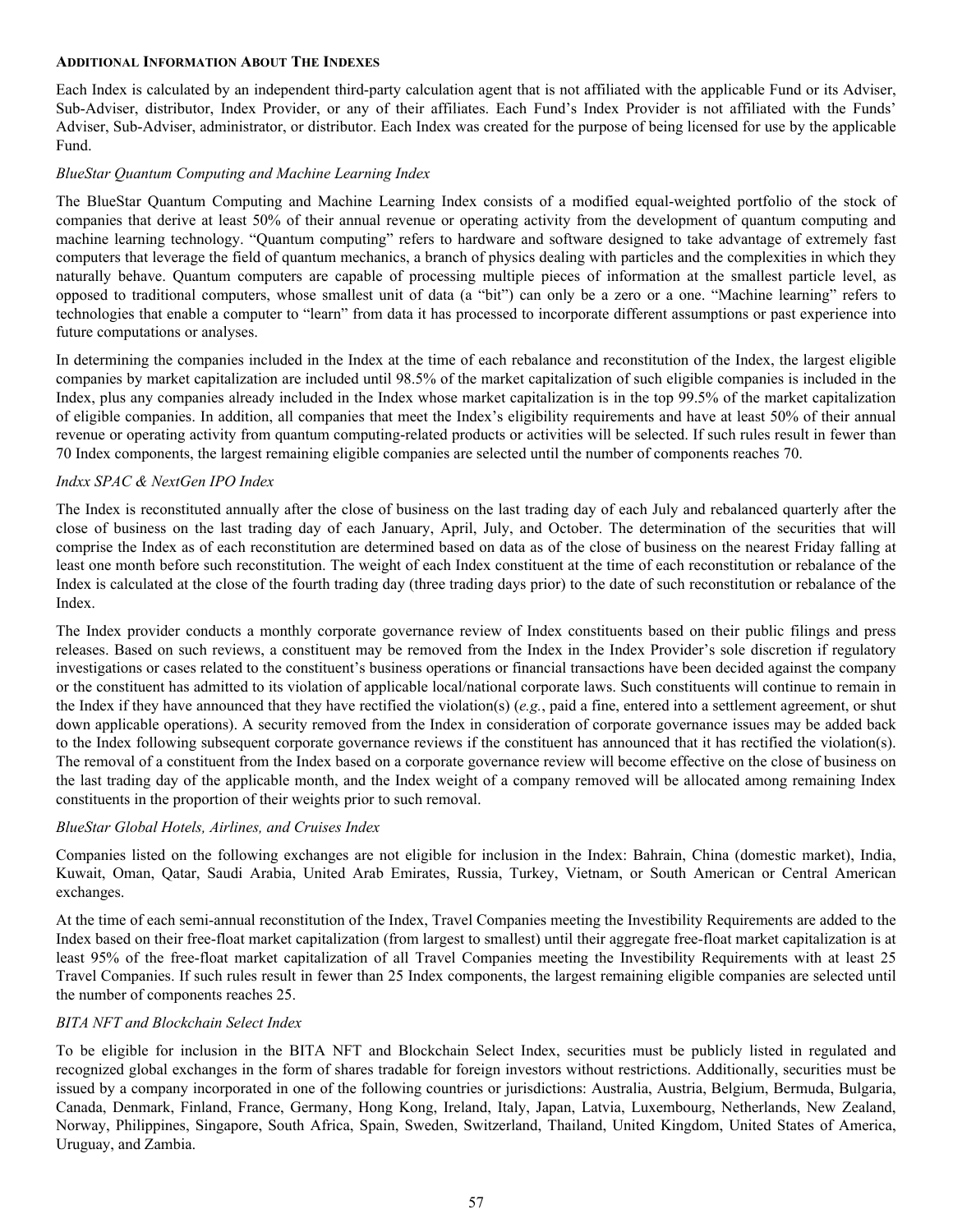Companies included in the Index may earn a substantial portion of the revenue from a country or countries other than the country in which such company's shares are listed.

## **ADDITIONAL INFORMATION ABOUT THE FUNDS**

# **Investment Objectives**

Each Fund's investment objective has been adopted as a non-fundamental investment policy and may be changed without shareholder approval upon written notice to shareholders.

# **Principal Investment Risks**

This section provides additional information regarding the principal risks described in each Fund Summary. As in each Fund Summary, the principal risks below are presented in alphabetical order to facilitate finding particular risks and comparing them with other funds. Each risk described below is considered a "principal risk" of investing in the applicable Fund, regardless of the order in which it appears. Each of the factors below could have a negative impact on the applicable Fund's performance and trading prices.

- **5G Investment Risk** *(Connectivity ETF only)***.** Companies across a wide variety of industries, primarily in the technology sector, are exploring the possible applications of 5G technologies. The extent of such technologies' versatility has not yet been fully explored. Consequently, the Fund's holdings may include equity securities of operating companies that focus on or have exposure to a wide variety of industries, and the economic fortunes of certain companies held by the Fund may not be significantly tied to such technologies. Currently, there are few public companies for which 5G technologies represent an attributable and significant revenue or profit stream, and such technologies may not ultimately have a material effect on the economic returns of companies in which the Fund invests.
- **Associated Risks of Investments in SPACs** *(SPAC ETF only)***.** The Fund invests in equity securities of SPACs, which raise assets to seek potential acquisition opportunities. Unless and until an acquisition is completed, a SPAC generally invests its assets in U.S. government securities, money market securities, and cash. If an acquisition that meets the requirements for the SPAC is not completed within a pre-established period of time (*e.g.*, two years), the invested funds are returned to the entity's shareholders. Because SPACs have no operating history or ongoing business other than seeking acquisitions, the value of their securities is particularly dependent on the ability of the entity's management to identify and complete a profitable acquisition. Public stockholders of SPACs may not be afforded a meaningful opportunity to vote on a proposed initial business combination because certain stockholders, including stockholders affiliated with the management of the SPAC, may have sufficient voting power, and a financial incentive, to approve such a transaction without support from public stockholders. As a result, a SPAC may complete a business combination even though a majority of its public stockholders do not support such a combination. There is no guarantee that the SPACs in which the Fund invests will complete an acquisition or that any acquisitions that are completed will be profitable. Some SPACs may pursue acquisitions only within certain industries or regions, which may increase the volatility of their prices. SPACs may also encounter intense competition from other entities having a similar business objective, such as private investors or investment vehicles and other SPACs, competing for the same acquisition opportunities, which could make completing an attractive business combination more difficult. In addition, SPACs have been the subject of recent regulatory scrutiny, and the SEC recently proposed new rules to enhance disclosure and investor protection in initial public offerings by SPACs, and in business combination transactions involving shell companies, such as SPACs, which, if adopted, could have a significant impact on the Fund and its holdings.

• **Associated Risks of SPAC-Derived Companies** *(SPAC ETF only)***.** The Fund invests in companies that are derived from a SPAC. These companies may be unseasoned and lack a trading history, a track record of reporting to investors, and widely available research coverage. SPAC-derived companies are thus often subject to extreme price volatility and speculative trading. These stocks may have above-average price appreciation in connection with a potential business combination with a SPAC prior to inclusion in the Index. The price of stocks included in the Index may not continue to appreciate and the performance of these stocks may not replicate the performance exhibited in the past. In addition, SPAC-derived companies may share similar illiquidity risks of private equity and venture capital. The free float shares held by the public in a SPAC-derived company are typically a small percentage of the market capitalization. The ownership of many SPAC-derived companies often includes large holdings by venture capital and private equity investors who seek to sell their shares in the public market in the months following a business combination transaction when shares restricted by lock-up are released, causing greater volatility and possible downward pressure during the time that locked-up shares are released.

• **Capital Controls and Sanctions Risk** *(Connectivity ETF, Quantum ETF, and Travel ETF only)*. Economic conditions, such as volatile currency exchange rates and interest rates, political events, military action and other conditions, may, without prior warning, lead to government intervention (including intervention by the U.S. government with respect to foreign governments, economic sectors, foreign companies and related securities and interests) and the imposition of capital controls and/or sanctions, which may also include retaliatory actions of one government against another government, such as seizure of assets. Capital controls and/or sanctions include the prohibition of, or restrictions on, the ability to transfer currency, securities or other assets. Levies may be placed on profits repatriated by foreign entities (such as the Fund). Capital controls and/or sanctions may also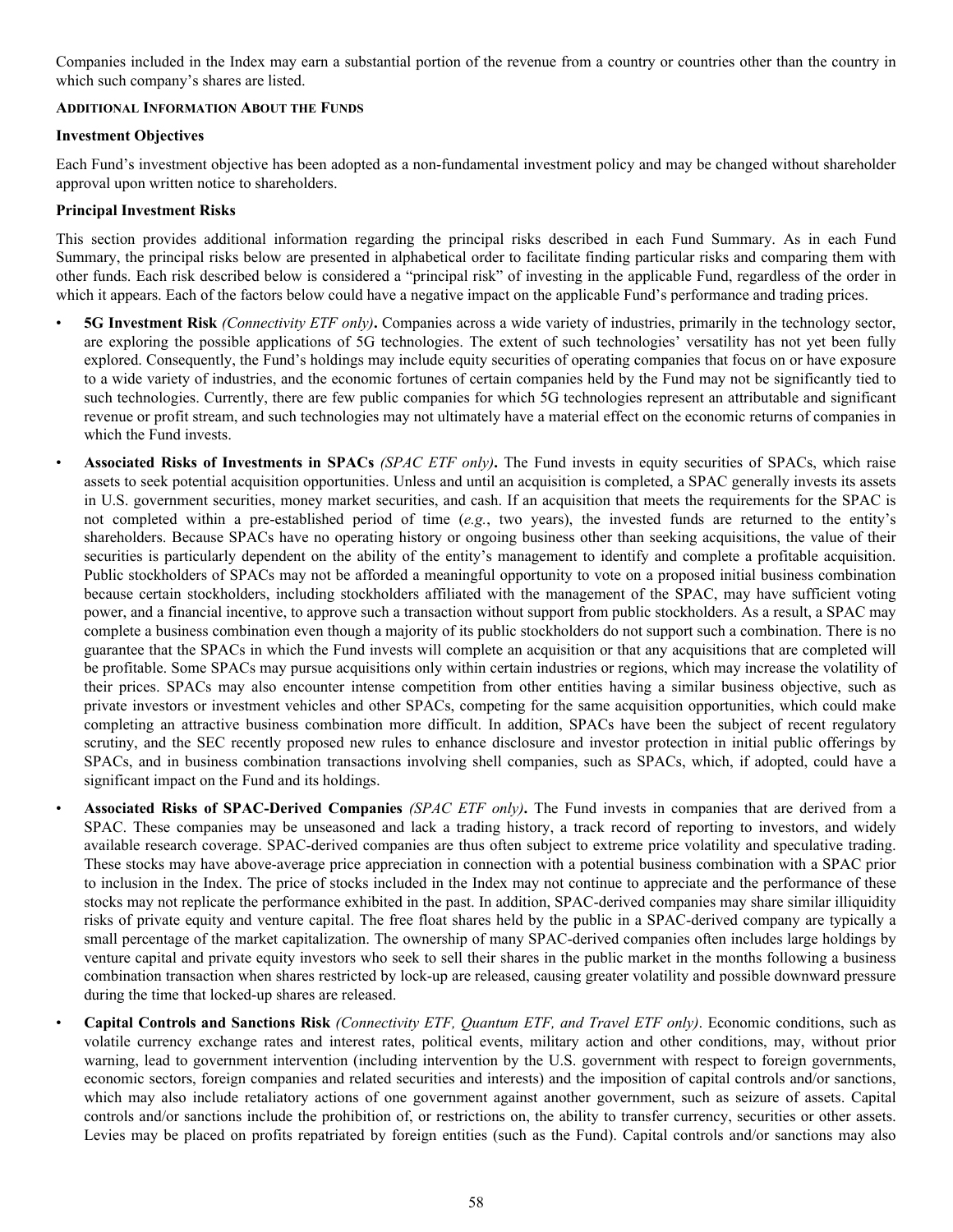impact the ability of the Fund to buy, sell or otherwise transfer securities or currency, negatively impact the value and/or liquidity of such instruments, adversely affect the trading market and price for Shares, and cause the Fund to decline in value.

- **Concentration Risk** *(Quantum ETF, Connectivity ETF, and SPAC ETF only)***.** The Fund's investments will be concentrated in an industry or group of industries to the extent that the Index is so concentrated. In such event, the value of the Shares may rise and fall more than the value of shares of a fund that invests in securities of companies in a broader range of industries.
- *•* **Concentration in Digital Revolution Companies Risk** *(Digital Revolution ETF only).* The Index, and consequently the Fund, is expected to concentrate its investments (*i.e.*, hold more than 25% of its total assets) in the securities of Digital Revolution Companies. As a result, the value of the Fund's shares may rise and fall more than the value of shares of a fund that invests in securities of companies in a broader range of industries. In addition, at times, Digital Revolution Companies may be out of favor and underperform other industries or groups of industries or the market as a whole. In such event, the value of the Shares may rise and fall more than the value of shares of a fund that invests in securities of companies in a broader range of industries. An investment in a Digital Revolution Company may be subject to the following risks:
	- *◦ Blockchain technology is new and many of its uses may be untested*. The mechanics of using blockchain technology to transact in digital or other types of assets, such as securities or derivatives, is relatively new and untested. There is no assurance that widespread adoption will occur. A lack of expansion in the usage of blockchain technology could adversely affect Digital Revolution Companies. A breach to one blockchain could cause investors, and the public generally, to lose trust in blockchain technology and increase reluctance to issue and invest in assets recorded on blockchains. Furthermore, blockchain technology is subject to a rapidly-evolving regulatory landscape in the United States and in other countries, which might include security, privacy, or other regulatory concerns that could require changes to blockchain networks.
	- *Theft, loss or destruction*. Transacting on a blockchain depends in part specifically on the use of cryptographic keys that are required to access a user's account (or "wallet"). The theft, loss, or destruction of these keys could adversely affect a user's ownership claims over an asset or a company's business or operations if it was dependent on the blockchain.
	- *Competing platforms, technologies, and patents*. The development and acceptance of competing platforms or technologies may cause consumers or investors to use an alternative to blockchains. Further, if one or more other persons, companies or organizations has or obtains a valid patent covering technology critical to the operation of one or more of a Digital Revolution Company's business lines, there can be no guarantee that such an entity would be willing to license such technology at acceptable prices or at all, which could have a material adverse effect on the Digital Revolution Company's business, financial condition and results of operations. Moreover, if for any reason a Digital Revolution Company were to fail to comply with its obligations under an applicable agreement, it may be unable to operate, which would also have a material adverse effect on that Digital Revolution Company's business, financial condition and results of operations. Due to the fundamentally open-source nature of blockchain technology, a Digital Revolution Company may not always be able to determine that it is using or accessing protected information or software. For example, there could be issued patents of which a Digital Revolution Company is not aware that its products infringe. Moreover, patent applications are in some cases maintained in secrecy until patents are issued. The publication of discoveries in scientific or patent literature frequently occurs substantially later than the date on which the underlying discoveries were made and patent applications were filed. Because patents can take many years to issue, there may currently be pending applications of which a Digital Revolution Company is unaware that may later result in issued patents that its products infringe. A Digital Revolution Company could expend significant resources defending against patent infringement and other intellectual property right claims, which could require it to divert resources away from operations. Any damages a Digital Revolution Company is required to pay or injunctions against its continued use of such intellectual property in resolution of such claims may cause a material adverse effect to its business, financial condition and results of operations.
	- *Cyber security incidents*. Cyber security incidents may compromise an issuer, its operations, or its business. Cyber security incidents may also specifically target a user's transaction history, digital assets, or identity, thereby leading to privacy concerns. In addition, certain features of blockchain technology, such as decentralization, open source protocol, and reliance on peer-to-peer connectivity, may increase the risk of fraud or cyber-attack by potentially reducing the likelihood of a coordinated response. Additionally, blockchain functionality relies on the Internet. A significant disruption of Internet connectivity affecting large numbers of users or geographic areas could impede the functionality of blockchain technologies.
	- *◦ Key personnel risk*. Digital Revolution Companies rely on highly skilled financial service professionals and software engineers. Because of competition from other firms, Digital Revolution Companies may face difficulties in recruiting and retaining professionals of a caliber consistent with their business strategy in the future. The inability to successfully identity and retain qualified professionals could materially and adversely affect the growth, operations, or financial condition of the company.
	- Lack of liquid markets, and possible manipulation of blockchain-based assets. Digital assets that are represented and trade on a blockchain may not necessarily benefit from viable trading markets. Stock exchanges have listing requirements and vet issuers, and perhaps users. These conditions may not necessarily be replicated on a blockchain, depending on the platform's controls and other policies. The more lenient a blockchain is about vetting issuers of digital assets or users that transact on the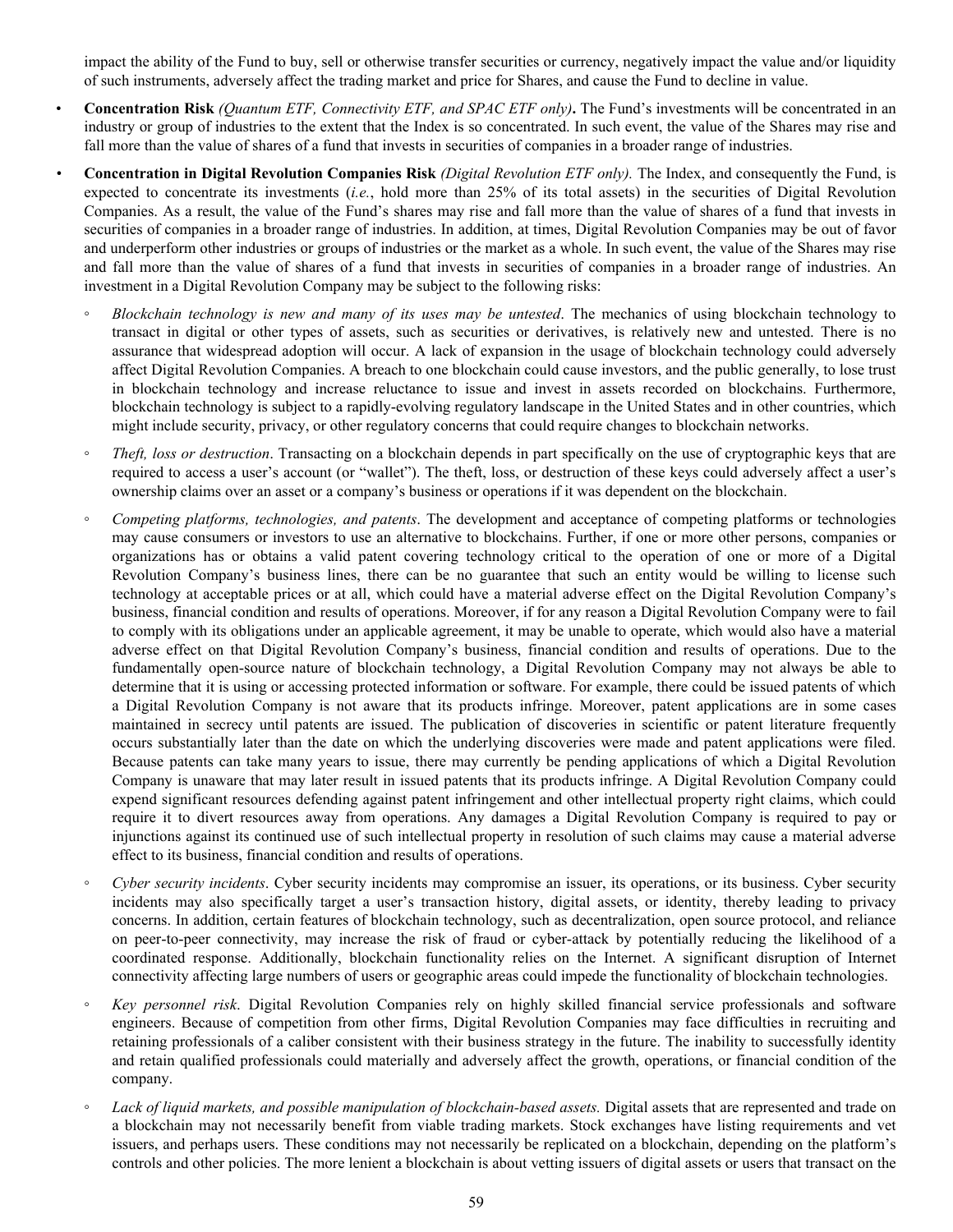platform, the higher the potential risk for fraud or the manipulation of digital assets. These factors may decrease liquidity or volume, or increase volatility of digital securities or other assets trading on a blockchain.

- *◦ Lack of regulation*. Digital commodities and their associated platforms are largely unregulated, and the regulatory environment is rapidly evolving. Because blockchain technology works by having every transaction build on every other transaction, participants can self-police any corruption, which can mitigate the need to depend on the current level of legal or government safeguards to monitor and control the flow of business transactions. As a result, companies engaged in such blockchain activities may be exposed to adverse regulatory action, fraudulent activity, or even failure. There can be no guarantee that future regulation of blockchain technology or cryptocurrencies will not have a negative impact on the value of such technologies and of the companies in the which the Fund invests.
- *Network amendment risk.* Significant contributors to all or any cryptocurrency network could propose amendments to the respective network's protocols and software that, if accepted and authorized by such network, could adversely affect a Digital Revolution Company. For example, with respect to the bitcoin network, a small group of individuals contribute to the bitcoin network's source code. Those individuals can propose refinements or improvements to the bitcoin network's source code through one or more software upgrades that alter the protocols and software that govern the bitcoin network and the properties of bitcoin, including the irreversibility of transactions and limitations on the mining of new bitcoin. Proposals for upgrades and discussions relating thereto take place on online forums. For example, there is an ongoing debate regarding altering the blockchain by increasing the size of blocks to accommodate a larger volume of transactions. Although some proponents support an increase, other market participants oppose an increase to the block size as it may deter miners from confirming transactions and concentrate power into a smaller group of miners. To the extent that a significant majority of the users and miners on the bitcoin network install such software upgrade(s), the bitcoin network would be subject to new protocols and software that may adversely affect Digital Revolution Companies. In the event a developer or group of developers proposes a modification to the bitcoin network that is not accepted by a majority of miners and users, but that is nonetheless accepted by a substantial plurality of miners and users, two or more competing and incompatible blockchain implementations could result. This is known as a "hard fork." In such a case, the "hard fork" in the blockchain could materially and adversely affect the perceived value of digital assets as reflected on one or both incompatible blockchains, which may adversely affect Digital Revolution Companies.
- *NFT Ecosystem Company Risk.* The value of NFTs may decline for short or long periods of time and may be volatile due to factors such as the desirability of the particular NFT, the availability of other similar NFTs, the accessibility of the blockchain used by the NFT, and general risks applicable to Digital Revolution Companies. NFTs are also subject to risks of any collectible including changes in collector preferences, changes in the supply and demand for related NFTs, and the author's reputation in the industry. Volatility in the value of NFTs may have a material adverse effect on a Digital Revolution Company's business, financial condition, and results of operation.
- *Third party product defects or vulnerabilities*. Where blockchain systems are built using third party products, those products may contain technical defects or vulnerabilities beyond a company's control. Open-source technologies that are used to build a blockchain application, may also introduce defects and vulnerabilities.
- *Reliance on cryptocurrency*. Digital Revolution Companies rely heavily on the success of the digital currency industry, the development and acceptance of which is subject to a variety of factors that are difficult to evaluate. Cryptocurrencies (also referred to as "virtual currencies" and "digital currencies") are digital assets designed to act as a medium of exchange. Cryptocurrency is an emerging asset class. There are thousands of cryptocurrencies, the most well-known of which is bitcoin. Cryptocurrency generally operates without a central authority (such as a bank) and is not backed by any government. Cryptocurrency is not legal tender. Federal, state and/or foreign governments may restrict the use and exchange of cryptocurrency, and regulation in the United States is still developing. The market price of bitcoin has been subject to extreme fluctuations. Similar to fiat currencies *(i.e.*, a currency that is backed by a central bank or a national, supra-national or quasi-national organization), cryptocurrencies are susceptible to theft, loss, and destruction. Cryptocurrency exchanges and other trading venues on which cryptocurrencies trade are relatively new and, in most cases, largely unregulated and may therefore be more exposed to fraud and failure than established, regulated exchanges for securities, derivatives and other currencies. Cryptocurrency exchanges may stop operating or permanently shut down due to fraud, technical glitches, hackers, or malware, which may also affect volatility. Cryptocurrency volatility may have a material adverse effect on a Digital Revolution Company's business, financial condition, and results of operation.
- *Line of business risk*. Some Digital Revolution Companies are engaged in other lines of business unrelated to blockchain and these lines of business could adversely affect their operating results. The operating results of these companies may fluctuate as a result of these additional risks and events in the other lines of business. In addition, a company's ability to engage in new activities may expose it to business risks with which it has less experience than it has with the business risks associated with its traditional businesses. Despite a company's possible success in activities linked to its use of blockchain, there can be no assurance that the other lines of business in which these companies are engaged will not have an adverse effect on a company's business or financial condition.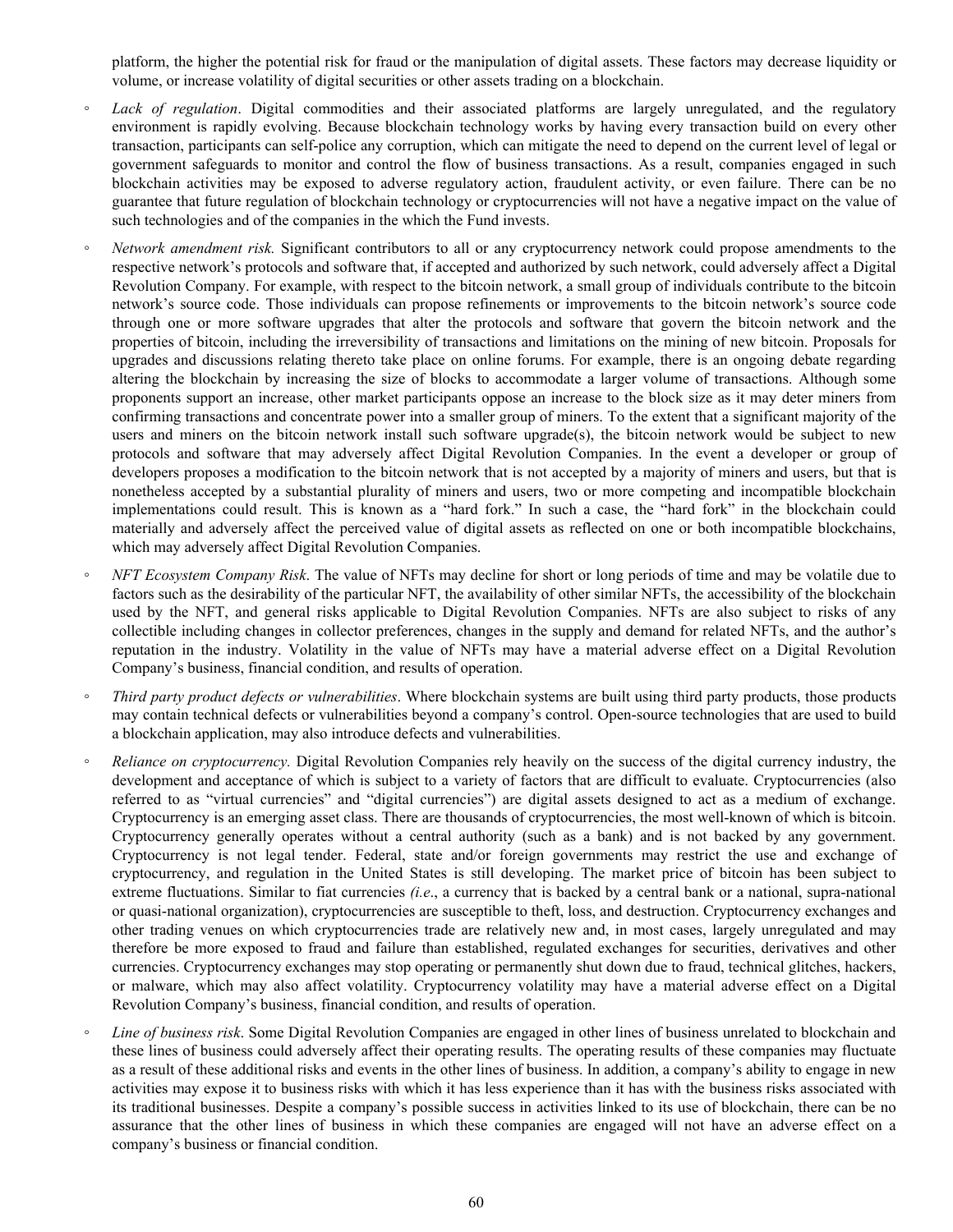• **Concentration in Copper Companies Risk** *(Conductivity ETF only).* The Index, and consequently the Fund, is expected to concentrate its investments (*i.e.*, hold more than 25% of its total assets) in the securities of the metals and mining industry. As a result, the value of the Fund's shares may rise and fall more than the value of shares of a fund that invests in securities of companies in a broader range of industries. In addition, at times, the metals and mining industry may be out of favor and underperform other industries or groups of industries or the market as a whole. In such event, the value of the Shares may rise and fall more than the value of shares of a fund that invests in securities of companies in a broader range of industries.

The Fund will be sensitive to changes in, and its performance will depend to a greater extent on, the overall condition of the metals and mining industry. Competitive pressures may have a significant effect on the financial condition of companies in such industry. Also, such companies are highly dependent on the price of certain precious metals, as well as copper. These prices may fluctuate substantially over short periods of time, so the Fund's Share price may be more volatile than other types of investments. The prices of copper and precious metals rise and fall in response to many factors, including: economic cycles; changes in inflation or expectations about inflation in various countries; interest rates; currency fluctuations; metal sales by governments, central banks, or international agencies; investment speculation; resource availability; fluctuations in industrial and commercial supply and demand; government regulation of the metals and materials industries; and government prohibitions or restrictions on the private ownership of certain precious and rare metals. The Index measures the performance of equity securities of Copper Companies and does not measure the performance of direct investment in copper metal. Consequently, the Fund's Share price may not move in the same direction and to the same extent as the spot prices of copper metal. In addition, the Russian invasion of Ukraine and the resulting Russian sanctions by Western countries, including the United States, Canada, European Union, Japan, United Kingdom, and others, as well as retaliatory measures by Russia, may have a significant impact on Copper Companies. Bans on copper imports from Russia by certain Western countries may increase copper prices, disrupt supply chains, and impact the overall demand for the metal.

• **Concentration in Hydrogen and Fuel Cell Companies Risk** *(Next Gen H2 ETF only)***.** The Fund's investments will be concentrated in an industry or group of industries to the extent that the Index is so concentrated. In such event, the value of the Shares may rise and fall more than the value of shares of a fund that invests in securities of companies in a broader range of industries. The Index is expected to be concentrated in hydrogen and fuel cell companies. Such companies may depend largely on the availability of hydrogen gas, and an insufficient supply of hydrogen could negatively affect their sales and the deployment of their products and services. They may also be dependent on certain third-party key suppliers for components in their products, and any decline in availability of such components or increase in their cost could negatively affect the profitability of such companies. These companies may also be dependent on a small number of customers for a significant portion of their business, and their business may require significant capital to continue operating or expand, which may create additional risks.

Hydrogen and fuel cell companies are also subject to risks related to the obsolescence of existing technology, short product cycles, falling prices and profits, competition from new market entrants, and general economic conditions that significantly affect the hydrogen, fuel cell, and overall clean energy industry. In addition, intense competition and legislation resulting in more strict government regulations and enforcement policies and specific expenditures for cleanup efforts can affect this industry. Risks associated with hazardous materials, fluctuations in energy prices and supply and demand of alternative energy fuels, energy conservation, the success of exploration projects and tax and other government regulations can also significantly affect this industry. Also, supply of, and demand for, specific products or services, the supply of, and demand for, oil and gas, the price of oil and gas, production spending, government regulation, world events and economic conditions may affect the industry. Shares in the companies involved in this industry may be significantly more volatile than shares of companies operating in other, more established industries. Currently, certain methods used to value hydrogen and fuel cell companies, particularly those companies that have not yet traded profitably, have not been in widespread use for a significant period of time. As a result, the use of these valuation methods may serve to increase further the volatility of the share prices of these companies.

• **Concentration in Medical Cannabis Companies Risk** *(Altered Experience ETF only)*. The companies in which the Fund invests are subject to various laws, regulations and guidelines relating to the cultivation, production, manufacture, management, transportation, storage and disposal of cannabis, as well as those relating to health and safety, the conduct of operations and the protection of the environment. Even if a company's operations are permitted under current law, they may not be permitted in the future or they may not be permitted under federal law, in which case such company may not be in a position to carry on its operations in its current locations or may be subject to administrative, civil, or criminal enforcement action brought by regulatory, law enforcement, or governmental authorities. Additionally, controlled substance legislation differs between countries and legislation in certain countries may restrict or limit the ability of certain companies in which the Fund invests to develop, produce, or sell their products. These laws and regulations may significantly affect a cannabis-related company's ability to secure financing, impact the market for sales and services, and set limitations on cannabis use, production, processing, transportation, sale, marketing, and storage. In addition to regulatory action, litigation initiated by private citizens or companies could have a negative impact on the financial and/or operational status of cannabis-related companies. Cannabis-related companies may also be required to secure permits and authorizations from government agencies to cultivate, process, transport, store, market, sell, or research cannabis-based products. In addition, cannabis-related companies are subject to the risks associated with the agricultural, biotechnology, and pharmaceutical industries.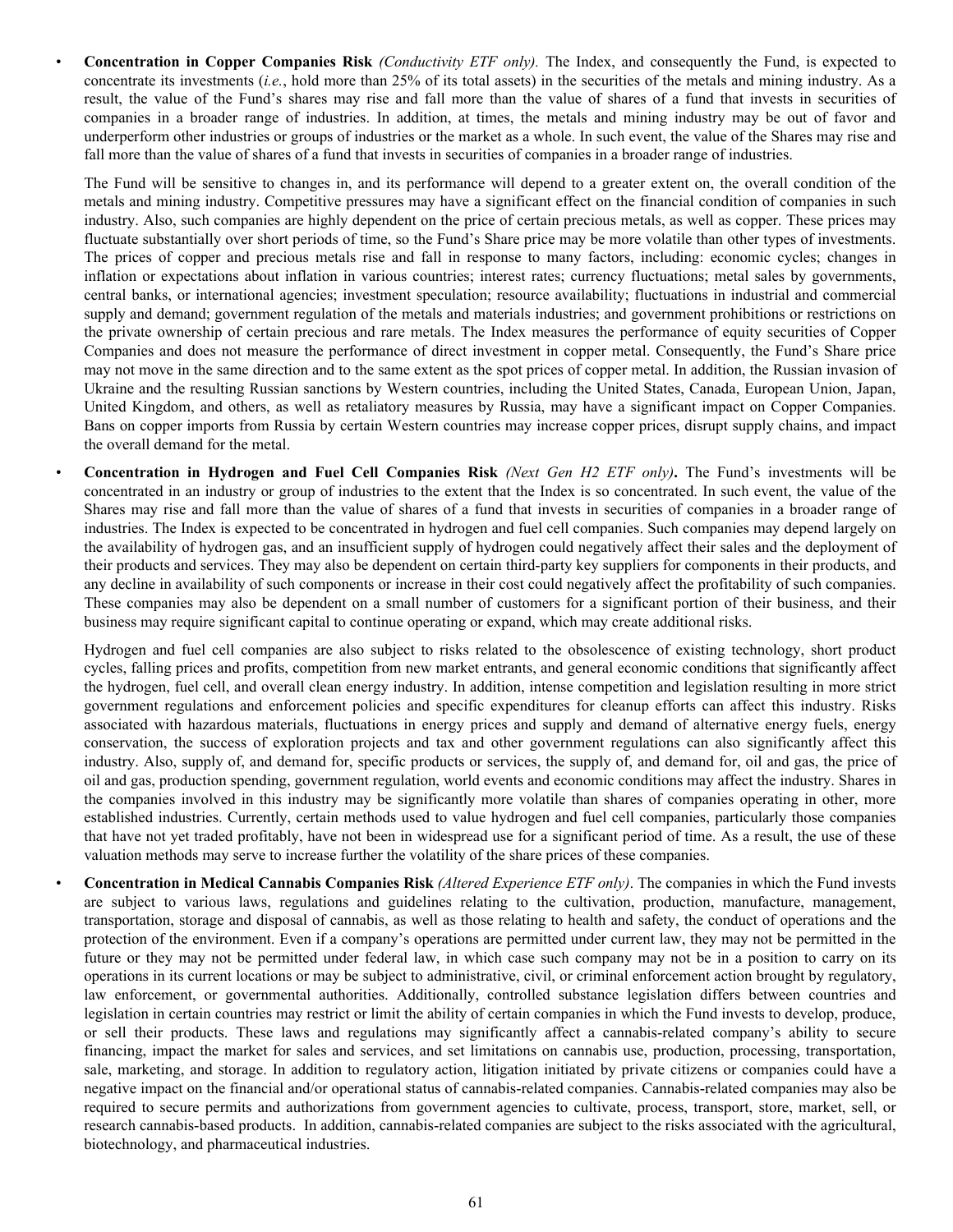*◦* **Canadian Regulation of Cannabis.** The Cannabis Act, along with the related provincial and territorial legislation regulating adult use, distribution and sales, came into force on October 17, 2018 and implemented a legal framework in Canada for the production, distribution, sale, and possession of both medical cannabis and adult use marijuana. However, there can be no assurance that Canadian federal, provincial, or territorial laws regulating cannabis will not be repealed or overturned or that governmental authorities will not limit the application of such laws within their respective jurisdictions. If governmental authorities begin to enforce certain laws relating to cannabis in jurisdictions where the sale and use of cannabis is currently legal or regulated, or if existing laws are repealed or curtailed, the Fund's investments may be materially and adversely affected notwithstanding.

The cultivation, distribution, sale, and disposal of cannabis, among other things, remains subject to extensive regulatory oversight under the Cannabis Act and the various provincial and territorial regulatory regimes. Such extensive controls and regulations may significantly affect the financial condition of market participants, and prevent the realization of such market participants of any benefits from an expanded market for recreational marijuana products.

*◦* **U.S. Regulation of Cannabis.** Cannabis comes from the cannabis sativa plant and may contain varying levels of chemical compounds, including THC and CBD. Under U.S. law, hemp is a type of cannabis sativa plant whose stalks, seeds, leaves, derivatives or extracts contain 0.3% THC or less and do not produce a psychoactive effect while marijuana contains more than 0.3% THC. While marijuana is a Schedule I controlled substance, and, thus, has no accepted medical use under federal law and has a high potential for abuse, hemp and substances derived from hemp are not considered controlled substances under U.S. federal law.

As a Schedule I controlled substance, marijuana is illegal on the federal level and may not be distributed in U.S. interstate commerce and may not be prescribed, marketed, used, or sold in the United States, subject to some very limited exceptions, discussed below. Accordingly, any companies that are illegally handling, distributing, marketing, or selling marijuana are at risk of U.S. federal enforcement action.

Despite the fact that many states have legalized marijuana to some degree, the CSA makes it a federal drug crime to manufacture, distribute, dispense and/or possess marijuana. Those who aid and abet the commission of a drug crime, or conspire to violate federal drug laws are subject to punishment as well under the CSA. Further, the commission of a drug offense can constitute "specified unlawful activity" for purposes of the money laundering statutes, which prohibit using U.S. financial institutions to facilitate, promote, and conceal illegal activity; and prohibit financial transactions in excess of \$10,000 which involve proceeds from illegal activity.

Actions by federal regulatory agencies, such as increased enforcement of federal cannabis laws and the prosecution of nonviolent federal drug crimes by the DOJ, could produce a chilling effect on the industry's growth and further discourage banks from expanding their services to cannabis-related companies where such services are currently limited, notwithstanding cannabis banking guidance provided by FINCEN. This conflict between the regulation of marijuana under federal and state law creates volatility and risk for all cannabis-related companies. With regard to federal enforcement, the Rohrabacher-Farr Amendment prohibits the DOJ from using funds to interfere with the implementation of state medical marijuana laws. The amendment, which expires on September 30, 2021 – absent a renewal by congress in the next budget cycle – does not provide legal immunity and does not prohibit enforcement action where strict compliance with state law is lacking. Thus, it is DOJ's position that individuals who do not strictly comply with all state-law conditions regarding the use, distribution, possession and cultivation of medical marijuana have engaged in conduct that is unauthorized, and prosecuting such conduct under federal law does not violate the Rohrabacher-Farr Amendment. Accordingly, even if a company believes that it is operating in accordance with state laws, it may still be subject to U.S. federal enforcement action.

Cannabis not meeting the hemp definition or its derivatives may only be legally distributed, handled, marketed, sold, or used for scientific research, pursuant to an FDA Investigational New Drug Application ("IND") authorizing the conduct of clinical research, or marketed pursuant to an FDA-approved marketing application. FDA has approved only one cannabis-derived drug product: Epidiolex (CBD), and three synthetic THC drug products: Marinol (dronabinol), Syndros (dronabinol), and Cesamet (nabilone). Cannabis-related companies in the U.S. that engage in medical or pharmaceutical research or the legal production and distribution of controlled substance drug products, must be registered with DEA to perform such activities and must comply with extensive and strict DEA requirements related to, among other areas, security, control, recordkeeping, reporting and inventory management to prevent drug loss and diversion. Moreover, cannabis-related companies in the U.S. that are engaging in medical or pharmaceutical research must comply with FDA's regulations, which include, but are not limited to, requirements for the conduct of pre-clinical research, and for clinical research review by an Institutional Review Board ("IRB"), obtaining the informed consent of clinical study subjects, monitoring the conduct of the research, ensuring drug accountability and quality, making certain reports to FDA, including adverse event reports, and ensuring the veracity and the integrity of the resulting study data. Should those companies seek to market or promote their investigational products, they must first obtain marketing approval from FDA, which requires extensive pre-clinical, clinical, and manufacturing data and information. Moreover, such companies may need to petition FDA and DEA to have their product(s) rescheduled. If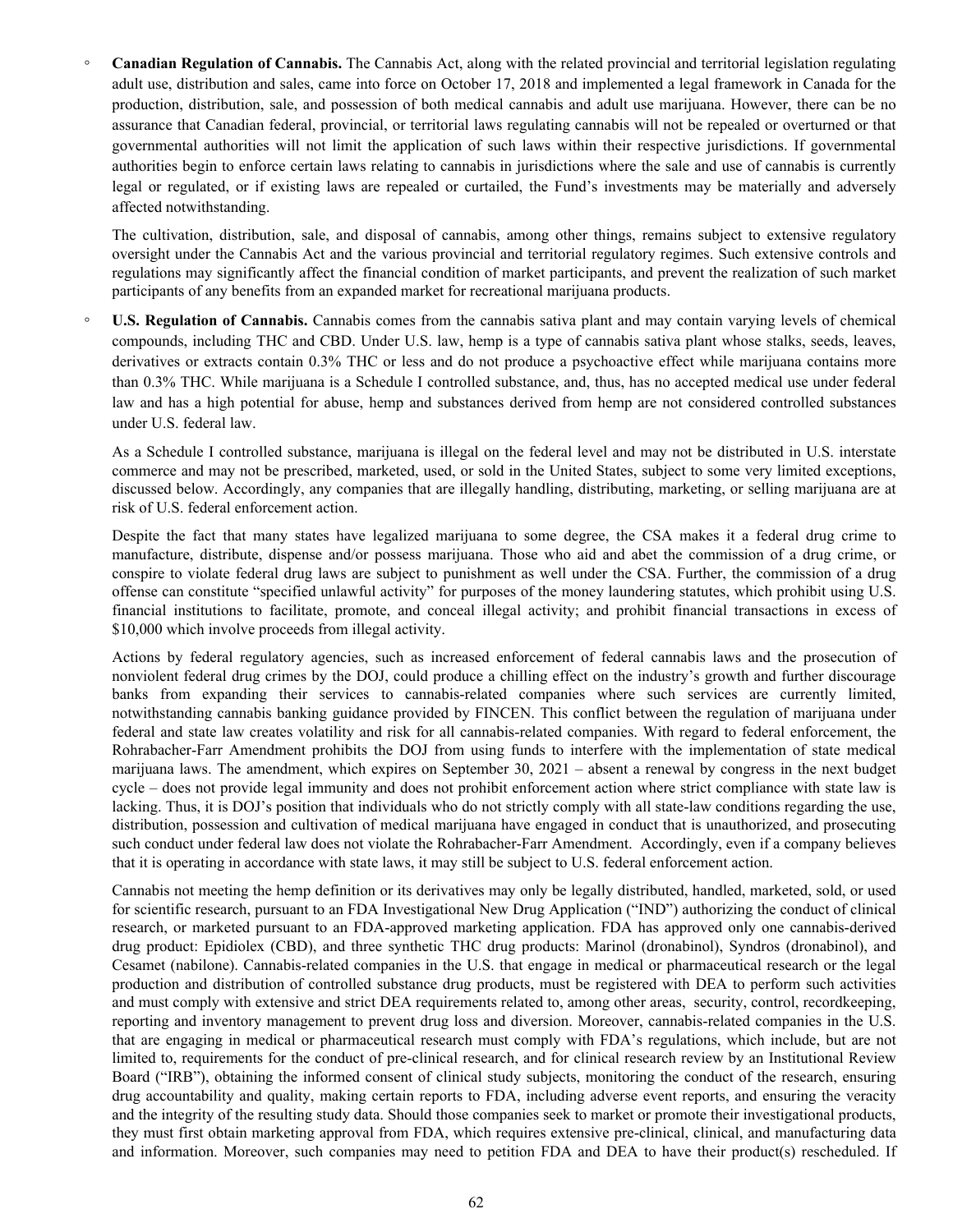approved, companies within the product supply chain will need to continue to comply with expanded FDA and DEA regulatory requirements related to the product. Companies may not be able to obtain FDA approval to study or market their products and, even if approval is granted, the approval may be subject to significant and costly restrictions that limit the potential market. Moreover, any failure to comply with regulatory requirements may result in enforcement actions that may be costly, time consuming, or prevent companies from operating. States may also have laws regulating cannabis, that are in addition to federal laws. With respect to cannabis-related companies and vendors servicing such companies, the Fund will not make direct investments in the securities of companies that grow, sell, distribute, transport, or handle cannabis unless they are registered with the DEA or otherwise in compliance with U.S. federal law and regulations, thus allowing them to legally handle the product.

Additionally, U.S. federal tax law prohibits a taxpayer business from claiming ordinary deductions, other than the cost of goods sold, or credits for any amount paid or incurred during the tax year in carrying on any trade or business if that trade or business (or the activities that comprise that trade or business) consists of trafficking in controlled substances (e.g., marijuana) where that trafficking is prohibited by either federal law or the state law for the state in which the trade or business is conducted. Consequently, cannabis companies may pay higher than non-cannabis companies, which could result in less income to the Fund and, in turn, less for the Fund to distribute to shareholders.

Companies involved in the cannabis industry face intense competition, may have limited access to the services of banks, may have substantial burdens on company resources due to complying with regulatory obligations, litigation, complaints or enforcement actions, and are heavily dependent on receiving necessary permits and authorizations to engage in lawful activities. Since the use of marijuana is illegal under U.S. federal law, federally regulated banking institutions may be unwilling to make financial services available to growers and sellers of marijuana. Additionally, to the extent that the United States and other countries pass laws that permit the personal cultivation and consumption of marijuana, the markets may shrink for certain companies in which the Fund invests.

Companies participating in the cannabis industry may also face litigation, formal or informal complaints, enforcement actions, and inquiries by various federal, state, or local governmental authorities. Litigation, complaints, and enforcement actions could consume considerable amounts of financial and other corporate resources, which could have a negative impact on sales, revenue, profitability, and growth prospects. Similarly, certain companies may not be able to obtain or maintain the necessary licenses, permits, authorizations, or accreditations, or may only be able to do so at great cost, to engage in lawful activities. Failure to comply with or to obtain the necessary licenses, permits, authorizations, or accreditations could result in restrictions on a company's ability to legally engage in business, which could have a negative impact on the value of the Fund's investments.

*◦* **U.S. Regulation of Hemp and Hemp-Derived CBD.** "Hemp", as defined in the Farm Bill, refers to cannabis sativa plants with a THC concentration of not more than 0.3% on a dry weight basis. The Farm Bill effectively removes hemp, its extracts, and derivatives, including hemp-derived CBD, from the CSA's list of controlled substances and allows states to regulate its production, commerce, and research with approval from the USDA. While hemp and its derivatives are no longer controlled substances, and while FDA permits the use of hulled hemp seed, hemp seed protein powder, and hemp seed oil in food products, under the Federal Food, Drug, and Cosmetic Act, hemp-derived CBD may not be used in food or dietary supplements. This is because it is unlawful to introduce into interstate commerce a food or dietary supplement that contains an active ingredient in an approved drug product or a substance for which substantial and public clinical investigations have been instituted. Because FDA has approved a drug product containing CBD, FDA's current legal position is that CBD is a drug that may not be properly used in food or dietary supplement products. CBD also may not be included as an active ingredient in any over-the-counter drug product that is not subject to an FDA-approved marketing application. Hemp-derived CBD may, however, be used in cosmetic products, assuming the product claims remain consistent with cosmetic products. FDA has the authority to remove from the market any CBD product that does not comply with the agency's requirements. This enforcement authority extends to states that have legalized and regulated the distribution of ingestible CBD products that are intended for therapeutic or medicinal use. Accordingly, if a company is producing, selling, or marketing a food or dietary supplement with CBD, there is the risk that FDA could take enforcement action against the company or its products.

Moreover, while the Farm Bill removes hemp and hemp-derived products from the controlled substances list under the CSA, it does not legalize CBD in every circumstance. CBD, depending on the source from which it was derived, can still be classified as a Schedule I substance. For example, CBD that is derived from a cannabis sativa plant that does not meet the Farm Bill's hemp definition is still a controlled substance. Moreover, DEA has taken the position that synthetic CBD, which is not derived from the hemp plant, remains a Schedule I controlled substance. Accordingly, if CBD is not properly sourced from hemp, its distribution and use are still illegal, unless done pursuant to an IND or FDA-approved drug application. U.S. federal law also requires that: (i) the hemp is produced by a licensed producer; and (ii) in a manner consistent with the applicable federal and state regulations. In addition, states may have policies or laws that otherwise prohibit or restrict the use, sale, or production of CBD and hemp.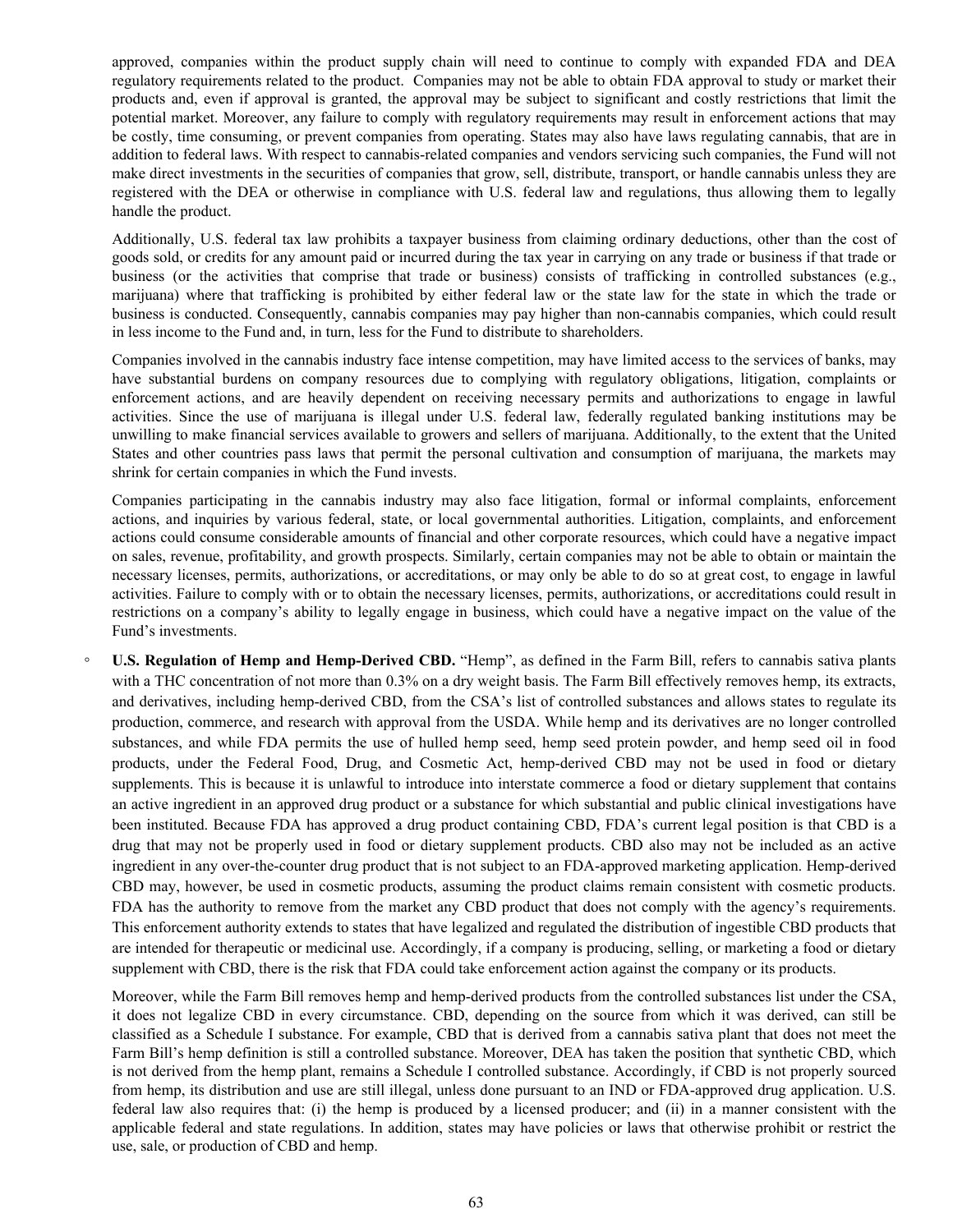Overall, the state and federal laws around cannabis, hemp, and CBD are complex and have undergone a great deal of change. These laws may also continue to change in the future. We cannot guarantee that activities that are either legal or illegal now under U.S. law will continue to be permitted or prohibited going forward. Given the complexity of these laws and the speed at which they have changed, while the Fund will only invest in companies in the U.S. that are operating in accordance with U.S. state and federal law, there is the risk that despite the Fund's or a company's belief regarding the legal status of a company's operations, governmental authorities will disagree. If this were to occur, governmental authorities could take action against such company, impacting the Fund's performance.

• **Concentration in Medical Psychedelics Companies Risk** *(Altered Experience ETF only).* In Canada, certain psychedelic drugs, including psilocybin, are classified as Schedule III drugs under the CDSA and as such, medical and recreational use is illegal under Canadian federal laws. In the United States, most psychedelic drugs, including psilocybin, are classified as Schedule I drugs under the CSA and the Controlled Substances Import and Export Act and, as such, medical and recreational use is illegal under the U.S. federal laws. There is no guarantee that psychedelic drugs or psychedelic inspired drugs will ever be approved as medicines in either jurisdiction.

In the United States, to the extent a company is conducting research with such psychedelic-based products, the company would need to comply with FDA's laws and regulations regarding research, would need to be DEA registered, would need to comply with DEA laws and regulations, and would need to comply with any applicable state laws and regulations. DEA scheduling determinations removing a substance from Schedule I are dependent on FDA approval of a substance or a specific formulation of a substance for a therapeutic or medicinal use. Unless and until psilocybin, psilocin, or other psychedelic-based products receive FDA approval, such products are prohibited from sale, which limits the growth opportunities for certain portfolio companies of the Fund. Even if approved by the FDA, the manufacture, importation, exportation, domestic distribution, storage, sale, and legitimate use of such products will continue to be subject to a significant degree of regulation by the DEA, FDA, and other governmental authorities. There can be no guarantees that such approvals or administrative actions will happen or be favorable for psychedelics companies. Such actions may be subject to lengthy delays and may require lengthy and expensive clinical trials. Additionally, therapies containing controlled substances may generate public controversy and carry reputational risk. Political and social pressures and adverse publicity could lead to delays in approval of, and increased expenses for, psychedelics companies and any future therapeutic candidates they may develop. All of these factors and others may prevent psychedelics companies from becoming profitable, which may materially affect the value of certain Fund investments. In addition, psychedelics companies are subject to the risks associated with the biotechnology and pharmaceutical industries, as well as the risks associated with cannabis companies described above.

• **Concentration in Semiconductor Companies Risk** *(Semiconductor ETF only)***.** The Index is expected to be concentrated in Semiconductor Companies. Semiconductor Companies are subject to the cyclical nature of the semiconductor and semiconductor equipment industry, so securities may fluctuate significantly and rapidly in price. In addition, the companies in the semiconductor and semiconductor equipment industry are involved in activities that have effects on the revenues and operating results of the companies. These activities include the risks of rapid obsolescence of products; substantial capital equipment expenditures; improper functioning of internal processes and information technology systems; changes in industry standards or regulations; inability to meet customer demand; unreliability on manufacturers and subcontractors to manufacture, assemble, and test companies' products; and disruptions in companies' activities such as acquisitions, divestures, strategic investments and partnerships. The research and development efforts of these companies are focused on a limited number of new technologies and products. Any delay in the development or discontinuation of these technologies or products by companies in the industry, or their failure to achieve market acceptance, may compromise the competitive position of companies. These companies depend on intellectual property rights and may be adversely affected by loss or impairment of these rights.

• **Concentration in Travel Companies Risk** *(Travel ETF only).* The Fund's investments will be concentrated in an industry or group of industries to the extent that the Index is so concentrated. In such event, the value of the Shares may rise and fall more than the value of shares of a fund that invests in securities of companies in a broader range of industries. Travel Companies may be adversely affected by a downturn in economic conditions that can result in decreased demand for leisure and business travel. Due to the discretionary nature of business and leisure travel spending, Travel Company revenues are heavily influenced by the condition of the U.S. and foreign economies. Travel Companies may also be significantly affected by changes in labor relations and insurance costs. Travel Companies in the airline and cruise industries may also be significantly affected by changes in fuel prices, which may be very volatile and may not be able to be passed on to customers by increasing fares. Airline companies may also be highly dependent on aircraft or related equipment from a small number of suppliers, and consequently, issues affecting the availability, reliability, safety, or longevity of such aircraft or equipment (*e.g.*, the inability of a supplier to meet aircraft demand or the grounding of an aircraft due to safety concerns) may have a significant effect on the operations and profitability of airline companies. Companies in the hotel and lodging industry, as well as the cruise industry, are subject to various risks that may cause significant losses, which includes risks related to uncertainty in travel (due to global, regional or local events), guest safety, security, and privacy, changing consumer demands, shortages of experienced personnel, consumer perception of risk (for example, due to terrorist attacks, pandemics, and political or social violence), and changing or increased regulations.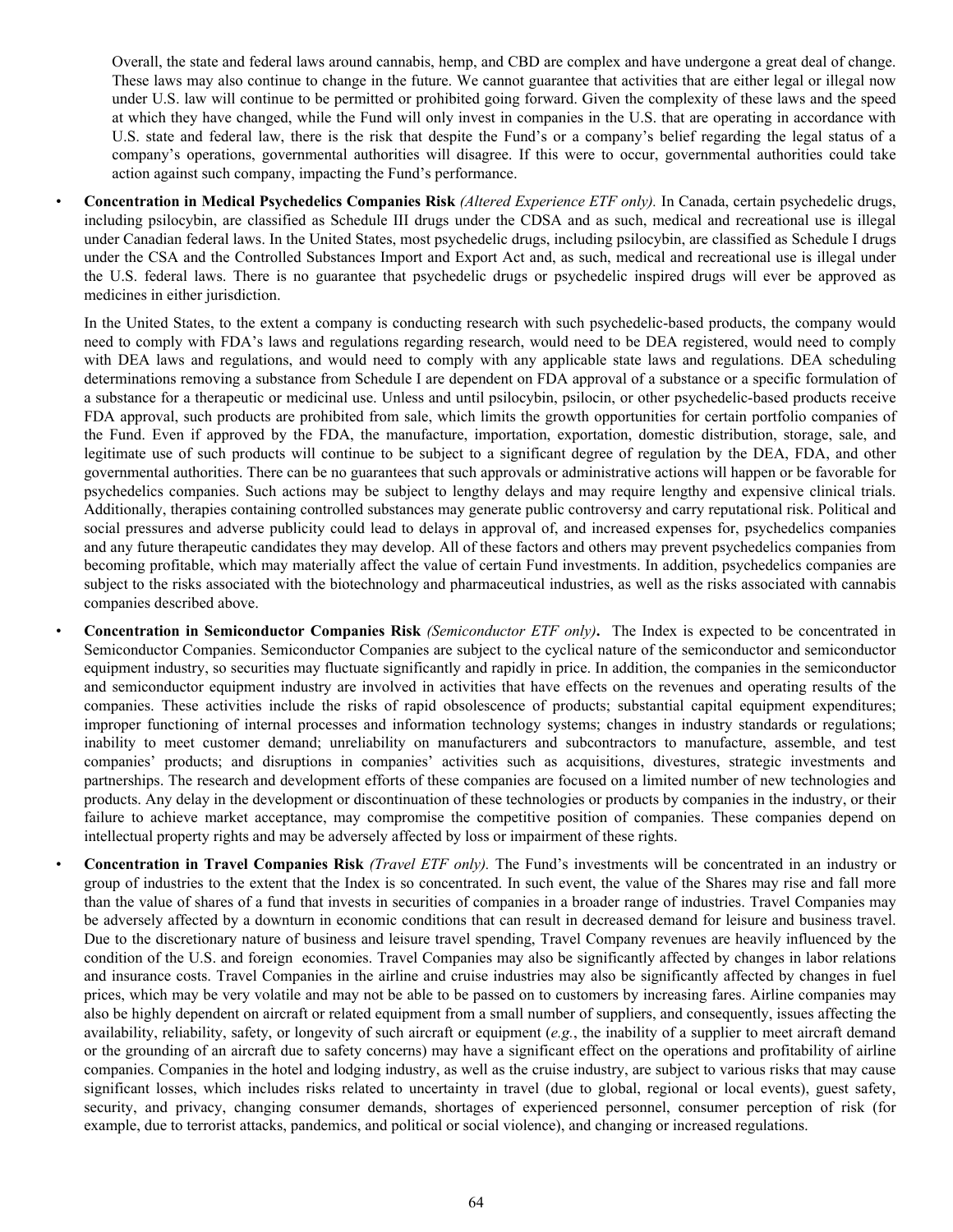Beginning in the first quarter of 2020, financial markets in the United States and around the world experienced extreme and in many cases unprecedented volatility and severe losses due to the global pandemic caused by COVID-19, a novel coronavirus. The pandemic has resulted in a wide range of social and economic disruptions, including closed borders and reduced or prohibited domestic or international travel. Some sectors of the economy and individual issuers, including Travel Companies, have experienced particularly large losses. Such disruptions may continue for an extended period of time or reoccur in the future to a similar or greater extent.

In addition, the Russian invasion of Ukraine and the resulting Russian sanctions by Western countries, including the United States, Canada, European Union, Japan, United Kingdom, and others, as well as retaliatory measures by Russia, may have a significant impact on Travel Companies. Bans on oil and energy imports from Russia, as well as commitments to phase out such imports in the near future, by certain Western countries may increase the costs of travel, including jet fuel, gasoline and fuel used by cruise liners. In addition, certain Western nations have closed their airspace and ports to all Russian aircraft and shipping vessels, respectively. Also, Western companies have issued a recall of aircraft leased to Russian airlines and, in certain cases, have seized such aircraft located in Western airports. In response, Russia has closed its airspace and ports to certain Western aircraft and shipping vessels, and Russia has seized certain leased aircraft and equipment located in Russia. These actions may lead to higher ticket prices, flight and cruise cancellations, longer routes, fewer diversion airports (i.e., airports along a route where a plane can land safely if it is diverted), a decreased demand for travel, and the permanent loss of property for Western companies that leased aircraft to Russian airlines. Increased costs and reduced supply of certain metals exported from Russia, such as titanium, may also slow the production of aircraft and engines, making it more difficult for airline companies to increase passenger capacity and repair or upgrade their aircraft. These and any related events could significantly and adversely affect the Fund's performance and the value of an investment in the Fund.

- *•* **Currency Exchange Rate Risk** *(Quantum ETF, Next Gen H2 ETF, Altered Experience ETF, Travel ETF, Digital Revolution ETF and Conductivity ETF only)***.** Changes in currency exchange rates and the relative value of non-U.S. currencies will affect the value of a Fund's investments and the value of your Shares. Because a Fund's NAV is determined on the basis of U.S. dollars, the U.S. dollar value of your investment in a Fund may go down if the value of the local currency of the non-U.S. markets in which a Fund invests depreciates against the U.S. dollar. This is true even if the local currency value of securities in a Fund's holdings goes up. Conversely, the dollar value of your investment in a Fund may go up if the value of the local currency appreciates against the U.S. dollar. The value of the U.S. dollar measured against other currencies is influenced by a variety of factors. These factors include: national debt levels and trade deficits, changes in balances of payments and trade, domestic and foreign interest and inflation rates, global or regional political, economic or financial events, monetary policies of governments, actual or potential government intervention, and global energy prices. Political instability, the possibility of government intervention and restrictive or opaque business and investment policies may also reduce the value of a country's currency. Government monetary policies and the buying or selling of currency by a country's government may also influence exchange rates. Currency exchange rates can be very volatile and can change quickly and unpredictably. As a result, the value of an investment in a Fund may change quickly and without warning, and you may lose money.
- *•* **Depositary Receipt Risk** (*Connectivity ETF, Quantum ETF, Next Gen H2 ETF, Digital Revolution ETF and Conductivity ETF only)***.** Each Fund may hold the securities of non-U.S. companies in the form of American Depositary Receipts ("ADRs") and Global Depositary Receipts ("GDRs"). ADRs are negotiable certificates issued by a U.S. financial institution that represent a specified number of shares in a foreign stock and trade on a U.S. national securities exchange, such as the New York Stock Exchange. Sponsored ADRs are issued with the support of the issuer of the foreign stock underlying the ADRs and carry all of the rights of common shares, including voting rights. GDRs are similar to ADRs but may be issued in bearer form and are typically offered for sale globally and held by a foreign branch of an international bank. The underlying issuers of certain depositary receipts, particularly unsponsored or unregistered depositary receipts, are under no obligation to distribute shareholder communications to the holders of such receipts, or to pass through to them any voting rights with respect to the deposited securities. Issuers of unsponsored depositary receipts are not contractually obligated to disclose material information in the U.S. and, therefore, such information may not correlate to the market value of the unsponsored depositary receipt. The underlying securities of the ADRs and GDRs in a Fund's portfolio are usually denominated or quoted in currencies other than the U.S. Dollar. As a result, changes in foreign currency exchange rates may affect the value of a Fund's portfolio. In addition, because the underlying securities of ADRs and GDRs trade on foreign exchanges at times when the U.S. markets are not open for trading, the value of the securities underlying the ADRs and GDRs may change materially at times when the U.S. markets are not open for trading, regardless of whether there is an active U.S. market for Shares.
- *•* **Emerging Markets Risk** *(Quantum ETF, Next Gen H2 ETF, Travel ETF, Digital Revolution ETF and Conductivity ETF only)***.**  Investments in securities and instruments traded in developing or emerging markets, or that provide exposure to such securities or markets, can involve additional risks relating to political, economic, or regulatory conditions not associated with investments in U.S. securities and instruments. For example, developing and emerging markets may be subject to (i) greater market volatility, (ii) lower trading volume and liquidity, (iii) greater social, political and economic uncertainty, (iv) governmental controls on foreign investments and limitations on repatriation of invested capital, (v) lower disclosure, corporate governance, auditing and financial reporting standards, (vi) fewer protections of property rights, (vii) restrictions on the transfer of securities or currency, and (viii) settlement and trading practices that differ from those in U.S. markets. Each of these factors may impact the ability of a Fund to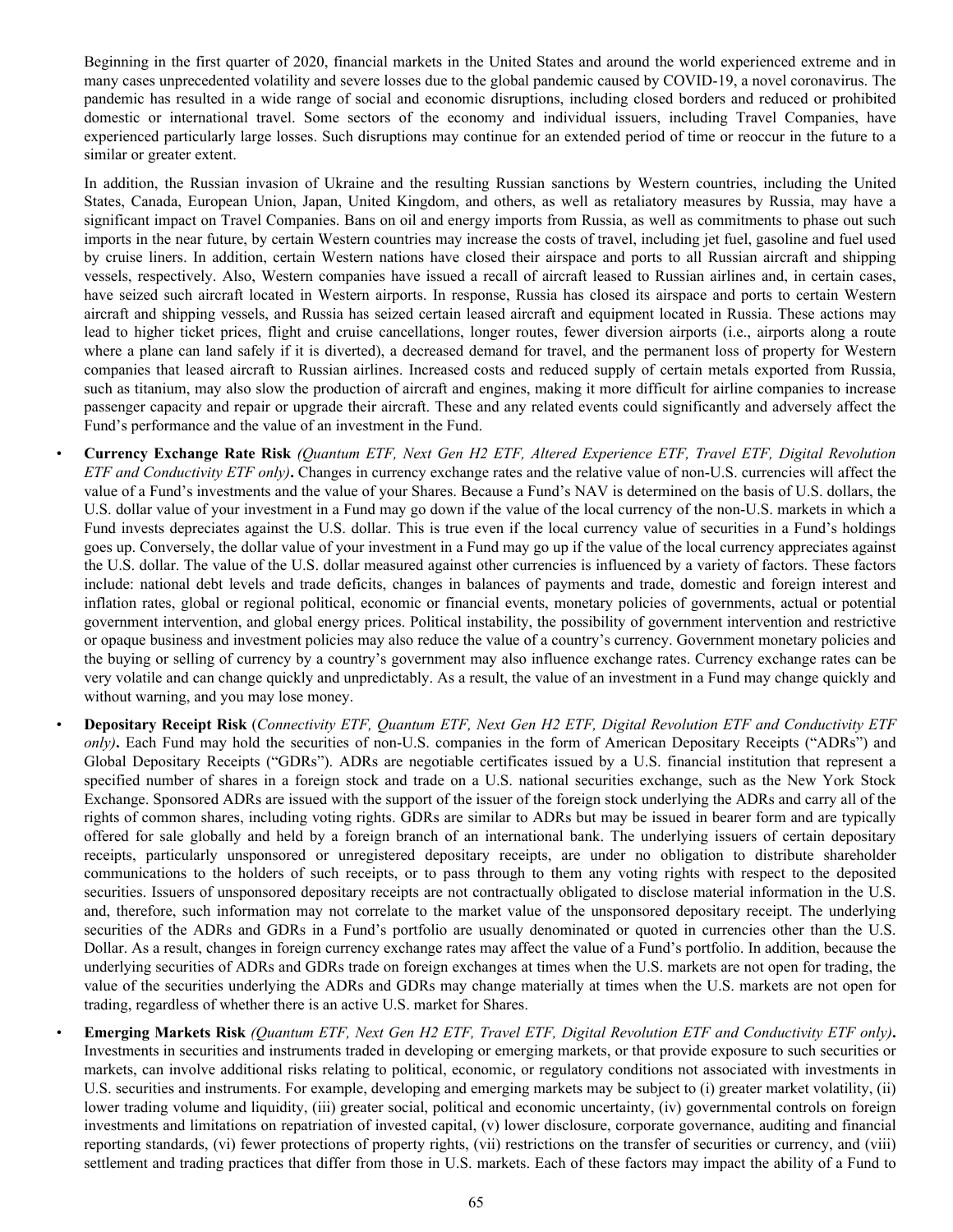buy, sell or otherwise transfer securities, adversely affect the trading market and price for Shares and cause a Fund to decline in value. Additionally, limitations on the availability of financial and business information about companies in emerging markets may affect the Index Provider's ability to accurately determine the companies meeting the Index's criteria.

- *•* **Emerging Technologies Investment Risk** *(Connectivity ETF, Quantum ETF and Digital Revolution ETF only)*. Each Fund invests primarily to gain exposure to emerging technologies, such as 5G technologies and quantum computing, in accordance with the Fund's Index. Companies across a wide variety of industries, primarily in the technology sector, are exploring the possible applications of these technologies. The extent of such technologies' versatility has not yet been fully explored. Consequently, each Fund's holdings may include equity securities of operating companies that focus on or have exposure to a wide variety of industries, and the economic fortunes of certain companies held by the Fund may not be significantly tied to such technologies. Currently, there are few public companies for which these emerging technologies represent an attributable and significant revenue or profit stream, and such technologies may not ultimately have a material effect on the economic returns of companies in which a Fund invests.
- **Equity Market Risk** . Common stocks are susceptible to general stock market fluctuations and to volatile increases and decreases in value as market confidence in and perceptions of their issuers change. These investor perceptions are based on various and unpredictable factors including: expectations regarding government, economic, monetary and fiscal policies; inflation and interest rates; economic expansion or contraction; local, regional or global events such as acts of terrorism or war, including Russia's invasion of Ukraine; and global or regional political, economic, public health, and banking crises. If you held common stock, or common stock equivalents, of any given issuer, you would generally be exposed to greater risk than if you held preferred stocks and debt obligations of the issuer because common stockholders, or holders of equivalent interests, generally have inferior rights to receive payments from issuers in comparison with the rights of preferred stockholders, bondholders, and other creditors of such issuers.

Beginning in the first quarter of 2020, financial markets in the United States and around the world experienced extreme and, in many cases, unprecedented volatility and severe losses due to the global pandemic caused by COVID-19, a novel coronavirus. The pandemic has resulted in a wide range of social and economic disruptions, including closed borders, voluntary or compelled quarantines of large populations, stressed healthcare systems, reduced or prohibited domestic or international travel, and supply chain disruptions affecting the United States and many other countries. Some sectors of the economy and individual issuers have experienced particularly large losses as a result of these disruptions, and such disruptions may continue for an extended period of time or reoccur in the future to a similar or greater extent. In response, the U.S. government and the Federal Reserve have taken extraordinary actions to support the domestic economy and financial markets, resulting in very low interest rates and in some cases negative yields. It is unknown how long circumstances related to the pandemic will persist, whether they will reoccur in the future, whether efforts to support the economy and financial markets will be successful, and what additional implications may follow from the pandemic. The impact of these events and other epidemics or pandemics in the future could adversely affect Fund performance.

• **ETF Risks.** Each Fund is an ETF, and, as a result of an ETF's structure, it is exposed to the following risks:

- *Authorized Participants, Market Makers, and Liquidity Providers Concentration Risk.* Each Fund has a limited number of financial institutions that may act as APs. In addition, there may be a limited number of market makers and/or liquidity providers in the marketplace. To the extent either of the following events occur, Shares may trade at a material discount to NAV and possibly face delisting: (i) APs exit the business or otherwise become unable to process creation and/or redemption orders and no other APs step forward to perform these services, or (ii) market makers and/or liquidity providers exit the business or significantly reduce their business activities and no other entities step forward to perform their functions.
- Costs of Buying or Selling Shares. Investors buying or selling Shares in the secondary market will pay brokerage commissions or other charges imposed by brokers, as determined by that broker. Brokerage commissions are often a fixed amount and may be a significant proportional cost for investors seeking to buy or sell relatively small amounts of Shares. In addition, secondary market investors will also incur the cost of the difference between the price at which an investor is willing to buy Shares (the "bid" price) and the price at which an investor is willing to sell Shares (the "ask" price). This difference in bid and ask prices is often referred to as the "spread" or "bid/ask spread." The bid/ask spread varies over time for Shares based on trading volume and market liquidity, and is generally lower if Shares have more trading volume and market liquidity and higher if Shares have little trading volume and market liquidity. Further, a relatively small investor base in a Fund, asset swings in a Fund and/or increased market volatility may cause increased bid/ask spreads. Due to the costs of buying or selling Shares, including bid/ask spreads, frequent trading of Shares may significantly reduce investment results and an investment in Shares may not be advisable for investors who anticipate regularly making small investments.
- *Shares May Trade at Prices Other Than NAV.* As with all ETFs, Shares may be bought and sold in the secondary market at market prices. Although it is expected that the market price of the Shares will approximate a Fund's NAV, there may be times when the market price and the NAV vary significantly, including due to supply and demand of a Fund's Shares and/or during periods of market volatility. Thus, you may pay more (or less) than NAV intra-day when you buy Shares in the secondary market, and you may receive more (or less) than NAV when you sell those Shares in the secondary market. This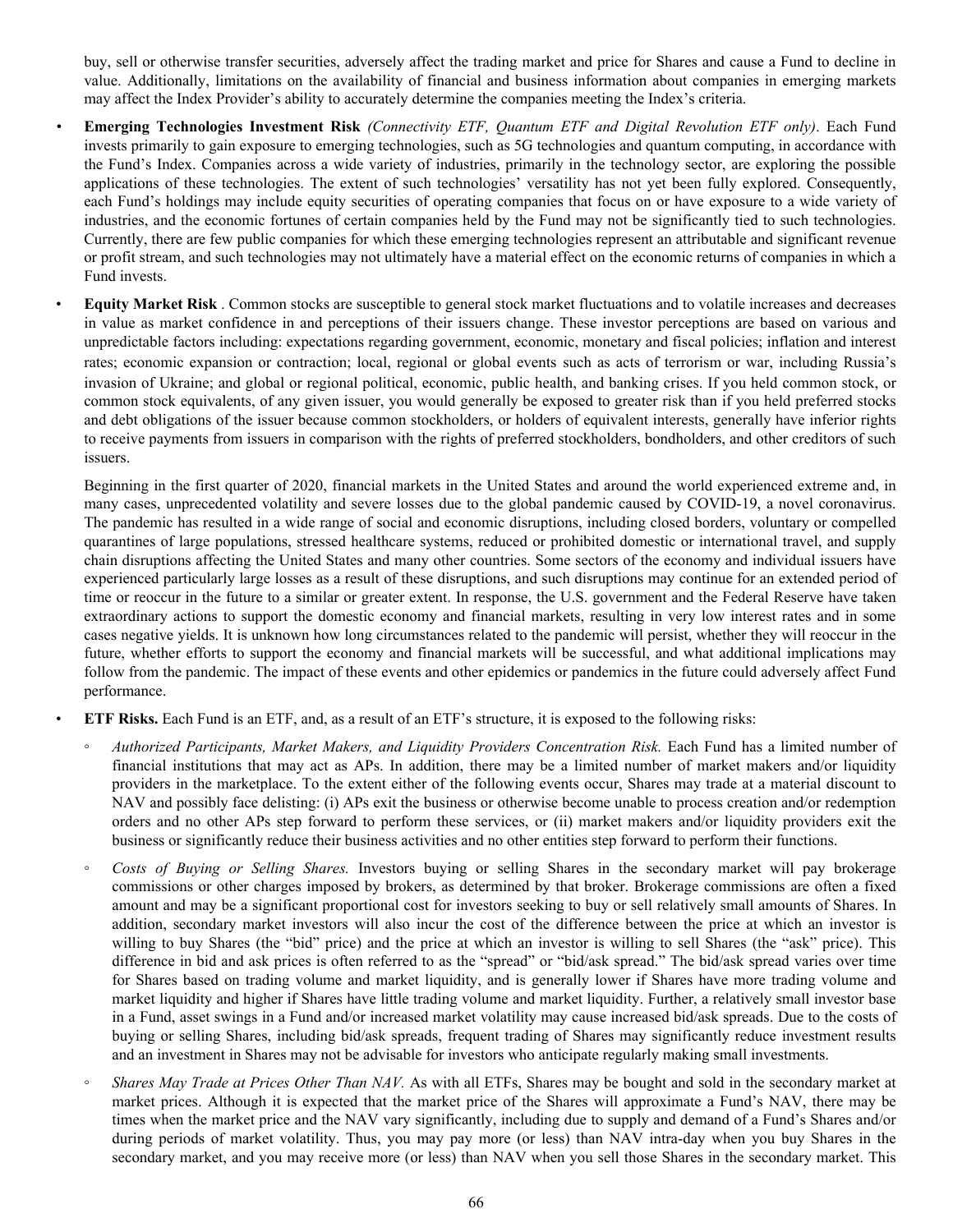risk is heightened in times of market volatility, periods of steep market declines, and periods when there is limited trading activity for Shares in the secondary market, in which case such premiums or discounts may be significant. To the extent securities held by a Fund may trade on foreign exchanges that are closed when the Fund's primary listing exchange is open, such Fund is likely to experience premiums and discounts greater than those of domestic ETFs.

- *Trading.* Although Shares are listed for trading on the applicable Exchange and may be listed or traded on U.S. and non-U.S. stock exchanges other than the Exchange, there can be no assurance that an active trading market for such Shares will develop or be maintained. Trading in Shares may be halted due to market conditions or for reasons that, in the view of the Exchange, make trading in Shares inadvisable. In addition, trading in Shares on the Exchange is subject to trading halts caused by extraordinary market volatility pursuant to Exchange "circuit breaker" rules, which temporarily halt trading on the Exchange when a decline in the S&P 500 Index during a single day reaches certain thresholds (*e.g.*, 7%, 13%, and 20%). Additional rules applicable to the Exchange may halt trading in Shares when extraordinary volatility causes sudden, significant swings in the market price of Shares. There can be no assurance that Shares will trade with any volume, or at all, on any stock exchange. In stressed market conditions, the liquidity of Shares may begin to mirror the liquidity of a Fund's underlying portfolio holdings, which can be significantly less liquid than Shares.
- *•* **Financial Technology Risk** *(Digital Revolution ETF only)*. Companies that are developing financial technologies that seek to disrupt or displace established financial institutions generally face competition from much larger and more established firms. Such companies may not be able to capitalize on their disruptive technologies if they face political and/or legal attacks from competitors, industry groups or local and national governments. Laws generally vary by country, creating some challenges to achieving scale. A financial technology company may not currently derive any revenue, and there is no assurance that such company will derive any revenue from innovative technologies in the future. Additionally, financial technology companies may be adversely impacted by potential rapid product obsolescence, cybersecurity attacks, increased regulatory oversight and disruptions in the technology they depend on.
- *•* **Foreign Securities Risk** *(Connectivity ETF, Quantum ETF, Next Gen H2 ETF, Altered Experience ETF, Travel ETF, Digital Revolution ETF and Conductivity ETF only)***.** Investments in non-U.S. securities involve certain risks that may not be present with investments in U.S. securities. For example, investments in non-U.S. securities may be subject to risk of loss due to foreign currency fluctuations or to political or economic instability. There may be less information publicly available about a non-U.S. issuer than a U.S. issuer. Non-U.S. issuers may be subject to different accounting, auditing, financial reporting and investor protection standards than U.S. issuers. Investments in non-U.S. securities may be subject to withholding or other taxes and may be subject to additional trading, settlement, custodial, and operational risks. With respect to certain countries, there is the possibility of government intervention and expropriation or nationalization of assets. Because legal systems differ, there is also the possibility that it will be difficult to obtain or enforce legal judgments in certain countries. Since foreign exchanges may be open on days when a Fund does not price its shares, the value of the securities in a Fund's portfolio may change on days when shareholders will not be able to purchase or sell such Fund's shares. Conversely, Shares may trade on days when foreign exchanges are closed. Each of these factors can make investments in a Fund more volatile and potentially less liquid than other types of investments.
- *•* **Geographic Investment Risk** *(Quantum ETF, Next Gen H2 ETF, Altered Experience ETF, Travel ETF, Digital Revolution ETF and Conductivity ETF only)*. To the extent that a Fund's Index invests a significant portion of its assets in the securities of companies of a single country or region, it is more likely to be impacted by events or conditions affecting that country or region. For example, political and economic conditions and changes in regulatory, tax, or economic policy in a country could significantly affect the market in that country and in surrounding or related countries and have a negative impact on a Fund's performance. Currency developments or restrictions, political and social instability, and changing economic conditions have resulted in significant market volatility.
	- *◦ Canada-Specific Risk (Altered Experience ETF, Digital Revolution ETF and Conductivity ETF only).* Because each Index may have significant exposure to Canadian companies or companies that have a significant presence in Canada, investment results could be dependent on the financial condition of the Canadian economy. The Canadian economy is reliant on the sale of natural resources and commodities, which can pose risks such as the fluctuation of prices and the variability of demand for exportation of such products. Changes in spending on Canadian products by the economies of other countries or changes in any of these economies may cause a significant impact on the Canadian economy.
- **Geopolitical Risk** *(Quantum ETF and Travel ETF only)***.** Some countries and regions in which a Fund invests have experienced security concerns, war or threats of war and aggression, terrorism, economic uncertainty, natural and environmental disasters and/ or systemic market dislocations that have led, and in the future may lead, to increased short-term market volatility and may have adverse long-term effects on the U.S. and world economies and markets generally. Such geopolitical and other events may also disrupt securities markets and, during such market disruptions, a Fund's exposure to the other risks described herein will likely increase. Each of the foregoing may negatively impact a Fund's investments.
- *•* **Index Methodology Risk** *(Connectivity ETF, Quantum ETF, Digital Revolution ETF and Conductivity ETF only)***.** An Index may not include all companies around the globe whose products or services are predominantly tied to the theme of the applicable Index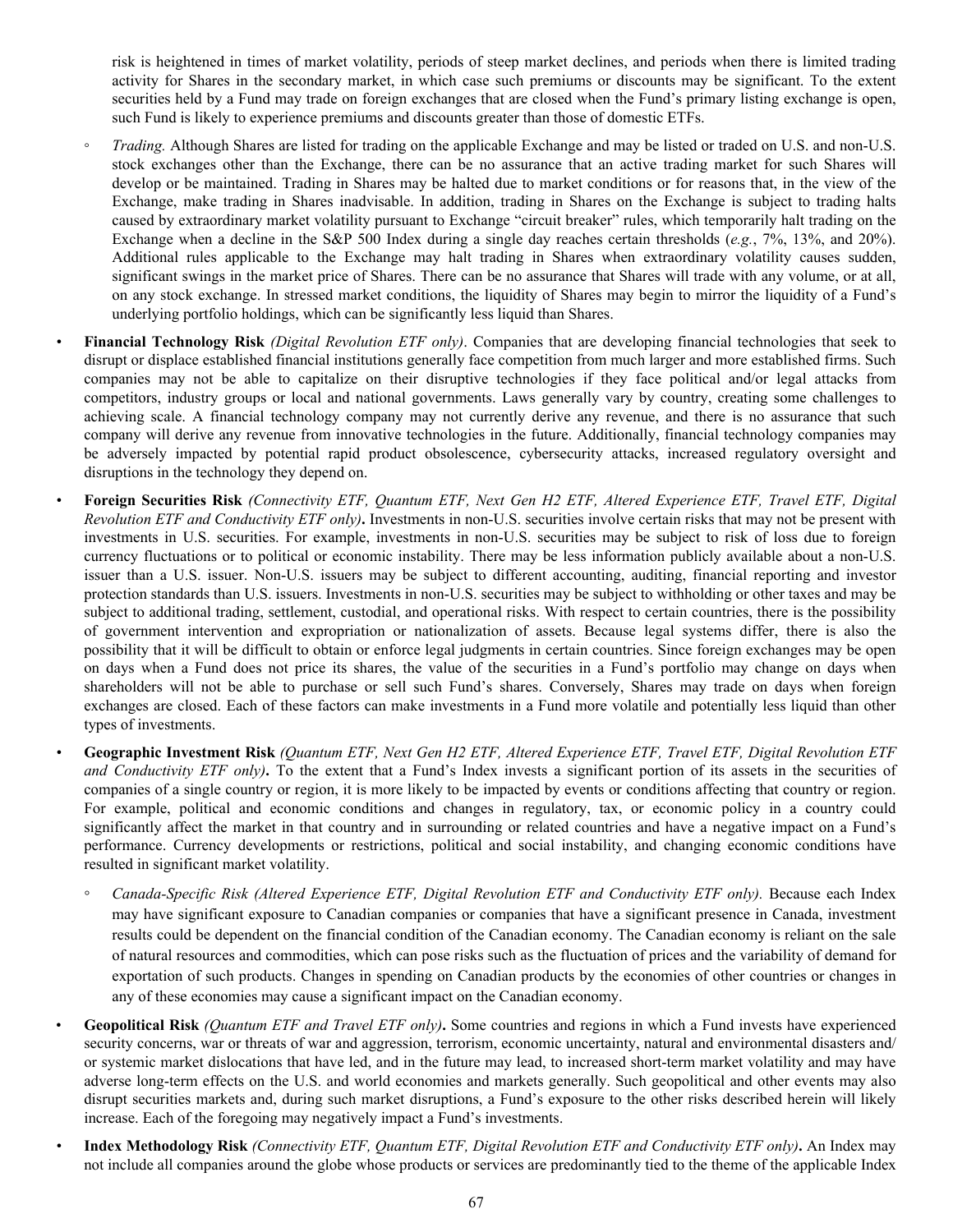because the Index includes only those companies meeting the Index criteria. For example, companies that would otherwise be included in the Index might be excluded from the Index if they omit discussion of their emerging technologies from descriptions of their business in regulatory filings or otherwise keep such work hidden from public (and the Index Provider's) view.

- Index Provider Risk. There is no assurance that the Index Provider, or any agents that act on its behalf, will compile the Index accurately, or that the Index will be determined, maintained, constructed, reconstituted, rebalanced, composed, calculated or disseminated accurately. The Adviser relies upon the Index Provider and its agents to compile, determine, maintain, construct, reconstitute, rebalance, compose, calculate (or arrange for an agent to calculate), and disseminate the Index accurately. Any losses or costs associated with errors made by the Index Provider or its agents generally will be borne by the Fund and its shareholders. To correct any such error, the Index Provider or its agents may carry out an unscheduled rebalance of the Index or other modification of Index constituents or weightings. When the Fund in turn rebalances its portfolio, any transaction costs and market exposure arising from such portfolio rebalancing will be borne by the Fund and its shareholders. Unscheduled rebalances also expose the Fund to additional tracking error risk. Errors in respect of the quality, accuracy, and completeness of the data used to compile the Index may occur from time to time and may not be identified and corrected by the Index Provider for a period of time or at all, particularly where the Index is less commonly used as a benchmark by funds or advisors. For example, during a period where the Index contains incorrect constituents, the Fund tracking the Index would have market exposure to such constituents and would be underexposed to the Index's other constituents. Such errors may negatively impact the Fund and its shareholders. The Index Provider and its agents rely on various sources of information to assess the criteria of issuers included in the Index, including information that may be based on assumptions and estimates. Neither the Fund nor the Adviser can offer assurances that the Index's calculation methodology or sources of information will provide an accurate assessment of included issuers.
- **Limited Operating History** *(Next Gen H2 ETF, Altered Experience ETF, Travel ETF, and Digital Revolution ETF only)*. The Fund is a recently organized investment company with a limited operating history. As a result, prospective investors have a limited track record or history on which to base their investment decision.

# • **Market Capitalization Risk.**

- **◦** *Large-Capitalization Investing (each Fund except the Semiconductor ETF and Altered Experience ETF).* The securities of large-capitalization companies may be relatively mature compared to smaller companies and therefore subject to slower growth during times of economic expansion. Large-capitalization companies may also be unable to respond quickly to new competitive challenges, such as changes in technology and consumer tastes.
- *Mid-Capitalization Investing*. The securities of mid-capitalization companies may be more vulnerable to adverse issuer, market, political, or economic developments than securities of large-capitalization companies. The securities of midcapitalization companies generally trade in lower volumes and are subject to greater and more unpredictable price changes than large capitalization stocks or the stock market as a whole. Some medium capitalization companies have limited product lines, markets, financial resources, and management personnel and tend to concentrate on fewer geographical markets relative to large-capitalization companies.
- **◦** *Small-Capitalization Investing*. The securities of small-capitalization companies may be more vulnerable to adverse issuer, market, political, or economic developments than securities of larger-capitalization companies. The securities of smallcapitalization companies generally trade in lower volumes and are subject to greater and more unpredictable price changes than larger capitalization stocks or the stock market as a whole. Some small capitalization companies have limited product lines, markets, and financial and managerial resources and tend to concentrate on fewer geographical markets relative to larger capitalization companies. There is typically less publicly available information concerning smaller-capitalization companies than for larger, more established companies. Small-capitalization companies also may be particularly sensitive to changes in interest rates, government regulation, borrowing costs and earnings.
- *•* **New Fund Risk** *(Semiconductor ETF and Conductivity ETF only)***.** Each Fund is a recently organized investment company with limited or no operating history. As a result, prospective investors have a limited or no track record or history on which to base their investment decision.
- *•* **Non-Diversification Risk** *(each Fund except Quantum ETF and Connectivity ETF)*. Each Fund is considered to be nondiversified, which means that it may invest more of its assets in the securities of a single issuer or a smaller number of issuers than if it were a diversified fund. As a result, a Fund may be more exposed to the risks associated with and developments affecting an individual issuer or a smaller number of issuers than a fund that invests more widely. This may increase a Fund's volatility and cause the performance of a relatively smaller number of issuers to have a greater impact on such Fund's performance. However, the Fund intends to satisfy the asset diversification requirements for qualifying as a regulated investment company ("RIC") under Subchapter M of the Internal Revenue Code of 1986, as amended (the "Code").
- **Passive Investment Risk.** Each Fund invests in the securities included in, or representative of, its Index regardless of their investment merit. Each Fund does not attempt to outperform its Index or take defensive positions in declining markets. As a result, a Fund's performance may be adversely affected by a general decline in the market segments relating to its Index. The returns from the types of securities in which a Fund invests may underperform returns from the various general securities markets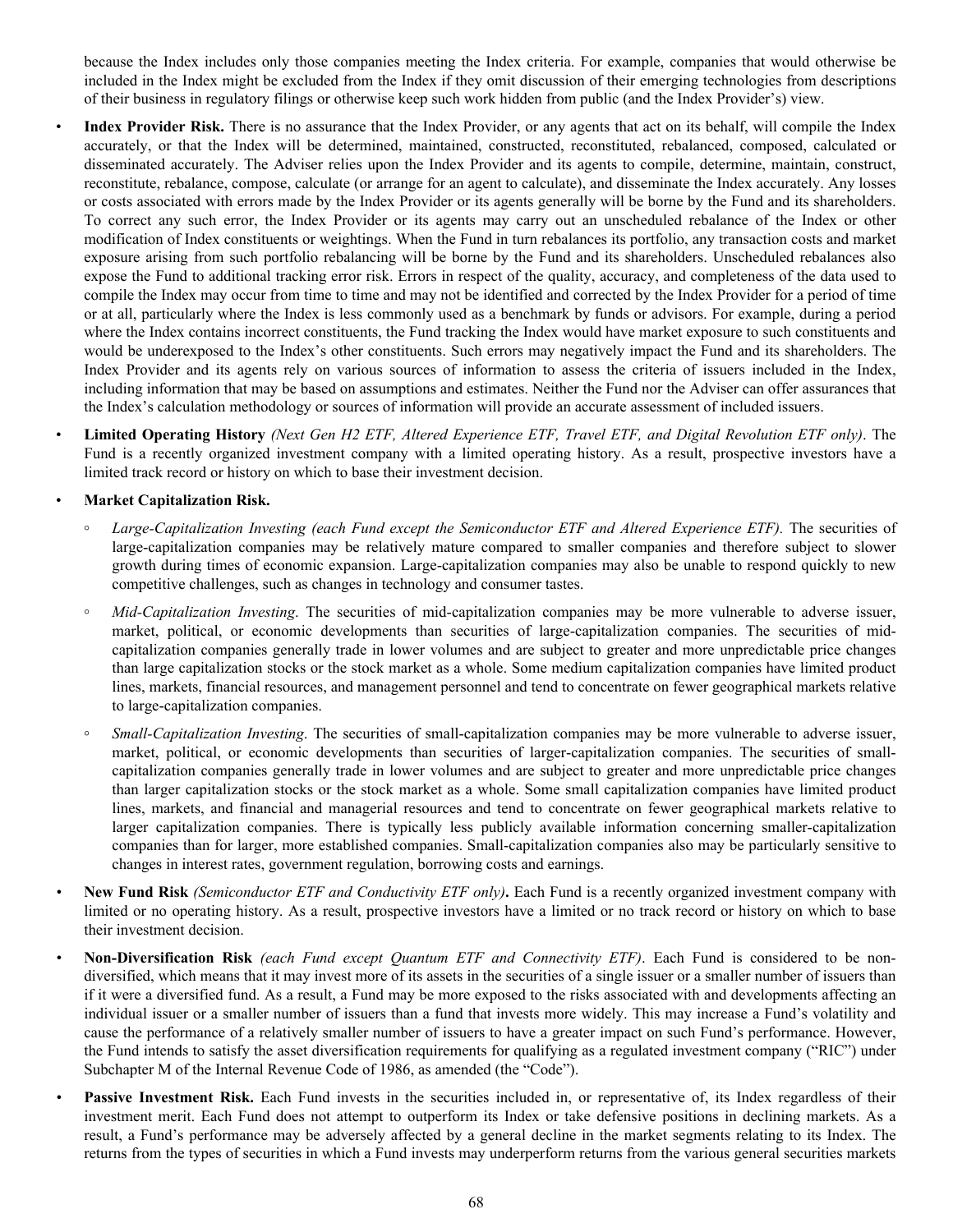or different asset classes. This may cause a Fund to underperform other investment vehicles that invest in different asset classes. Different types of securities (for example, large-, mid- and small-capitalization stocks) tend to go through cycles of doing better – or worse – than the general securities markets. In the past, these periods have lasted for as long as several years.

- *•* **Quantum Computing and Machine Learning Investment Risk** *(Quantum ETF only)***.** Companies across a wide variety of industries, primarily in the technology sector, are exploring the possible applications of quantum computing and machine learning technologies. The extent of such technologies' versatility has not yet been fully explored. Consequently, the Fund's holdings may include equity securities of operating companies that focus on or have exposure to a wide variety of industries, and the economic fortunes of certain companies held by the Fund may not be significantly tied to such technologies. Currently, there are few public companies for which quantum computing and machine learning technologies represent an attributable and significant revenue or profit stream, and such technologies may not ultimately have a material effect on the economic returns of companies in which the Fund invests.
- *•* **REIT Investment Risk** *(Connectivity ETF only).* Investments in REITs involve unique risks. REITs may have limited financial resources, may trade less frequently and in limited volume, and may be more volatile than other securities. In addition, to the extent the Fund holds interests in REITs, it is expected that investors in the Fund will bear two layers of asset-based management fees and expenses (directly at the Fund level and indirectly at the REIT level). The risks of investing in REITs include certain risks associated with the direct ownership of real estate and the real estate industry in general. These include risks related to general, regional and local economic conditions; fluctuations in interest rates and property tax rates; shifts in zoning laws, environmental regulations and other governmental action such as the exercise of eminent domain; cash flow dependency; increased operating expenses; lack of availability of mortgage funds; losses due to natural disasters; overbuilding; losses due to casualty or condemnation; changes in property values and rental rates; and other factors.

In addition to these risks, residential/diversified REITs and commercial equity REITs may be affected by changes in the value of the underlying property owned by the trusts, while mortgage REITs may be affected by the quality of any credit extended. Further, REITs are dependent upon management skills and generally may not be diversified. REITs are also subject to heavy cash flow dependency, defaults by borrowers and self-liquidation. In addition, REITs could possibly fail to qualify for the beneficial tax treatment available to REITs under the Code, or to maintain their exemptions from registration under the Investment Company Act of 1940, as amended (the "1940 Act"). The Fund expects that dividends received from a REIT and distributed to Fund shareholders generally will be taxable to the shareholder as ordinary income. The above factors may also adversely affect a borrower's or a lessee's ability to meet its obligations to the REIT. In the event of a default by a borrower or lessee, the REIT may experience delays in enforcing its rights as a mortgagee or lessor and may incur substantial costs associated with protecting investments.

- *•* **Sector Risk** *(Quantum ETF, Connectivity ETF, Next Gen H2 ETF, Altered Experience ETF, Travel ETF, and Digital Revolution ETF only)*. To the extent a Fund invests more heavily in particular sectors of the economy, its performance will be especially sensitive to developments that significantly affect those sectors.
	- *Communications Services Sector Risk (Connectivity ETF only).* The Fund is generally expected to invest significantly in companies in the communications services sector, and therefore the performance of the Fund could be negatively impacted by events affecting this sector. Communications services companies are subject to extensive government regulation. The costs of complying with governmental regulations, delays or failure to receive required regulatory approvals, or the enactment of new adverse regulatory requirements may adversely affect the business of such companies. Companies in the communications services sector can also be significantly affected by intense competition, including competition with alternative technologies such as wireless communications (including with 5G and other technologies), product compatibility, consumer preferences, rapid product obsolescence, and research and development of new products. Technological innovations may make the products and services of such companies obsolete.
	- *◦ Consumer Discretionary Sector Risk (Travel ETF and Digital Revolution ETF only).* The success of consumer product manufacturers and retailers is tied closely to the performance of domestic and international economies, interest rates, exchange rates, competition, consumer confidence, changes in demographics and consumer preferences. Companies in the consumer discretionary sector depend heavily on disposable household income and consumer spending, and such companies may be strongly affected by social trends and marketing campaigns. These companies may be subject to severe competition, which may have an adverse impact on their profitability.
	- *Financial Sector Risk (Digital Revolution ETF only).* Companies in the financial sector of an economy are often subject to extensive governmental regulation and intervention, which may adversely affect the scope of their activities, the prices they can charge and the amount of capital they must maintain. Governmental regulation may change frequently and may have significant adverse consequences for companies in the financial sector, including effects not intended by such regulation. The impact of recent or future regulation in various countries on any individual financial company or on the sector as a whole cannot be predicted.

Certain risks may impact the value of investments in the financial sector more severely than those of investments outside this sector, including the risks associated with companies that operate with substantial financial leverage. Companies in the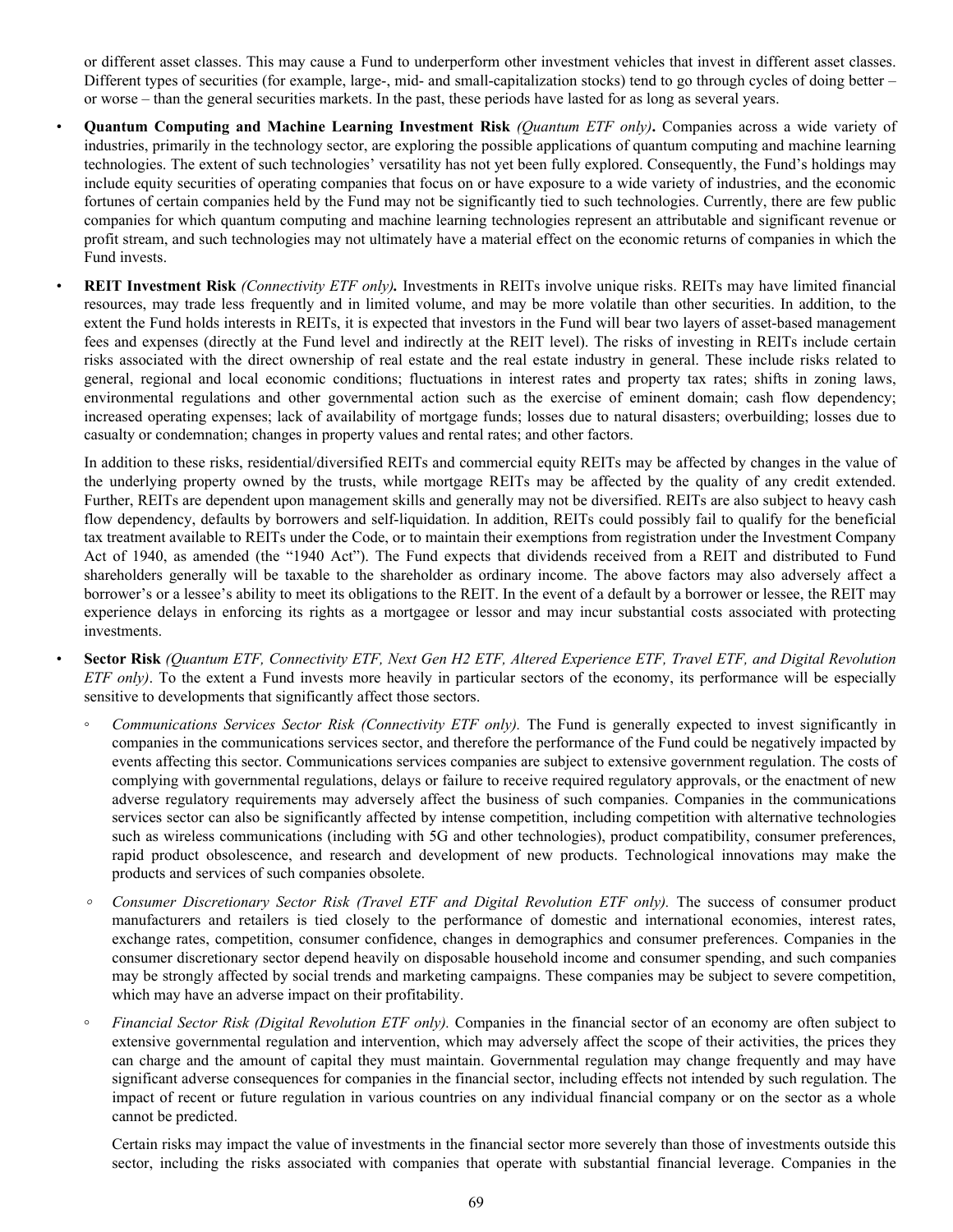financial sector may also be adversely affected by increases in interest rates and loan losses, decreases in the availability of money or asset valuations, credit rating downgrades and adverse conditions in other related markets.

The financial sector is also a target for cyber attacks and may experience technology malfunctions and disruptions. In recent years, cyber attacks and technology failures have become increasingly frequent and have caused significant losses.

- **◦** *Health Care Sector Risk (Altered Experience ETF only).* Companies in the health care sector are subject to extensive government regulation and their profitability can be significantly affected by restrictions on government reimbursement for medical expenses, rising costs of medical products and services, pricing pressure (including price discounting), limited product lines, an increased emphasis on the delivery of healthcare through outpatient services, loss or impairment of intellectual property rights and litigation regarding product or service liability. The costs associated with developing new drugs can be significant, and the results are unpredictable. Newly developed drugs may be susceptible to product obsolescence due to intense competition from new products and less costly generic products. Moreover, the process for obtaining regulatory approval by the FDA or other governmental regulatory authorities is long and costly and there can be no assurance that the necessary approvals will be obtained or maintained. A biotechnology company's valuation can often be based largely on the potential or actual performance of a limited number of products and can accordingly be greatly affected if one of its products proves, among other things, unsafe, ineffective or unprofitable. Biotechnology companies are subject to regulation by, and the restrictions of, the FDA, the U.S. Environmental Protection Agency, state and local governments, and foreign regulatory authorities.
- *Industrial Sector Risk (Next Gen H2 ETF and Travel ETF only). The industrial sector can be significantly affected by, among* other things, worldwide economic growth, supply and demand for specific products and services, rapid technological developments, international political and economic developments, environmental issues, tariffs and trade barriers, and tax and governmental regulatory policies. As the demand for, or prices of, industrials increase, the value of the Fund's investments generally would be expected to also increase. Conversely, declines in the demand for, or prices of, industrials generally would be expected to contribute to declines in the value of such securities. Such declines may occur quickly and without warning and may negatively impact the value of the Fund and your investment.
- *◦ Information Technology Sector Risk (Connectivity ETF, Quantum ETF and Digital Revolution ETF only).* A Fund is generally expected to invest significantly in companies in the information technology sector, and therefore the performance of a Fund could be negatively impacted by events affecting this sector*.* Market or economic factors impacting information technology companies and companies that rely heavily on technological advances could have a significant effect on the value of the Fund's investments. The value of stocks of information technology companies and companies that rely heavily on technology is particularly vulnerable to rapid changes in technology product cycles, rapid product obsolescence, government regulation and competition, both domestically and internationally, including competition from foreign competitors with lower production costs. Stocks of information technology companies and companies that rely heavily on technology, especially those of smaller, less-seasoned companies, tend to be more volatile than the overall market. Information technology companies are heavily dependent on patent and intellectual property rights, the loss or impairment of which may adversely affect profitability. Additionally, companies in the technology sector may face dramatic and often unpredictable changes in growth rates and competition for the services of qualified personnel.

Information technology companies and companies that rely heavily on technology may also be prone to operational and information security risks resulting from cyber-attacks and/or technological malfunctions. Cyber-attacks include, among others, stealing or corrupting data maintained online or digitally, preventing legitimate users from accessing information or services on a website, releasing confidential information without authorization, and causing operational disruption. In general, cyber-attacks are deliberate, but unintentional events may have similar effects. Successful cyber-attacks against, or security breakdowns of, a company included in the Index may result in material adverse consequences for such company, as well as other companies included in the Index, and may cause a Fund's investments to lose value.

- *•* **Securities Lending Risk** *(Connectivity ETF and Quantum ETF only)*. There are certain risks associated with securities lending, including the risk that the borrower may fail to return the securities on a timely basis or even the loss of rights in the collateral deposited by the borrower, if the borrower should fail financially. As a result, the Fund may lose money. The Fund could also lose money in the event of a decline in the value of collateral provided for loaned securities or a decline in the value of any investments made with cash collateral. These events could also trigger adverse tax consequences for the Fund.
- *Tax Risk (SPAC ETF only)*. The investment of equity securities of SPACs introduces complexities beyond typical equity investments and may introduce tax risks to the Fund. In particular, certain non-U.S. SPACs may be treated as a "passive foreign investment company" ("PFIC") under the Code thereby causing the Fund to be subject to special tax rules. If a SPAC is classified as a PFIC, the Fund may be subject to U.S. federal income tax on a portion of any "excess distribution" or gain from the disposition of shares in the PFIC even if such income is distributed as a taxable dividend by the Fund to its shareholders. Additional charges in the nature of interest may be imposed on the Fund in respect of deferred taxes arising from such distributions or gains unless the Fund makes certain elections.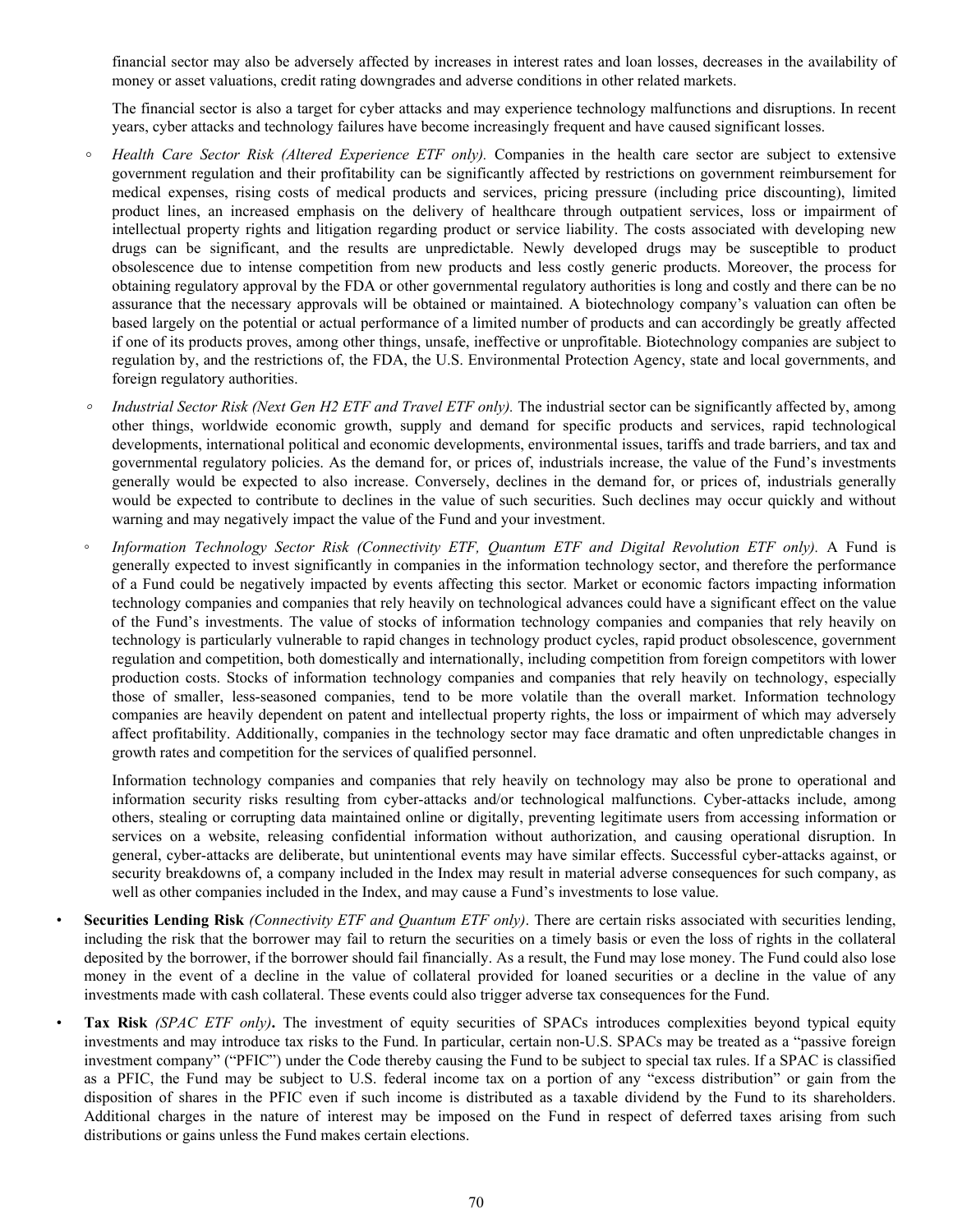- **Tax Risk** *(Next Gen H2 ETF, Altered Experience ETF and Travel ETF only)*. To qualify for the favorable tax treatment generally available to RICs, the Fund must satisfy certain diversification requirements. In particular, among other requirements, at the end of each quarter of the Fund's taxable year, the Fund's assets must be diversified so that at least 50% of the value of the Fund's total assets is represented by cash and cash items, U.S. government securities, securities of other RICs, and other securities, with such other securities limited, in respect to any one issuer, to an amount not greater in value than 5% of the value of the Fund's total assets and to not more than 10% of the outstanding voting securities of such issuer, including the equity securities of a qualified publicly traded partnership. Given the concentration of the Index in a relatively small number of securities, it may not always be possible for the Fund to fully implement a replication strategy or a representative sampling strategy while satisfying these diversification requirements. The Fund's efforts to satisfy the diversification requirements may affect the Fund's execution of its investment strategy and may cause the Fund's return to deviate from that of the Index, and the Fund's efforts to replicate or represent the Index may cause it inadvertently to fail to satisfy the diversification requirements. If the Fund were to fail to satisfy the diversification requirements, it could incur penalty taxes and be forced to dispose of certain assets, or it could fail to qualify as a RIC. If the Fund were to fail to qualify as a RIC, it would be taxed in the same manner as an ordinary corporation, and distributions to its shareholders would not be deductible by the Fund in computing its taxable income.
- **Tracking Error Risk.** As with all index funds, the performance of each Fund and its respective Index may differ from each other for a variety of reasons. For example, the Funds incur operating expenses and portfolio transaction costs not incurred by an Index. In addition, the Funds may not be fully invested in the securities of their respective Index at all times or may hold securities not included in the Index. A Fund may use a representative sampling strategy to achieve its investment objective, if the Fund's Sub-Adviser believes it is in the best interest of the Fund, which generally can be expected to produce a greater non-correlation risk.

#### **PORTFOLIO HOLDINGS INFORMATION**

Information about the Funds' daily portfolio holdings is available at www.defianceetfs.com. A description of the Funds' policies and procedures with respect to the disclosure of the Funds' portfolio holdings is available in the Funds' Statement of Additional Information ("SAI").

#### **MANAGEMENT**

### **Investment Adviser**

Defiance ETFs, LLC serves as the investment adviser and has overall responsibility for the general management and administration of the Funds. The Adviser is located at 78 SW 7th Street, 9th Floor, Miami, Florida, 33130, and is an SEC-registered investment adviser. The Adviser was founded in 2018 and arranges for sub-advisory, transfer agency, custody, fund administration, and all other related services necessary for the Funds to operate. The Adviser provides investment advisory services to ETFs, including the Funds.

The Adviser provides oversight of the Funds' Sub-Adviser, monitoring of the Sub-Adviser's buying and selling of securities for the Funds, and review of the Sub-Adviser's performance.

For the services it provides to the Funds, each Fund pays the Adviser a unified management fee, which is calculated daily and paid monthly, at an annual rate based on the applicable Fund's average daily net assets as set forth in the table below.

| <b>Name of Fund</b>    | <b>Management Fee</b> |
|------------------------|-----------------------|
| Quantum ETF            | $0.40\%$              |
| Connectivity ETF       | $0.30\%$              |
| <b>SPAC ETF</b>        | 0.45%                 |
| Next Gen H2 ETF        | $0.30\%$              |
| Altered Experience ETF | 0.75%                 |
| Travel ETF             | 0.45%                 |
| Digital Revolution ETF | 0.65%                 |
| Semiconductor ETF      | 0.45%                 |
| Conductivity ETF       | 0.45%                 |

Under the Investment Advisory Agreement (the "Advisory Agreement"), the Adviser has agreed to pay all expenses of the Funds, except for interest charges on any borrowings, dividends and other expenses on securities sold short, taxes, brokerage commissions and other expenses incurred in placing orders for the purchase and sale of securities and other investment instruments, acquired fund fees and expenses, accrued deferred tax liability, extraordinary expenses, distribution fees and expenses paid by the Funds under any distribution plan adopted pursuant to Rule 12b-1 under the 1940 Act, and the unified management fee payable to the Adviser. The Adviser, in turn, compensates the Sub-Adviser from the management fee it receives.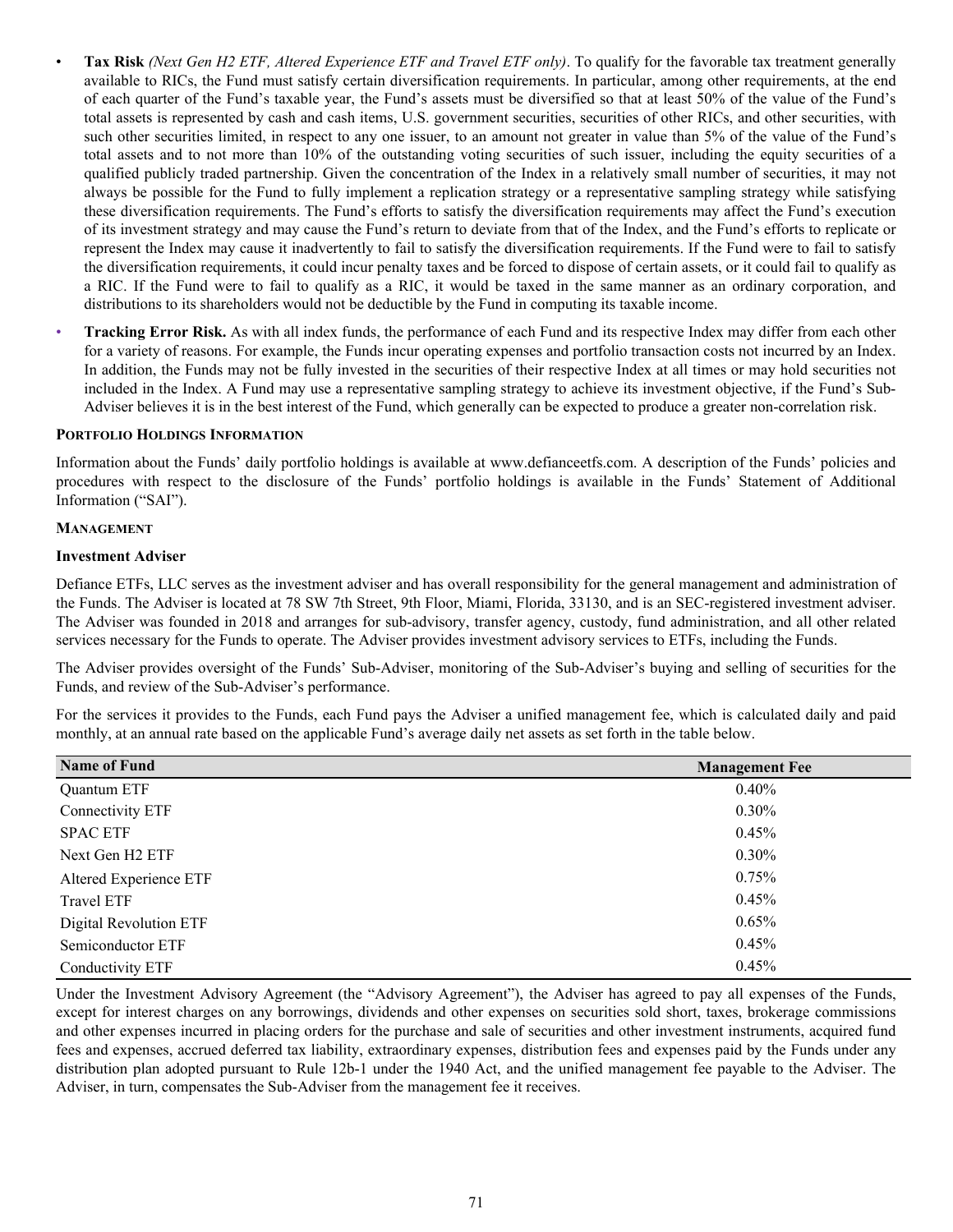The basis for the Board of Trustees' approval of the Advisory Agreement for the Quantum ETF, the Connectivity ETF, the Next Gen H2 ETF, the Altered Experience ETF*,* and the Travel ETF is available in the Funds' [Semi-Annual Report](http://www.sec.gov/Archives/edgar/data/1540305/000139834421018098/fp0068094_ncsrs.htm) to Shareholders for the period ended June 30, 2021.

The basis for the Board of Trustees' approval of the Advisory Agreement for the Digital Revolution ETF is available in the Fund's [Annual Report](http://www.sec.gov/Archives/edgar/data/1540305/000139834422005662/fp0073618_ncsr.htm) to Shareholders for the period ended December 31, 2021.

The basis for the Board of Trustees' approval of the Advisory Agreement for the SPAC ETF is available in the Fund's [Annual Report](http://www.sec.gov/Archives/edgar/data/1540305/000139834421007274/fp0063792_ncsra.htm) to Shareholders for the period ended December 31, 2020.

The basis for the Board of Trustees' approval of the Advisory Agreement for the Semiconductor ETF and the Conductivity ETF will be available in the Funds' first Semi-Annual or Annual Report to Shareholders.

#### **Sub-Adviser**

The Adviser has retained Penserra Capital Management, LLC to serve as sub-adviser for the Funds. The Sub-Adviser is responsible for the day-to-day management of the Funds. The Sub-Adviser is a registered investment adviser and New York limited liability company whose principal office is located at 4 Orinda Way, Suite 100-A, Orinda, California 94563. The Sub-Adviser provides investment management services to investment companies and other investment advisers. The Sub-Adviser is responsible for trading portfolio securities for the Funds, including selecting broker-dealers to execute purchase and sale transactions or in connection with any rebalancing or reconstitution of the Index, subject to the supervision of the Adviser and the Board.

For its services, the Sub-Adviser is paid a fee by the Adviser, which fee is calculated daily and paid monthly, at an annual rate based on the aggregate average daily net assets for each fund advised by the Adviser, including the Funds, and for which the Sub-Adviser serves as sub-adviser, as follows: 0.05% on the first \$500 million in aggregate net assets; 0.04% on the next \$500 million in aggregate net assets; 0.03% on the next \$1 billion in aggregate net assets; and 0.02% on aggregate net assets in excess of \$2 billion, subject to a minimum annual fee of \$15,000 for each fund.

The basis for the Board of Trustees' approval of the Sub-Advisory Agreement for the Quantum ETF, the Connectivity ETF, Next Gen H2 ETF, the Altered Experience ETF*,* and the Travel ETF is available in the Funds' [Semi-Annual Report](http://www.sec.gov/Archives/edgar/data/1540305/000139834421018098/fp0068094_ncsrs.htm) to Shareholders for the period ended June 30, 2021.

The basis for the Board of Trustee's approval of the Sub-Advisory Agreement for the Digital Revolution ETF is available in the Fund's [Annual Report](http://www.sec.gov/Archives/edgar/data/1540305/000139834422005662/fp0073618_ncsr.htm) to Shareholders for the period ended December 31, 2021.

The basis for the Board of Trustees' approval of the Sub-Advisory Agreement for the SPAC ETF is available in the Fund's [Annual](http://www.sec.gov/Archives/edgar/data/1540305/000139834421007274/fp0063792_ncsra.htm)  [Report](http://www.sec.gov/Archives/edgar/data/1540305/000139834421007274/fp0063792_ncsra.htm) to Shareholders for the period ended December 31, 2020.

The basis for the Board of Trustees' approval of the Sub-Advisory Agreement for the Semiconductor ETF and the Conductivity ETF will be available in the Funds' first Semi-Annual or Annual Report to Shareholders.

#### **Portfolio Managers**

The Funds are managed by Penserra's portfolio management team. The individual members of the team responsible for the day to day management of the Funds' portfolios are listed below.

Dustin Lewellyn, CFA, Managing Director of the Sub-Adviser, Ernesto Tong, CFA, Managing Director of the Sub-Adviser and Anand Desai, Associate of the Sub-Adviser, are the Funds' portfolio managers (the "Portfolio Managers") and are jointly responsible for the day to day management of the Funds. The Portfolio Managers are responsible for various functions related to portfolio management, including, but not limited to, investing cash inflows, implementing investment strategy, researching and reviewing investment strategy, and overseeing members of their portfolio management team with more limited responsibilities.

Mr. Lewellyn has been a Managing Director with the Sub-Adviser since 2012. He was President and Founder of Golden Gate Investment Consulting LLC from 2011 through 2015. Prior to that, Mr. Lewellyn was a managing director at Charles Schwab Investment Management, Inc. ("CSIM"), which he joined in 2009, and head of portfolio management for Schwab ETFs. Prior to joining CSIM, he worked for two years as director of ETF product management and development at a major financial institution focused on asset and wealth management. Prior to that, he was a portfolio manager for institutional clients at a financial services firm for three years. In addition, he held roles in portfolio accounting and portfolio management at a large asset management firm for more than 6 years.

Mr. Tong has been a Managing Director with the Sub-Adviser since 2015. Prior to joining Penserra, Mr. Tong spent seven years as a vice president at Blackrock, where he was a portfolio manager for a number of the iShares ETFs, and prior to that, he spent two years in the firm's index research group.

Mr. Desai has been a Senior Vice President with the Sub-Adviser since 2021 and was previously an Associate since 2015. Prior to joining Penserra, Mr. Desai spent five years as a portfolio fund accountant at State Street.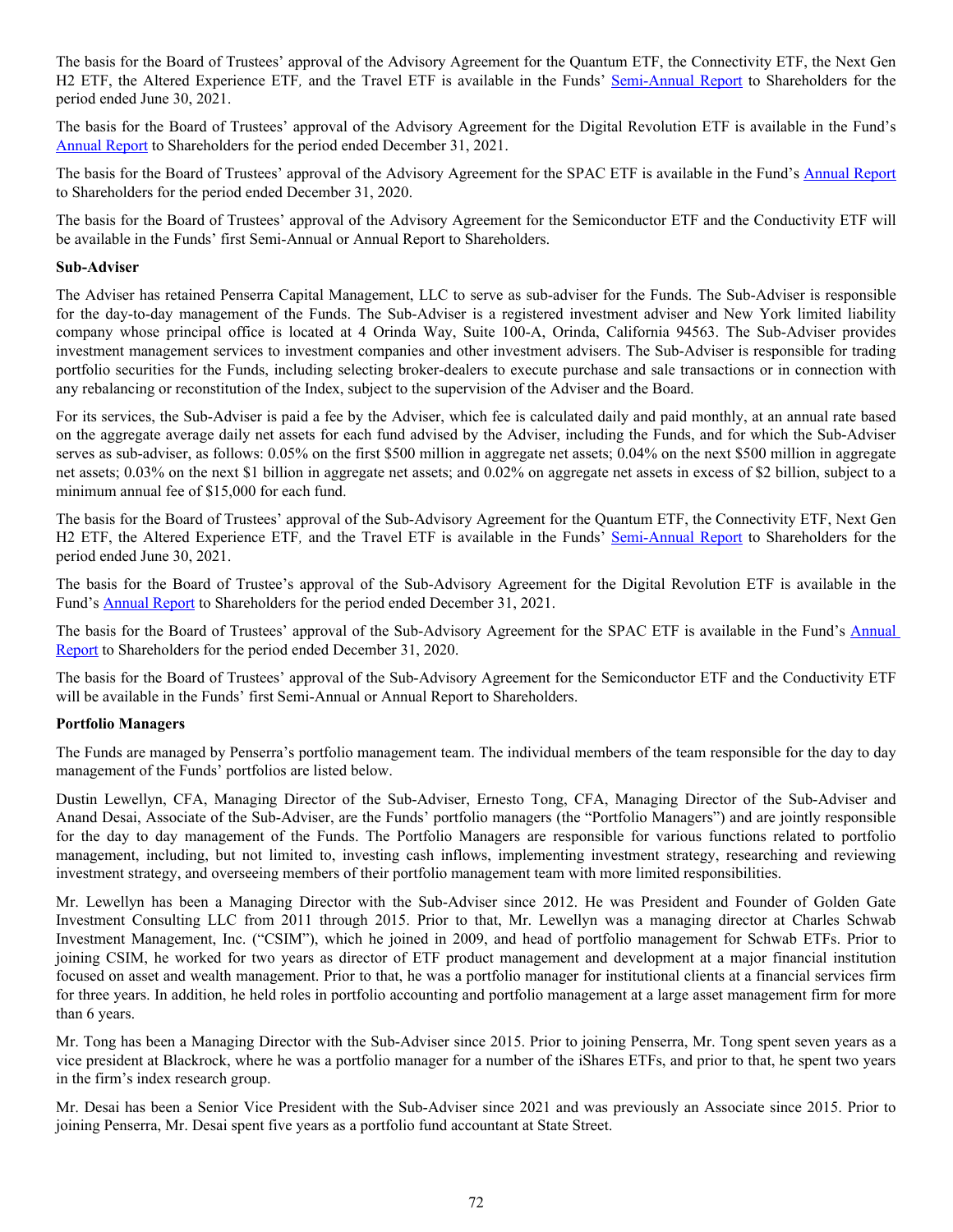The Funds' SAI provides additional information about the Portfolio Managers' compensation structure, other accounts managed by the Portfolio Managers, and the Portfolio Managers' ownership of shares in each Fund.

#### **HOW TO BUY AND SELL SHARES**

Each Fund issues and redeems Shares at NAV only in Creation Units. Only APs may acquire Shares directly from a Fund, and only APs may tender their Shares for redemption directly to a Fund, at NAV. APs must be a member or participant of a clearing agency registered with the SEC and must execute a Participant Agreement that has been agreed to by the Distributor (defined below), and that has been accepted by a Fund's transfer agent, with respect to purchases and redemptions of Creation Units. Once created, Shares trade in the secondary market in quantities less than a Creation Unit.

Most investors buy and sell Shares in secondary market transactions through brokers. Shares are listed for trading on the secondary market on the Exchange and can be bought and sold throughout the trading day like other publicly traded securities.

When buying or selling Shares through a broker, you will incur customary brokerage commissions and charges, and you may pay some or all of the spread between the bid and the offer price in the secondary market on each leg of a round trip (purchase and sale) transaction. In addition, because secondary market transactions occur at market prices, you may pay more than NAV when you buy Shares and receive less than NAV when you sell those Shares.

#### **Book Entry**

Shares are held in book-entry form, which means that no stock certificates are issued. The Depository Trust Company ("DTC") or its nominee is the record owner of all outstanding Shares.

Investors owning Shares are beneficial owners as shown on the records of DTC or its participants. DTC serves as the securities depository for all Shares. DTC's participants include securities brokers and dealers, banks, trust companies, clearing corporations and other institutions that directly or indirectly maintain a custodial relationship with DTC. As a beneficial owner of Shares, you are not entitled to receive physical delivery of stock certificates or to have Shares registered in your name, and you are not considered a registered owner of Shares. Therefore, to exercise any right as an owner of Shares, you must rely upon the procedures of DTC and its participants. These procedures are the same as those that apply to any other securities that you hold in book entry or "street name" through your brokerage account.

#### **Frequent Purchases and Redemptions of Shares**

The Funds impose no restrictions on the frequency of purchases and redemptions of Shares. In determining not to approve a written, established policy, the Board evaluated the risks of market timing activities by Fund shareholders. Purchases and redemptions by APs, who are the only parties that may purchase or redeem Shares directly with a Fund, are an essential part of the ETF process and help keep Share trading prices in line with NAV. As such, the Funds accommodate frequent purchases and redemptions by APs. However, the Board has also determined that frequent purchases and redemptions for cash may increase tracking error and portfolio transaction costs and may lead to the realization of capital gains. To minimize these potential consequences of frequent purchases and redemptions, the Funds employ fair value pricing and may impose transaction fees on purchases and redemptions of Creation Units to cover the custodial and other costs incurred by a Fund in effecting trades. In addition, the Funds and the Adviser reserve the right to reject any purchase order at any time.

#### **Determination of Net Asset Value**

Each Fund's NAV is calculated as of the scheduled close of regular trading on the New York Stock Exchange ("NYSE"), generally 4:00 p.m. Eastern time, each day the NYSE is open for business. The NAV for each Fund is calculated by dividing the Fund's net assets by its Shares outstanding.

In calculating its NAV, each Fund generally values its assets on the basis of market quotations, last sale prices, or estimates of value furnished by a pricing service or brokers who make markets in such instruments. In particular, each Fund generally values equity securities traded on any recognized U.S. or non-U.S. exchange at the last sale price or official closing price on the exchange or system on which they are principally traded. If such information is not available for a security held by a Fund or is determined to be unreliable, the security will be valued at fair value estimates under guidelines established by the Board (as described below).

#### **Fair Value Pricing**

The Board has adopted procedures and methodologies to fair value Fund securities whose market prices are not "readily available" or are deemed to be unreliable. For example, such circumstances may arise when: (i) a security has been de-listed or has had its trading halted or suspended; (ii) a security's primary pricing source is unable or unwilling to provide a price; (iii) a security's primary trading market is closed during regular market hours; or (iv) a security's value is materially affected by events occurring after the close of the security's primary trading market. Generally, when fair valuing a security, the Funds will take into account all reasonably available information that may be relevant to a particular valuation including, but not limited to, fundamental analytical data regarding the issuer, information relating to the issuer's business, recent trades or offers of the security, general and/or specific market conditions and the specific facts giving rise to the need to fair value the security. Fair value determinations are made in good faith and in accordance with the fair value methodologies included in the Board-adopted valuation procedures. Due to the subjective and variable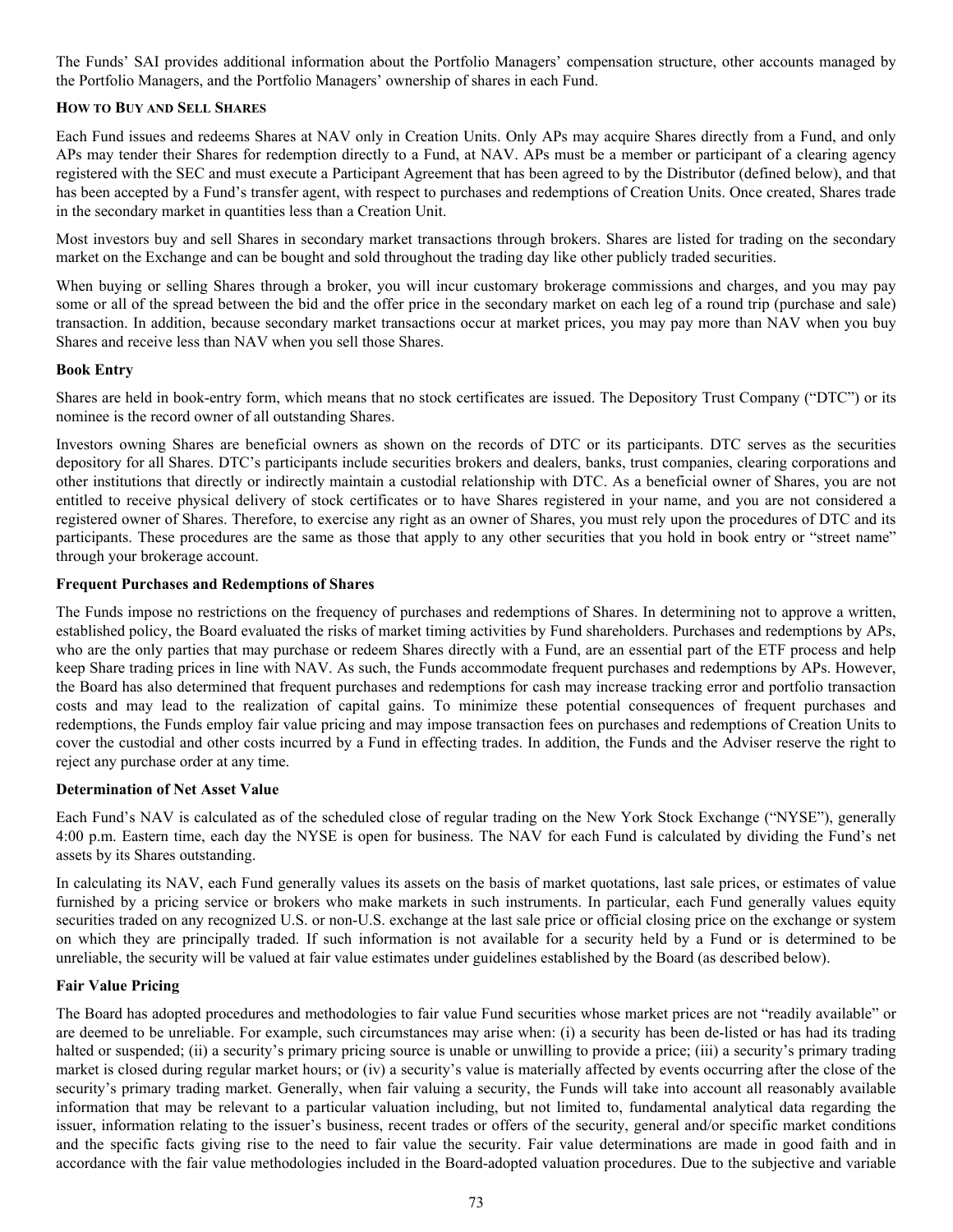nature of fair value pricing, there can be no assurance that the Adviser or Sub-Adviser will be able to obtain the fair value assigned to the security upon the sale of such security.

#### **Delivery of Shareholder Documents – Householding**

Householding is an option available to certain investors of the Funds. Householding is a method of delivery, based on the preference of the individual investor, in which a single copy of certain shareholder documents can be delivered to investors who share the same address, even if their accounts are registered under different names. Householding for the Funds is available through certain brokerdealers. If you are interested in enrolling in householding and receiving a single copy of prospectuses and other shareholder documents, please contact your broker-dealer. If you are currently enrolled in householding and wish to change your householding status, please contact your broker-dealer.

## **Investments by Registered Investment Companies**

Section  $12(d)(1)$  of the 1940 Act restricts investments by registered investment companies in the securities of other investment companies, including Shares. Registered investment companies are permitted to invest in a Fund beyond the limits set forth in section  $12(d)(1)$  subject to certain terms and conditions set forth in a rule under the 1940 Act, including that such investment companies enter into an agreement with a Fund.

#### **DIVIDENDS, DISTRIBUTIONS, AND TAXES**

#### **Dividends and Distributions**

Each Fund intends to pay out dividends, if any, and distribute any net realized capital gains to its shareholders at least annually. Each Fund will declare and pay capital gain distributions in cash. Distributions in cash may be reinvested automatically in additional whole Shares only if the broker through whom you purchased Shares makes such option available. Your broker is responsible for distributing the income and capital gain distributions to you.

## **Taxes**

The following discussion is a summary of some important U.S. federal income tax considerations generally applicable to investments in the Funds. Your investment in a Fund may have other tax implications. Please consult your tax advisor about the tax consequences of an investment in Shares, including the possible application of foreign, state, and local tax laws.

Each Fund has elected (or will elect) and intends to continue to qualify each year for treatment as a RIC. If a Fund meets certain minimum distribution requirements, a RIC is not subject to tax at the fund level on income and gains from investments that are timely distributed to shareholders. However, a Fund's failure to qualify as a RIC or to meet minimum distribution requirements would result (if certain relief provisions were not available) in fund-level taxation and, consequently, a reduction in income available for distribution to shareholders.

Unless your investment in Shares is made through a tax-exempt entity or tax-advantaged account, such as an IRA plan, you need to be aware of the possible tax consequences when a Fund makes distributions, when you sell your Shares listed on the Exchange; and when you purchase or redeem Creation Units (APs only).

#### **Taxes on Distributions**

Each Fund intends to distribute, at least annually, substantially all of its net investment income and net capital gains. For federal income tax purposes, distributions of investment income are generally taxable as ordinary income or qualified dividend income. Taxes on distributions of capital gains (if any) are determined by how long a Fund owned the investments that generated them, rather than how long a shareholder has owned his or her Shares. Sales of assets held by a Fund for more than one year generally result in longterm capital gains and losses, and sales of assets held by a Fund for one year or less generally result in short-term capital gains and losses. Distributions of a Fund's net capital gain (the excess of net long-term capital gains over net short-term capital losses) that are reported by such Fund as capital gain dividends ("Capital Gain Dividends") will be taxable as long-term capital gains, which for noncorporate shareholders are subject to tax at reduced rates of up to 20% (lower rates apply to individuals in lower tax brackets). Distributions of short-term capital gain will generally be taxable as ordinary income. Dividends and distributions are generally taxable to you whether you receive them in cash or reinvest them in additional Shares.

Distributions reported by the Funds as "qualified dividend income" are generally taxed to non-corporate shareholders at rates applicable to long-term capital gains, provided holding period and other requirements are met. "Qualified dividend income" generally is income derived from dividends paid by U.S. corporations or certain foreign corporations that are either incorporated in a U.S. possession or eligible for tax benefits under certain U.S. income tax treaties. In addition, dividends that the Funds received in respect of stock of certain foreign corporations may be qualified dividend income if that stock is readily tradable on an established U.S. securities market. Corporate shareholders may be entitled to a dividends received deduction for the portion of dividends they receive from a Fund that are attributable to dividends received by the Fund from U.S. corporations, subject to certain limitations. Dividends received by a Fund from a REIT may be treated as qualified dividend income generally only to the extent so reported by such REIT. A Fund's investment strategy may limit the amount of distributions eligible for treatment as qualified dividend income in the hands of non-corporate shareholders or eligible for the dividends received deduction for corporate shareholders.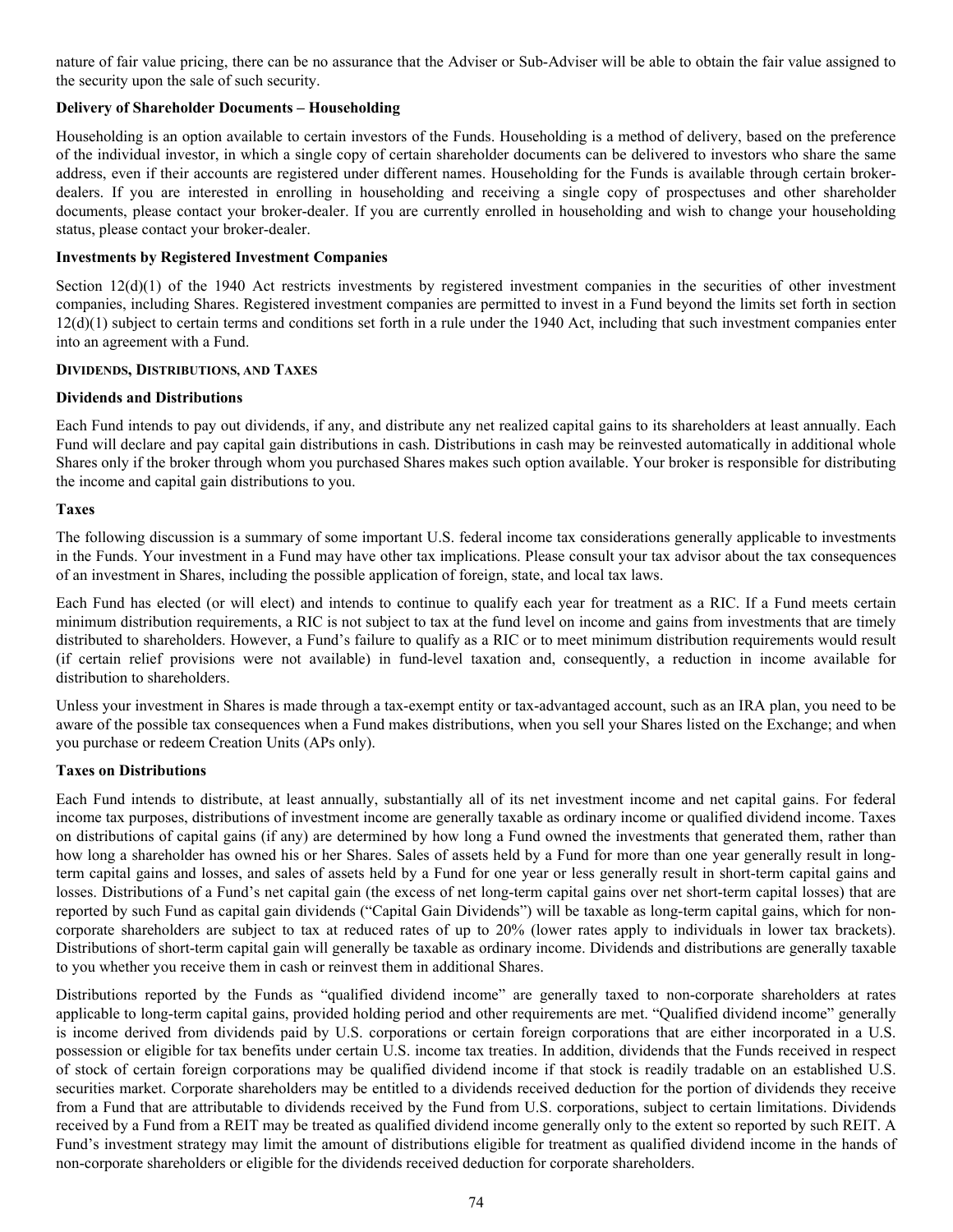Shortly after the close of each calendar year, you will be informed of the amount and character of any distributions received from a Fund.

In general, your distributions are subject to federal income tax for the year in which they are paid. Certain distributions paid in January, however, may be treated as paid on December 31 of the prior year. Distributions are generally taxable even if they are paid from income or gains earned by a Fund before your investment (and thus were included in the Shares' NAV when you purchased your Shares).

You may wish to avoid investing in a Fund shortly before a dividend or other distribution, because such a distribution will generally be taxable even though it may economically represent a return of a portion of your investment.

If you are neither a resident nor a citizen of the United States or if you are a foreign entity, distributions (other than Capital Gain Dividends) paid to you by a Fund will generally be subject to a U.S. withholding tax at the rate of 30%, unless a lower treaty rate applies. Gains from the sale or other disposition of your Shares generally are not subject to U.S. taxation, unless you are a nonresident alien individual who is physically present in the U.S. for 183 days or more per year. A Fund may, under certain circumstances, report all or a portion of a dividend as an "interest-related dividend" or a "short-term capital gain dividend," which would generally be exempt from this 30% U.S. withholding tax, provided certain other requirements are met. Different tax consequences may result if you are a foreign shareholder engaged in a trade or business within the United States or if a tax treaty applies.

Under legislation generally known as "FATCA" (the Foreign Account Tax Compliance Act), a Fund is required to withhold 30% of certain ordinary dividends it pays to shareholders that are foreign entities and that fail to meet prescribed information reporting or certification requirements.

Each Fund (or a financial intermediary, such as a broker, through which a shareholder owns Shares) generally is required to withhold and remit to the U.S. Treasury a percentage of the taxable distributions and sale or redemption proceeds paid to any shareholder who fails to properly furnish a correct taxpayer identification number, who has underreported dividend or interest income, or who fails to certify that the shareholder is not subject to such withholding.

#### **Taxes When Shares are Sold on the Exchange**

Any capital gain or loss realized upon a sale of Shares generally is treated as a long-term capital gain or loss if Shares have been held for more than one year and as a short-term capital gain or loss if Shares have been held for one year or less. However, any capital loss on a sale of Shares held for six months or less is treated as long-term capital loss to the extent of Capital Gain Dividends paid with respect to such Shares. Any loss realized on a sale will be disallowed to the extent Shares of a Fund are acquired, including through reinvestment of dividends, within a 61-day period beginning 30 days before and ending 30 days after the disposition of Shares. The ability to deduct capital losses may be limited.

The cost basis of Shares of a Fund acquired by purchase will generally be based on the amount paid for the Shares and then may be subsequently adjusted for other applicable transactions as required by the Code. The difference between the selling price and the cost basis of Shares generally determines the amount of the capital gain or loss realized on the sale or exchange of Shares. Contact the broker through whom you purchased your Shares to obtain information with respect to the available cost basis reporting methods and elections for your account.

#### **Taxes on Purchases and Redemptions of Creation Units**

An AP having the U.S. dollar as its functional currency for U.S. federal income tax purposes who exchanges securities for Creation Units generally recognizes a gain or a loss. The gain or loss will be equal to the difference between the value of the Creation Units at the time of the exchange and the exchanging AP's aggregate basis in the securities delivered, plus the amount of any cash paid for the Creation Units. An AP who exchanges Creation Units for securities will generally recognize a gain or loss equal to the difference between the exchanging AP's basis in the Creation Units and the aggregate U.S. dollar market value of the securities received, plus any cash received for such Creation Units. The Internal Revenue Service may assert, however, that a loss that is realized upon an exchange of securities for Creation Units may not be currently deducted under the rules governing "wash sales" (for an AP who does not mark-to-market their holdings), or on the basis that there has been no significant change in economic position. APs exchanging securities should consult their own tax advisor with respect to whether wash sale rules apply and when a loss might be deductible.

Any gain or loss realized upon a creation or redemption of Creation Units will be treated as capital or ordinary gain or loss, depending on the circumstances. Any capital gain or loss realized upon redemption of Creation Units is generally treated as long-term capital gain or loss if Shares have been held for more than one year and as a short-term capital gain or loss if Shares have been held for one year or less.

Each Fund may include a payment of cash in addition to, or in place of, the delivery of a basket of securities upon the redemption of Creation Units. Such Fund may sell portfolio securities to obtain the cash needed to distribute redemption proceeds. This may cause such Fund to recognize investment income and/or capital gains or losses that it might not have recognized if it had completely satisfied the redemption in-kind. As a result, such Fund may be less tax efficient if it includes such a cash payment in the proceeds paid upon the redemption of Creation Units.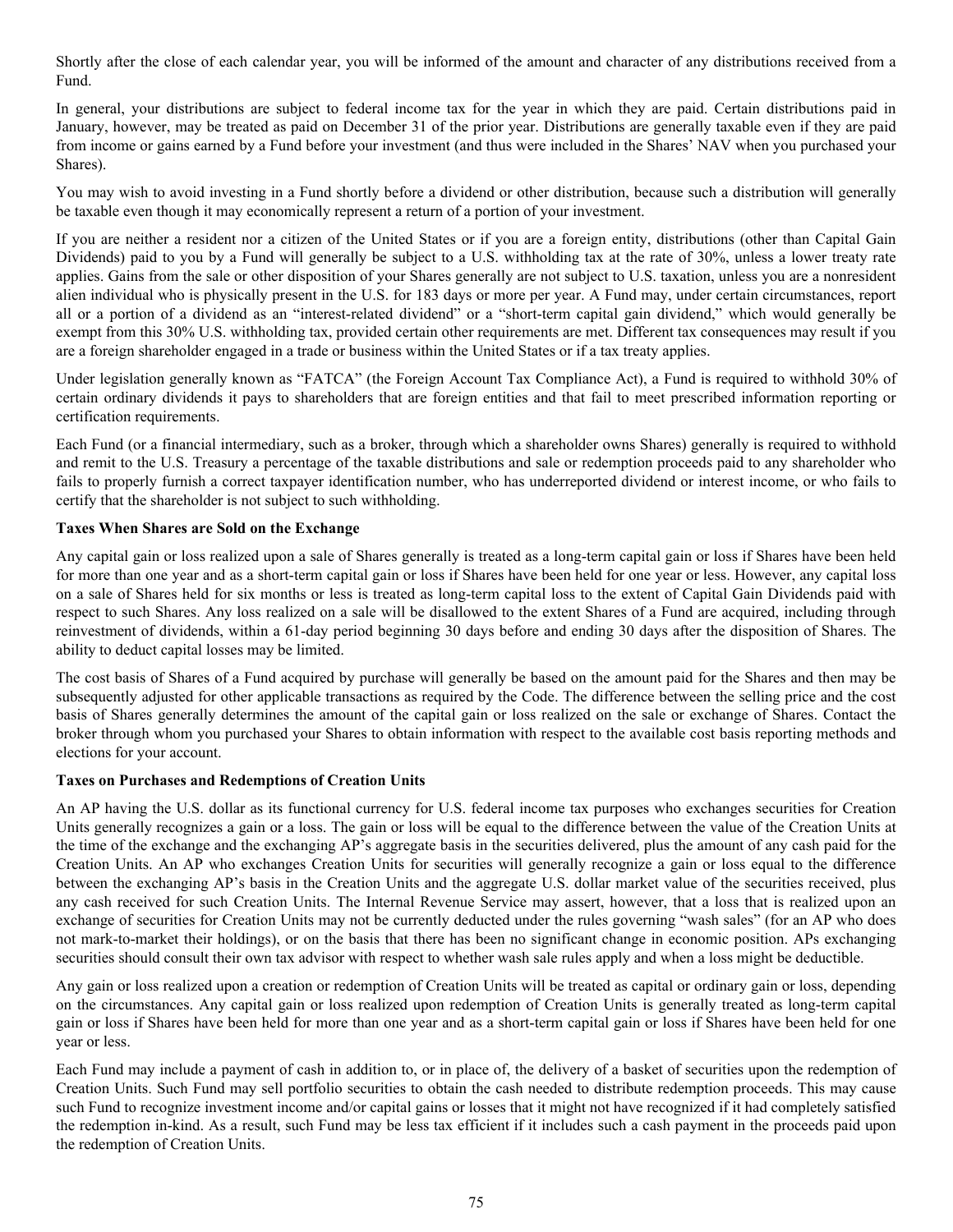#### **Net Investment Income Tax**

U.S. individuals with income exceeding specified thresholds are subject to a 3.8% tax on all or a portion of their "net investment income," which includes interest, dividends, and certain capital gains (generally including capital gains distributions and capital gains realized on the sale of Shares). This 3.8% tax also applies to all or a portion of the undistributed net investment income of certain shareholders that are estates and trusts.

#### **Investments in Complex Securities**

The Connectivity ETF may invest in REITs. "Qualified REIT dividends" (*i.e.*, ordinary REIT dividends other than capital gain dividends and portions of REIT dividends designated as qualified dividend income eligible for capital gain tax rates) are eligible for a 20% deduction by non-corporate taxpayers. This deduction, if allowed in full, equates to a maximum effective tax rate of 29.6% (37% top rate applied to income after 20% deduction). Distributions by the Connectivity ETF to its shareholders that are attributable to qualified REIT dividends received by the Connectivity ETF and which the Connectivity ETF properly reports as "section 199A dividends," are treated as "qualified REIT dividends" in the hands of non-corporate shareholders. A section 199A dividend is treated as a qualified REIT dividend only if the shareholder receiving such dividend holds the dividend-paying RIC shares for at least 46 days of the 91-day period beginning 45 days before the shares become ex-dividend, and is not under an obligation to make related payments with respect to a position in substantially similar or related property. The Connectivity ETF is permitted to report such part of its dividends as section 199A dividends as are eligible, but is not required to do so.

REITs in which the Connectivity ETF invests often do not provide complete and final tax information to the Connectivity ETF until after the time that the Connectivity ETF issues a tax reporting statement. As a result, the Connectivity ETF may at times find it necessary to reclassify the amount and character of its distributions to you after it issues your tax reporting statement. When such reclassification is necessary, the Connectivity ETF (or its administrative agent) will send you a corrected, final Form 1099-DIV to reflect the reclassified information. If you receive a corrected Form 1099-DIV, use the information on this corrected form, and not the information on the previously issued tax reporting statement, in completing your tax returns.

#### **Foreign Taxes**

To the extent a Fund invests in foreign securities, it may be subject to foreign withholding taxes with respect to dividends or interest such Fund received from sources in foreign countries. If more than 50% of the total assets of a Fund at the close of its taxable year consists of stock or securities of foreign corporations, the Fund will be eligible to and intends to file an election with the IRS that may enable shareholders, in effect, to receive either the benefit of a foreign tax credit, or a deduction from such taxes, with respect to any foreign and U.S. possessions income taxes paid by the Fund, subject to certain limitations. If a Fund makes the election, the Fund (or its administrative agent) will report annually to its shareholders the respective amounts per share of the Fund's income from sources within, and taxes paid to, foreign countries and U.S. possessions.

*The foregoing discussion summarizes some of the possible consequences under current federal tax law of an investment in each Fund. It is not a substitute for personal tax advice. You also may be subject to state and local tax on Fund distributions and sales of Shares. Consult your personal tax advisor about the potential tax consequences of an investment in Shares under all applicable tax laws. For more information, please see the section entitled "Federal Income Taxes" in the SAI.*

#### **DISTRIBUTION**

The Distributor, Foreside Fund Services, LLC, is a broker-dealer registered with the SEC. The Distributor distributes Creation Units for the Funds on an agency basis and does not maintain a secondary market in Shares. The Distributor has no role in determining the policies of the Funds or the securities that are purchased or sold by the Funds. The Distributor's principal address is Three Canal Plaza, Suite 100, Portland, Maine 04101.

The Board has adopted a Distribution and Service Plan (the "Plan") pursuant to Rule 12b-1 under the 1940 Act. In accordance with the Plan, each Fund is authorized to pay an amount up to 0.25% of its average daily net assets each year for certain distribution-related activities and shareholder services.

No Rule 12b-1 fees are currently paid by the Funds, and there are no plans to impose these fees. However, in the event Rule 12b-1 fees are charged in the future, because the fees are paid out of Fund assets, over time these fees will increase the cost of your investment and may cost you more than certain other types of sales charges.

#### **PREMIUM/DISCOUNT INFORMATION**

Information regarding how often Shares traded on the Exchange at a price above (*i.e.*, at a premium) or below (*i.e.*, at a discount) the NAV per Share is available for the Quantum ETF, the Connectivity ETF, the SPAC ETF, the Next Gen H2 ETF, the Altered Experience ETF, the Travel ETF, and the Digital Revolution ETF free of charge, on the Funds' website at www.defianceetfs.com.

The Semiconductor ETF and the Conductivity ETF are new and do not have any information regarding how often Shares traded on the Exchange at a price above (*i.e.*, at a premium) or below (*i.e.*, at a discount) the NAV of each Fund.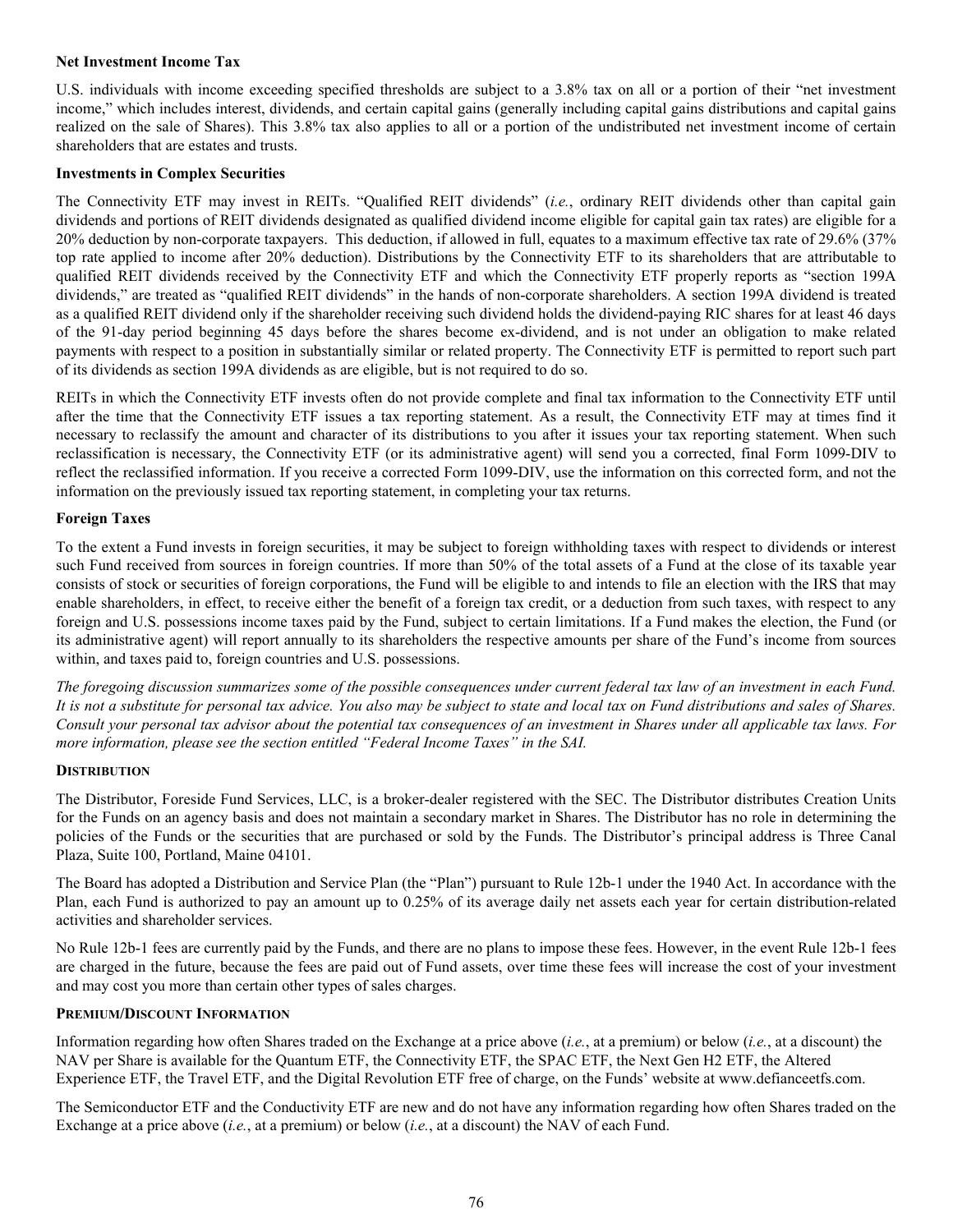#### **ADDITIONAL NOTICES**

Shares are not sponsored, endorsed, or promoted by the Exchange. The Exchange makes no representation or warranty, express or implied, to the owners of the Shares or any member of the public regarding the ability of the Funds to track the total return performance of their respective Index or the ability of the Indexes identified herein to track the performance of their constituent securities. The Exchange is not responsible for, nor has it participated in, the determination of the compilation or the calculation of the Indexes, nor in the determination of the timing of, prices of, or quantities of the Shares to be issued, nor in the determination or calculation of the equation by which the Shares are redeemable. The Exchange has no obligation or liability to owners of the Shares in connection with the administration, marketing, or trading of the Shares.

The Exchange does not guarantee the accuracy and/or the completeness of the Indexes or the data included therein. The Exchange makes no warranty, express or implied, as to results to be obtained by the Funds, owners of the Shares, or any other person or entity from the use of the Indexes or the data included therein. The Exchange makes no express or implied warranties, and hereby expressly disclaims all warranties of merchantability or fitness for a particular purpose with respect to the Indexes or the data included therein. Without limiting any of the foregoing, in no event shall the Exchange have any liability for any lost profits or indirect, punitive, special, or consequential damages even if notified of the possibility thereof.

The Adviser, the Sub-Adviser, each Index Provider, each Exchange, and each Fund make no representation or warranty, express or implied, to the owners of Shares or any member of the public regarding the advisability of investing in securities generally or in a Fund particularly or the ability of an Index to track general stock market performance. Each Index Provider has no obligation to take the needs of the applicable Funds or the owners of Shares into consideration in determining, composing, or calculating an Index. Each Index Provider is not responsible for, and has not participated in, the determination of the timing of, prices of, or quantities of Shares to be issued or in the determination or calculation of the equation by which Shares are redeemable. The Funds, the Adviser, and the Sub-Adviser do not guarantee the accuracy, completeness, or performance of an Index or the data included therein and shall have no liability in connection with the Index or Index calculation. The Index Calculation Agent maintains and calculates the Index used by each Fund. The Index Calculation Agent shall have no liability for any errors or omissions in calculating an Index.

#### **FINANCIAL HIGHLIGHTS**

The financial highlights tables are intended to help you understand each Fund's financial performance for each Fund's five most recent fiscal years (or the life of the Fund, if shorter). Certain information reflects financial results for a single Share. The total returns in the tables represent the rate that an investor would have earned or lost on an investment in a Fund (assuming reinvestment of all dividends and distributions). This information has been audited by Cohen & Company, Ltd., the Funds' independent registered public accounting firm, whose report, along with the Funds' financial statements, is included in the Funds' annual report, which is available upon request.

Financial highlights are not shown for the Semiconductor ETF and the Conductivity ETF because these Funds had not commenced operations as of December 31, 2021.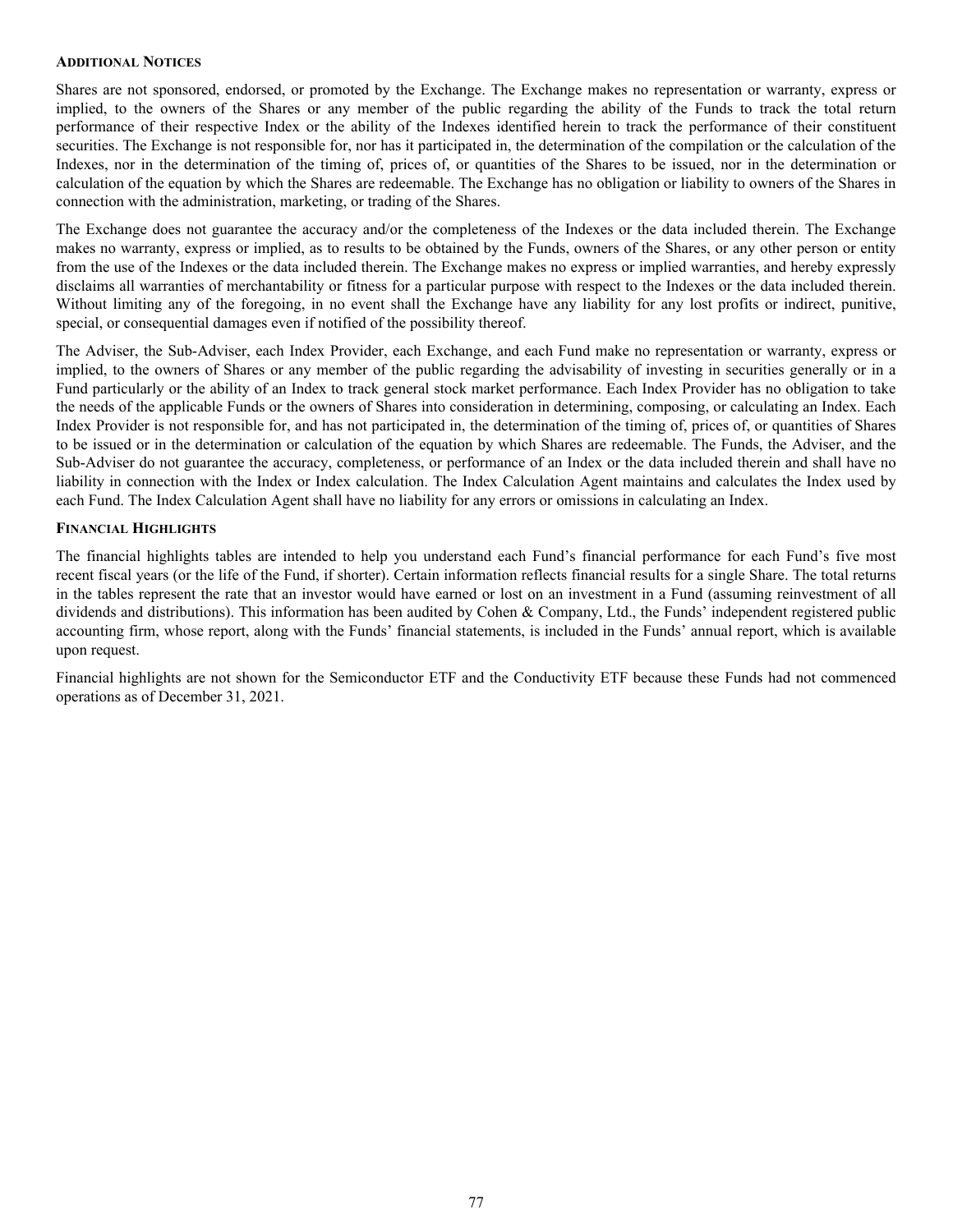## **Defiance Quantum ETF**

## **FINANCIAL HIGHLIGHTS**

For a capital share outstanding throughout the year/period

|                                                            |               | <b>Year Ended</b><br>December 31,<br>2021 |               | <b>Year Ended</b><br>December 31,<br>2020 |               | <b>Year Ended</b><br>December 31,<br>2019 |               | <b>Period Ended</b><br>December 31,<br>$2018^{(1)}$ |     |
|------------------------------------------------------------|---------------|-------------------------------------------|---------------|-------------------------------------------|---------------|-------------------------------------------|---------------|-----------------------------------------------------|-----|
| Net asset value, beginning of year/period                  | <sup>\$</sup> | 41.44                                     | \$            | 29.37                                     | $\mathbb{S}$  | 19.96                                     | $\mathbb S$   | 25.00                                               |     |
| <b>INCOME (LOSS) FROM INVESTMENT</b><br><b>OPERATIONS:</b> |               |                                           |               |                                           |               |                                           |               |                                                     |     |
| Net investment income $(\text{loss})^{(2)}$                |               | 0.31                                      |               | 0.22                                      |               | 0.22                                      |               | 0.05                                                |     |
| Net realized and unrealized gain (loss) on                 |               |                                           |               |                                           |               |                                           |               |                                                     |     |
| investments                                                |               | 14.26                                     |               | 12.06                                     |               | 9.36                                      |               | (5.05)                                              |     |
| Total from investment operations                           |               | 14.57                                     |               | 12.28                                     |               | 9.58                                      |               | (5.00)                                              |     |
| <b>DISTRIBUTIONS TO SHAREHOLDERS:</b>                      |               |                                           |               |                                           |               |                                           |               |                                                     |     |
| Distributions from:                                        |               |                                           |               |                                           |               |                                           |               |                                                     |     |
| Net investment income                                      |               | (0.24)                                    |               | (0.19)                                    |               | (0.18)                                    |               | (0.03)                                              |     |
| From realized gains                                        |               | (0.03)                                    |               | (0.02)                                    |               |                                           |               |                                                     |     |
| Tax return of capital to shareholders                      |               |                                           |               |                                           |               |                                           |               | (0.01)                                              |     |
| Total distributions to shareholders                        |               | (0.27)                                    |               | (0.21)                                    |               | (0.18)                                    |               | (0.04)                                              |     |
| <b>CAPITAL SHARE TRANSACTIONS:</b>                         |               |                                           |               |                                           |               |                                           |               |                                                     |     |
| <b>Transaction</b> fees                                    |               | 0.02                                      |               | 0.00                                      | (3)           | 0.01                                      |               | 0.00                                                | (3) |
| Net asset value, end of year/period                        | <sup>8</sup>  | 55.76                                     | <sup>\$</sup> | 41.44                                     | $\mathcal{S}$ | 29.37                                     | <sup>\$</sup> | 19.96                                               |     |
| Total return                                               |               | 35.27%                                    |               | 42.01%                                    |               | 48.20%                                    |               | $-20.01\%$ <sup>(4)</sup>                           |     |
| <b>SUPPLEMENTAL DATA:</b>                                  |               |                                           |               |                                           |               |                                           |               |                                                     |     |
| Net assets at end of year/period (000's)                   | $\mathbb{S}$  | 178,418                                   | $\mathbb{S}$  | 55,941                                    | \$            | 20,558                                    | \$            | 2,993                                               |     |
| <b>RATIOS TO AVERAGE NET ASSETS:</b>                       |               |                                           |               |                                           |               |                                           |               |                                                     |     |
| Expenses to average net assets                             |               | 0.40%                                     |               | 0.40%                                     |               | $0.40\%$ <sup>(5)</sup>                   |               | $0.65\%$ <sup>(6)</sup>                             |     |
| Net investment income (loss) to average net                |               |                                           |               |                                           |               |                                           |               |                                                     |     |
| assets                                                     |               | 0.61%                                     |               | 0.71%                                     |               | 0.87%                                     |               | $0.70\%$ <sup>(6)</sup>                             |     |
| Portfolio turnover rate <sup>(7)</sup>                     |               | 35%                                       |               | 40%                                       |               | 45%                                       |               | $22\%$ <sup>(4)</sup>                               |     |

 $<sup>(1)</sup>$  Commencement of operations on September 4, 2018.</sup>

 $^{(2)}$  Calculated based on average shares outstanding during the year/period.

 $^{(3)}$  Less than \$0.005.

(4) Not annualized.

<sup>(5)</sup> Effective January 14, 2019, the Adviser reduced its management fee from 0.65% to 0.40%.

 $<sup>(6)</sup>$  Annualized.</sup>

 $(7)$  Excludes the impact of in-kind transactions.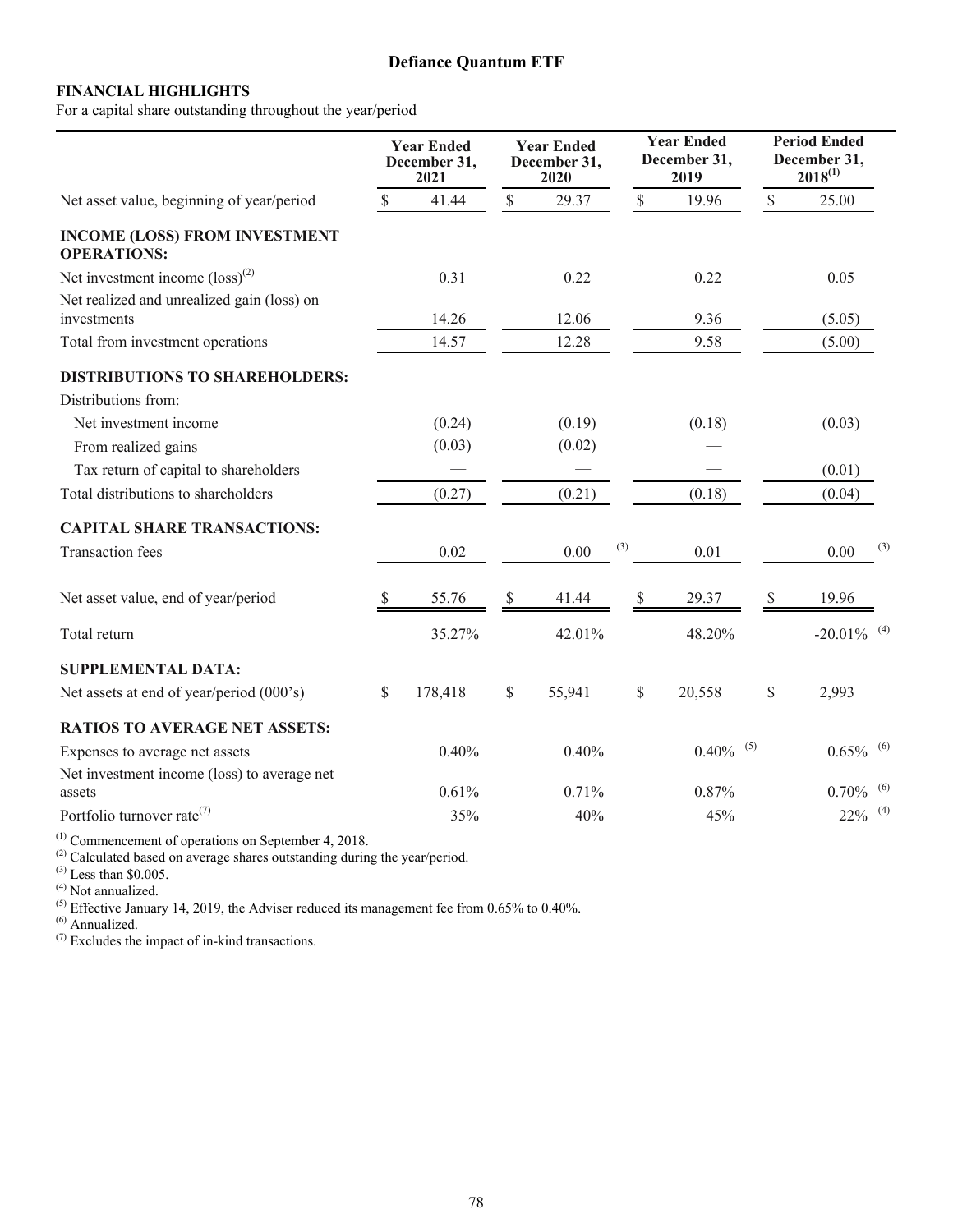# **Defiance Next Gen Connectivity ETF**

## **FINANCIAL HIGHLIGHTS**

For a capital share outstanding throughout the year/period

| \$<br>33.60<br>$\mathbb S$<br>26.20<br>$\mathbb S$<br>25.00<br>Net asset value, beginning of year/period<br>INCOME (LOSS) FROM INVESTMENT OPERATIONS:<br>Net investment income $(logs)^{(2)}$<br>0.48<br>0.38<br>0.25<br>Net realized and unrealized gain (loss) on investments<br>8.09<br>7.35<br>1.15<br>Total from investment operations<br>8.57<br>7.73<br>1.40<br><b>DISTRIBUTIONS TO SHAREHOLDERS:</b><br>Distributions from:<br>Net investment income<br>(0.47)<br>(0.31)<br>(0.20)<br>Tax return of capital to shareholders<br>(0.02)<br>(0.02)<br>Total distributions to shareholders<br>(0.49)<br>(0.33)<br>(0.20)<br><b>CAPITAL SHARE TRANSACTIONS:</b><br>(3)<br>0.00<br><b>Transaction</b> fees<br>Net asset value, end of year/period<br>33.60<br>41.68<br>26.20<br><b>S</b><br><sup>8</sup><br>25.63 %<br>Total return<br>29.77% | <b>Period Ended</b><br>December 31,<br>$2019^{(1)}$ | <b>Year Ended</b><br>December 31,<br>2020 | <b>Year Ended</b><br>December 31,<br>2021 |  |
|-------------------------------------------------------------------------------------------------------------------------------------------------------------------------------------------------------------------------------------------------------------------------------------------------------------------------------------------------------------------------------------------------------------------------------------------------------------------------------------------------------------------------------------------------------------------------------------------------------------------------------------------------------------------------------------------------------------------------------------------------------------------------------------------------------------------------------------------------|-----------------------------------------------------|-------------------------------------------|-------------------------------------------|--|
|                                                                                                                                                                                                                                                                                                                                                                                                                                                                                                                                                                                                                                                                                                                                                                                                                                                 |                                                     |                                           |                                           |  |
|                                                                                                                                                                                                                                                                                                                                                                                                                                                                                                                                                                                                                                                                                                                                                                                                                                                 |                                                     |                                           |                                           |  |
|                                                                                                                                                                                                                                                                                                                                                                                                                                                                                                                                                                                                                                                                                                                                                                                                                                                 |                                                     |                                           |                                           |  |
|                                                                                                                                                                                                                                                                                                                                                                                                                                                                                                                                                                                                                                                                                                                                                                                                                                                 |                                                     |                                           |                                           |  |
|                                                                                                                                                                                                                                                                                                                                                                                                                                                                                                                                                                                                                                                                                                                                                                                                                                                 |                                                     |                                           |                                           |  |
|                                                                                                                                                                                                                                                                                                                                                                                                                                                                                                                                                                                                                                                                                                                                                                                                                                                 |                                                     |                                           |                                           |  |
|                                                                                                                                                                                                                                                                                                                                                                                                                                                                                                                                                                                                                                                                                                                                                                                                                                                 |                                                     |                                           |                                           |  |
|                                                                                                                                                                                                                                                                                                                                                                                                                                                                                                                                                                                                                                                                                                                                                                                                                                                 |                                                     |                                           |                                           |  |
|                                                                                                                                                                                                                                                                                                                                                                                                                                                                                                                                                                                                                                                                                                                                                                                                                                                 |                                                     |                                           |                                           |  |
|                                                                                                                                                                                                                                                                                                                                                                                                                                                                                                                                                                                                                                                                                                                                                                                                                                                 |                                                     |                                           |                                           |  |
|                                                                                                                                                                                                                                                                                                                                                                                                                                                                                                                                                                                                                                                                                                                                                                                                                                                 |                                                     |                                           |                                           |  |
|                                                                                                                                                                                                                                                                                                                                                                                                                                                                                                                                                                                                                                                                                                                                                                                                                                                 |                                                     |                                           |                                           |  |
|                                                                                                                                                                                                                                                                                                                                                                                                                                                                                                                                                                                                                                                                                                                                                                                                                                                 |                                                     |                                           |                                           |  |
|                                                                                                                                                                                                                                                                                                                                                                                                                                                                                                                                                                                                                                                                                                                                                                                                                                                 | $5.64\%$ <sup>(4)</sup>                             |                                           |                                           |  |
| <b>SUPPLEMENTAL DATA:</b>                                                                                                                                                                                                                                                                                                                                                                                                                                                                                                                                                                                                                                                                                                                                                                                                                       |                                                     |                                           |                                           |  |
| \$<br>\$<br>\$<br>162,461<br>Net assets at end of year/period (000's)<br>1,383,735<br>890,292                                                                                                                                                                                                                                                                                                                                                                                                                                                                                                                                                                                                                                                                                                                                                   |                                                     |                                           |                                           |  |
| <b>RATIOS TO AVERAGE NET ASSETS:</b>                                                                                                                                                                                                                                                                                                                                                                                                                                                                                                                                                                                                                                                                                                                                                                                                            |                                                     |                                           |                                           |  |
| 0.30%<br>0.30%<br>0.30%<br>Expenses to average net assets                                                                                                                                                                                                                                                                                                                                                                                                                                                                                                                                                                                                                                                                                                                                                                                       | (5)                                                 |                                           |                                           |  |
| Net investment income (loss) to average net assets<br>1.29%<br>1.22%<br>1.35%                                                                                                                                                                                                                                                                                                                                                                                                                                                                                                                                                                                                                                                                                                                                                                   | (5)                                                 |                                           |                                           |  |
| Portfolio turnover rate <sup>(6)</sup><br>54%<br>24%<br>28%                                                                                                                                                                                                                                                                                                                                                                                                                                                                                                                                                                                                                                                                                                                                                                                     | (4)                                                 |                                           |                                           |  |

 $<sup>(1)</sup>$  Commencement of operations on March 4, 2019.</sup>

 $^{(2)}$  Calculated based on average shares outstanding during the year/period.

 $^{(3)}$  Less than \$0.005 per share.

(4) Not annualized.

(5) Annualized.

(6) Excludes the impact of in-kind transactions.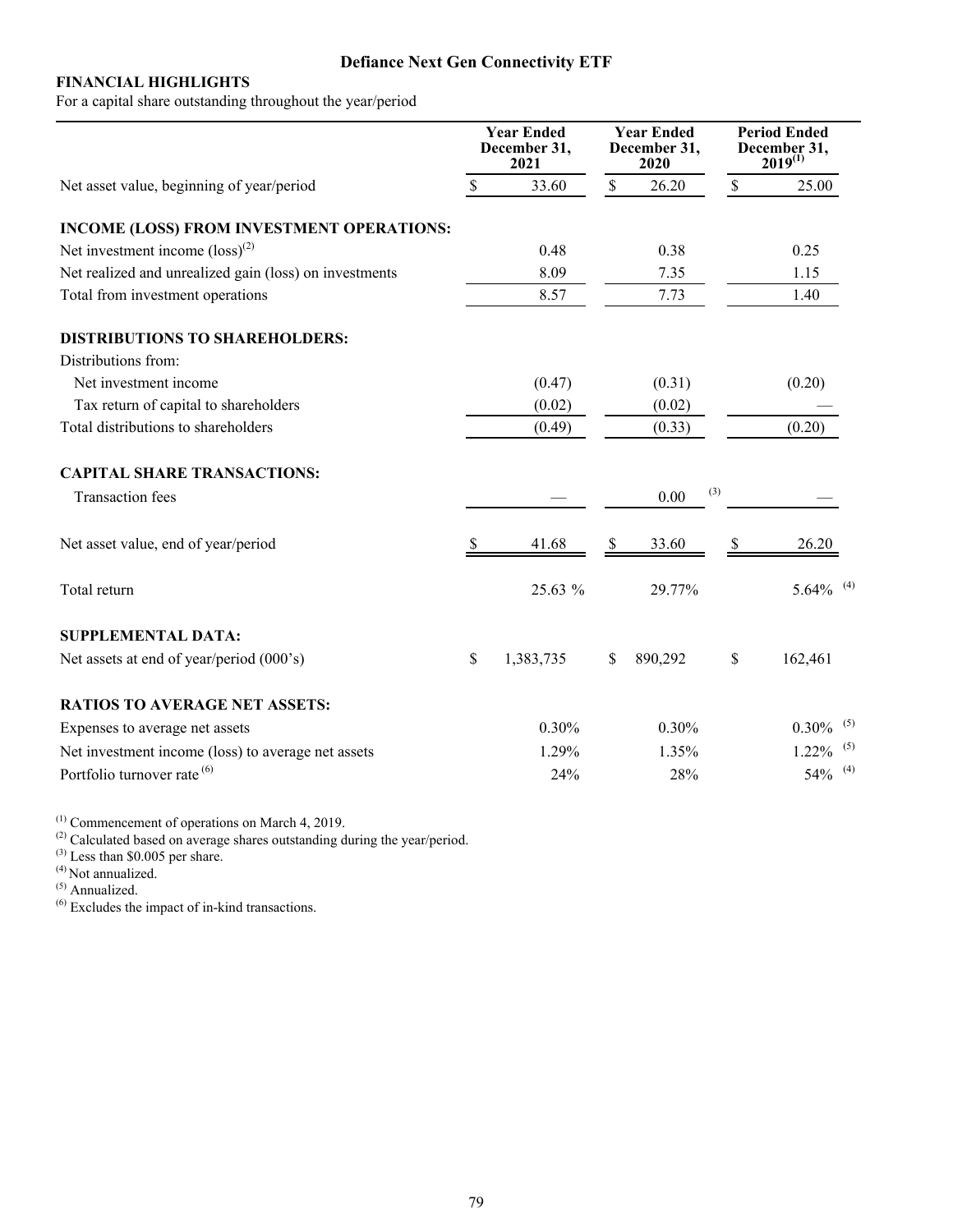# **Defiance Next Gen SPAC Derived ETF**

## **FINANCIAL HIGHLIGHTS**

For a capital share outstanding throughout the year/period

|                                                            | <b>Year Ended</b><br>December 31,<br>2021 |           |               | <b>Period Ended</b><br>December 31,<br>$2020^{(1)}$ |     |
|------------------------------------------------------------|-------------------------------------------|-----------|---------------|-----------------------------------------------------|-----|
| Net asset value, beginning of year/period                  | \$                                        | 28.59     | $\mathcal{S}$ | 25.24                                               |     |
| INCOME (LOSS) FROM INVESTMENT OPERATIONS:                  |                                           |           |               |                                                     |     |
| Net investment income $(loss)^{(2)}$                       |                                           | (0.09)    |               | (0.01)                                              |     |
| Net realized and unrealized gain (loss) on investments     |                                           | (6.97)    |               | 3.36                                                |     |
| Total from investment operations                           |                                           | (7.06)    |               | 3.35                                                |     |
| <b>DISTRIBUTIONS TO SHAREHOLDERS:</b>                      |                                           |           |               |                                                     |     |
| Distributions from:                                        |                                           |           |               |                                                     |     |
| Net investment income                                      |                                           | (0.27)    |               |                                                     |     |
| From realized gains                                        |                                           | (0.05)    |               |                                                     |     |
| Total distributions to shareholders                        |                                           | (0.32)    |               |                                                     |     |
| <b>CAPITAL SHARE TRANSACTIONS:</b>                         |                                           |           |               |                                                     |     |
| <b>Transaction</b> fees                                    |                                           | 0.00      | (3)           | 0.00                                                | (3) |
| Net asset value, end of year/period                        | S                                         | 21.21     | S             | 28.59                                               |     |
| Total return                                               |                                           | $-24.72%$ |               | $13.29\%$ <sup>(4)</sup>                            |     |
| <b>SUPPLEMENTAL DATA:</b>                                  |                                           |           |               |                                                     |     |
| Net assets at end of year/period (000's)                   | \$                                        | 28,097    | \$            | 50,747                                              |     |
| <b>RATIOS TO AVERAGE NET ASSETS:</b>                       |                                           |           |               |                                                     |     |
| Expenses to average net assets                             |                                           | 0.45%     |               | $0.45\%$ <sup>(5)</sup>                             |     |
| Net investment income (loss) to average net assets         |                                           | $-0.37%$  |               | $-0.16\%$ <sup>(5)</sup>                            |     |
| Portfolio turnover rate <sup>(6)</sup>                     |                                           | 149%      |               | $64\%$ <sup>(4)</sup>                               |     |
| $^{(1)}$ Commencement of operations on September 30, 2020. |                                           |           |               |                                                     |     |

 $^{(2)}$  Calculated based on average shares outstanding during the year/period.

 $^{(3)}$  Less than \$0.005.

(4) Not annualized.

(5) Annualized.

(6) Excludes the impact of in-kind transactions.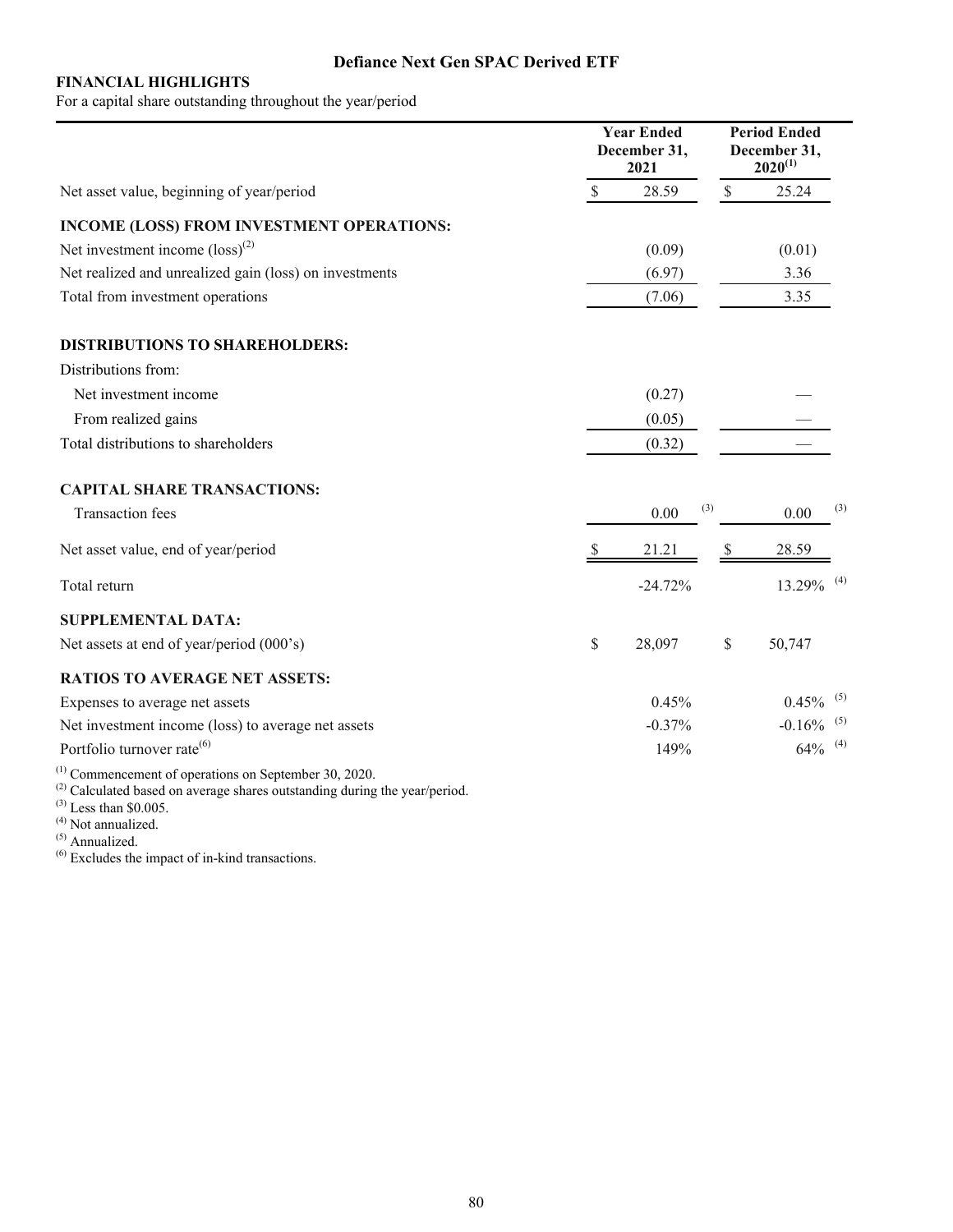For a capital share outstanding throughout the period

|                                                                                                                                     |               | <b>Period Ended</b><br>December 31,<br>$2021^{(1)}$ |  |
|-------------------------------------------------------------------------------------------------------------------------------------|---------------|-----------------------------------------------------|--|
| Net asset value, beginning of period                                                                                                | $\mathcal{S}$ | 27.16                                               |  |
| INCOME (LOSS) FROM INVESTMENT OPERATIONS:                                                                                           |               |                                                     |  |
| Net investment income $(logs)^{(2)}$                                                                                                |               | (0.03)                                              |  |
| Net realized and unrealized gain (loss) on investments                                                                              |               | (8.04)                                              |  |
| Total from investment operations                                                                                                    |               | (8.07)                                              |  |
| <b>DISTRIBUTIONS TO SHAREHOLDERS:</b>                                                                                               |               |                                                     |  |
| Distributions from:                                                                                                                 |               |                                                     |  |
| Net investment income                                                                                                               |               |                                                     |  |
| Tax return of capital to shareholders                                                                                               |               | $(0.00)$ <sup>(3)</sup>                             |  |
| Total distributions to shareholders                                                                                                 |               | $(0.00)^{(3)}$                                      |  |
| <b>CAPITAL SHARE TRANSACTIONS:</b>                                                                                                  |               |                                                     |  |
| <b>Transaction</b> fees                                                                                                             |               | 0.01                                                |  |
| Net asset value, end of period                                                                                                      |               | 19.10                                               |  |
| Total return                                                                                                                        |               | $-29.68\%$ <sup>(4)</sup>                           |  |
| <b>SUPPLEMENTAL DATA:</b>                                                                                                           |               |                                                     |  |
| Net assets at end of period (000's)                                                                                                 | $\mathbb{S}$  | 65,883                                              |  |
| <b>RATIOS TO AVERAGE NET ASSETS:</b>                                                                                                |               |                                                     |  |
| Expenses to average net assets                                                                                                      |               | $0.30\%$ <sup>(5)</sup>                             |  |
| Net investment income (loss) to average net assets                                                                                  |               | $-0.15\%$ <sup>(5)</sup>                            |  |
| Portfolio turnover rate <sup>(6)</sup>                                                                                              |               | $69\%$ <sup>(4)</sup>                               |  |
| $^{(1)}$ Commencement of operations on March 9, 2021.<br>$^{(2)}$ Calculated based on average shares outstanding during the period. |               |                                                     |  |

 $^{(3)}$  Less than \$0.005.

(4) Not annualized.

(5) Annualized.

 $<sup>(6)</sup>$  Excludes the impact of in-kind transactions.</sup>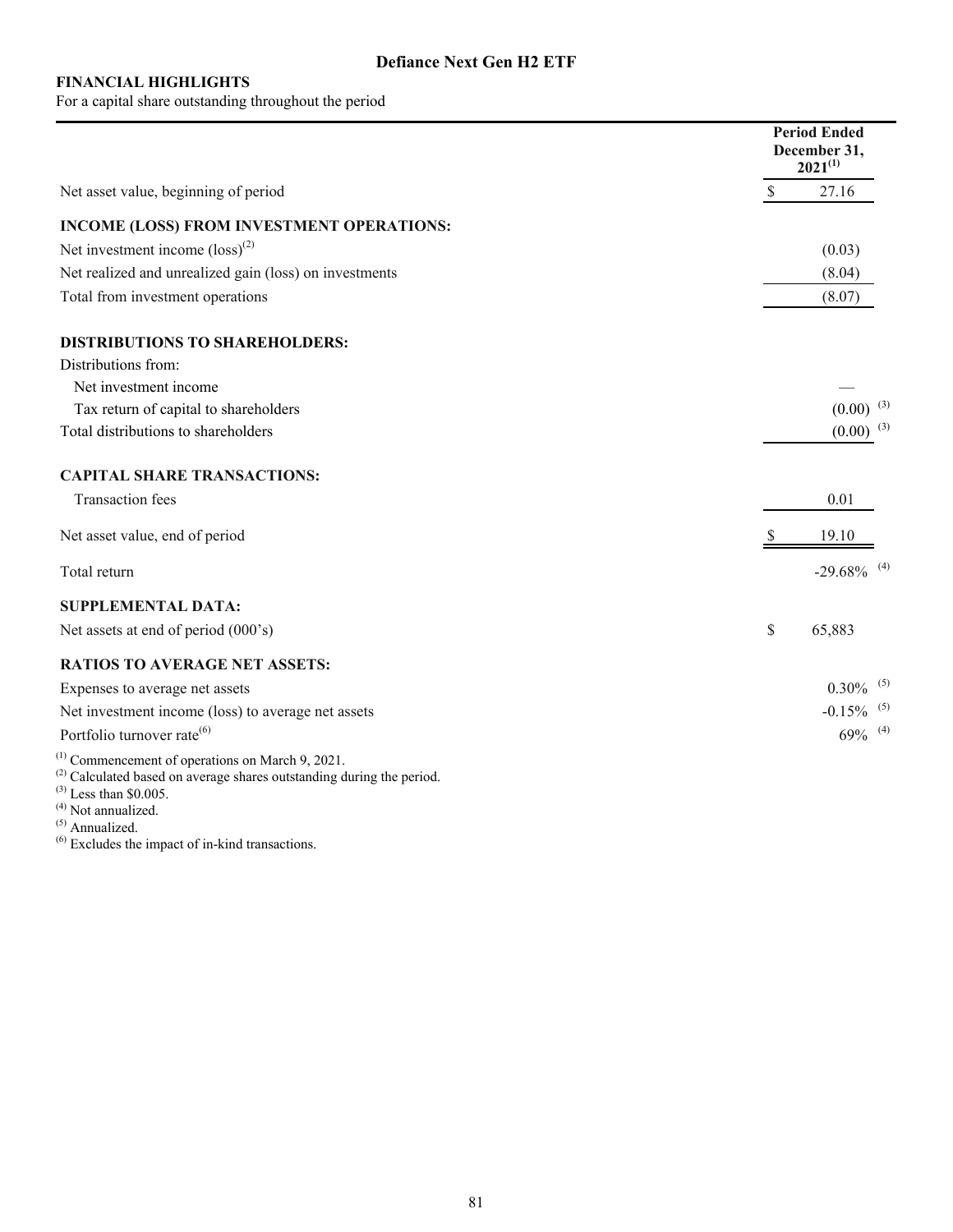For a capital share outstanding throughout the period

|                                                                                                                                    |               | <b>Period Ended</b><br>December 31,<br>$2021^{(1)}$ |  |
|------------------------------------------------------------------------------------------------------------------------------------|---------------|-----------------------------------------------------|--|
| Net asset value, beginning of period                                                                                               | $\mathcal{S}$ | 25.51                                               |  |
| INCOME (LOSS) FROM INVESTMENT OPERATIONS:                                                                                          |               |                                                     |  |
| Net investment income $(logs)^{(2)}$                                                                                               |               | (0.08)                                              |  |
| Net realized and unrealized gain (loss) on investments                                                                             |               | (13.38)                                             |  |
| Total from investment operations                                                                                                   |               | (13.46)                                             |  |
| <b>DISTRIBUTIONS TO SHAREHOLDERS:</b>                                                                                              |               |                                                     |  |
| Distributions from:                                                                                                                |               |                                                     |  |
| Net investment income                                                                                                              |               | (0.33)                                              |  |
| Total distributions to shareholders                                                                                                |               | (0.33)                                              |  |
| <b>CAPITAL SHARE TRANSACTIONS:</b>                                                                                                 |               |                                                     |  |
| <b>Transaction</b> fees                                                                                                            |               | 0.08                                                |  |
| Net asset value, end of period                                                                                                     |               | 11.80                                               |  |
| Total return                                                                                                                       |               | $-52.43\%$ <sup>(3)</sup>                           |  |
| <b>SUPPLEMENTAL DATA:</b>                                                                                                          |               |                                                     |  |
| Net assets at end of period (000's)                                                                                                | \$            | 8,258                                               |  |
| <b>RATIOS TO AVERAGE NET ASSETS:</b>                                                                                               |               |                                                     |  |
| Expenses to average net assets                                                                                                     |               | $0.75\%$ <sup>(4)</sup>                             |  |
| Net investment income (loss) to average net assets                                                                                 |               | $-0.75\%$ <sup>(4)</sup>                            |  |
| Portfolio turnover rate <sup>(5)</sup>                                                                                             |               | $58\%$ <sup>(3)</sup>                               |  |
| $^{(1)}$ Commencement of operations on May 27, 2021.<br>$^{(2)}$ Calculated based on average shares outstanding during the period. |               |                                                     |  |

 $^{(3)}$  Not annualized.

(4) Annualized.

 $<sup>(5)</sup>$  Excludes the impact of in-kind transactions.</sup>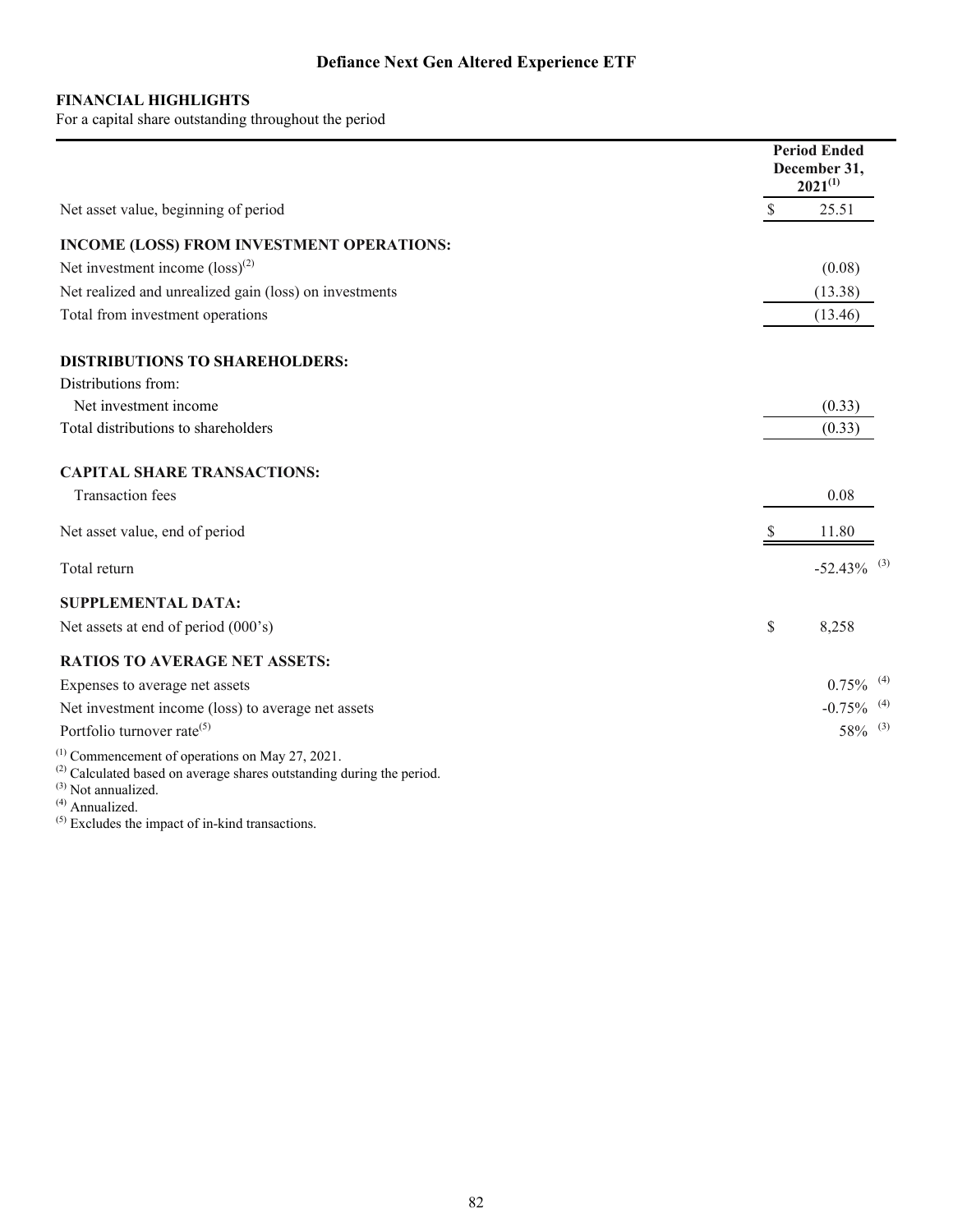For a capital share outstanding throughout the period

|                                                                                                                                                                                            |              | <b>Period Ended</b><br>December 31,<br>$2021^{(1)}$ |
|--------------------------------------------------------------------------------------------------------------------------------------------------------------------------------------------|--------------|-----------------------------------------------------|
| Net asset value, beginning of period                                                                                                                                                       | $\mathbb{S}$ | 24.36                                               |
| INCOME (LOSS) FROM INVESTMENT OPERATIONS:                                                                                                                                                  |              |                                                     |
| Net investment income $(logs)^{(2)}$                                                                                                                                                       |              | (0.05)                                              |
| Net realized and unrealized gain (loss) on investments                                                                                                                                     |              | (3.15)                                              |
| Total from investment operations                                                                                                                                                           |              | (3.20)                                              |
| <b>CAPITAL SHARE TRANSACTIONS:</b>                                                                                                                                                         |              |                                                     |
| <b>Transaction</b> fees                                                                                                                                                                    |              | (3)<br>0.00                                         |
| Net asset value, end of period                                                                                                                                                             |              | 21.16                                               |
| Total return                                                                                                                                                                               |              | $-13.12\%$ <sup>(4)</sup>                           |
| <b>SUPPLEMENTAL DATA:</b>                                                                                                                                                                  |              |                                                     |
| Net assets at end of period (000's)                                                                                                                                                        | \$           | 22,751                                              |
| <b>RATIOS TO AVERAGE NET ASSETS:</b>                                                                                                                                                       |              |                                                     |
| Expenses to average net assets                                                                                                                                                             |              | $0.45\%$ <sup>(5)</sup>                             |
| Net investment income (loss) to average net assets                                                                                                                                         |              | $-0.37\%$ <sup>(5)</sup>                            |
| Portfolio turnover rate <sup>(6)</sup>                                                                                                                                                     |              | $26\%$ <sup>(4)</sup>                               |
| $^{(1)}$ Commencement of operations on June 3, 2021.<br>$^{(2)}$ Calculated based on average shares outstanding during the period.<br>$^{(3)}$ Less than \$0.005.<br>$(4)$ Not annualized. |              |                                                     |

(5) Annualized.

 $<sup>(6)</sup>$  Excludes the impact of in-kind transactions.</sup>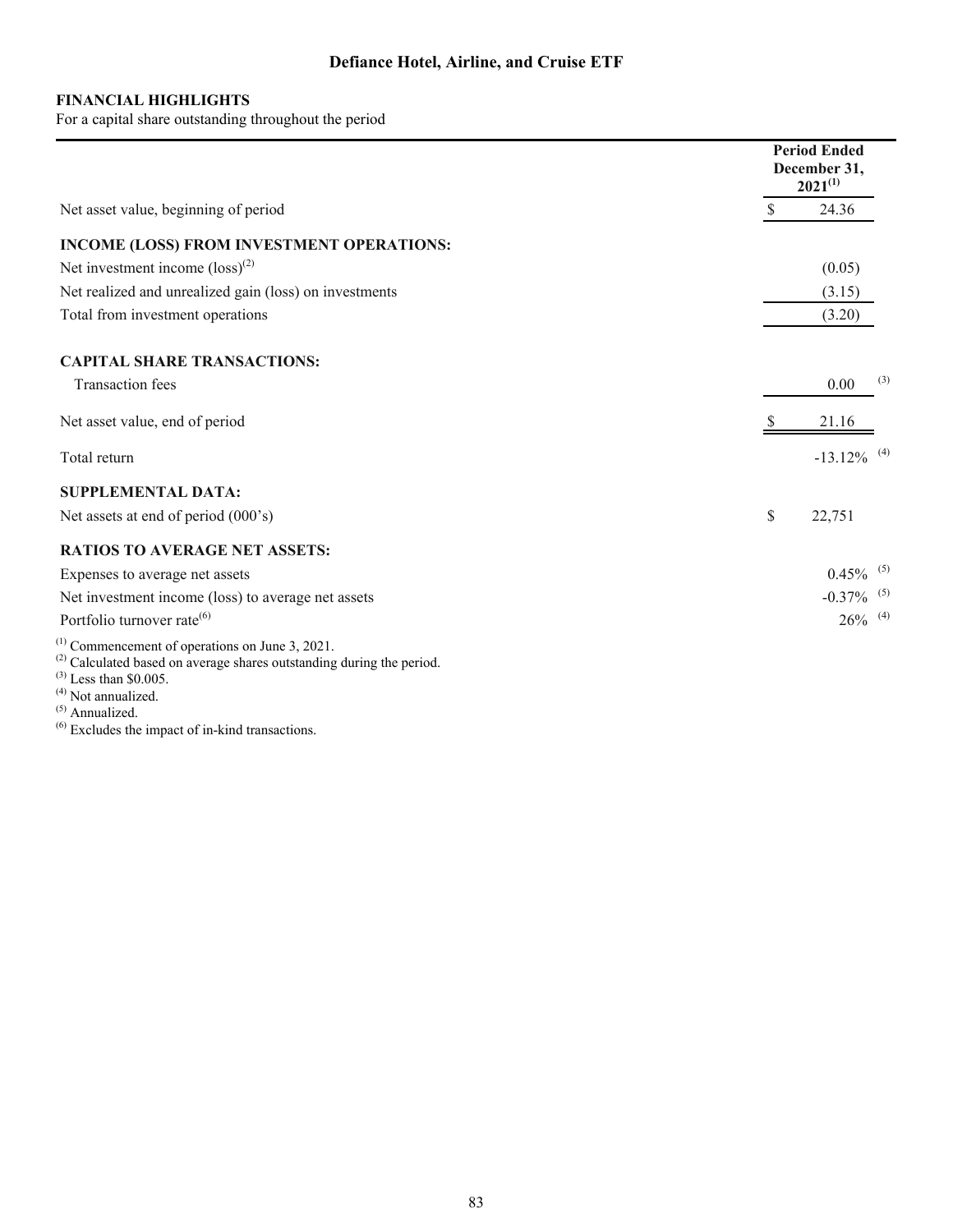For a capital share outstanding throughout the period

|                                                                                                                                        |               | <b>Period Ended</b><br>December 31,<br>$2021^{(1)}$ |
|----------------------------------------------------------------------------------------------------------------------------------------|---------------|-----------------------------------------------------|
| Net asset value, beginning of period                                                                                                   | <sup>\$</sup> | 24.13                                               |
| INCOME (LOSS) FROM INVESTMENT OPERATIONS:                                                                                              |               |                                                     |
| Net investment income $(\text{loss})^{(2)}$                                                                                            |               | (0.01)                                              |
| Net realized and unrealized gain (loss) on investments                                                                                 |               | (5.77)                                              |
| Total from investment operations                                                                                                       |               | (5.78)                                              |
| Net asset value, end of period                                                                                                         |               | 18.35                                               |
| Total return                                                                                                                           |               | $-23.93\%$ <sup>(3)</sup>                           |
| <b>SUPPLEMENTAL DATA:</b>                                                                                                              |               |                                                     |
| Net assets at end of period (000's)                                                                                                    | \$            | 9,912                                               |
| <b>RATIOS TO AVERAGE NET ASSETS:</b>                                                                                                   |               |                                                     |
| Expenses to average net assets                                                                                                         |               | $0.65\%$ <sup>(4)</sup>                             |
| Net investment income (loss) to average net assets                                                                                     |               | $-0.65\%$ <sup>(4)</sup>                            |
| Portfolio turnover rate <sup>(5)</sup>                                                                                                 |               | $17\%$ <sup>(3)</sup>                               |
| $^{(1)}$ Commencement of operations on December 1, 2021.<br>$^{(2)}$ Calculated based on average shares outstanding during the period. |               |                                                     |

 $^{(3)}$  Not annualized.

(4) Annualized.

 $<sup>(5)</sup>$  Excludes the impact of in-kind transactions.</sup>